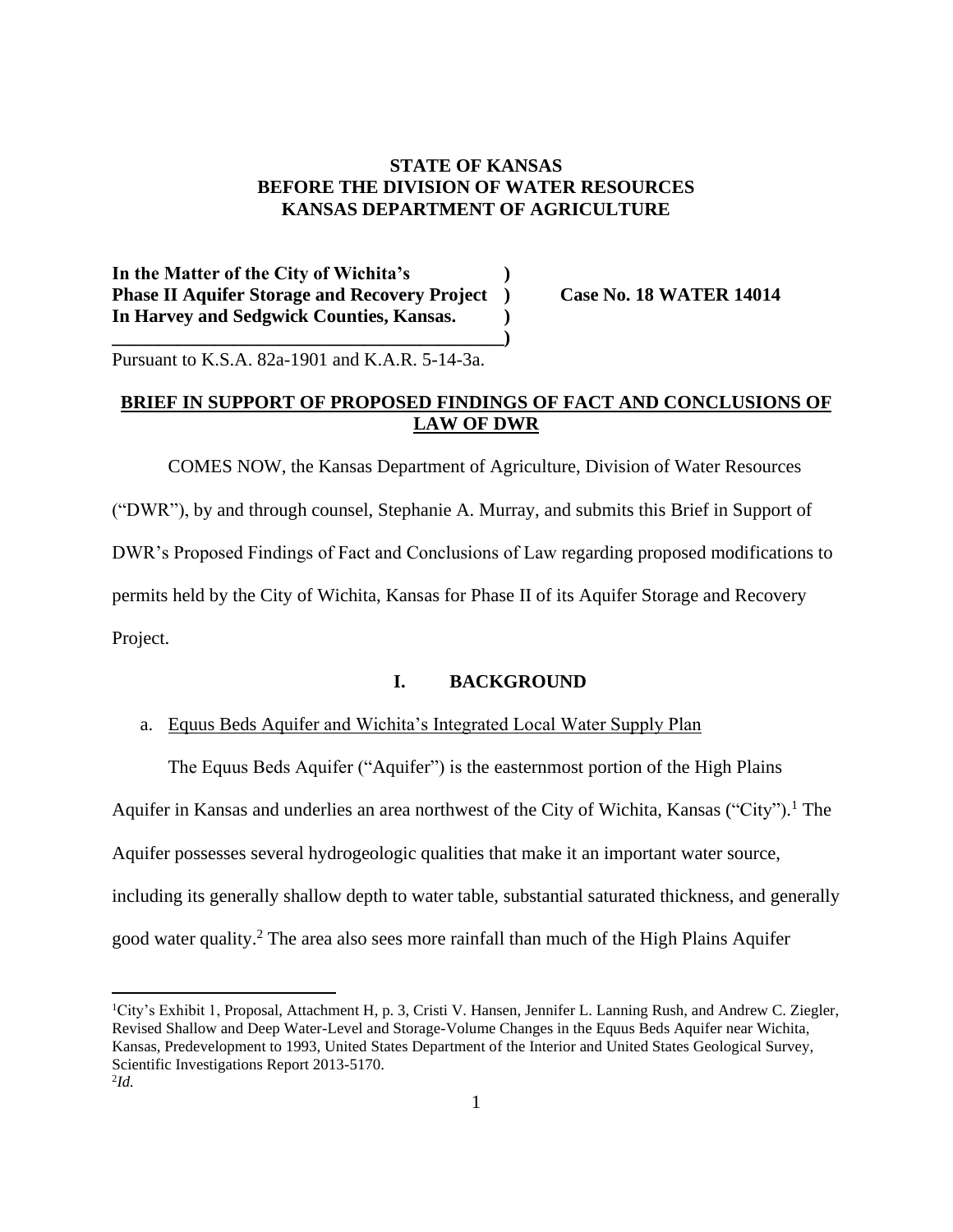region, and the Aquifer thus experiences generally favorable natural recharge. These factors have allowed the Aquifer to serve as a major water source for the City, smaller surrounding municipalities, and irrigated agriculture production in the area for decades.<sup>3</sup>

Significant development of the Aquifer began in the 1940s, with large-scale development of irrigation wells beginning the 1960s.<sup>4</sup> By the early 1990s, due to a combination of drought and groundwater pumping, the Aquifer had been depleted by about 12 percent, and groundwater levels were continuing to decline.<sup>5</sup> In January of 1993, approximately 120,000 acre-feet of water had been depleted, which caused water levels to drop by about 40 feet and left approximately 160-180 feet of water remaining in the Aquifer.<sup>6</sup> The Aquifer's water table is tied to water quality in a unique way. For many years, a plume of brine left over from oil and gas extraction near Burrton, Kansas, as well as saline water naturally present in the Arkansas River, has been migrating toward the Equus Beds Wellfield.<sup>7</sup> The salt plume migrates faster when the water table in the Aquifer is lower because lower water levels increase the hydraulic gradient from west to east within the Aquifer, which allows the migration to occur.<sup>8</sup> The migration of the Burrton salt plume could cause the water it contaminates to be of such poor quality that it is either unusable or must be treated at significant expense before being used.<sup>9</sup>

In an effort to improve its drought preparedness and combat migration of the Burrton salt plume, the City implemented its Integrative Local Water Supply Plan ("ILWSP") in 1993.<sup>10</sup>

<sup>3</sup>*See id.*

<sup>4</sup> *Id.*

<sup>&</sup>lt;sup>5</sup>City's Exhibit 1, Cover Letter, ASR Permit Modification Proposal – Revised Minimum Index Levels and Aquifer Maintenance Credits ("Proposal"), p. 2.

<sup>6</sup> *Id.*

<sup>7</sup>City's Exhibit 1, Proposal, Attachment H, p. 1.

<sup>8</sup> *Id.* at p. 2.

<sup>9</sup> *Id.*

<sup>10</sup>City's Exhibit 1, Proposal, p. 1-1.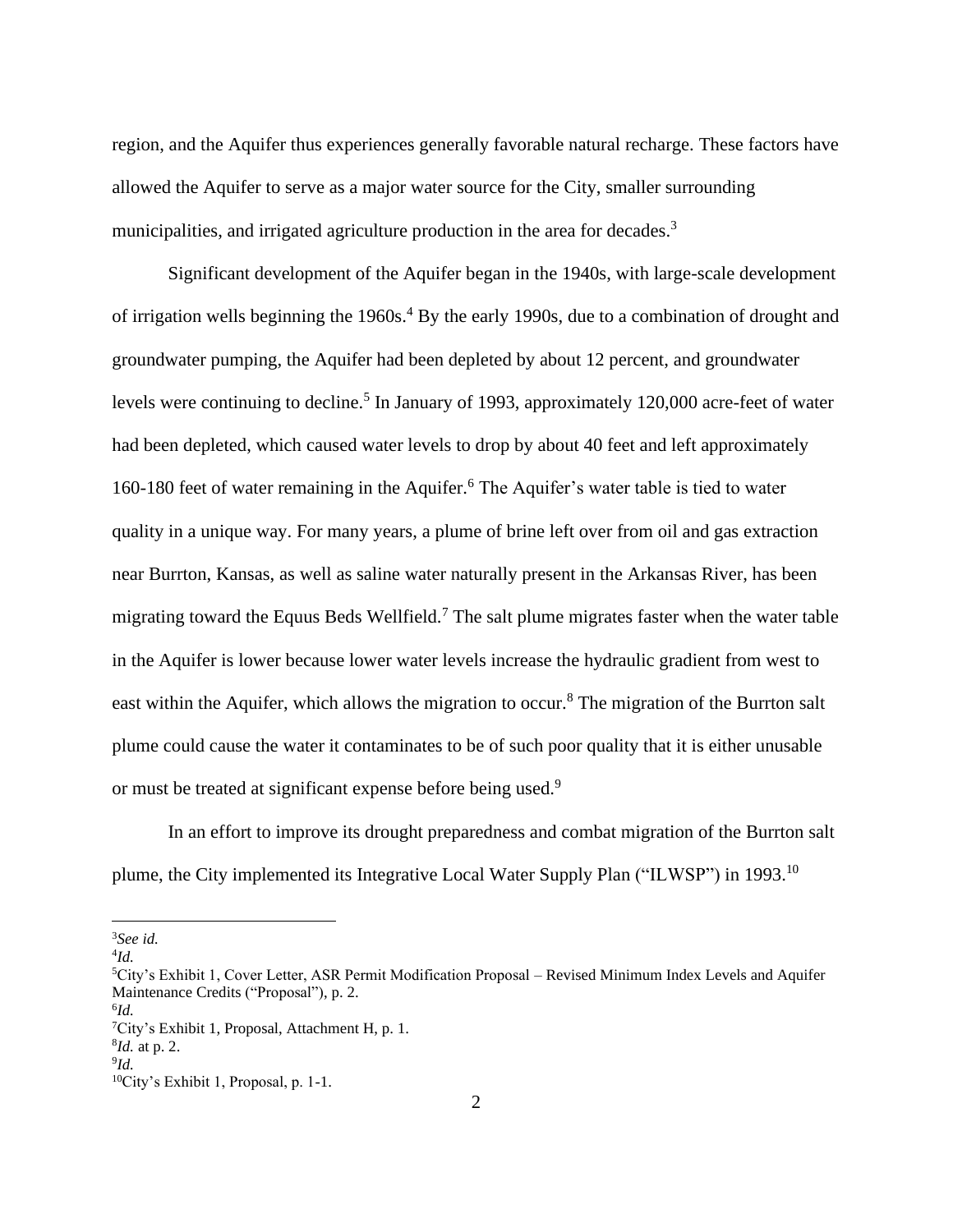Currently, the City's base water rights in the Equus Beds Well Field (located in Harvey and Sedgwick Counties, Kansas, between the Arkansas and Little Arkansas Rivers) authorize it to use  $40,000$  acre-feet of water from the Aquifer per year.<sup>11</sup> The City is permitted to divert an additional 19,000 acre-feet of water per year in the Equus Beds Wellfield in recharge credits, which will be discussed in more detail herein.<sup>12</sup> The City also has water rights allowing it to divert approximately 47,000 acre-feet of water annually from Cheney Reservoir ("Cheney") and 45,230 acre-feet of water annually from the Little Arkansas River, as well as additional water rights in the E&S Wellfield and the Bentley Reserve Wellfield.<sup>13</sup> One aspect of the ILSWP is that the City began to depend primarily on Cheney rather than the Aquifer as its main water supply source, which allowed it to avoid depleting the Aquifer.<sup>14</sup>

#### b. Wichita's Aquifer Storage and Recovery Project – Phase I

Another component of the ILSWP was the development of the City's Aquifer Storage and Recovery Project ("Project"), which allows the City to divert surface water from the Little Arkansas River during times of high flows, treat that water to drinking water standards, and inject it into a designated space at the top of the Aquifer. <sup>15</sup> The Project is governed broadly by applicable provisions of the Kansas Water Appropriation Act, 82a-701, *et seq.*, and amendments thereto and regulations adopted thereunder (collectively, "the KWAA"), and the Project's governing Findings and Orders.<sup>16</sup> DWR's aquifer storage and recovery regulations require a

<sup>11</sup>City's Exhibit 1, Proposal Cover Letter, p, 1.

<sup>&</sup>lt;sup>12</sup>Transcript, Volume V, p. 1247, lines  $6-8$ .

<sup>&</sup>lt;sup>13</sup>Transcript, Volume VII, p. 1844, lines 3-1; City's Exhibit 1, p. 2-5, Table 2-3.

<sup>&</sup>lt;sup>14</sup>Transcript, Volume I, page 145, lines 15-25; Transcript, Volume I, p. 146, lines 1-7.

<sup>15</sup>City's Exhibit 10, Attachment 1.

<sup>&</sup>lt;sup>16</sup>See generally K.S.A. 82a-701, et seq.; K.A.R. 5-12-1 through 5-12-4; In the Matter of the City of Wichita's Applications to Operate an Aquifer Storage and Recovery Project in Harvey and Sedgwick Counties, Kansas, Applications to Appropriate Water File Nos. 45,567; 45,568; 45,569; 45,570; 45,571; 45,572; 45,573; 45,574; 45,575; 45,576; and 46,081 ("Phase I Findings and Orders"); In the Matter of the Findings and Order for the city of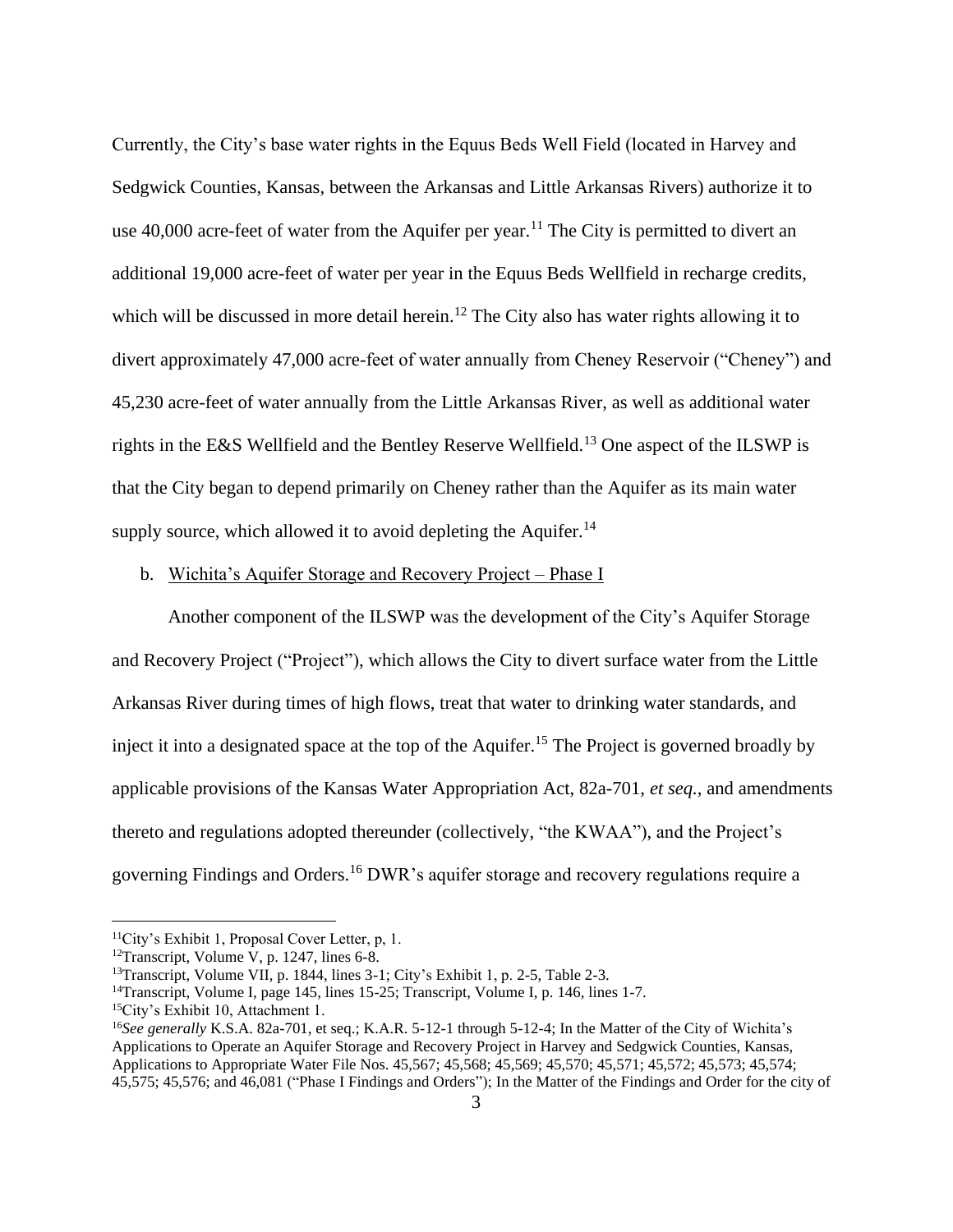water user who develops an aquifer storage and recovery system to obtain multiple permits to operate the system—at least one permit authorizing the diversion of surface water and at least one additional permit authorizing the subsequent withdrawal of injected water from an aquifer.<sup>17</sup>

The Project was intentionally planned to be implemented in phases.<sup>18</sup> Phase I was approved by DWR in 2005 and established the foundational concept of the Project by designating the Basin Storage Area ("BSA"), essentially a "box" located at top of the Aquifer from which the Project could operate.<sup>19</sup> The primary goal of Phase I was to establish a hydraulic barrier that would slow the encroachment of the Burrton salt plume, which the City intended to accomplish by injecting treated surface water into the BSA, thereby raising the water table and decreasing the hydraulic gradient that was allowing migration to occur.<sup>20</sup> To date Phase I has allowed the City to inject 1,233,000,000 gallons of water in front of the leading edge of the Burrton salt plume. $21$ 

In addition to creating a barrier against the salt plume, the injection of surface water into the BSA also facilitates the City's generation of "recharge credits," which allow the City to inject a certain amount of water into the BSA when supply is plentiful and then later withdraw a corresponding amount when the need arises.<sup>22</sup> Phase I created 38 "index cells" to track water

Wichita's Aquifer Storage and Recovery Project – Phase II ("Phase II Findings and Orders"). K.A.R. 5-1-1, which provides definitions relevant to the Project, states, "aquifer storage means the act of storing water in an aquifer by artificial recharge for subsequent diversion and beneficial use." K.A.R. 5-1-1. That regulation further provides that "aquifer storage and recovery system means the physical infrastructure that meets the following conditions: (1) is constructed and operated for artificial recharge, storage, and recovery of source water; and (2) consists of apparatus for diversion, treatment, recharge, storage, extraction, and distribution." *Id.*

<sup>17</sup>*See* K.A.R. 5-12-1.

<sup>18</sup>City's Exhibit 10, p. 2.

<sup>19</sup>Phase I Findings and Orders, p. 12, para. 13.

<sup>20</sup>*Id.* at p. 8, para. 38.

 $21$ City's Exhibit 10, p. 2.

<sup>22</sup>City's Exhibit 10, Attachment 1.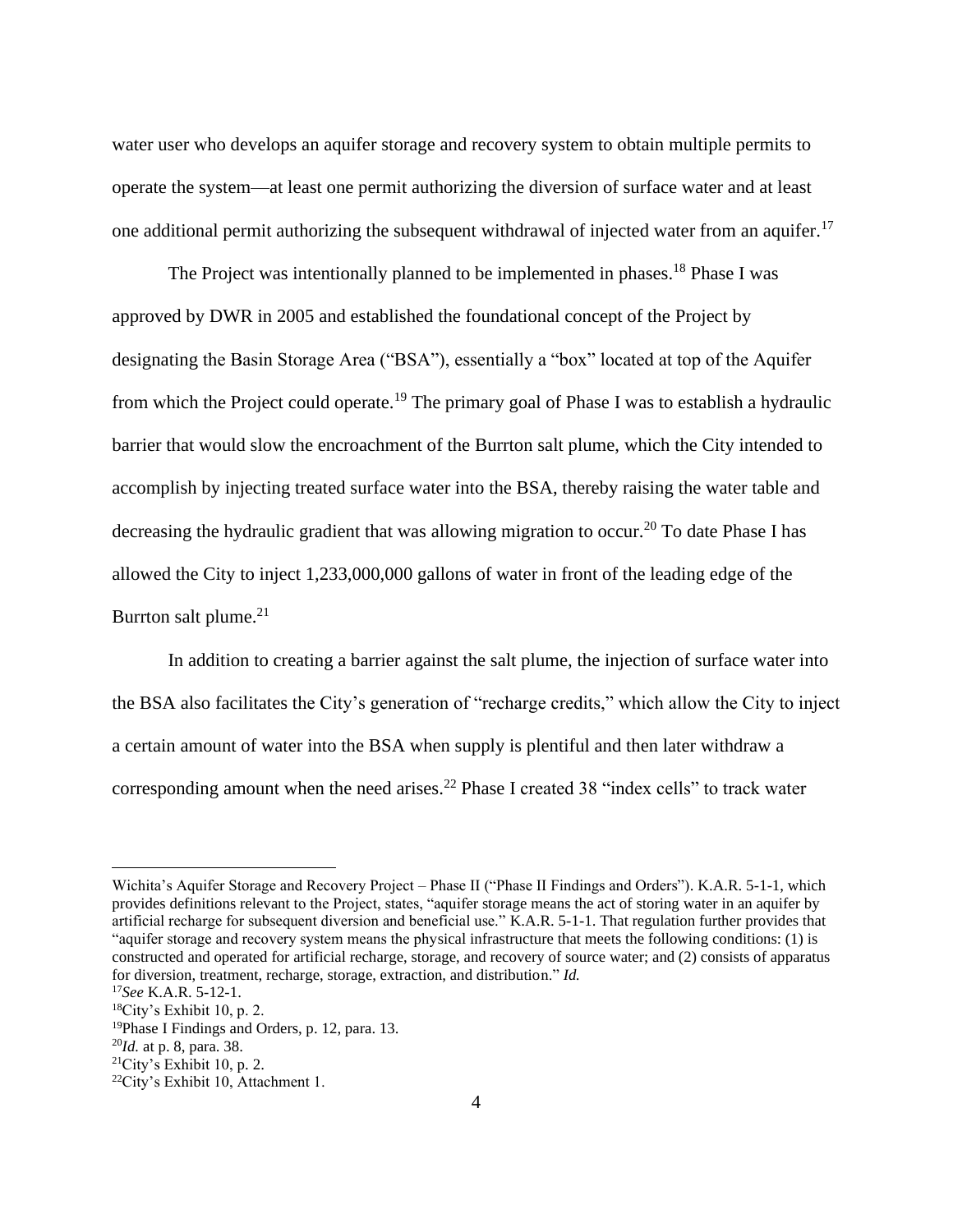levels throughout the BSA and established a "minimum index level" for each index cell, essentially a floor within each cell (the January 1993 water level) below which the City would not be permitted to withdraw recharge credits.<sup>23</sup> Under Phase I, the City was permitted to withdraw up to 19,000 acre-feet of recharge credits per year. $^{24}$ 

Phase I also established the accounting method by which the City would determine how much of the water it had injected into the BSA could be credited as recharge and withdrawn at any given time.<sup>25</sup> Such an analysis is necessary because a certain amount of injected water is always lost to the Aquifer, and water also migrates from cell to cell within the BSA and out of the BSA. It is important to note on this point that the water the City withdraws as a result of its accumulation of recharge credits through the Project is not native Equus Beds groundwater. The

<sup>&</sup>lt;sup>23</sup>Phase I Findings and Orders, p. 12, para. 13. K.A.R.  $5$ -1-1 defines "index level" as "elevations established spatially throughout a basin storage area to be used to represent the maximum volume of a basin storage area, and storage available for recovery based upon accounting methodology, and conditions of the permit." K.A.R. 5-1-1. K.A.R. 5-1-1 further provides that "maximum index level" means "the maximum elevation for storage within a basin storage area or, if the basin storage area is subdivided, a smaller subdivided area" and that "minimum index level" means "20 feet above the bedrock elevation or an alternatively proposed minimum elevation for storage within a basin storage area or, if the basin storage area is subdivided, a smaller subdivided area." *Id.* K.A.R. 5-1-1 also defines "recharge credit" as "the quantity of water that is stored in the basin storage area and that is available for subsequent appropriation for beneficial use by the operator of the aquifer storage and recovery system." *Id.* Former DWR Chief Engineer David Pope found when he approved Phase I of the Project that the public interest would be protected if recharge credits were not withdrawn when water levels were below the established minimum index level. Phase I Findings and Orders, p. 12, para. 13. Also notable as it concerns these proceedings, during the course of the Phase I proceedings, Chief Engineer Pope issued a pre-hearing order in which he stated that the Phase I hearing would address the question, "Will the City be considered to be recharging water into the Equus Beds by the concept of 'passive recharge?' – i.e., water which the City could have legally pumped, but did not pump." *Id.* at p. 2, para. 10. Chief Engineer Pope concluded in the ASR Phase I Findings and Orders that the City should not be allowed to generate "passive recharge credits," since such credits do not constitute "artificial recharge" as that term is defined in K.A.R. 5-1-1 because "no source water is being artificially recharged to create those credits." *Id.* at p. 11, para. 3. No DWR statutes or regulations specifically define "passive recharge" or "passive recharge credit," and the concept is not otherwise dealt with beyond Chief Engineer Pope's brief discussion of it in the Phase I Findings and Orders.

 $24$ Transcript, Volume V, p. 1247, lines 6-8.

<sup>&</sup>lt;sup>25</sup>Phase I Findings and Orders, p. 15, para. 5. The amount of water that the City is permitted to withdraw from the Aquifer is calculated by figuring the "water balance" of the BSA, which K.A.R. 5-1-1 says "means the method of determining the amount of water in storage in a basin storage area by accounting for inflow to, outflow from, and changes in storage in that basin storage area." K.A.R. 5-1-1. K.A.R. 5-1-1 defines "basin storage loss" as "that portion of artificial recharge naturally flowing or discharging from the basin storage area." *Id.*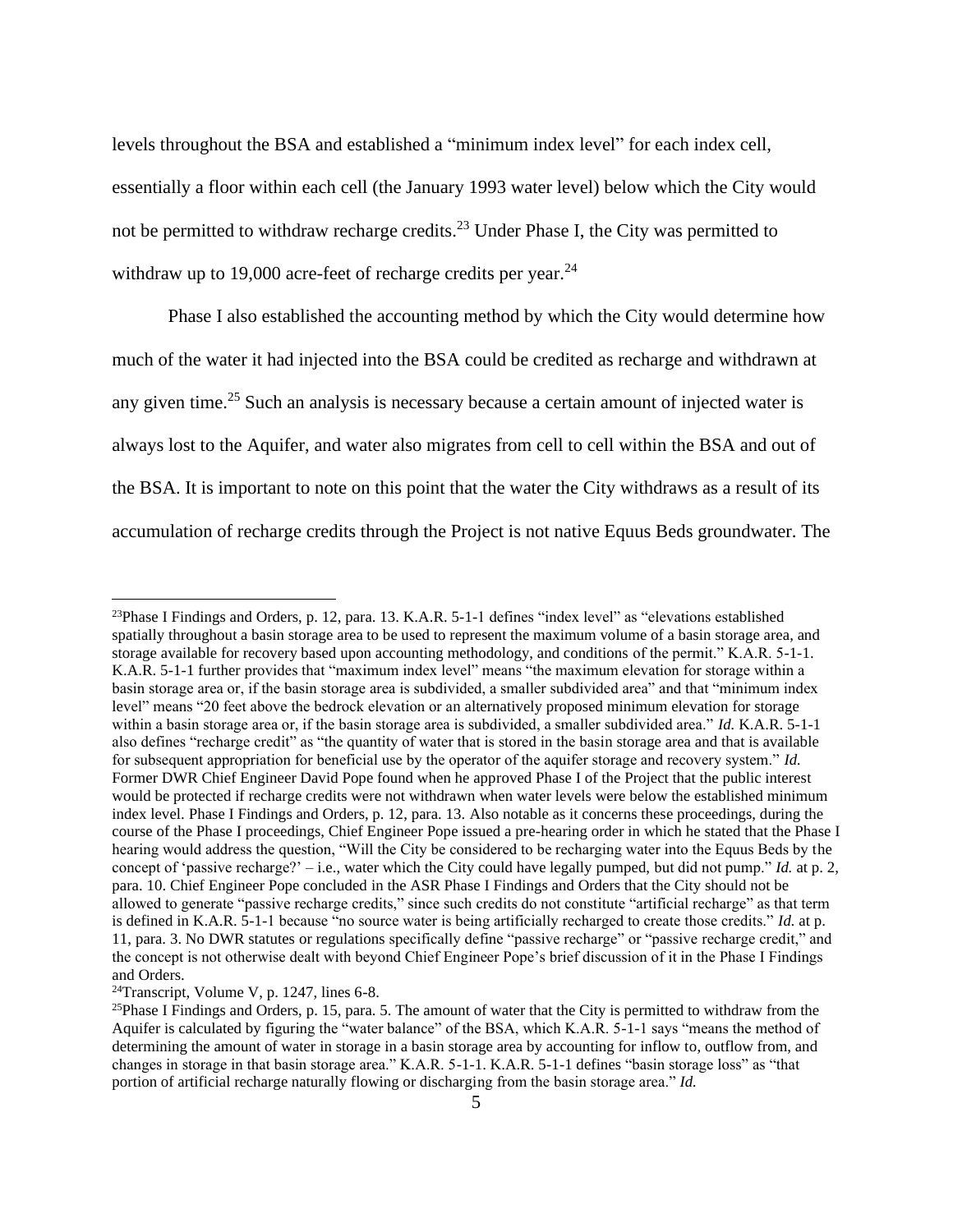established accounting methods ensure that the City withdraws only an amount of water that corresponds to the amount it injected, taking into account the amount of that water that has been lost naturally in the timeframe between injection and withdrawal.<sup>26</sup>

Under the accounting method adopted in Phase I, recharge credits are tracked by completing one run of the USGS Equus Beds Groundwater Flow Model ("EBGWM") that incorporates the City's Project activities and one run that does not.<sup>27</sup> Because the Project activities are the only difference in input parameters between the two model runs, it can be concluded that any variations in the results of the two runs are due to Project activities.<sup>28</sup> The results of the two model runs are then compared on a very detailed scale to evaluate the changes in groundwater flow into and out of the BSA and between index cells within the BSA due to Project activities.<sup>29</sup> Each index cell's flow changes are then assessed to determine how much water in each index cell can be counted toward the City's recharge credit total.<sup>30</sup>

## c. Wichita's Aquifer Storage and Recovery Project – Phase II

While Phase I of the Project did slow the encroachment of the Burrton salt plume, the City eventually determined that the plume's migration could not be reversed or stopped entirely.<sup>31</sup> The City's water management goals thus evolved as it moved into Phase II of the Project, and the City began to see the Project as a way to enhance its primary municipal water supply. In December 2008, the City and the District entered into a Memorandum of

<sup>26</sup> *See* City's Exhibit 1, Proposal, p. 2-16.

 $^{27}$ City's Exhibit 1, p. 4-1.

<sup>28</sup>*Id.*

<sup>29</sup>*Id.*

<sup>30</sup>*Id.*

<sup>31</sup>*See* Transcript, Volume I, p. 204, lines 16-21. (Testimony of Joseph Pajor that modeling has showed that the Burrton salt plume will continue to migrate towards the Equus Beds Wellfield regardless of pumping activity).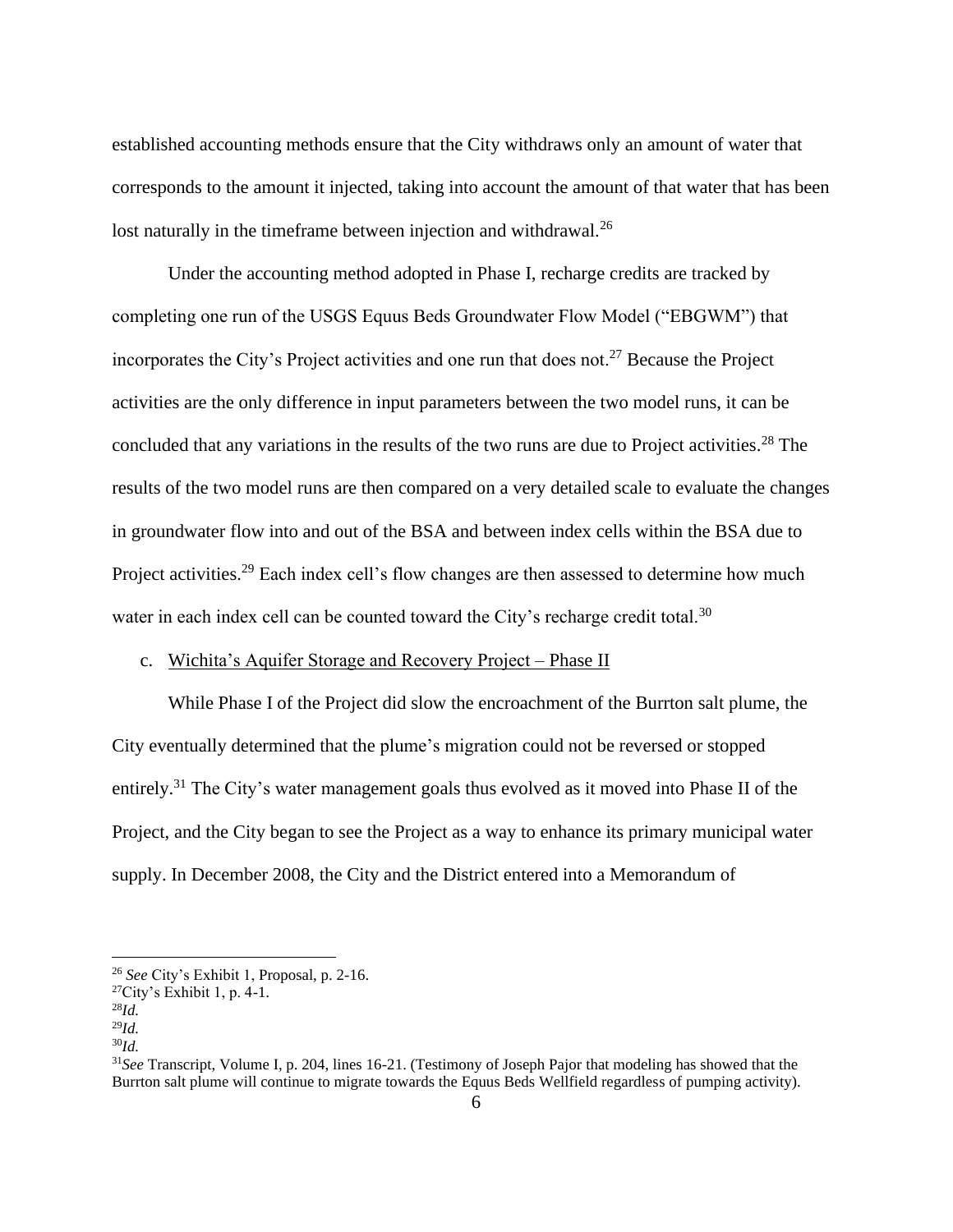Understanding in preparation for the implementation of Phase II ("Phase II MOU"). In the Phase II MOU, the City committed to ensuring that water injected into the BSA as a result of the Project met drinking water standards.<sup>32</sup> It also agreed that if a domestic well that had existed prior to the Phase II MOU's approval and that was located within 660 feet of an existing or new Project well was adversely impacted by drawdown from the Project well, City would "re-drill [the domestic well] or take other appropriate, affirmative action to restore productivity of such domestic well to the same rate and quality as existed before."<sup>33</sup> This clause of the Phase II MOU allowed the City to obtain waivers of K.A.R. 5-22-2, which requires that nondomestic wells "described in an application for permit to appropriate water for beneficial use, an application for a term permit, or application to change the point of diversion" be at least 660 feet from all domestic wells.<sup>34</sup>

In September 2009, DWR approved Phase II of the Project, subject to essentially the same conditions as Phase I.<sup>35</sup> Most significantly, former DWR Chief Engineer David Barfield ordered when he approved Phase II that passive recharge credits would continue to be prohibited and that the boundaries of the BSA, the index cells, the minimum index levels, and the accounting methodology established in Phase I would remain in place.<sup>36</sup> The Findings and Orders governing Phase II also prohibit the City from injecting water into the BSA when the water table is less than 10 feet below land surface.<sup>37</sup> The City was still limited to a withdrawal of

<sup>32</sup>*Memorandum of Understanding* between Equus Beds Groundwater Management District No. 2 and the City of Wichita, Kansas regarding Wichita's Proposed Aquifer Storage and Recovery Project, Phase II ("Phase II MOU"), Dec. 3, 2008, p. 3, para. 5.

<sup>33</sup>*Id.* at p. 3, para. 6.

 $34$ K.A.R. 5-22-2.

<sup>35</sup>Phase II Findings and Orders, p. 2, para. 11.

<sup>36</sup>*Id.*

<sup>37</sup>*Id.* at p. 10, para. 8.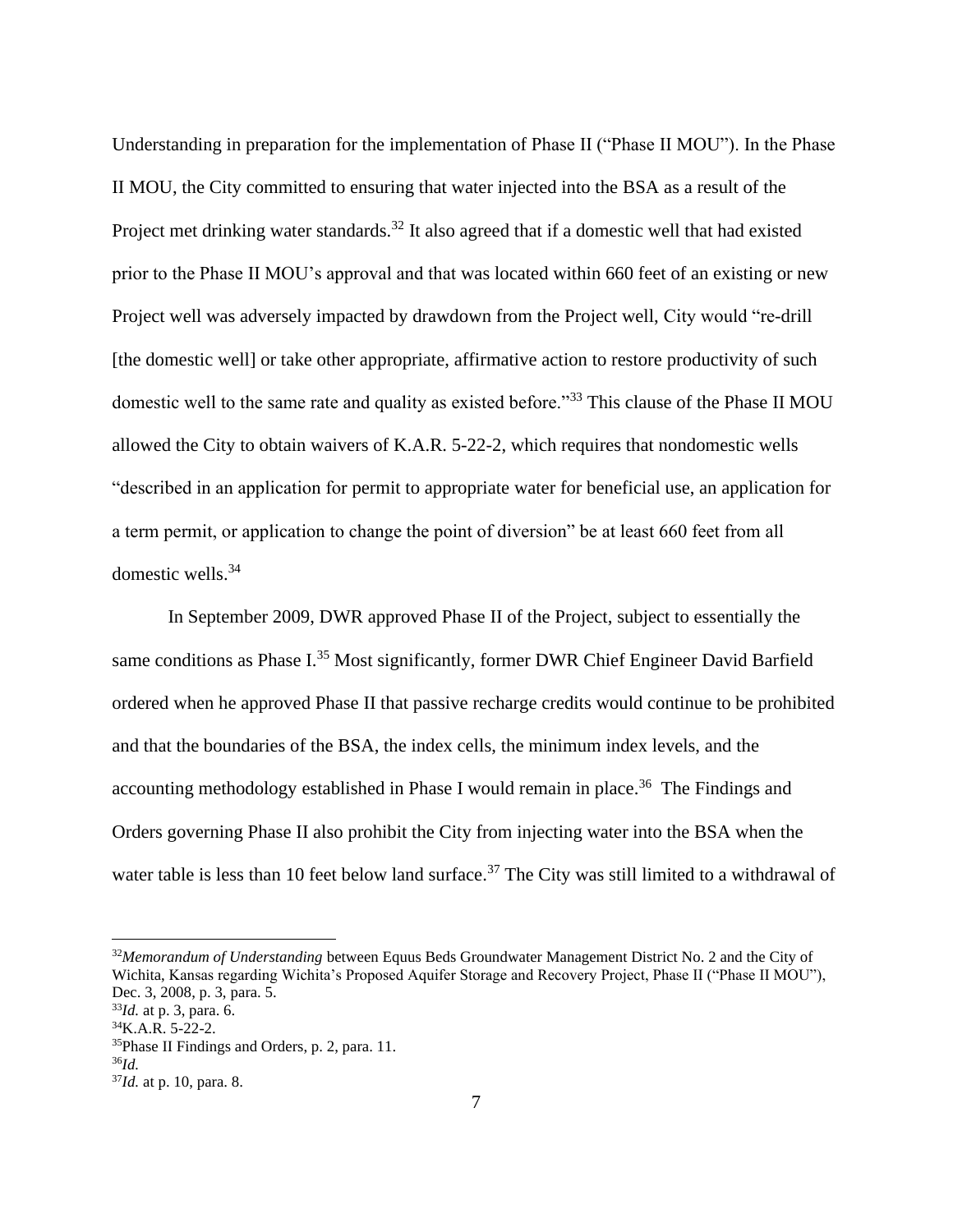19,000 acre-feet of recharge credits per year under Phase  $II^{38}$ .

Phase II utilizes a surface water intake right on the Little Arkansas River, water right file number 46,627, which has an annual authorized quantity of 45,230 acre-feet and authorizes the diversion of surface water from the Little Arkansas River for both municipal use and artificial recharge use (the City can either take diverted surface water directly to town for municipal use or inject it into the BSA and store it for artificial recharge use.<sup>39</sup> The permit for water right file number 46,627 only permits diversions when surface flows on the Little Arkansas River are above 30 cubic feet per second ("cfs") at the Valley Center Gage.<sup>40</sup> The City also holds additional permits authorizing the operation of its Phase II "recharge and recovery wells," the wells that withdraw injected water.<sup>41</sup> Each well permitted as part of the Project is governed by its own separate authorized rate of diversion and annual authorized quantity.<sup>42</sup>

The City's goals for the Project shifted again following the 2011-2012 drought, as it began to consider using Phase II as a drought mitigation tool rather than to meet its primary water supply needs.<sup>43</sup> The City began to utilize Cheney even more aggressively following the 2011-2012 drought, as it realized that a significant amount of water stored there was being lost through evaporation and that it was thus more efficient water management to use that water before it could evaporate.<sup>44</sup> The City also determined following the 2011-2012 drought that it

<sup>38</sup>Transcript, Volume V, p. 1247, lines 6-8.

<sup>39</sup>*See* City's Exhibit 10, p. 2; Transcript, Volume VII, p. 1844, lines 3-1; Approval of Application and Permit to Proceed in the matter of water right file number 46,627, issued by David W. Barfield, Chief Engineer, Kan. Dep't of Agric., Div. of Water Res., September 18, 2009.

<sup>40</sup>*See* Approval of Application and Permit to Proceed for Water Right File number 46,627, issued by David W. Barfield, Chief Engineer, Kan. Dep't of Agric., Div. of Water Res., Sept. 18, 2009.

<sup>41</sup>*See* Phase II Findings and Orders.

<sup>42</sup>*Id.*

<sup>43</sup>*See* City's Exhibit 10.

<sup>44</sup>City's Exhibit 12.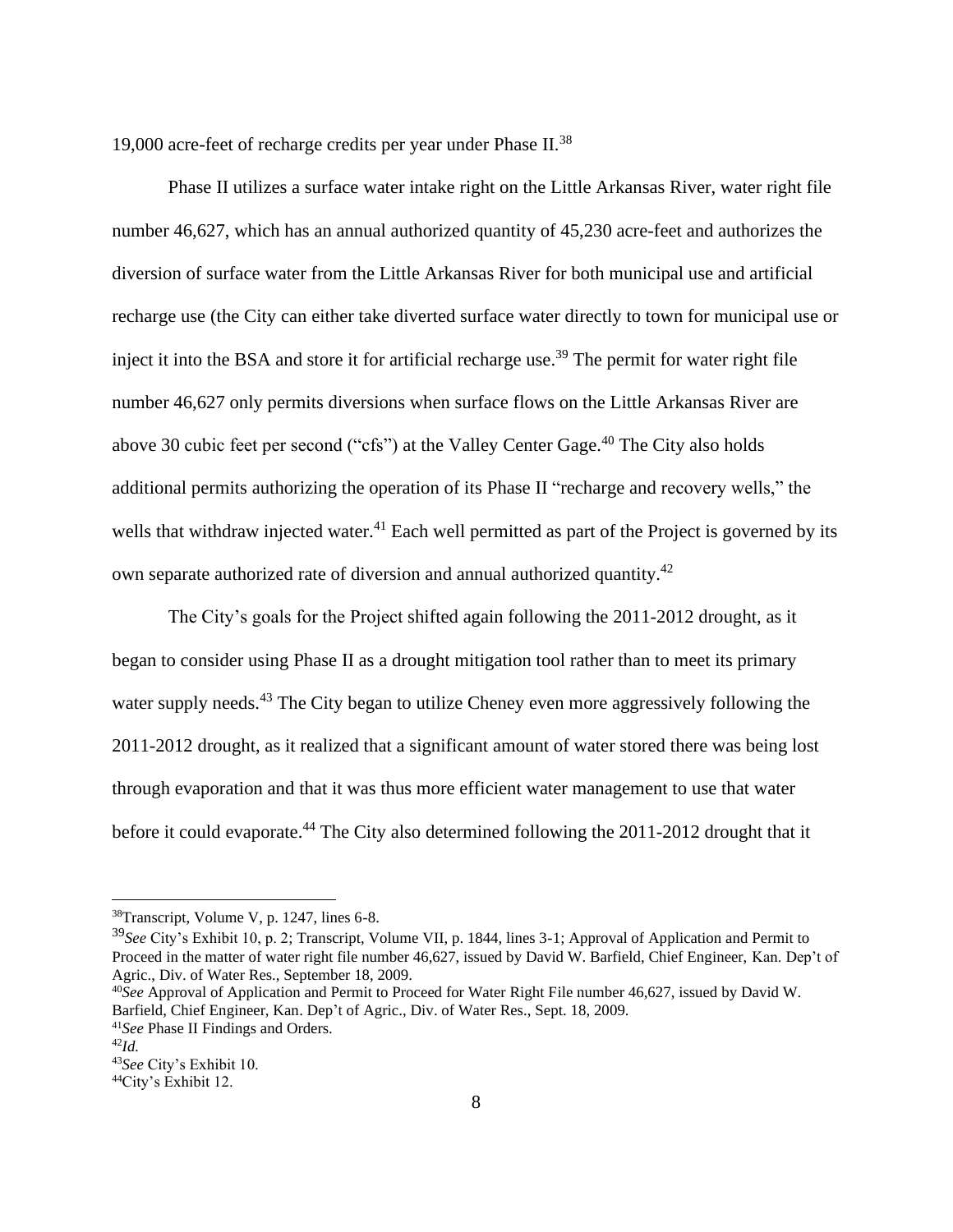would be prudent to enhance its overall drought preparedness. In April 2014, the City initiated a series of studies to ensure that its water resources were adequate to meet consumer demand in the event of a "one percent" drought (a drought that has a one in one-hundred chance of occurring in any given year and would have a duration of eight years). <sup>45</sup> This review found that, based on population growth and water demand projections, the City would need more water than its existing water rights provided in the event of a prolonged drought.<sup>46</sup> The City further determined that the Project would be its only practical and reliable water resource during a one percent drought.<sup>47</sup>

The City's conclusion that the Project could be its only viable water source during a severe drought highlighted some of the limitations posed by certain Project permit conditions. First, the established minimum index levels mean that the City can only withdraw recharge credits if the Aquifer is roughly 92 percent full within the BSA and roughly 88 percent full within the Equus Beds Wellfield.<sup>48</sup> The City thus realized that a prolonged drought, which would likely cause the Aquifer's water table to drop below those levels, could either incentivize the City to withdraw its credits (possibly unnecessarily) at the beginning of a drought, or strand accumulated recharge credits during the very time the City would need them the most, despite

<sup>45</sup>City's Exhibit 1, Proposal Cover Letter, p. 1. The City contracted High Country Hydrology, Inc. to quantify conditions that would constitute a one percent drought, both in terms of severity and duration of the drought. City's Exhibit 1, Proposal, p. 2. High Country Hydrology concluded based on historic drought records that a one percent drought would have a duration of eight years. *Id.*

<sup>46</sup>Transcript, Volume I, p. 163, lines 19-25 and p. 164, lines 1-11; City's Exhibit 1, Proposal Cover Letter, p. 1. The City has forecasted that its raw water demand by 2060 will be approximately 81,690 acre-feet annually. City's Exhibit 1, Proposal, p. 2-3. The City arrived at this figure by utilizing a study performed by Science Applications International and Professional Engineering Consultants, which found that the City's water demand by 2060 will be between 71,370 and 105,858 acre-feet per year. *Id.* at p. 2-2. The City selected the medium growth forecast generated by the study (87,597 acre-feet per year) and further reduced that number by factoring in its planned water conservation measures to arrive at its estimated 2060 water demand number. *Id.*

<sup>47</sup>City's Exhibit 1, Proposal Cover Letter, p. 2.

<sup>48</sup>Phase I Findings and Orders, p. 15, para. 8.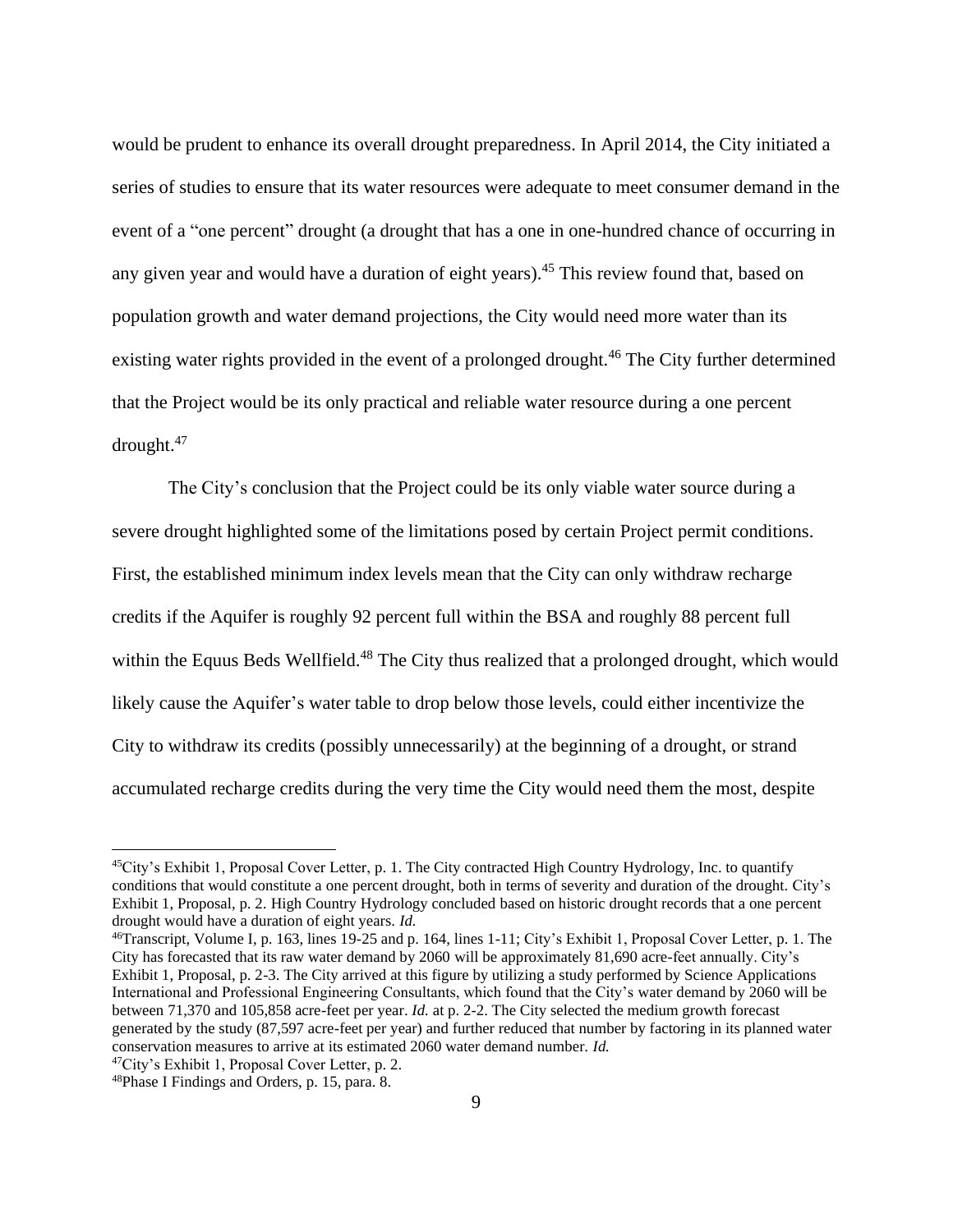overall Aquifer conditions potentially remaining relatively full.<sup>49</sup>

Second, the City's water management practices since the 1993 drought, particularly its increased reliance on Cheney, have resulted in the Aquifer recovering to nearly 100 percent full pre-development conditions.<sup>50</sup> With the City prohibited from injecting water into the Aquifer unless water levels are at least ten feet below land surface, a nearly full Aquifer limits the Project's capacity to generate recharge credits, which the City sees as "critical" to its overall drought preparedness plan.<sup>51</sup> Currently, in order to generate recharge credits when the Aquifer is functionally full, the City would have to withdraw water from the Aquifer to create space there, take the withdrawn water to town to be used, inject treated Little Arkansas River surface water into the BSA to generate a recharge credit, and then withdraw that water back out of the BSA and take it to town for municipal use.<sup>52</sup> Operating the Project in this fashion would repeatedly lower and raise the water table in the BSA, which is not ideal for the hydrologic health of the Aquifer and also makes groundwater pumping less efficient for all water users in the area. With these limiting conditions of the Phase II permits in mind, the City decided to ensure its ability to withdraw recharge credits when it needed them and to seek a more efficient and Aquifer-friendly way of accumulating credits.

### **II. PROPOSAL AT ISSUE**

On March 12, 2018, the City submitted proposed modifications to its Phase II permits ("Proposal") to Chief Engineer Barfield.<sup>53</sup> The City proposes that its Phase II permits be

<sup>49</sup>City's Exhibit 10, p. 3.

<sup>50</sup>City's Exhibit 1, Proposal, p. 2.

<sup>51</sup>City's Exhibit 1, Proposal Cover Letter, p. 3.

 $52$ Transcript, Volume I, p. 151, lines 19-25, p. 152, lines 1-8; Transcript Volume I, p. 158, lines 23-25 and p. 159, lines 1-7.

<sup>53</sup>*See* City's Exhibit 1, Proposal Cover Letter, p. 1.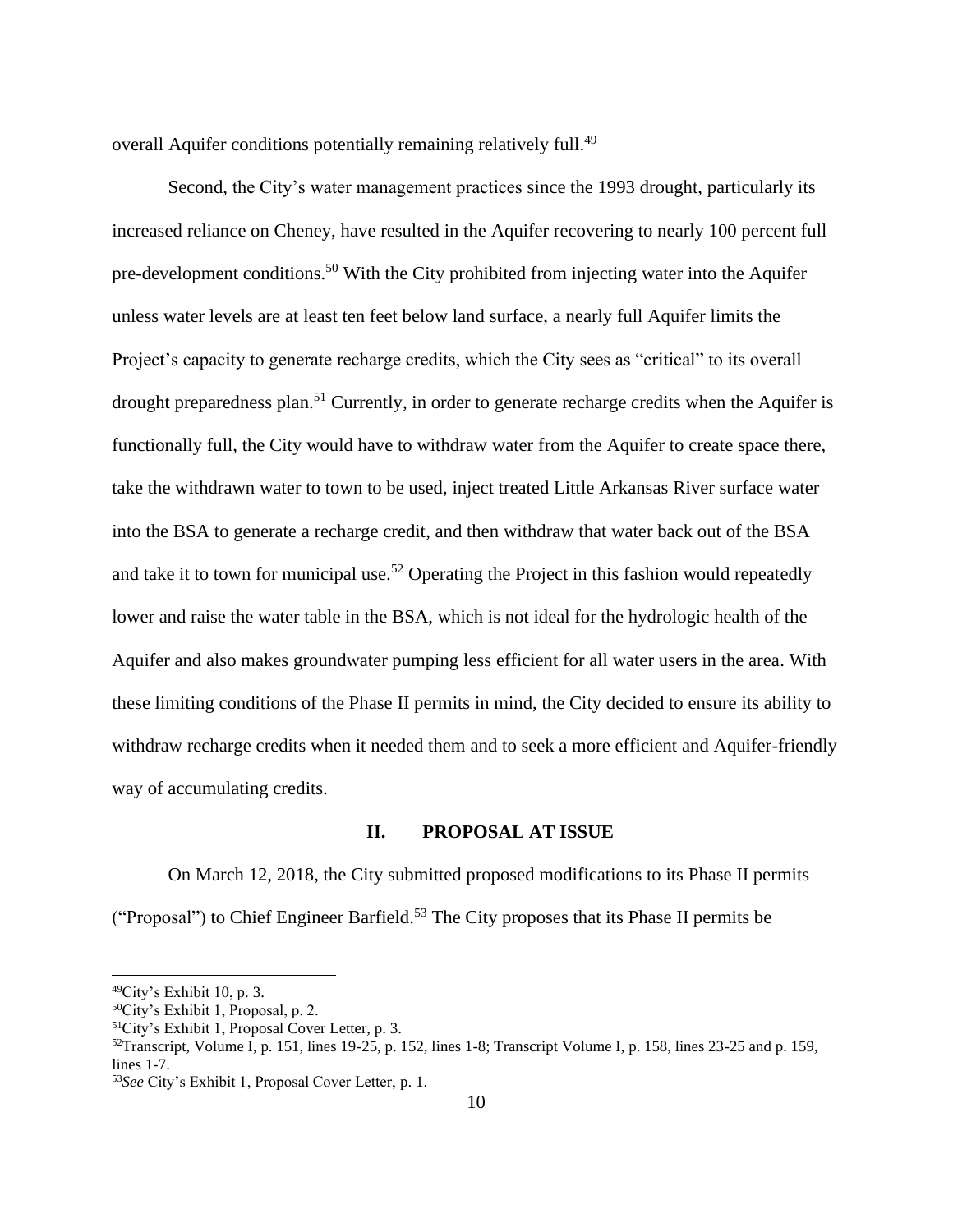modified in two ways. First, the City proposes that the Project's existing minimum index levels be lowered, such that the City will be allowed to withdraw recharge credits as long as the Aquifer is approximately 80 percent full on average.<sup>54</sup> This aspect of the Proposal would potentially lower the Aquifer by approximately twelve feet on average.<sup>55</sup> Second, the City proposes that it be permitted to send water diverted from the Little Arkansas River that cannot be physically injected into the Aquifer due to a high water table directly to the City's main water treatment plant for municipal use.<sup>56</sup>

Under the Proposal, the water that remains in the Aquifer as a result of the City taking Little Arkansas River surface water directly to town would allow the City to earn Aquifer Maintenance Credits ("AMC").<sup>57</sup> AMCs would be tracked separately from physical recharge credits through a new proposed accounting methodology that would be used only to track the accumulation of AMCs.<sup>58</sup> The City has proposed that AMCs be assigned to each index cell on an annual basis by the following accounting method:

- 1. AMCs would be assigned to an index cell by dividing the total volume of water diverted from the Little Arkansas River to the City's main water treatment plant by the total number of points of diversion in the Equus Beds Wellfield that are in service that year (excluding Phase I recharge and recovery wells). This would distribute AMCs equally across the production wells that could have pumped water from the BSA.
- 2. A one-time initial loss value of 5 percent would be deducted from the total number of AMCs credited to each index cell. This initial loss value would account for losses to the Aquifer inherent in the injection and recovery process.
- 3. An average annual recurring loss value would be applied annually to each index cell to account for recharge credit migration from the BSA. This recurring loss value

<sup>54</sup>City's Exhibit 1, Proposal, p. 2-16.

<sup>55</sup>City's Exhibit 1, Proposal, Table 2-11.

<sup>56</sup>City's Exhibit 1, Proposal Cover Letter, p. 2.

<sup>57</sup>*Id.*

<sup>58</sup>City's Exhibit 1, Proposal, p. 4-3.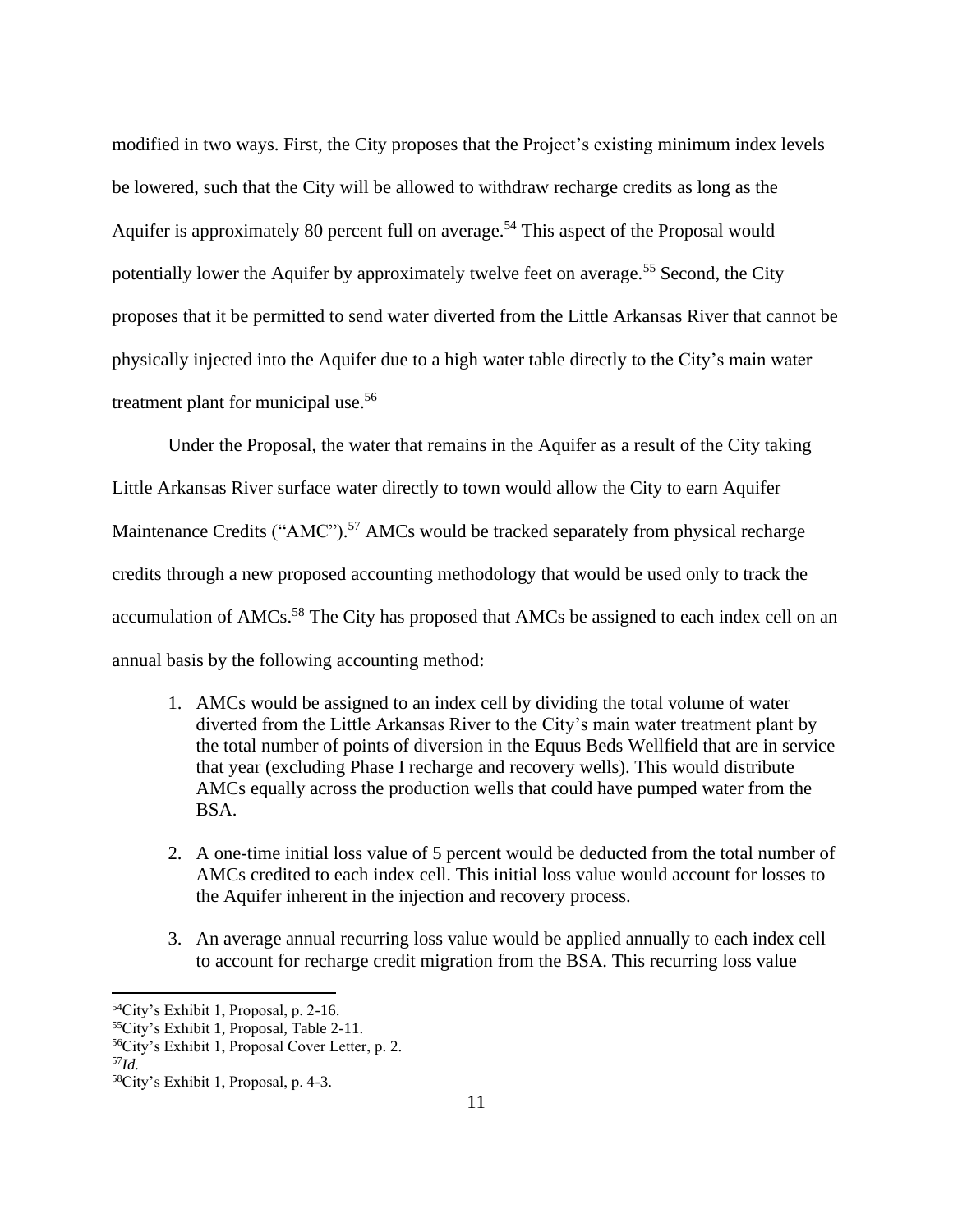would be applied gradationally across the BSA in order to account for the fact that this type of loss is highest on the east side of the BSA, lowest on the west side, and is moderate in the central area of the BSA. A 5 percent annual recurring loss value would be applied to the index cells on the east side of the BSA, a 3 percent annual recurring loss would be applied to the central area index cells, and an annual recurring loss value of 1 percent would be applied to the western index cells. The average annual recurring loss value applied across all index cells would be 3 percent.<sup>59</sup>

The proposed loss rates of 5 percent initially and an additional average of 3 percent annually are

supported by past modeling results, drought modeling, and the hydrology of the Aquifer.<sup>60</sup>

As part of the Proposal, the City also submitted a list of seven key items summarizing the

permit conditions that would pertain to the accumulation and accounting of AMCs under the

Proposal. The City's proposed AMC-related permit conditions are as follows:

- 1. The City will continue to physically recharge the Aquifer through injection when it is possible to do so;
- 2. The rate of accrual of all recharge credits cannot exceed the constructed physical diversion capacity of the ASR system…and will be limited to the rate and quantity authorized by Water Right No. 46,627;
- 3. The Project's Phase I recharge and recovery wells will not be permitted to generate AMCs;
- 4. The City cannot receive credit for more than 120,000 acre-feet of water, through physical recharge credits and AMCs combined (120,000 acre-feet is the approximate size of the "hole" that existed in the Aquifer in January 1993 and constitutes approximately 11.7 percent of the Aquifer's total available storage area);
- 5. The City will calculate AMCs it generates using an alternative or modified accounting process that is different from the accounting used to track physical recharge credits;
- 6. AMCs will be accumulated "based on the metered quantity of water diverted from the Little Arkansas River via direct surface water diversions or water captured via bank storage wells and sent directly to the City;" and
- 7. The City will adopt a "straight-forward spreadsheet accounting process" to track its accumulation and use of  $AMCs.<sup>61</sup>$

<sup>59</sup>*Id.*

<sup>60</sup>*Id.*

<sup>61</sup>City's Exhibit 1, Proposal, p. 3-6.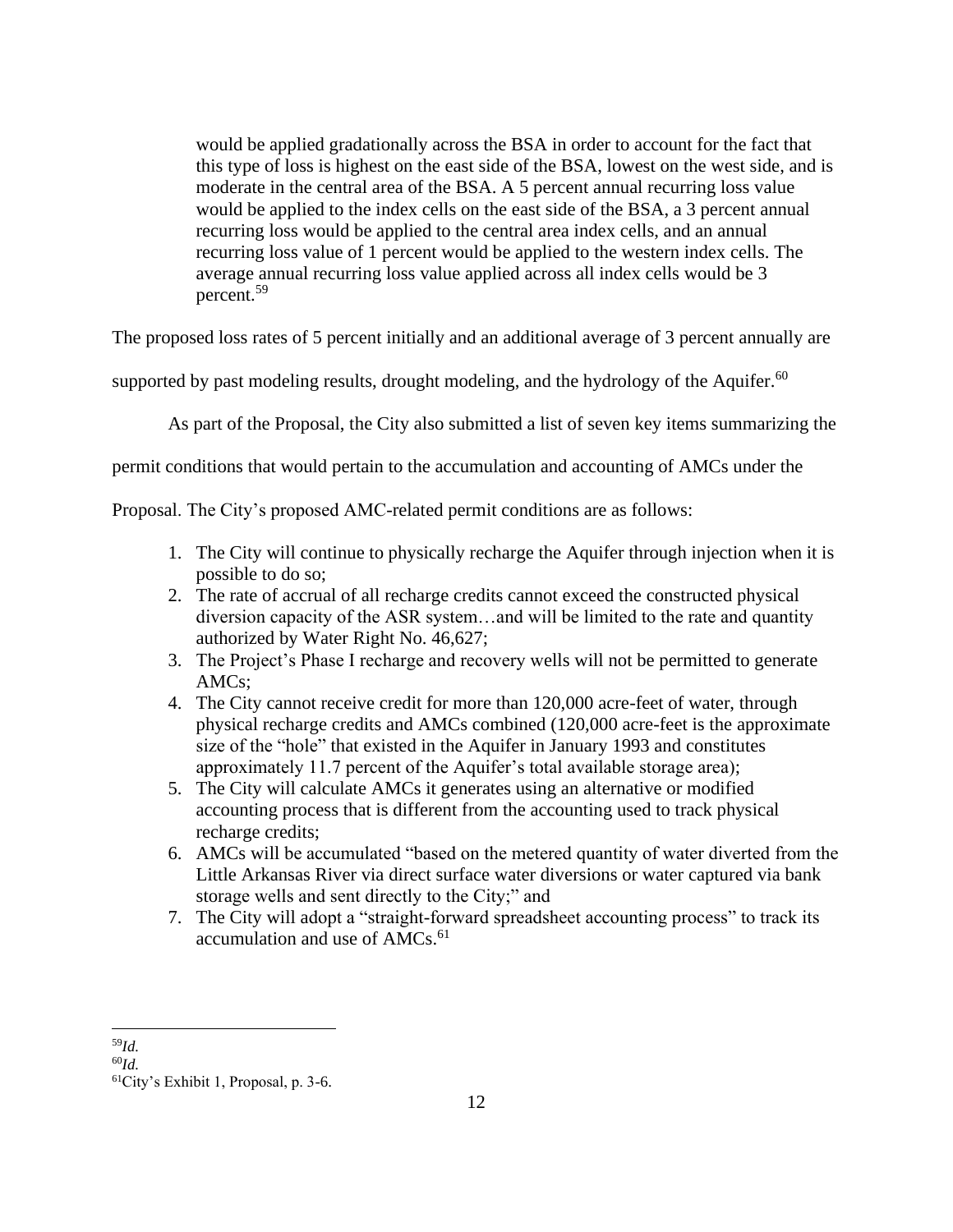The issues to be decided here are thus twofold: whether the City should be permitted to operate the Project with the proposed lower minimum index levels and whether the City should be allowed to generate credits that would allow it to later withdraw water from the Aquifer when it leaves water in state in the Aquifer and instead takes Little Arkansas River surface water directly to town for municipal use.<sup>62</sup> These two issues are independent from each other—both aspects of the Proposal could be approved, either aspect could be approved and the other rejected, or both could be rejected.<sup>63</sup>

### **III. PROCEDURAL HISTORY**

In the summer of 2018, following initial review of the Proposal, Chief Engineer Barfield determined that he would preside over a formal phase public hearing to gather evidence and hear public comments regarding the Proposal.<sup>64</sup> It was determined that parties to the formal phase public hearing would be the City, DWR, Equus Beds Groundwater Management District Number 2 ("the District"), and a group of landowners who filed a timely petition to intervene in the matter and who Chief Engineer Barfield determined owned water rights that could potentially be impacted by the Proposal ("the Intervenors").<sup>65</sup> The formal phase public hearing was originally scheduled to take place on March 26 and 27, 2019, with the purpose of determining whether the Proposal was lawful and permissible and, if the Proposal was deemed lawful and permissible, determining permit conditions that it should be approved subject to in order to safeguard the rights of other area water right owners.<sup>66</sup>

 $62$ Transcript, Volume V, p. 1241, lines 16-23.

<sup>63</sup>*Id.*

<sup>64</sup>*See* Notice of Pre-Hearing Conference for the Consideration of Modifications to the Phase II of the City of Wichita's Aquifer Storage and Recovery (ASR) Project, July 2, 2018.

<sup>65</sup>*See* Order Regarding the Designation of Parties for the Formal Phase of the Public Hearing, Oct. 26, 2018. 66*See* Notice of Final Hearing Schedule, Dec. 21, 2018.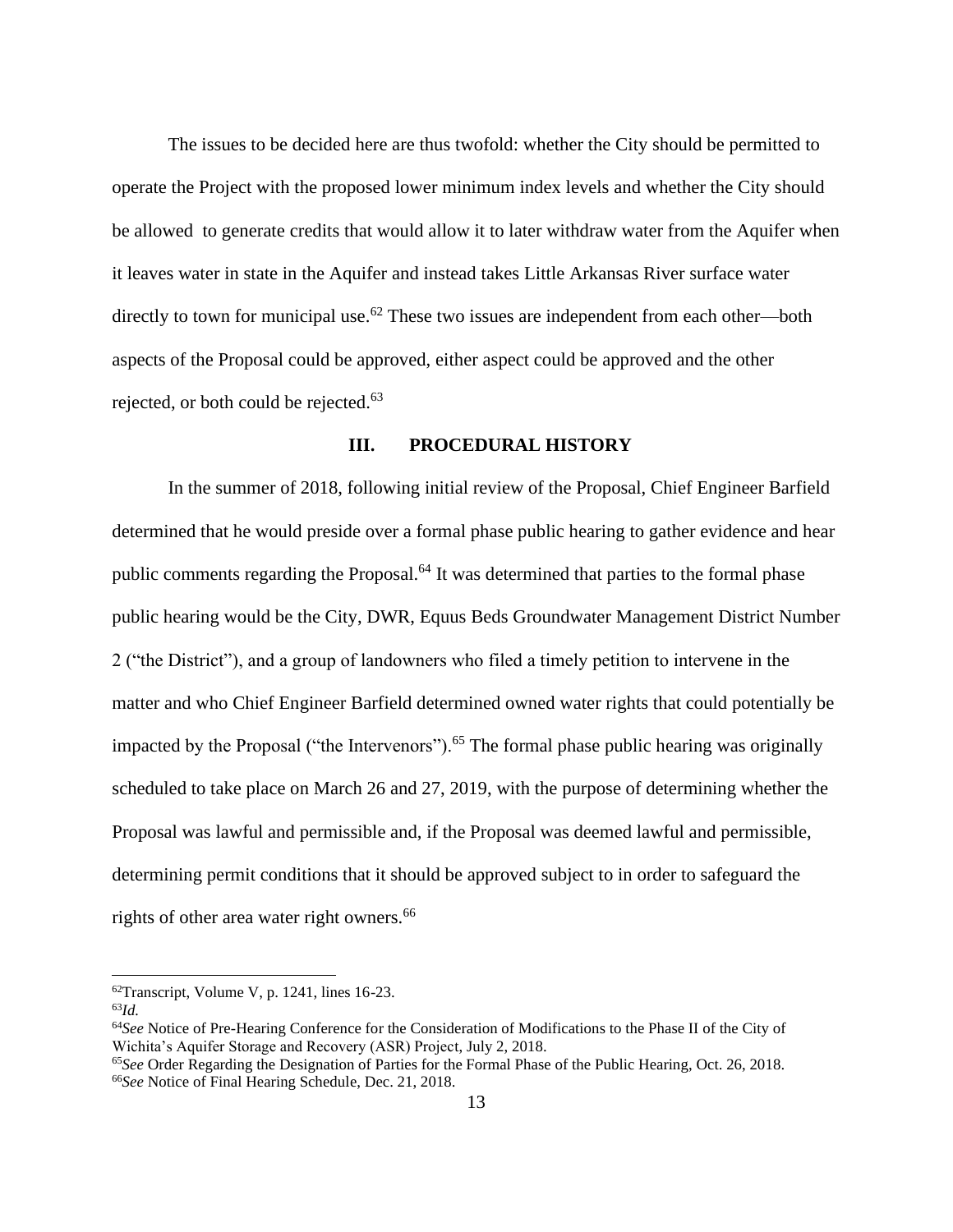On March 19, 2019, the authority to preside over the formal phase public hearing was delegated to Constance C. Owen, and the formal phase public hearing was postponed. Ms. Owen was directed to conduct the hearing and, at the conclusion of the hearing, provide written recommendations regarding the Proposal to the Chief Engineer.<sup>67</sup> The formal phase public hearing, presided over by Ms. Owen, began in Halstead, Kansas on December 10, 2019 and was scheduled to conclude in March 2020.<sup>68</sup> However, the COVID-19 pandemic necessitated the postponement of the formal phase public hearing, and the proceedings did not ultimately conclude until February 2021.<sup>69</sup>

## **IV. GMD2 AND INTERVENORS' ARGUMENTS IN OPPOSITION TO THE PROPOSAL**

The District and the Intervenors both oppose the Proposal on numerous grounds. The District filed a Motion to Dismiss on March 18, 2019, citing numerous reasons it believes the Proposal should be rejected, and the Intervenors filed a motion in support thereof.<sup>70</sup> The District's Motion to Dismiss remains pending.<sup>71</sup> All parties also filed Pre-Hearing Briefs, with the District and the Intervenors raising many of the same arguments the District raised in its Motion to Dismiss, as well as some additional arguments, and the District particularly also raised numerous other arguments over the course of the formal phase public hearing.<sup>72</sup>

The primary arguments raised by the District and the Intervenors are as follows: 1) the City's failure to submit an application for a new appropriation to DWR in conjunction with the

<sup>67</sup>Notice of Delegation and Temporary Postponement, Mar. 19, 2019.

<sup>68</sup>*See* Notice of Hearing, Oct. 8, 2019; Notice of Continuation of Hearing, Jan. 9, 2020.

<sup>69</sup>*See* Agreed Waiver of Kansas Administrative Regulation 5-12-3, Dec. 30, 2020.

<sup>70</sup>*See* District's Motion to Dismiss.

<sup>71</sup>Transcript, Volume VIV, p. 3477, lines 1-2.

<sup>72</sup>*See* District's Pre-Hearing Brief; Intervenors' Pre-Hearing Brief.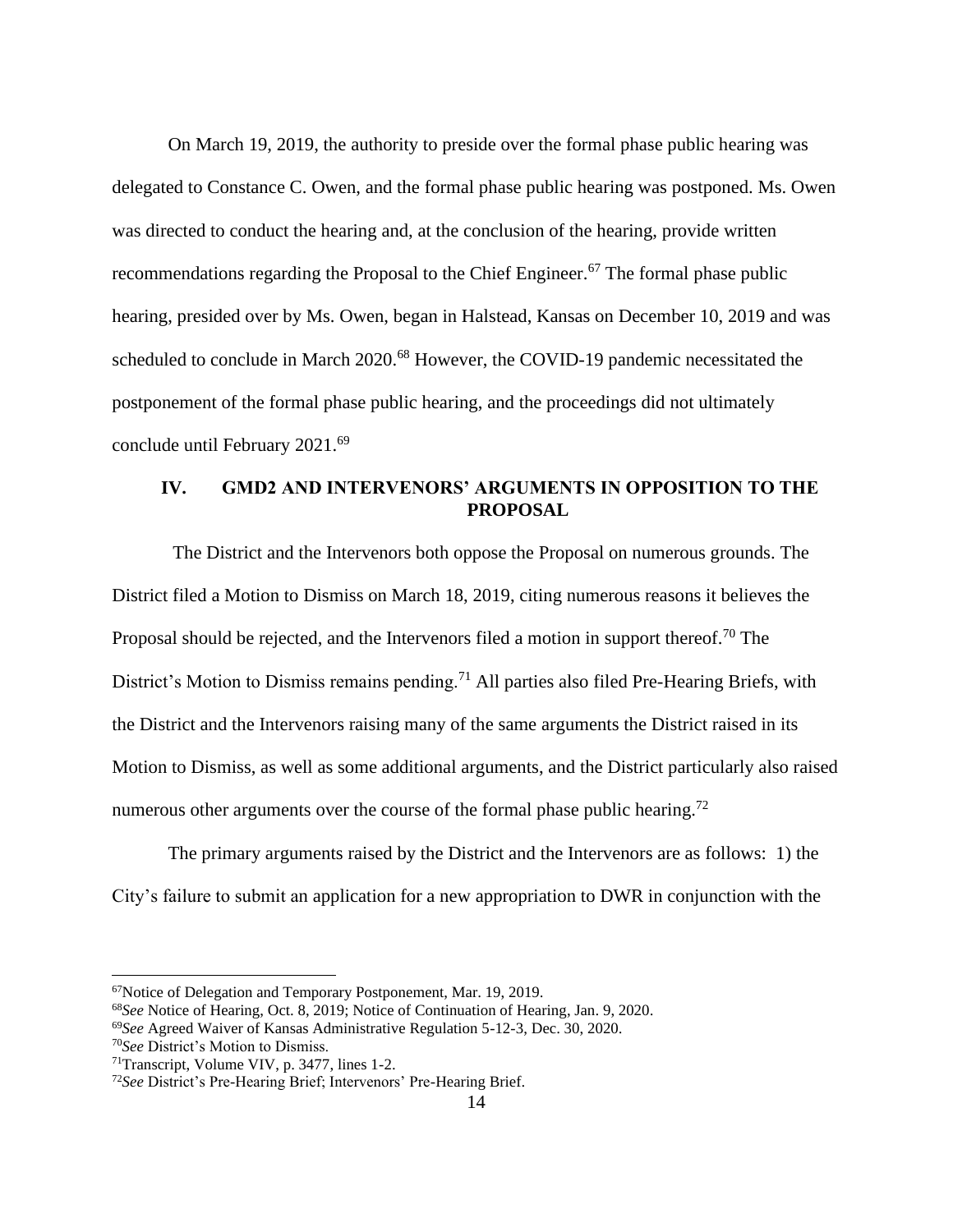Proposal is fatal to the Proposal; 2) AMCs would not constitute a recognized beneficial use of water under the KWAA; 3) the City's failure to submit a change application to DWR in conjunction with the Proposal is fatal to the Proposal; 4) the City's water use under the Proposal will result in impairment to other existing area water rights; 5) the Proposal will cause streamflow on the Little Arkansas River to fall below established minimum desirable streamflow ("MDS") levels; 6) the Proposal would violate safe yield requirements; 7) the Proposal should be denied because of the impact it will have on the saturated thickness of the Aquifer: 8) the City should be required to enter a multi-year flex account ("MYFA") rather than continuing to pursue the Proposal; 9) The Kansas Court of Appeals holding in *Clawson v. State*, *Dep't of Agric., Div. of Water Res.* (49 Kan. App. 2d 789, 792, 315 P.3d 896 (2013)) requires dismissal of the Proposal; 10) AMCs would constitute prohibited passive recharge; 11) the City's water use under the Proposal would violate the Takings Clause of both the United States and Kansas Constitutions; 12) the Proposal fundamentally violates the KWAA; 12) the Proposal and the proceedings to consider it have violated the District's Procedural Due Process rights; and 13) the City lacks standing to advance the Proposal.<sup>73</sup> For all these reasons, the District and the Intervenors argue the Proposal should be rejected.<sup>74</sup>

### **V. GENERAL OPINIONS AND POSITIONS OF DWR**

Chief Engineer Barfield said when the Proposal first came before him that he believed it was reasonable and lawful, writing in a September 18, 2017 letter to the City that the City's methods and the modeling it had performed were sufficient for the City's purpose in this matter

<sup>73</sup>*See* District's Motion to Dismiss; District's Pre-Hearing Brief; Intervenors' Pre-Hearing Brief. 74*See id.*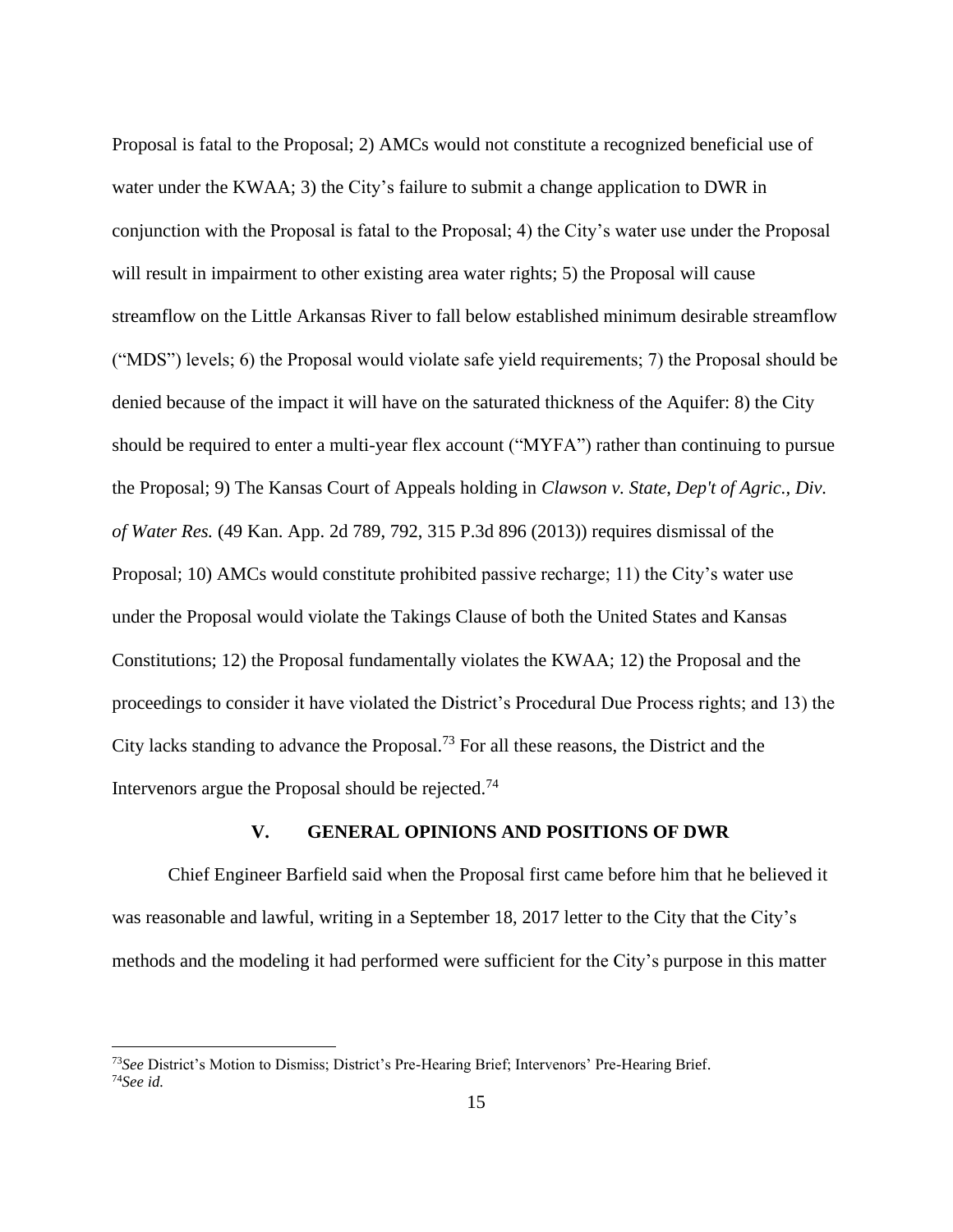and that, "no changes to statute or rules are necessary to consider and implement the City's anticipated request for changes to [Project] conditions." <sup>75</sup> DWR's opinion following the formal phase public hearing process is much the same as the opinion Chief Engineer Barfield set forth in the September 18, 2017 letter. DWR believes the Proposal will advance good groundwater management and serve to extend the life of the Aquifer, that it comports with Kansas law, and that it is in the public interest and will not harm other water users in the area. DWR will address a few over-arching points, including some of the broad contentions raised by the District and the Intervenors, before responding more specifically to the legal arguments raised by those parties.

First, the District seems to believe the entire Proposal should be rejected because certain accompanying written assurances are not yet in place.<sup>76</sup> Such a position disregards the entire purpose of these proceedings. DWR has always believed that the Proposal, if approved, should be subject to permit conditions that would safeguard the rights of other area water users, and determining what those permit conditions should be has always been one of the primary objectives of this hearing process.<sup>77</sup> Unfortunately, the District has made thorough assessment and meaningful dialogue on that front rather difficult by dragging the proceedings off course with myriad arguments (many of them very off base) advocating for a complete preemptive dismissal of the entire Proposal. Moreover, some of the things that the District is so convinced must be protected by written assurances are already ensured by existing DWR statutes and regulations.<sup>78</sup>

<sup>75</sup>Letter from David W. Barfield, Chief Engineer, Kan. Dep't of Agric., Div. of Water Res., to the City of Wichita, Kansas, Sept. 18, 2017 (on file with the Kan. Dep't of Agric.).

<sup>76</sup>Transcript, Volume XV, p. 3653, lines 7-18.

<sup>77</sup>*See* Transcript, Volume VIII, p. 2000, lines 16-19.

<sup>78</sup>*See, e.g.* K.A.R. 5-4-1; K.A.R. 5-15-1.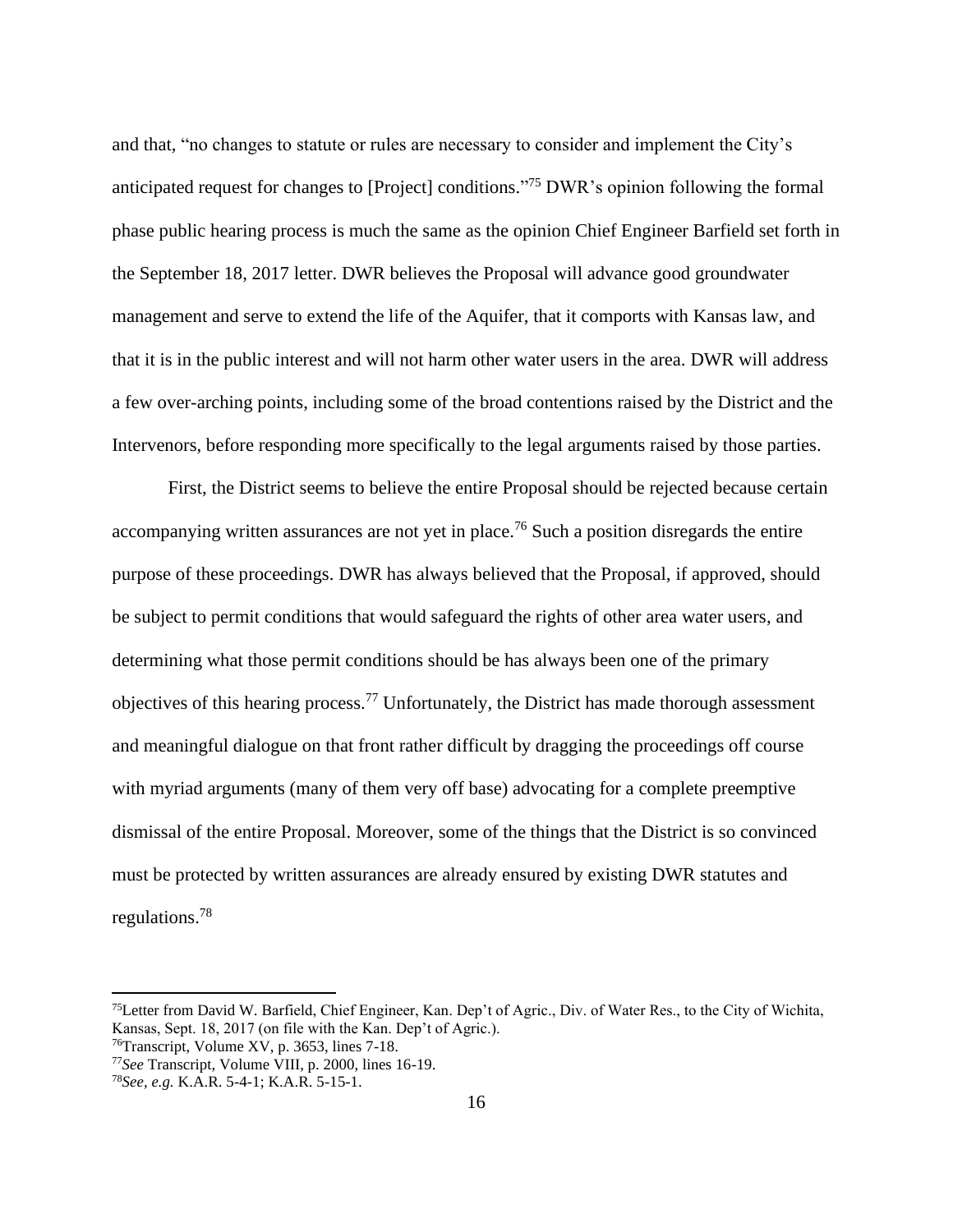Permit conditions that DWR does believe would be necessary and appropriate (in addition to the proposed conditions the City submitted in conjunction with the Proposal) include a requirement that the City utilize pumping rotation if conflicts with existing water rights in the Equus Beds Wellfield occur due to the City's water use under the Proposal and a requirement that, if rotation is not sufficient to resolve a conflict, the City make whole any water right owner whose well is located within 660 feet of a Project well and is impacted by the City's water use under the Proposal. DWR will discuss both of those proposed permit conditions in more detail herein and will also further address why additional permit conditions are not necessary.

Moving on from the issue of permit conditions, statements by the District and the Intervenors have fundamentally mischaracterized the City's past water use, including the Project. For example, the Intervenors' Pre-Hearing Brief argues that approval of the Proposal would unfairly reward the City for poor water management.<sup>79</sup> DWR does not believe the City has been a bad actor in terms of resource stewardship. Rather, the record in this matter reflects that the City has been an exemplary steward of the Aquifer and is largely responsible for the high water table seen in the Aquifer today.<sup>80</sup> Since 1993, the Aquifer has rebounded from record lows and is now functionally full, largely due to the City's good management practices.<sup>81</sup> In fact, one of the issues the Proposal seeks to remedy has actually been caused by the City's own good practices the high water table in the Aquifer that has resulted from the City relying primarily on Cheney means there is no space in the Aquifer for the City to inject water for the accumulation of

<sup>79</sup>*See* Intervenor's Pre-Hearing Brief.

<sup>80</sup>*See* Transcript, Volume I, p. 145, lines 15-25; Transcript, Volume I, p. 146, lines 1-25; Transcript, Volume I, p. 271, lines 11-14.

 $81$ Transcript, Volume I, p. 146, lines 23-25. Irrigation use within the Equus Beds has increased since 1993, while the City's reliance on the Aquifer for its public water supply needs has decreased. Transcript, Volume I, p. 147, Lines 1- 15.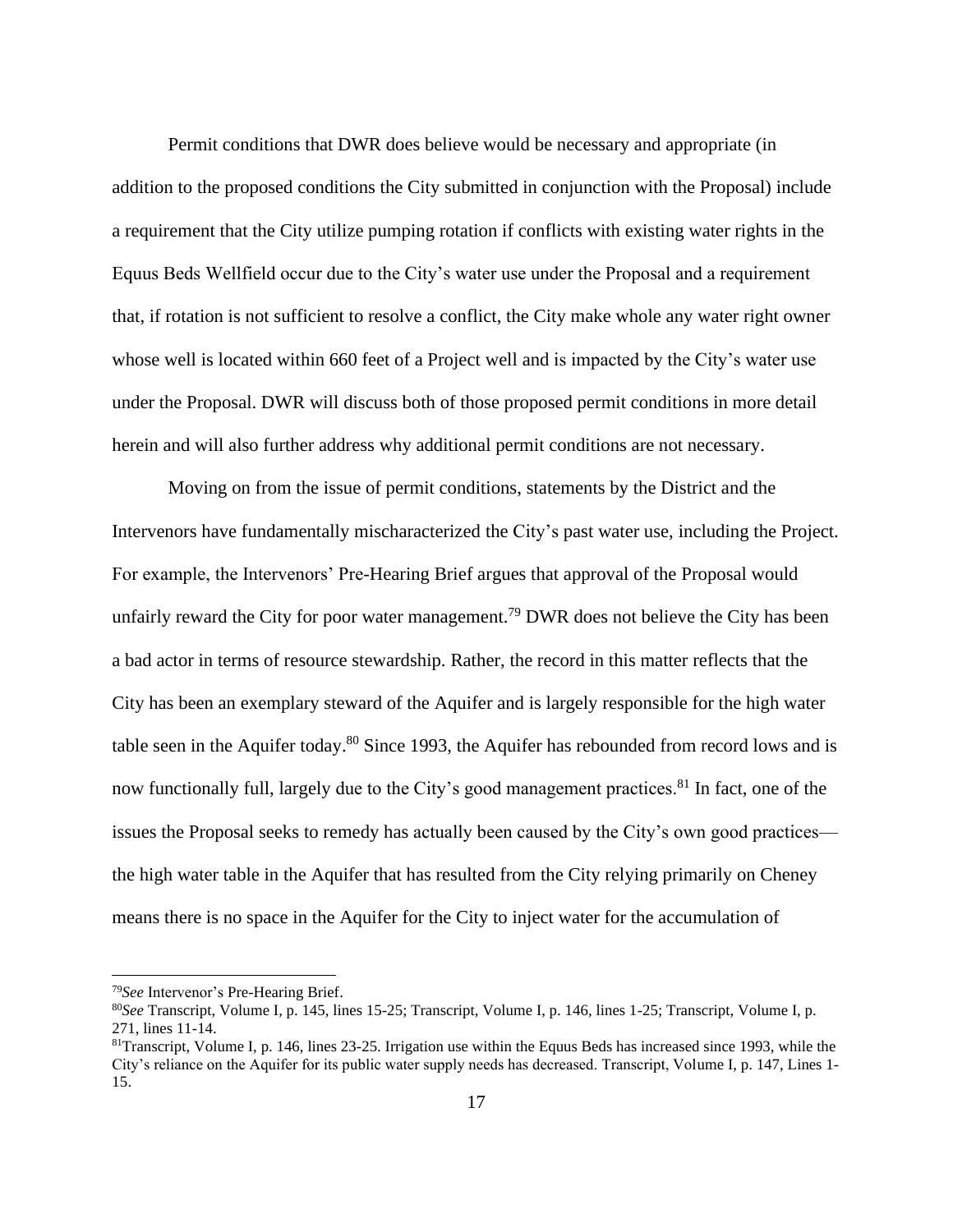physical recharge credits.<sup>82</sup>

DWR also disagrees with assertions that the Project has been unsuccessful or "doesn't work."<sup>83</sup> Admittedly, the City's view of how the Project fits into its overall water management strategy has evolved over time.<sup>84</sup> It may also be true that the Project infrastructure did not always work perfectly, particularly at the Project's inception. However, to characterize the Project as a failure completely ignores the substantial role that the Project and the City's management has played in raising the water table in the Aquifer, to the benefit of all users in the area. <sup>85</sup> It is simply undeniable that the City is significantly responsible for the high water table seen in the Aquifer today, and it is completely inaccurate to characterize the Project as a failure or to suggest that granting the City what it is asking for here rewards it for bad behavior.

DWR also acknowledges that distrust has existed between the City and surrounding smaller municipalities, irrigators, and domestic users for many years.<sup>86</sup> However, it would not be appropriate to allow pre-existing distrust or events that happened decades ago to influence a decision as to this Proposal. DWR is committed to holding the City accountable just as it would any other water user, whether the Proposal is approved or not. Moreover, the existence of distrust between the City and other area water users does not change the fact that the Proposal will be almost universally beneficial from a hydrogeologic perspective and that it is reasonable, in the public interest, will not impair other water users, and conforms with existing law.

<sup>&</sup>lt;sup>82</sup>Transcript, Volume I, p. 151, lines 23-25; Transcript, Volume I, p. 152, lines 1-8. The use of the ASR Project is "critical" to the City's long-term water supply plan. *Id.* at p. 152, lines 13-15.

<sup>83</sup>*See* Intervenors' Pre-Hearing Brief, arguing that the Project has been a "failure."

<sup>84</sup>*See* City's Exhibit 10.

 $85$ City's Exhibit 10, p. 2.

<sup>86</sup>*See* Transcript, Volume XII, p. 3259, lines 1-9.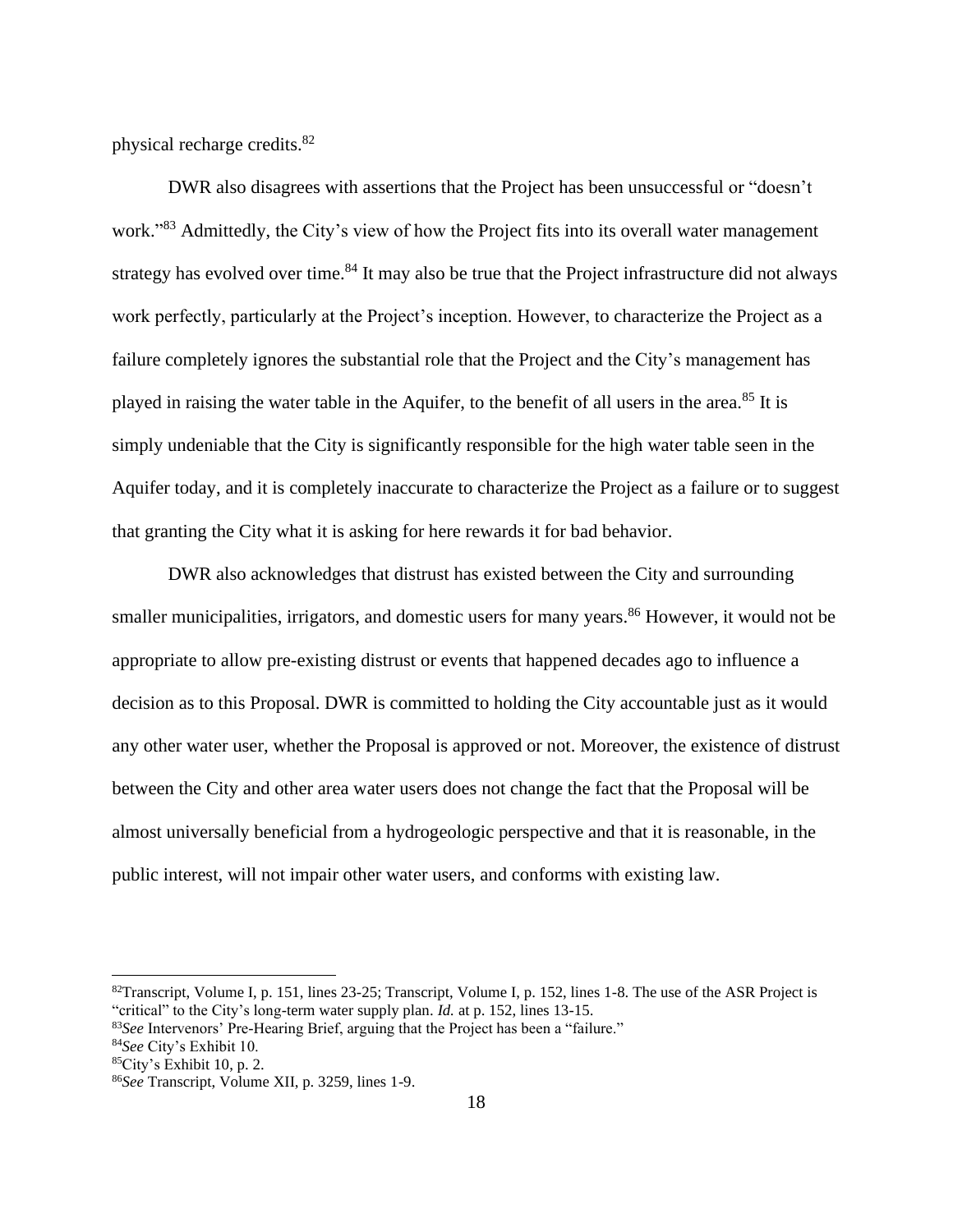Further, from a policy standpoint, municipalities should be permitted (and arguably even encouraged) to plan for extreme drought.<sup>87</sup> The City supplies water for drinking, cooking, and bathing to approximately 500,000 people, and that number could reach nearly 800,000 by 2060.<sup>88</sup> The City cannot fulfill its obligation to provide for the public health and welfare of those people without a reserve water supply. The Intervenors have criticized the Proposal on the grounds that it is designed to "meet a speculative future need," but the management of a water supply based on projected future need is the very definition of municipal drought planning.<sup>89</sup> Moreover, the City's projected population and water demand growth is based on real data, not speculation.<sup>90</sup> The City obviously felt it was prudent to plan for a one percent drought, and DWR does not disagree with that assessment given the City's size and growth projections. Any position taken by the District or the Intervenors that the City did not "need" to base the Proposal on plans for a one percent drought is not reason enough to reject the entire Proposal.

The pleadings of the Intervenors particularly also repeatedly point out the overall cost of the Project, seemingly in an effort to imply that because the Project has been expensive, it is not a judicious means of water management.<sup>91</sup> That argument is off-base and also distracts from the relevant issues. First, the Project's cost is not indicative of its prudence or effectiveness and is not a reason to deny the Proposal. Additionally, the City's administrators are accountable to the public through political processes separate from these proceedings, and those administrators determined that the Project was a worthwhile investment for the City and that planning for a one

 $87$ Transcript, Volume I, p. 38, lines 3-7. (Testimony of John Winchester that it would be "very important" for a municipality to have "at least some [water] supply reserved in the event of a "megadrought.").

<sup>88</sup>City's Exhibit 1, Proposal, Attachment D, *Water Demand Assessment Technical Memorandum*, p. 3-4, Table 3. <sup>89</sup>*See* Intervenors' Pre-Hearing Brief, p. 15; Transcript, Volume XV, p. 3626, lines 2-3.

<sup>90</sup>*See* City's Exhibit 1, Proposal, p. 2-3.

<sup>91</sup>Intervenors' Pre-Hearing Brief.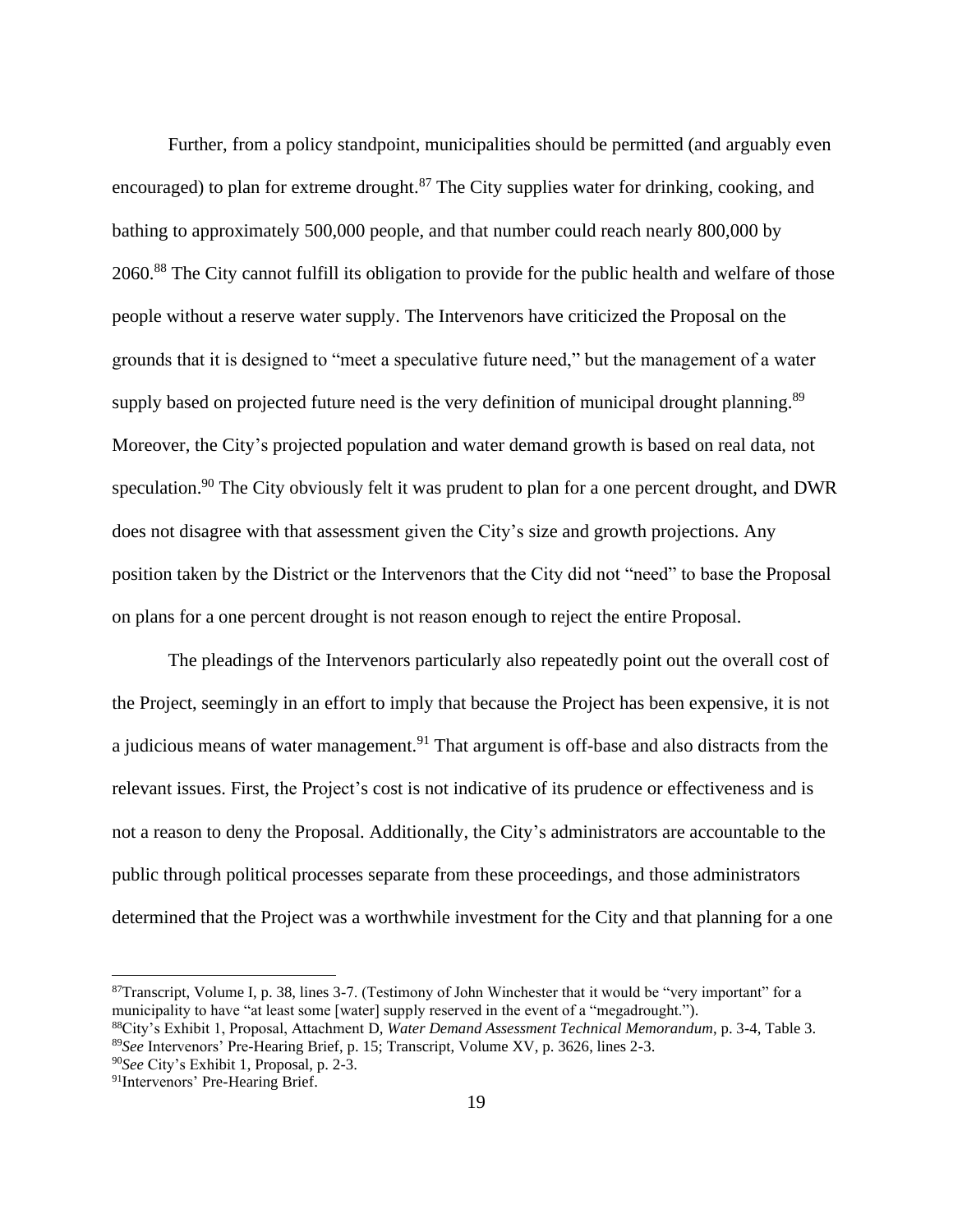percent drought was appropriate.<sup>92</sup> These proceedings are not the appropriate forum for any debate regarding the merits of that decision.

Next, the District's Pre-Hearing Brief blatantly misconstrues the authority of groundwater management districts in general and the District's authority in relation to the Proposal in particular. The District asserts that, pursuant to K.S.A. 82a-1020, a provision of the Groundwater Management District Act ("GMD Act"), "…the management of the aquifer, and therefore the ASR Project, is clearly in the purview of [the] District" and argues that this is the "lens" through which the Proposal and the parties' arguments are appropriately analyzed.<sup>93</sup> The District provides no support for this contention, and assessment of the Kansas Legislature's specific grants of authority in this regard reveals that it is incorrect.

K.S.A. 82a-1020 does provide that it is the policy of the GMD Act to "…establish the right of local water users to determine their destiny with respect to the use of groundwater insofar as it does not conflict with the basic laws and policies of the state of Kansas."<sup>94</sup> However, the District's assessment that K.S.A. 82a-1020 grants it the authority to "determine how recharge credits can be accumulated and when they can be used" disregards that statute's key clause "…*insofar as it does not conflict with the basic laws and policies of the state of Kansas*."<sup>95</sup> The basic laws and policies of the state of Kansas do not grant the District the authority that it purports to have. K.S.A. 82a-1039 provides, "Nothing in [the GMD] Act shall be construed as limiting or affecting any duty or power of the Chief Engineer granted pursuant to the Kansas

<sup>92</sup>*See* Transcript, Volume I, p. 153, lines 5-9; Transcript, Volume I, p. 157, lines 15-16 (testimony of Joseph Pajor that, "Policy issues for the utility are decided by the City Council as the governing body" and "City Council directed that [the City] would pursue the ASR alternative" when presented with different drought planning options). <sup>93</sup>District's Pre-Hearing Brief, p. 9.

<sup>94</sup>K.S.A. 82a-1020.

<sup>95</sup>*Id.;* District's Pre-Hearing Brief, p. 9.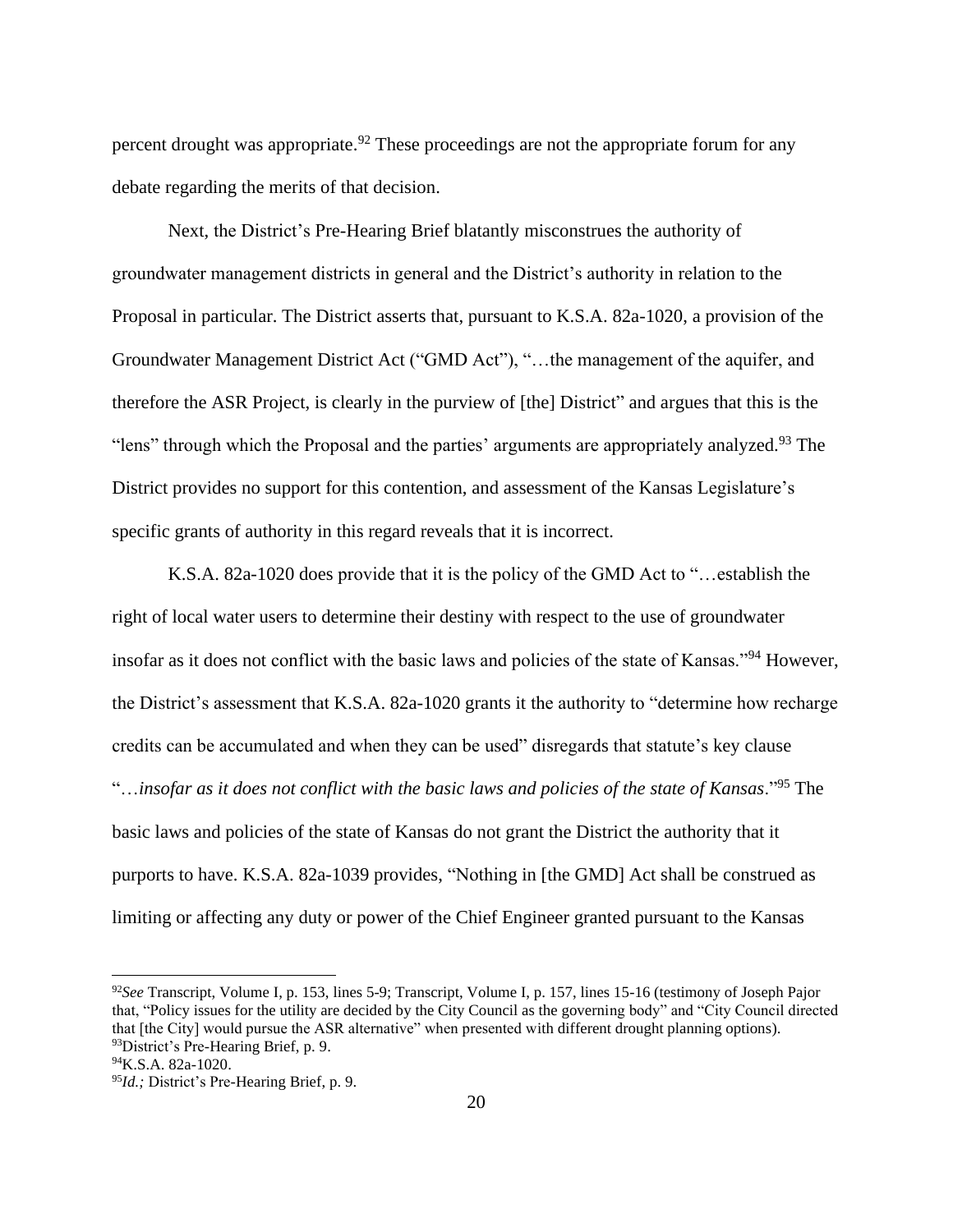Water Appropriation Act."<sup>96</sup>

K.S.A. 82a-706 provides that the Chief Engineer "shall enforce and administer the laws of this state pertaining to the beneficial use of water and shall control, conserve, regulate, allot and aid in the distribution of the water resources of the state…."<sup>97</sup> The District cannot have the authority it claims to have if the latter part of K.S.A. 82a-1020 and K.S.A. 82a-1039 are to be given effect. The authority to regulate the City's accumulation and use of recharge credits under the Proposal falls squarely within the purview of the Chief Engineer pursuant to K.S.A. 82a-706. That is the correct "lens" through which to analyze the Proposal and the parties' arguments.

To that end, many of the arguments raised by the District and the Intervenors simply ignore the realities of the Proposal. Most fundamentally, the District and the Intervenors have raised numerous foundationally flawed arguments based on the amount of water the City would be entitled to under the Proposal. The major reason DWR feels the Proposal complies with applicable statutes and regulations is that the City would not be entitled to any more water under the Proposal than it already is.<sup>98</sup> First, the established minimum index levels exist only within the context of the Project—even now, the City could pump groundwater under the authority of its base water rights in the Equus Beds Wellfield with the Aquifer's water table below the Project's existing minimum index levels.<sup>99</sup> If pumping groundwater with the Aquifer's water table below the current minimum index levels was inherently bad, DWR would never have approved the

<sup>96</sup>K.S.A. 82a-1039.

 $^{97}$ K.S.A. 82a-706.

<sup>98</sup>*See* Phase II Findings and Orders; Approval of Application and Permit to Proceed in the matter of water right file number 46,627, issued by David W. Barfield, Chief Engineer, Kan. Dep't of Agric., Div. of Water Res., Sept. 18, 2009; City's Exhibit 1, Proposal.

<sup>99</sup>*See* Phase II Findings and Orders (establishing the minimum index levels—the minimum index levels were never established for any non-Project water rights).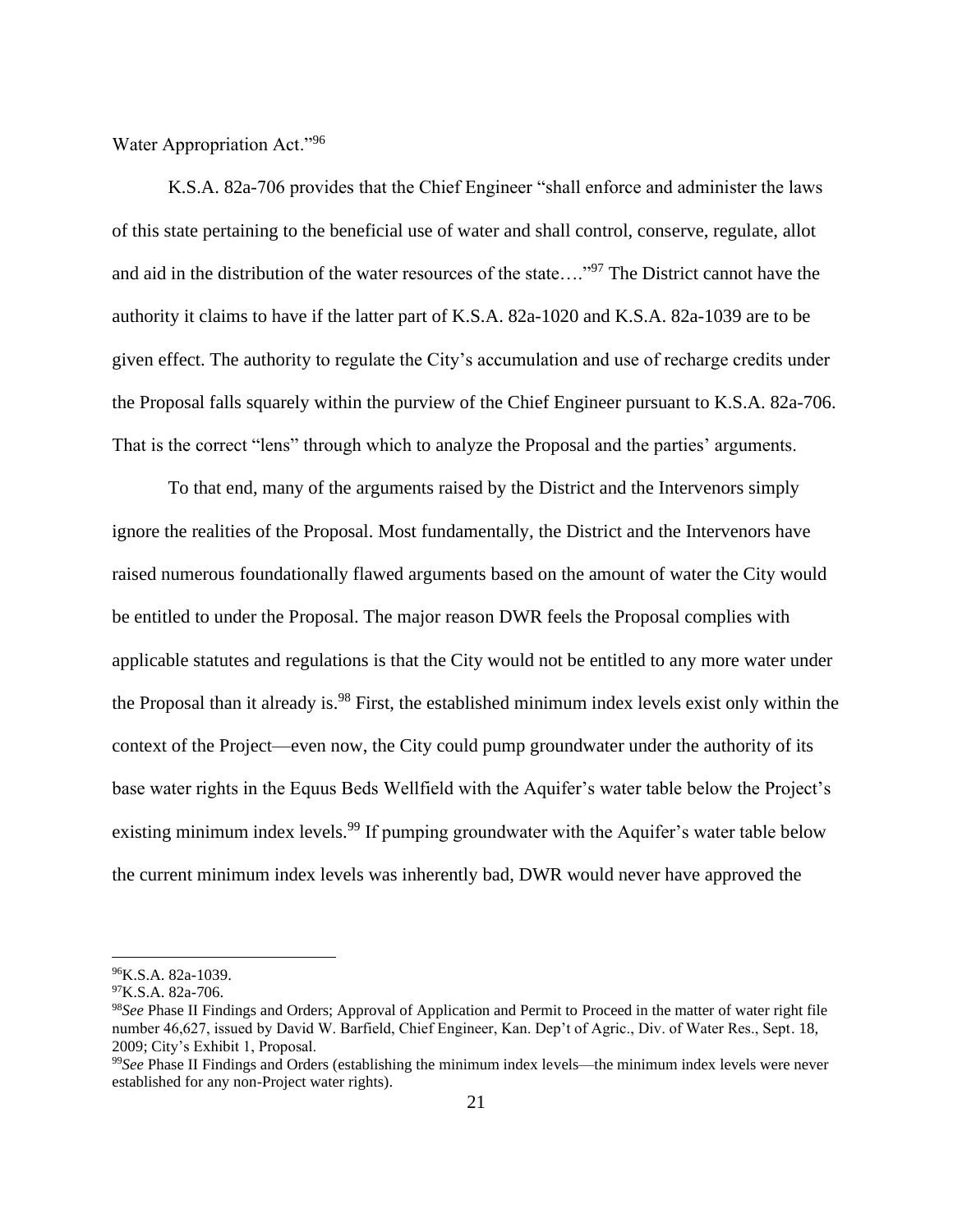City's base water rights in the Equus Beds Wellfield in the first place (or any irrigation rights in the Equus Beds Wellfield junior to the City's base rights). Lowering the minimum index levels would not be inherently harmful to the Aquifer or to other area water users.

It is also important to bear in mind that the City's ability to take Little Arkansas River surface water directly to town under the Proposal will result in an offsetting reduction in the City's pumping of its native water rights in the Equus Beds Wellfield. Additionally, the City has expressed its willingness to commit to physically recharging the BSA when it is possible to do so, and DWR believes that a permit condition requiring this would be appropriate.<sup>100</sup> With such a condition in place, the City would not generate AMCs while the water table in the BSA was below its current functionally full level. Further, under the Proposal, each of the City's Project recovery wells would continue to be governed by its existing permitted annual authorized quantity and authorized rate.<sup>101</sup> Moreover, the Proposal does not seek to change the currentlyexisting 19,000 acre-feet per year limit on the City's ability to withdraw recharge credits.<sup>102</sup>

Finally, much has been made of the provision of the Proposal that would limit the recharge credits the City could accumulate to 120,000 acre-feet of water. The 120,000 acre-feet number is a proposed overall cap on the amount of recharge credits the City will be permitted to *accumulate* under the Proposal.<sup>103</sup> The number actually has no bearing on the City's authorized water *use*, which will continue to be limited by the 19,000 acre-feet withdrawal cap and the

<sup>100</sup>Transcript, Volume I, p. 187, lines 4-14.

<sup>&</sup>lt;sup>101</sup>See City's Exhibit 1, Proposal (not proposing to change the authorized quantities or rates of diversion of any Project water rights).

<sup>102</sup>Transcript, Volume V, p. 1284, lines 1-3.

<sup>103</sup>City's Exhibit 1, Proposal, p. 3-6; Transcript, Volume I, p. 195, lines 12-18; Transcript, Volume I, p. 209, lines 11-15 (testimony of Joseph Pajor that there is no scenario where the City would use anywhere close to 120,000 acrefeet of water per year based on its accumulation of recharge credits).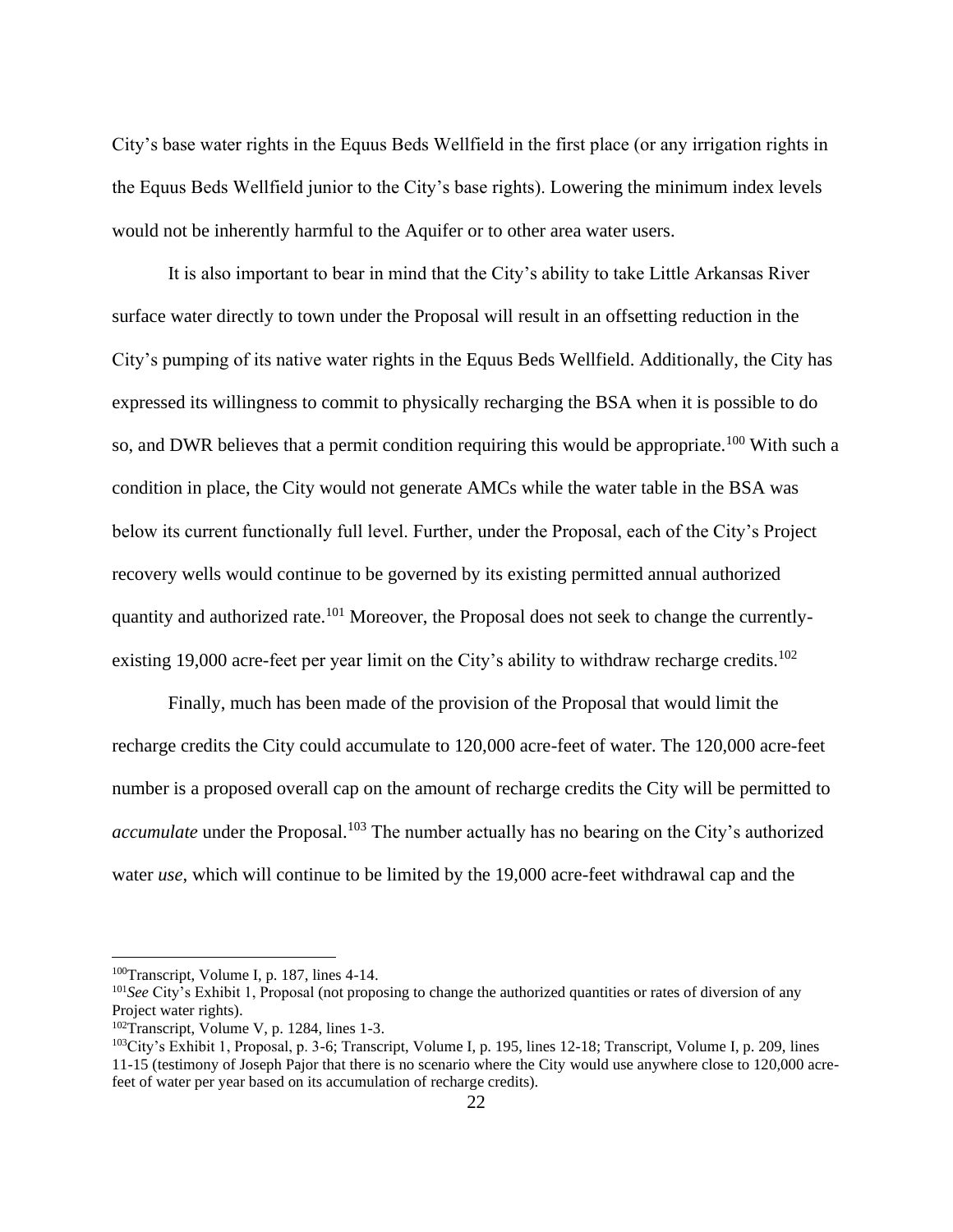authorized annual quantity for each well.<sup>104</sup> For that reason, DWR believes the proposed  $120,000$ acre-feet credit accumulation cap is reasonable. In fact, while DWR does not believe including the 120,000 acre-feet cap as a permit condition would be inappropriate, DWR does not even feel that the proposed 120,000 acre-feet recharge credit cap is a particularly critical aspect of the Proposal. If anything, the 120,000 acre-feet number simply imposes a limit on the City where none existed before—the current Phase II permit conditions do not impose any limit on recharge credits accumulation.<sup>105</sup>

Additionally, the District and the Intervenors have disregarded the benefits the Proposal will provide during the 99 percent of the time the area is not experiencing a one percent drought, while also ignoring that the City's model shows that even in the last year of a one percent drought in which the City has pumped all the water that the Proposal would allow it to, the Aquifer will remain 80 percent full on average.<sup>106</sup> This is the reason DWR is not concerned by the District's and the Intervenors' nit-picking of the City's modeling—even if the Aquifer's actual level following a drought is slightly lower than what the City's modeling shows it will be, the Aquifer would still be mostly full, and would likely refill quickly due to its high rate of natural recharge. Any argument that invokes the 120,000 acre-feet recharge credit cap or the 19,000 acre-feet allotment for recharge credit withdrawal is simply fundamentally flawed, as is any argument predicated upon a dewatering of the Aquifer under the Proposal or a nuanced inadequacy in the City's modeling.

<sup>&</sup>lt;sup>104</sup>See Phase I Findings and Orders (establishing the 19,000 acre-feet per year limit on the total withdrawal of recharge credit); Phase II Findings and Orders (not changing said limit); City's Exhibit 1, Proposal (not proposing to change said limit).

<sup>105</sup>Transcript, Volume V, p. 1278, lines 4-7; Transcript, Volume V p. 1279, lines 12-17.

<sup>106</sup>City's Exhibit 1, Proposal, p. 2-16.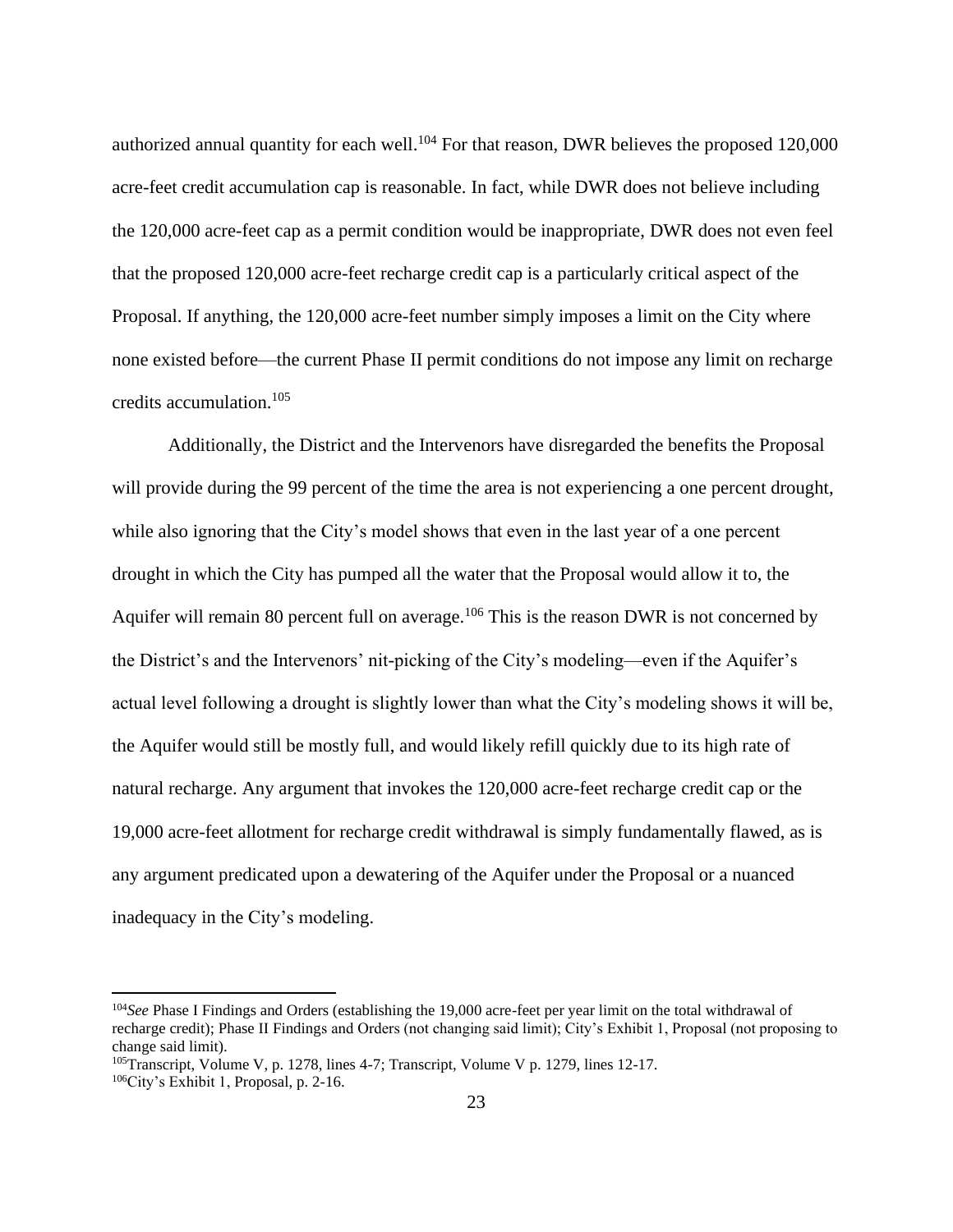## **VI. THE HYDROGEOLOGIC EFFECTS OF THE PROPOSAL ARE ALMOST UNIVERSALLY POSITIVE**

Contrary to many of the District's and the Intervenors' arguments, both aspects of the Proposal will actually have positive hydrogeologic effects on the Aquifer. If the existing minimum index levels are lowered, the City will not be in a position where it must choose between potentially withdrawing its recharge credits unnecessarily at the beginning of a drought or risking the credits being stranded as the drought continues and the water table becomes too low for the Project to operate (even though the Aquifer is still relatively full).<sup>107</sup> Likewise, permitting the City to accumulate AMCs will allow the City to avoid "pumping a hole" in the Aquifer for the sole purpose of creating space to allow for injection and the generation of physical recharge credits.<sup>108</sup> This will avoid repeatedly raising and lowering the water table and will instead allow the Aquifer to remain full until the City needs to withdraw water to meet its customers' demand. Further, due to the nature of its other available water sources, particularly the high rate of evaporation Cheney experiences, the City will be incentivized to use its other water sources before it withdraws its accumulated credits, thereby keeping the Aquifer full until it is truly necessary to use it during drought.<sup>109</sup>

The Aquifer being full more of the time will result in a more stable hydraulic gradient, which will improve water quality in the area by slowing the encroachment of the Burrton salt plume.<sup>110</sup> A higher water table will also lower pumping costs for all irrigators in the area and, perhaps most importantly, will ensure that the Aquifer will be full at the beginning of a severe

<sup>107</sup>Transcript, Volume I, p. 176, lines 23-25; Transcript, Volume I, p. 177, lines 1-18.

<sup>108</sup>*Id.* at p. 187, lines 15-23.

 $109$ Transcript, Volume V, p. 1286, lines 1-14.

<sup>110</sup>City's Exhibit 1, Proposal, Attachment H, p. 2 (the Burrton salt plume migrates faster when the Aquifer's water table is lower).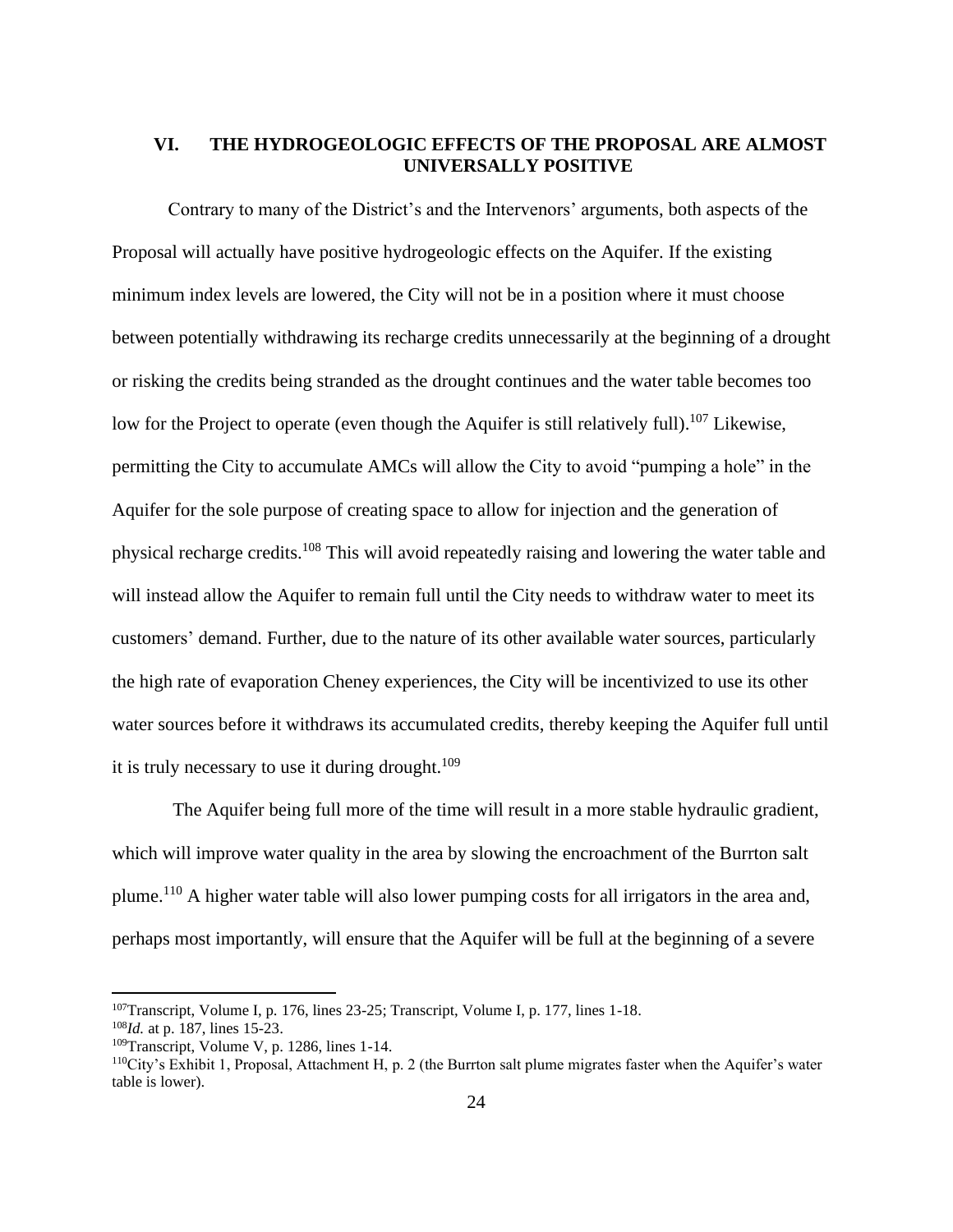drought. Additionally, during times of normal rain fall, maintaining the aquifer at a fuller level will cause the Little Arkansas River to gain water from the Aquifer, reducing the likelihood that DWR will need to administer water rights to protect minimum desirable streamflow ("MDS") on the Little Arkansas River. <sup>111</sup> Finally, as has already been mentioned, the Proposal will leave the Aquifer roughly 80 percent full at the end of a one percent drought.<sup>112</sup>

# **VII. THE DWR STATUTE GOVERNING NEW APPROPRIATIONS DOES NOT APPLY TO THE CITY'S PROPOSAL**

Turning to the more specific legal arguments raised by the District and the Intervenors, both of those parties contend that the provisions of the KWAA governing applications for new appropriations apply to the Proposal.<sup>113</sup> The District and the Intervenors argue that the City's water use under the Proposal would constitute a new appropriation that would entitle the City to more water than it is currently authorized to use.<sup>114</sup> The District also points out that the City's consumptive use of water could increase under the Proposal, which the District argues is prohibited.<sup>115</sup> These arguments are incorrect. The City is not seeking a new appropriation right, and, as previously discussed, the Proposal will not increase the amount of water the City is

<sup>111</sup>Transcript, Volume XII, p. 3114, lines 1-6. K.S.A. 82a-703a provides, "Whenever the legislature enacts legislation establishing a minimum desirable streamflow for any watercourse in this state, the chief engineer shall withhold from appropriation that amount of water deemed necessary to establish and maintain for the identified watercourse the desired minimum streamflow." K.S.A. 82a-703a. K.S.A. 82a-703b provides, "(a) In addition to any other limitation or condition prescribed by law or rule and regulation of the chief engineer, it shall be an express condition of each and every appropriation right, except for use of water for domestic purposes, applied for after April 12, 1984, that such right shall be subject to any minimum desirable streamflow requirements identified and established pursuant to law on or before July 1, 1990, for the source of water supply to which such right applies. (b) All vested rights, water appropriation rights and applications for permits to appropriate water having a priority date on or before April 12, 1984, shall not be subject to any minimum desirable streamflow requirements established pursuant to law. K.S.A. 82a-703b. K.S.A. 82a-703c establishes minimum desirable streamflows and sets minimum desirable streamflow on the Little Arkansas River at 8 cfs at the Alta Mills gage and 20 cfs at the Valley Center gage. K.S.A. 82a-703c.

<sup>112</sup>City's Exhibit 1, Proposal, p. 2-16.

<sup>113</sup>*See* District's Motion to Dismiss; District's Pre-Hearing Brief; Intervenors' Pre-Hearing Brief.

<sup>114</sup>*See* District's Motion to Dismiss.

<sup>115</sup>*See* District's Motion to Dismiss.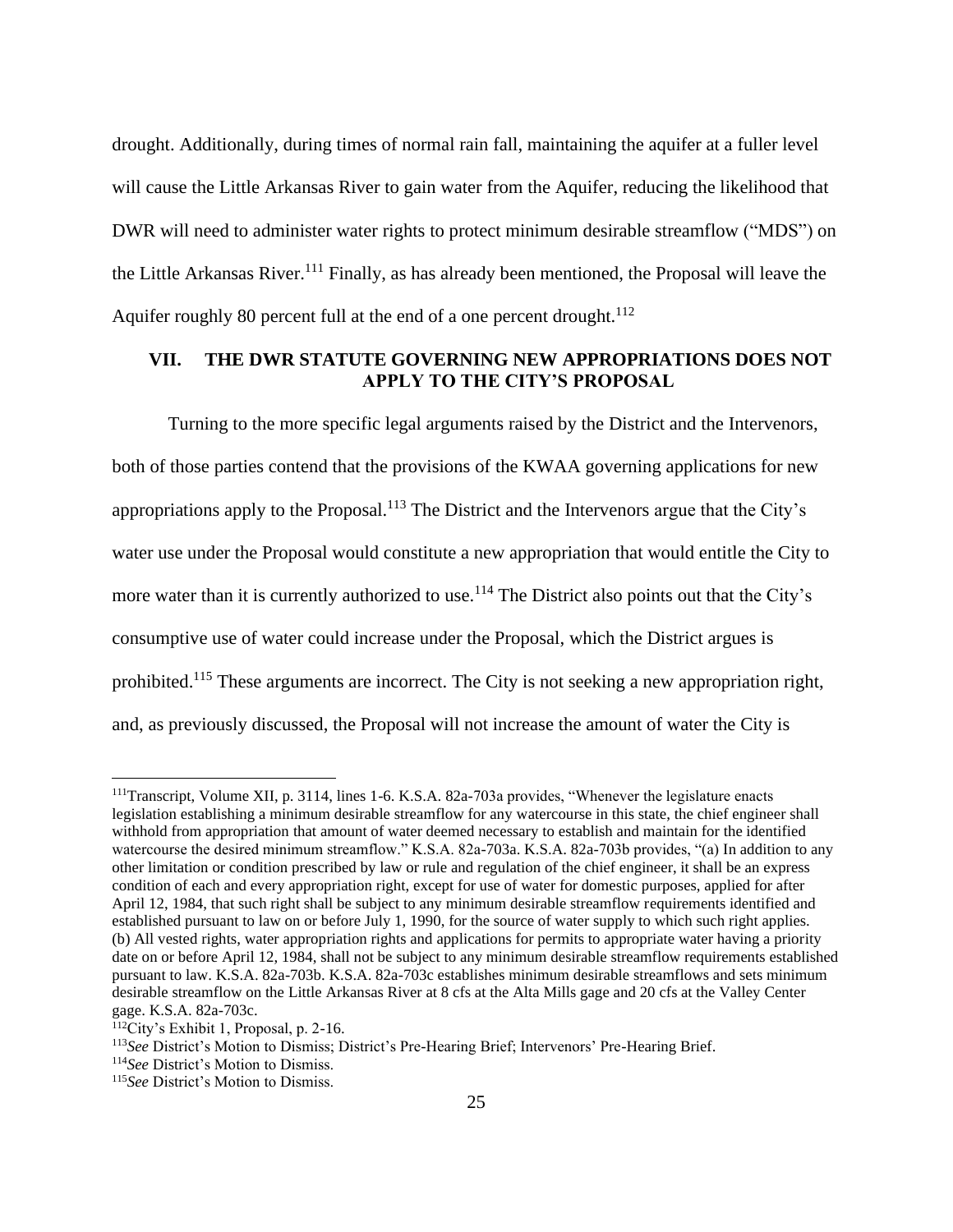entitled to.<sup>116</sup> Additionally, the City is permitted to increase the consumptive use of its Project water rights.<sup>117</sup>

K.S.A. 82a-709 provides, "No person may acquire a new appropriation right to the use of waters of the state for other than domestic purposes without making an application to the chief engineer for a permit to make such appropriation."<sup>118</sup> The City has not applied for a new water right, nor is it otherwise seeking to be entitled to any more water than it is already authorized to use.<sup>119</sup> All of the existing limitations on the amount of water the City is entitled to would remain in place under the Proposal—the limit on the withdrawal of recharge credits will remain the same, and all of the Project recharge and recovery wells will continue to be limited by their annual authorized quantities and rates.<sup>120</sup> Therefore, the City is not required to have applied for a new appropriation right pursuant to K.S.A. 82a-709.

Nonetheless, the District argues that AMCs would be impermissible because they would allow the City to increase the consumptive use of its existing Phase II recharge and recovery wells (to actually use more of its authorized quantity each year than it historically has).<sup>121</sup> The District asserts that the City is prohibited from increasing its consumptive use without applying for a new appropriation right pursuant to K.S.A. 82a-709.<sup>122</sup> However, K.A.R. 5-5-3 explicitly provides that the prohibition on increasing consumptive use applies only to water rights that are

<sup>116</sup>*See* Phase I Findings and Orders; Phase II Findings and Orders, Approval of Application and Permit to Proceed in the matter of water right file number 46,627, issued by David W. Barfield, Chief Engineer, Kan. Dep't of Agric., Div. of Water Res., September 18, 2009; City's Exhibit 1, Proposal.

<sup>117</sup>*See* K.A.R. 5-5-3.

<sup>118</sup>K.S.A. 82a-709.

<sup>119</sup>*See* City's Exhibit 1, Proposal.

<sup>&</sup>lt;sup>120</sup>See id. (not proposing to change the existing recharge credit withdrawal limit or the annual authorized quantity or authorized rate of diversion of any Phase II recharge and recovery well).

<sup>&</sup>lt;sup>121</sup>District's Motion to Dismiss, p. 3.

<sup>122</sup>*Id.* at 3-4.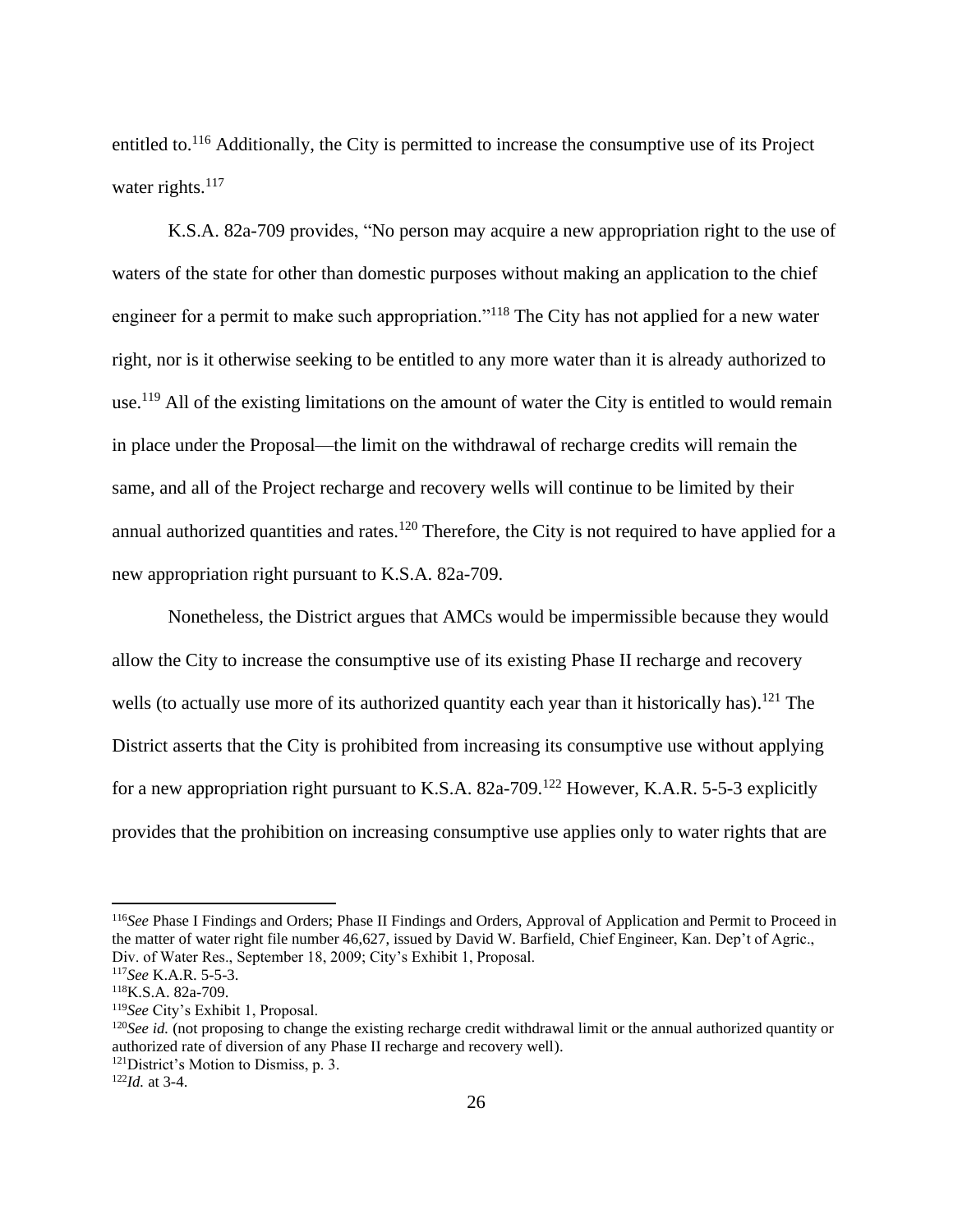vested or for which the perfection period has expired.<sup>123</sup> The Phase II recharge and recovery well rights are not vested rights and have not been perfected.<sup>124</sup> The prohibition on increasing consumptive use thus does not apply to the Proposal. The fact that the City did not submit an application pursuant to K.S.A. 82a-709 is not grounds for the Proposal's dismissal.

## **VIII. AMCs WOULD CONSTITUTE A LAWFUL AND RECOGNIZED BENEFICIAL USE OF WATER PURSUANT TO THE KWAA**

The District makes several arguments related to the use the City would make of its water under the Proposal, arguing that AMCs would not constitute a permissible beneficial use of water and that the mechanism by which the City proposes to generate AMCs would essentially give the City two beneficial uses of water for the price of one.<sup>125</sup> In support of both of those arguments, the District asserts that the City should not be entitled to the water it would use based on its accumulation of AMCs under the Proposal because the City would not have physically injected Little Arkansas River surface water into the BSA when it accumulates AMCs. <sup>126</sup> The District's arguments in this regard are incorrect. AMCs would constitute a recognized beneficial use of water, and the Proposal would not entitle to the City to any additional uses of water. Moreover, the District's insistence on requiring physical injection of water into the BSA is misguided.

#### a. AMCs Would Constitute a Recharge Credit.

First, the method by which the City would accumulate AMCs under the Proposal would be the functional equivalent of physically recharging the BSA, and AMCs would therefore

 $123K.A.R. 5-5-3.$ 

<sup>124</sup>Transcript, Volume V, p. 1277, lines 20-23.

<sup>125</sup>*See* District's Motion to Dismiss; District's Pre-Hearing Brief; Transcript, Volume II, p. 328-330; Transcript, Volume XV, p. 3593, lines 5-7.

<sup>126</sup>*See* Transcript, Volume II, p. 328-330.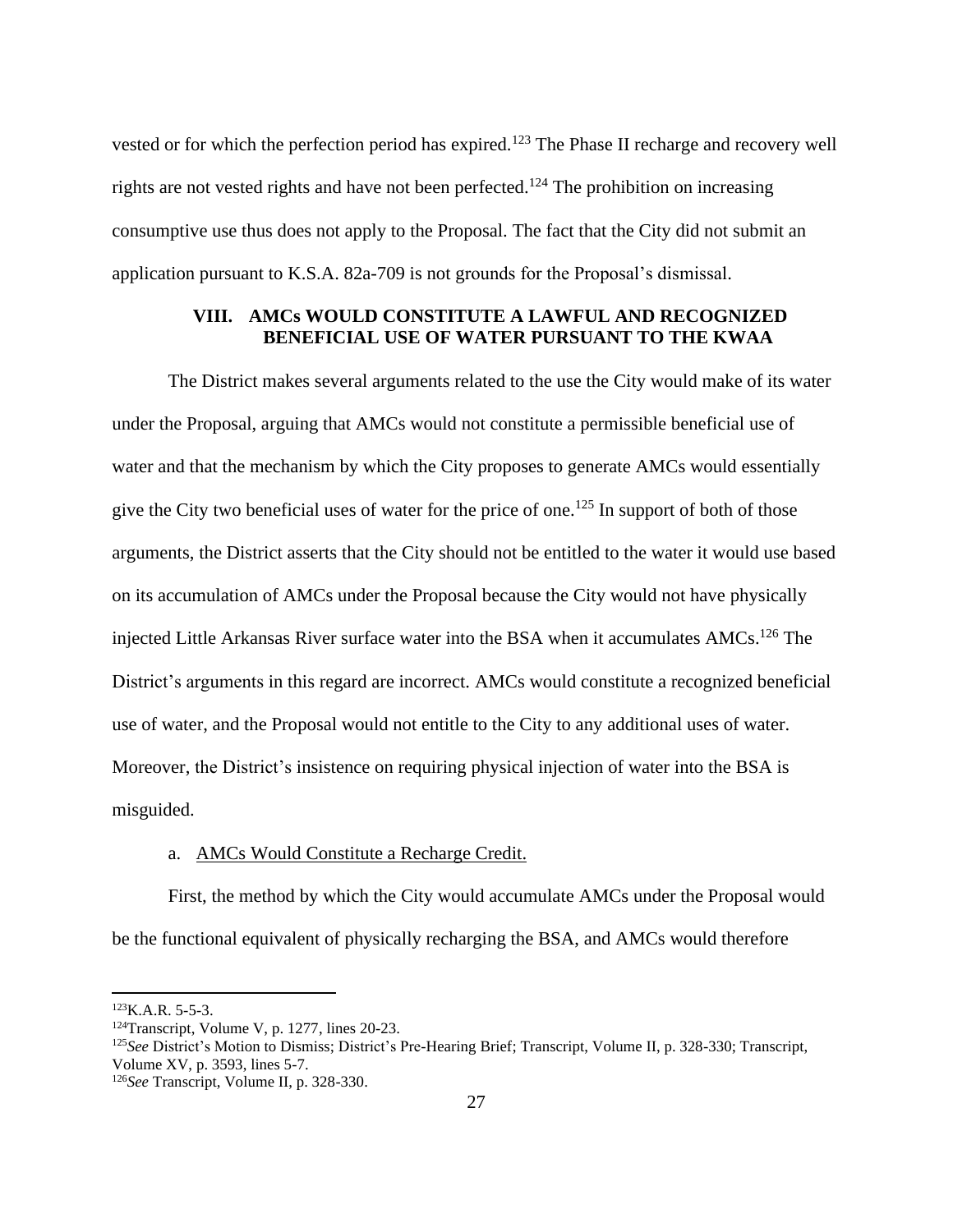constitute recharge credits. Chief Engineer Barfield coined the phrase "functional equivalent" during his initial consideration of the Proposal, reasoning that AMCs were permissible because they would only be generated when the City could have created space in the BSA and then physically recharged it through injection of Little Arkansas River Surface water.<sup>127</sup> The District has made much of the fact that the phrase "functional equivalent" is not discussed in statute or regulation, asserting that the lack of a definition for that term necessarily means that AMCs would be unlawful. However, in making this argument, the District has failed to consider an existing statutory definition that AMCs would fall within—the definition for "recharge credit."

K.A.R. 5-1-1 defines "recharge credit" as "the quantity of water that is stored in the basin storage area and that is available for subsequent appropriation for beneficial use by the operator of the aquifer storage and recovery system."<sup>128</sup> Whether AMC water would constitute water that is "stored" in the BSA was explored at length during the formal phase public hearing, with the District and the Intervenors contending water should not be deemed stored in the BSA unless it was physically injected by the City prior to being withdrawn. In an attempt to make the point that "storage" necessarily requires physical input (in this case via injection), the District set forth numerous examples of things that could be stored somewhere, including books in a library, grain in a bin, money in a savings account, and eggs in a grocery store.<sup>129</sup> As the District's counsel astutely observed, none of those items are capable of magically appearing in their respective storage places—some degree of human intervention is required to accomplish storage in those

<sup>127</sup>*See* Letter from David W. Barfield, Chief Engineer, Kan. Dep't of Agric., Div. of Water Res., to Groundwater Management District No. 2 and the City of Wichita, Kansas, June 1, 2018 (on file with the Kan. Dep't of Agric.).  $128$ K.A.R. 5-1-1.

<sup>129</sup>Transcript, Volume XI, p. 2841-2846.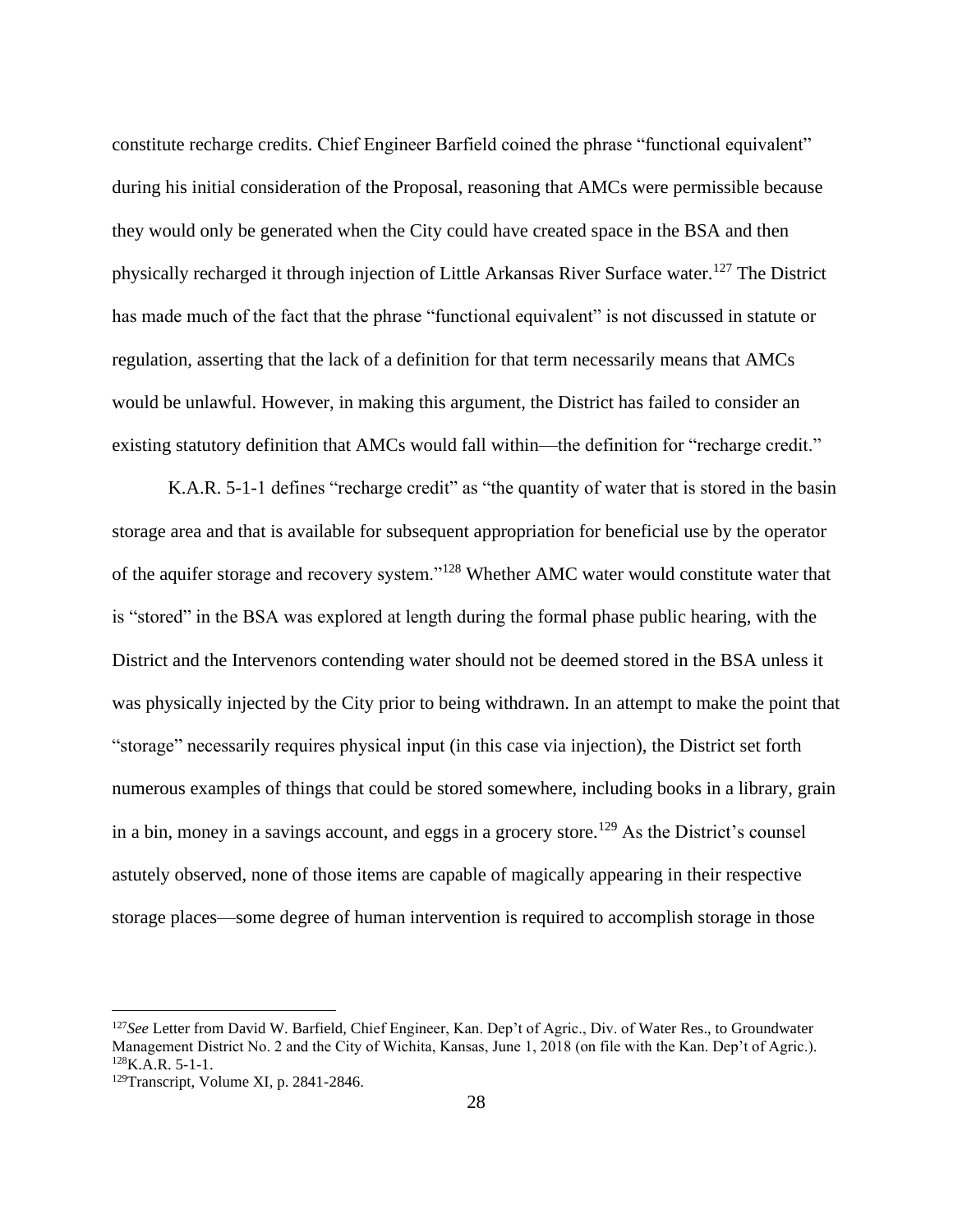instances.<sup>130</sup>

DWR realizes that the City would not inject water into the BSA in order to generate an AMC under the Proposal. The District has belabored this point at length and seems convinced that this fact alone is grounds for the AMC aspect of the Proposal to be rejected. However, physical injection is simply not strictly necessary given the state of the Aquifer today and the specific context of the Proposal. Currently, the Aquifer is so full that the City cannot generate recharge credits unless it first pumps the BSA down for no reason other than to make space for injection.<sup>131</sup> As discussed above, continually raising and lowering the water table in this way is harmful to the Aquifer and results in higher pumping costs to water users. Additionally, the absence of physical injection under the Proposal will not allow the City to take any more water from the BSA than it is already entitled to, and the proposed accounting adjustment will ensure the City is not permitted to withdraw any more water from the BSA based on its accumulation of AMCs than it could have injected.<sup>132</sup>

Further, to conclude based on the District's examples that human intervention is always necessary in order for something to be "stored" somewhere ignores the examples of natural storage that occur all around us every day: the trunks of trees and the leaves of plants store food and volcanic craters store magma. In fact, all water present in any aquifer pre-development came to be stored there through natural means, just as the water that the City could withdraw based on its accumulation of AMCs under the Proposal came to be in the BSA as a result of natural recharge (which was itself facilitated by the City's water management practices).

<sup>130</sup>*See id.*

<sup>131</sup>*See* Transcript, Volume I, p. 151, lines 19-25, p. 152, lines 1-8; Transcript Volume I, p. 158, lines 23-25 and p. 159, lines 1-7.

<sup>132</sup>City's Exhibit 1, Proposal, p. 4-3.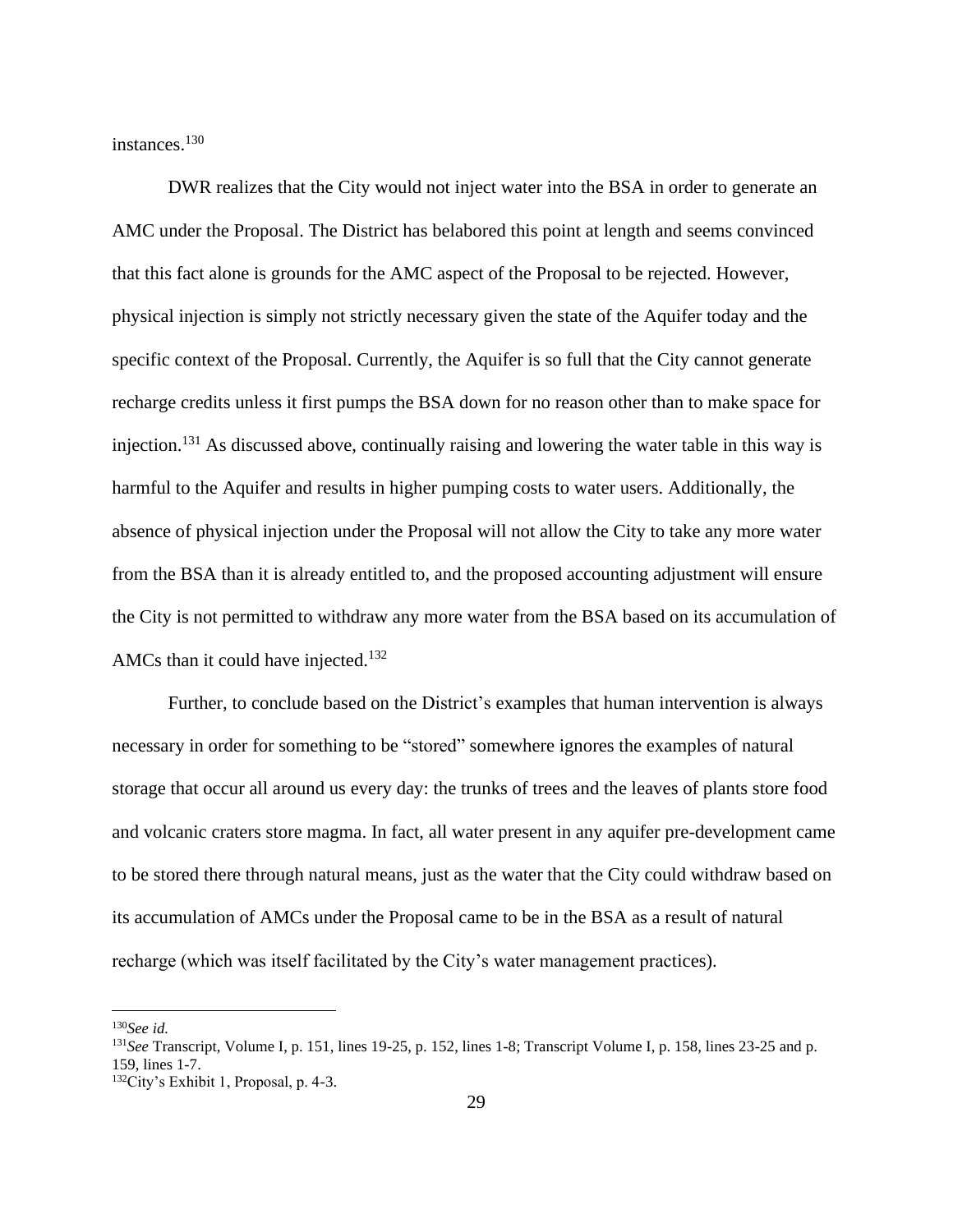Moreover, the City has expressed its willingness to commit to physically injecting water into the BSA when the water table is low enough to allow for injection, and a permit condition to that effect could easily be crafted.<sup>133</sup> Despite all these factors, the District seems intent on forcing the City to go through the extra step of pumping a hole in the Aquifer any time it wants recharge credits. To require this would essentially punish the City for its years of exemplary water management. It is also ironic that the District and the Intervenors would advance this position, given that pumping the hole is the very thing that several witnesses opposed to the Proposal characterized the City as threatening or plotting to do, despite that scenario being the very thing the City is trying to avoid with the Proposal.<sup>134</sup> The District is attempting to read limitations into the definition of "stored" that do not exist. The word does not require that water be physically injected into the BSA in order to generate a recharge credit, particularly when it is the City's actions (taking water from the Little Arkansas River rather than pumping it from the BSA) that have allowed the water to remain in the BSA. There is no reason to adopt a definition of "stored" that would force the City to jump through extra hoops when existing regulations do not require it and a feasible alternative exists, especially not to the detriment of the Aquifer and all area water users.

In addition to being water that is "stored" in the Aquifer, AMCs would also meet the other requirements for a recharge credit—the water that would be withdrawn based on the accumulation of AMCs would be available for subsequent appropriation because the Proposal would not allow the City to withdraw any more water from the BSA than the water rights for its

<sup>133</sup>City's Exhibit 1, Proposal, p. 3-6.

<sup>134</sup>*See* Transcript, Volume XIII, p. 3339, lines 19-23.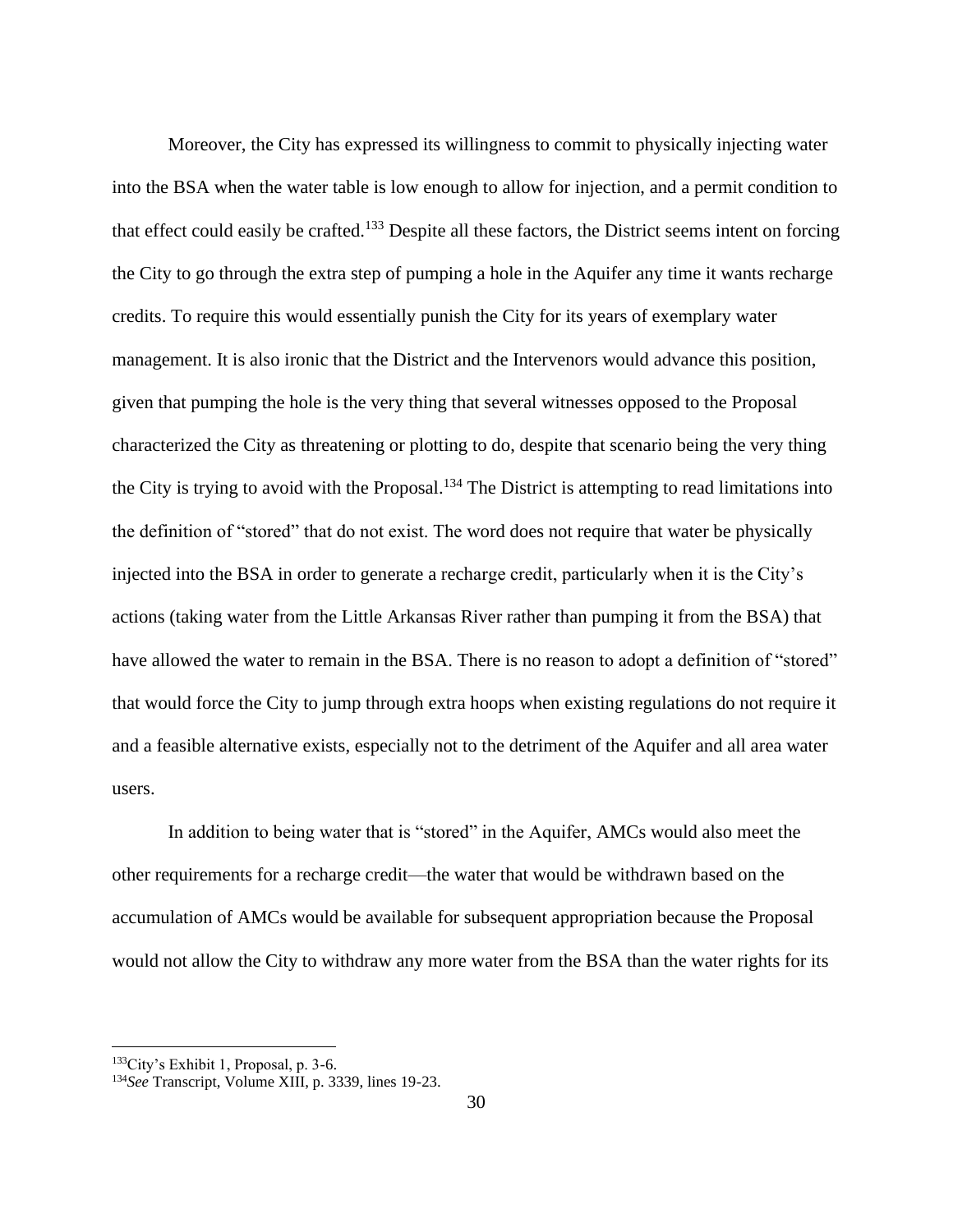existing recovery wells allow it to, and the City is obviously the operator of the Project system. Accordingly, AMCs fall within the definition of a recharge credit. Despite the District's repeated assertions to the contrary, the fact that the "functional equivalent" concept put forward by Chief Engineer Barfield is not defined in statute or regulation is not fatal to the City's Proposal because a lack of definition for that term does not negate the fact that AMCs would constitute recharge credits. The City should not be required to pump a hole in the Aquifer every time it wants to generate recharge credits when doing so is not required by law and does not serve the interests of the Aquifer and area water users.

### b. The Use the City Would Make of its Water Under the Proposal Would be Permissible

The District further argues that even if it is determined that AMCs constitute recharge credits, the Proposal is unlawful because it would result in a use of water that is not recognized by the KWAA and would essentially allow the City to get two beneficial uses of water for the price of one.<sup>135</sup> First, the District argues that the "use" the City would make of its water under the AMC aspect of the Proposal would be to accumulate AMCs, which is not a beneficial use of water recognized by the KWAA.<sup>136</sup> That argument is incorrect. The City's water use under the Proposal would be municipal use—the same use it ultimately makes of all its Project water now.<sup>137</sup>

A more detailed summary of the AMC aspect of the Proposal is useful to frame further

<sup>135</sup>*See* Transcript, Volume XV, p. 3593, lines 5-7.

 $^{136}$ District's Motion to Dismiss, p. 3; K.A.R. 5-1-1 (providing that beneficial uses of water include domestic uses, stockwatering, municipal uses, irrigation, industrial uses, recreational uses, waterpower, artificial recharge, hydraulic dredging, contamination remediation, dewatering, fire protection, thermal exchange, and sediment control in a reservoir).

<sup>&</sup>lt;sup>137</sup>See Approval of Application and Permit to Proceed in the matter of water right file number 46,627 (authorizing the City's Phase II Little Arkansas River surface water intake water right for municipal use); Phase II Findings and Orders, p. 1, para. 5 (authorizing the Phase II recharge and recovery wells for municipal use); K.A.R. 5-1-1 (identifying municipal use as a recognized beneficial use of water).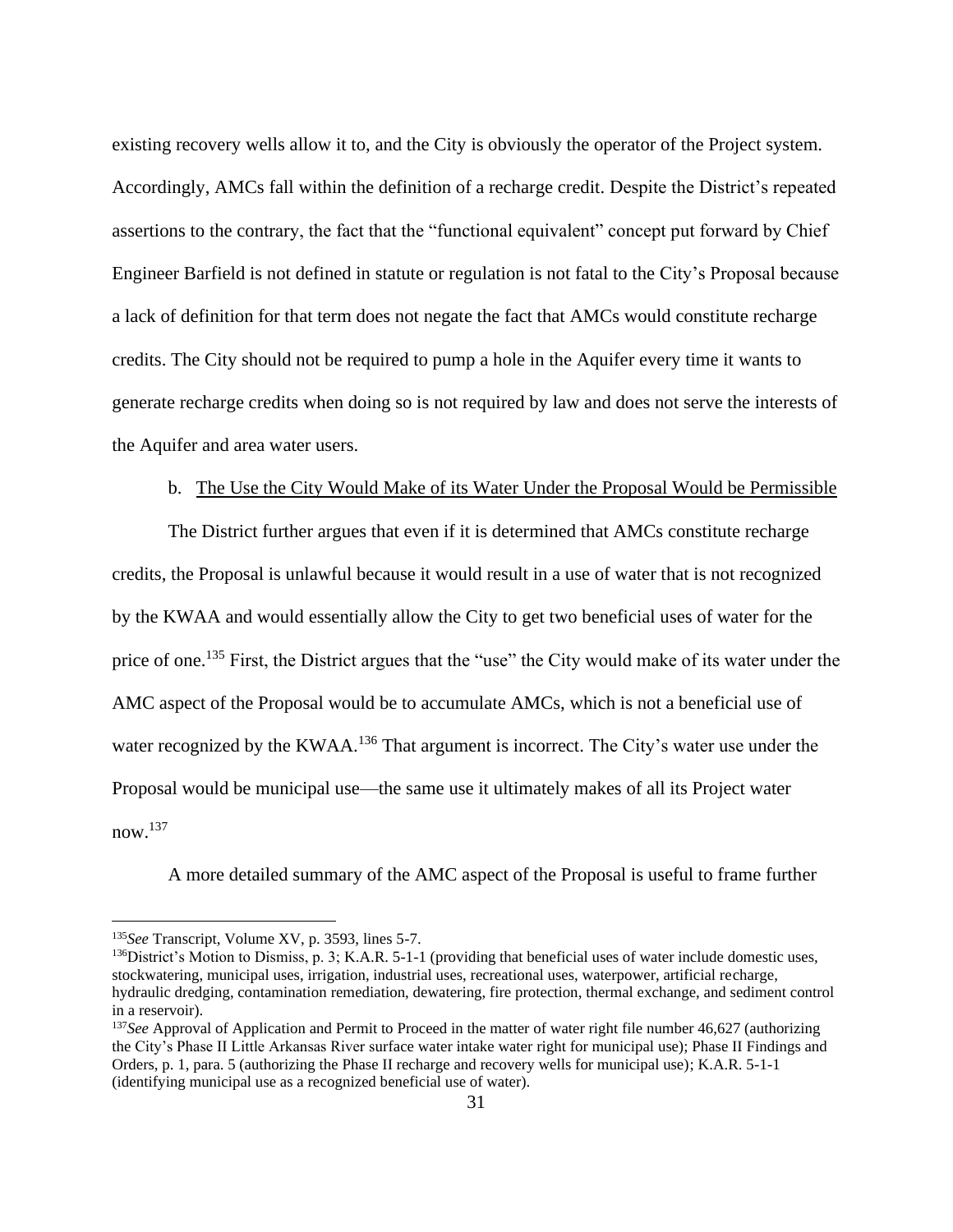analysis of the District's "two-for-one" argument. As previously discussed, water right file number 46,627, the City's Little Arkansas River surface water intake right, is authorized for two beneficial uses: municipal use and artificial recharge use.<sup>138</sup> The City's Project recharge and recovery wells are authorized for municipal use. Currently, there is no room in the BSA for the City to physically inject treated Little Arkansas River surface water.<sup>139</sup> Therefore, as discussed above, if the City wants to accumulate recharge credits when surface flows on the Little Arkansas River are high enough for it to be able to do so, it must first withdraw water from the BSA to create space for injection.<sup>140</sup> The withdrawn water is then taken to town for municipal use.<sup>141</sup> The City then diverts surface water flows from the Little Arkansas River, treats that water to drinking water standards, and injects it into the BSA for artificial recharge use.<sup>142</sup> The City can then subsequently withdraw that same water from the BSA and take it to town for municipal use. Accordingly, one "cycle" of the Project currently yields **two municipal uses and one artificial recharge use of water**.

Under the Proposal, the City would take treated Little Arkansas River surface water directly to town for municipal use and would also earn corresponding AMCs to later withdraw water from the BSA for municipal use.<sup>143</sup> Accordingly, one cycle of the Project under the Proposal would entitle the City to **two municipal uses of water**. The end result of two municipal uses of water would be the same under the Proposal as it is now, with the only difference in the

<sup>&</sup>lt;sup>138</sup>Approval of Application and Permit to Proceed in the matter of water right file number 46,627.

<sup>139</sup>*See* Transcript, Volume I, p. 151, lines 19-25, p. 152, lines 1-8; Transcript Volume I, p. 158, lines 23-25 and p. 159, lines 1-7.

<sup>140</sup>*See id.*

<sup>&</sup>lt;sup>141</sup>Phase II Findings and Orders, p. 1, para. 5 (authorizing the Phase II recharge and recovery wells for municipal use).

<sup>142</sup>*See* Approval of Application and Permit to Proceed in the matter of water right file number 46,627 (authorizing the City's Phase II Little Arkansas River surface water intake water right for artificial use). 143*Id.*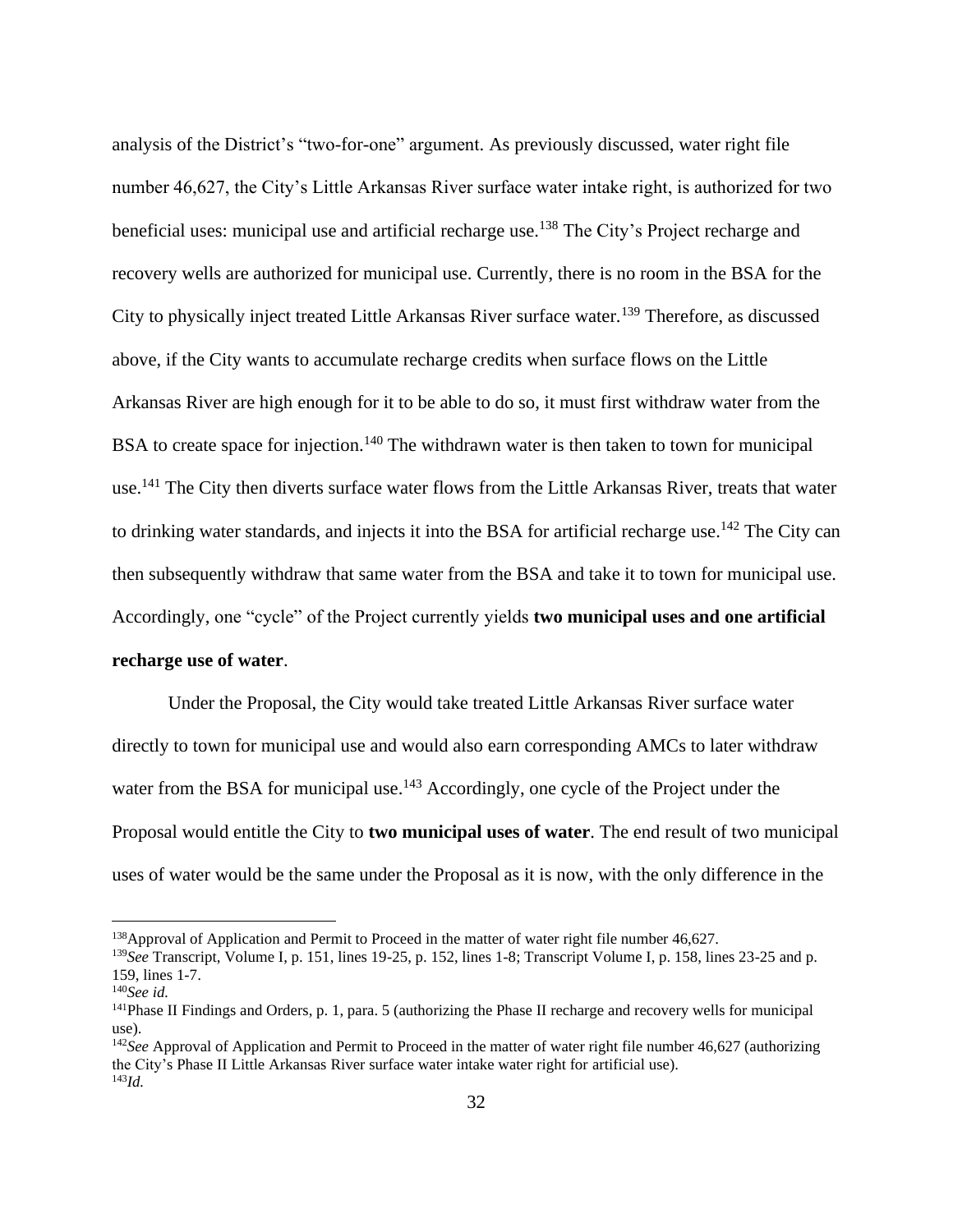two scenarios being that the City would not use any water for artificial recharge under the Proposal. This is really a minimal difference, as artificial recharge is not a consumptive use.<sup>144</sup> Additionally, it makes sense that the City would not be assigned the beneficial use of artificial recharge under the Proposal, as that use is tied to the physical injection of water into the BSA that the City must undertake now in order to accumulate recharge credits.<sup>145</sup>

It would simply not be necessary to assign the City's AMC water use under the Proposal any use other than the end-result municipal use because all the water at issue would go directly from its source into town for municipal use and would be tracked using the proposed AMC accounting method.<sup>146</sup> Of course, the District disagrees, ignoring the equivalent outcome regarding consumptive municipal use and again insisting that the City should always be required to physically inject surface water into the BSA in order to be entitled to a recharge credit.<sup>147</sup> For the same reasons set forth above, physical injection is simply not necessary when the state of the Aquifer and all aspects of the Proposal are taken into account.<sup>148</sup> The Proposal would not allow the City to magically have more water for consumptive municipal use than it had before. The City would simply be using more surface water and less native Equus Beds groundwater under the Proposal. That the District believes this would constitute poor groundwater management is baffling.

<sup>144</sup>K.A.R. 5-5-8 (providing that that "consumptive use" means gross diversions minus the combination of water wasted and water returned to the source of supply—all water used for artificial recharge is simply placed into a different source of supply, so no consumptive use occurs).

<sup>145</sup>*See* Approval of Application and Permit to Proceed in the matter of water right file number 46,627 (authorizing the City's Phase II Little Arkansas River surface water intake water right for artificial use).

<sup>146</sup>*See* City's Exhibit 1, Proposal Cover Letter, p. 2.

<sup>147</sup>*See, e.g.*, Transcript, Volume XV, p. 3592, lines 23-25.

<sup>148</sup>*See, e.g.* Transcript, Volume I, p. 151, lines 19-25, p. 152, lines 1-8; Transcript Volume I, p. 158, lines 23-25 and p. 159, lines 1-7 (testimony that the Aquifer is functionally full); City's Exhibit 1, Proposal, p. 4-3 (setting out the City's proposed AMC accounting method).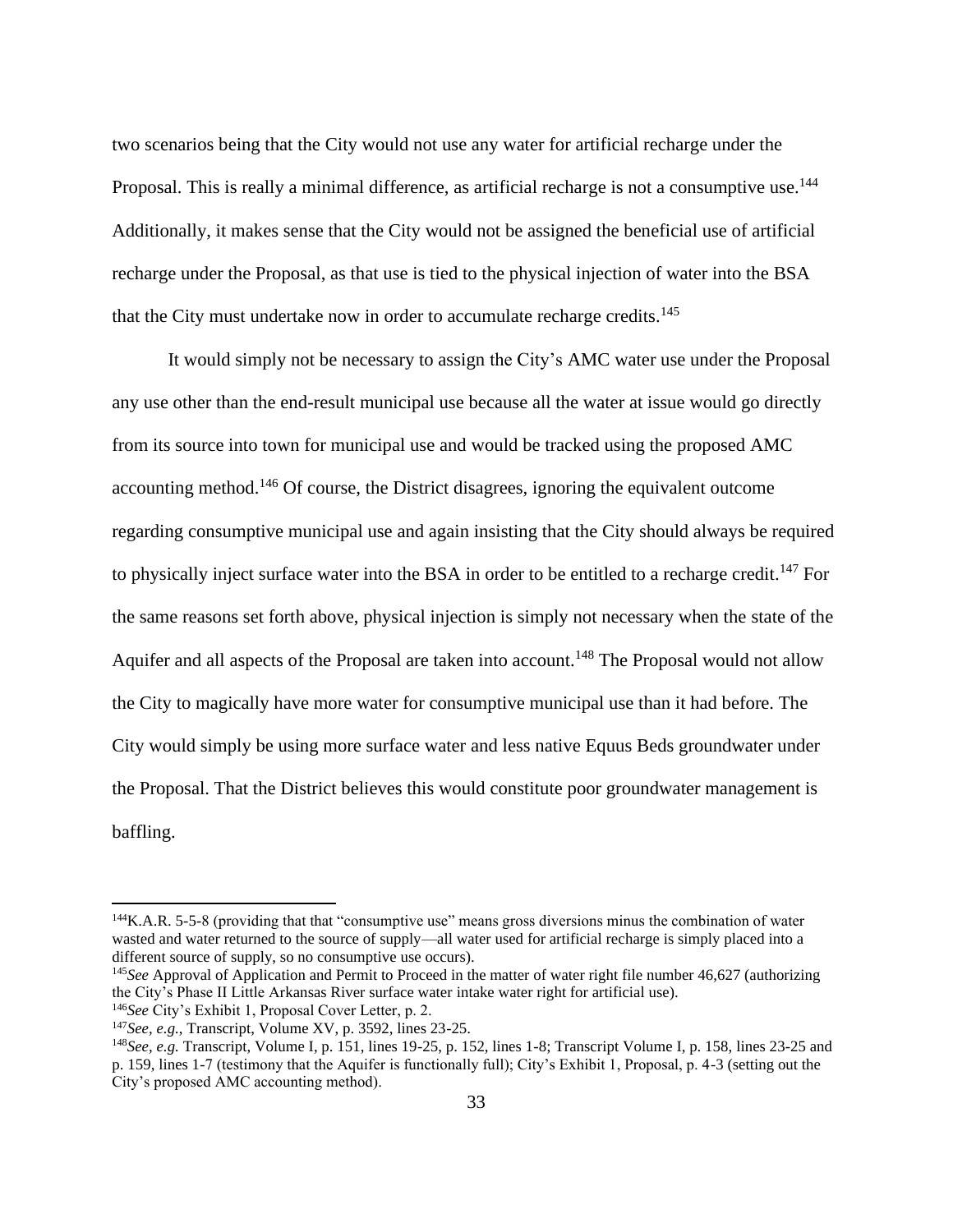The Proposal would not allow the City to make impermissible uses of its water, as the City's use of water under the Proposal would be the recognized beneficial use of municipal use. Additionally, the District's "two-for-one" argument is off-base because the Proposal would not allow the City to make any more consumptive uses of an equivalent volume of water than it currently can. Physical injection of surface water into the BSA is not necessary to ensure a lawful outcome here, and to insist on it for its own sake in this context advances poor groundwater management. The City's uses of water under the Proposal would be lawful and permissible.

# **IX. THE STATUTE GOVERNING CHANGE APPLICATIONS DOES NOT APPLY TO THE PROPOSAL**

The District and the Intervenors argue that the Proposal should be rejected because it does not meet the requirements of K.S.A. 82a-708b, which governs changes to a water right.<sup>149</sup> However, K.S.A. 82a-708b does not apply to the Proposal because the City has not sought a true change to any of its Project water rights. Additionally, even when it does apply, K.S.A. 82a-708b does not require a definitive showing that there is no chance the application at issue will ever cause impairment to any water right, and the City's modeling work satisfies any showing that could ostensibly be required pursuant to K.S.A. 82a-708b.<sup>150</sup>

K.S.A. 82a-708b provides:

Any owner of a water right may change the place of use, the point of diversion or the use made of the water, without losing priority of right, provided such owner shall: (1) Apply in writing to the chief engineer for approval of any proposed change; (2) demonstrate to the chief engineer that any proposed change is reasonable and will not impair existing rights; (3) demonstrate to the chief engineer

<sup>149</sup>*See* District's Motion to Dismiss; Intervenors' Motion in Support of District's Motion to Dismiss; District's Pre-Hearing Brief; Intervenors' Pre-Hearing Brief.

 $150$ City's Exhibit 1, Proposal, p. 2-16 (impairment is unlikely to occur, and the public interest will be protected, with the Aquifer 80 percent full).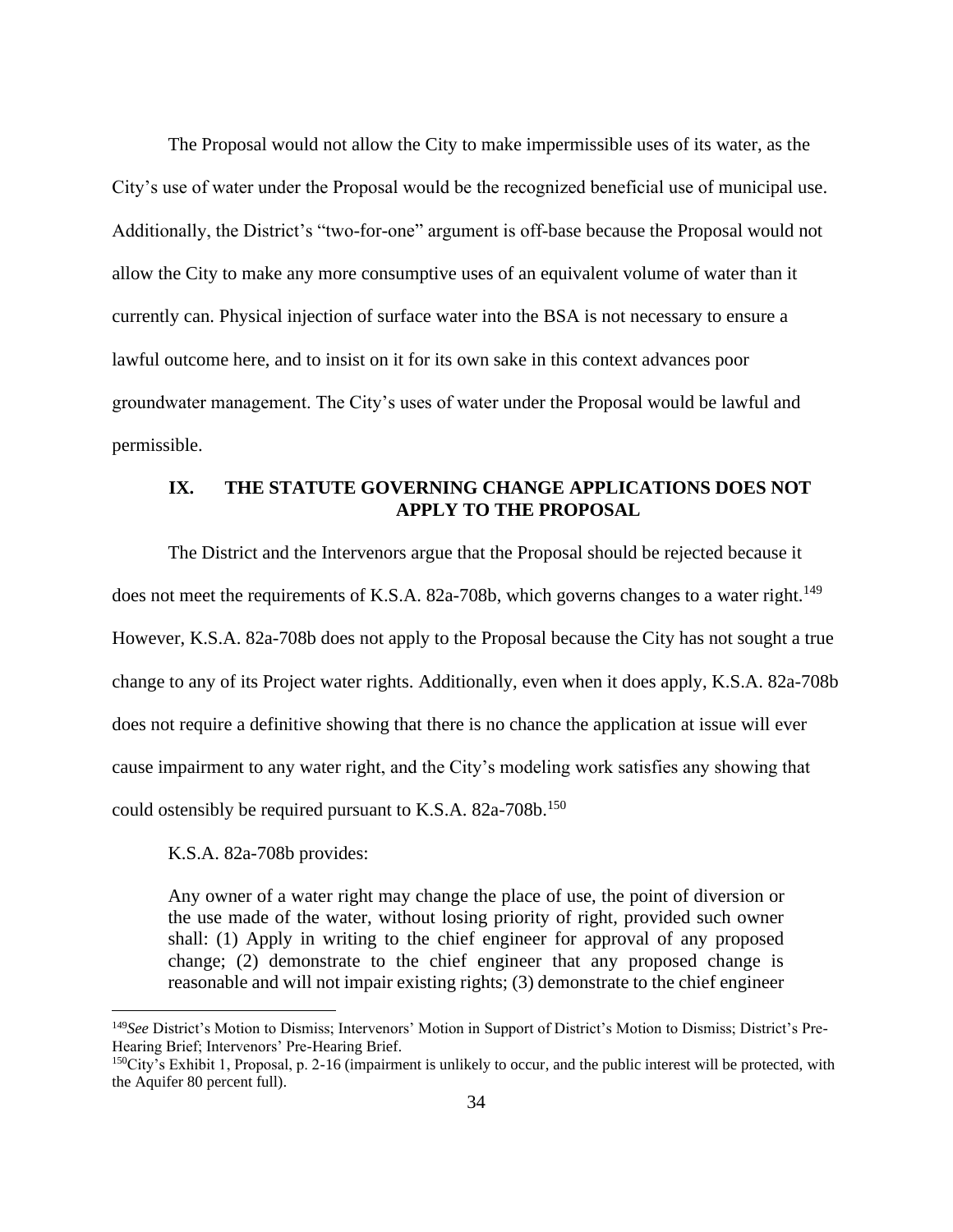that any proposed change relates to the same local source of supply as that to which the water right relates; and (4) receive the approval of the chief engineer with respect to any proposed change.<sup>151</sup>

The City has not sought a true *change* to their existing water rights. K.S.A. 82a-708b applies only to changes in the place of use, point of diversion or the use made of water under a water right, none of which the City is seeking here.<sup>152</sup> In an attempt to argue that the Proposal would change the points of diversion for the City's Project water rights, the District points out that the approval of AMCs would allow the City to utilize two sources of water (the Little Arkansas River and the BSA) with two different points of diversion (the City's surface water intake on the Little Arkansas River and its groundwater wells in the Equus Beds Wellfield).<sup>153</sup>

It is true that the City would utilize two sources of water and two points of diversion under the Proposal, but those facts do not support the conclusion that the City should have been required to file a change application with DWR. The City is already authorized to withdraw water from both the Little Arkansas River and the BSA.<sup>154</sup> It is also already authorized to operate both its surface water intake on the Little Arkansas River and its recharge and recovery wells in the Equus Beds Wellfield.<sup>155</sup> Those authorizations were the entire premise of the Project from the beginning, and nothing about the Proposal changes that. The City is not required to have filed a change application based on a new source of water or a new point of diversion (and the facts of the Proposal and the City's current water use would satisfy K.S.A. 82a-708b's requirement that a

<sup>151</sup>K.S.A. 82a-708b.

<sup>152</sup>*See id*.; *see* City's Exhibit 1, Proposal (not seeking to change any of the things listed in K.S.A. 82a-708b). <sup>153</sup>District's Motion to Dismiss, Page 4.

<sup>&</sup>lt;sup>154</sup>Phase I Findings and Orders and Phase II Findings and Orders; Approval of Application and Permit to Proceed in the matter of water right file number 46,627, issued by David W. Barfield, Chief Engineer, Kan. Dep't of Agric., Div. of Water Res., September 18, 2009.

<sup>&</sup>lt;sup>155</sup>Phase I Findings and Orders and Phase II Findings and Orders; Approval of Application and Permit to Proceed in the matter of water right file number 46,627, issued by David W. Barfield, Chief Engineer, Kan. Dep't of Agric., Div. of Water Res., September 18, 2009.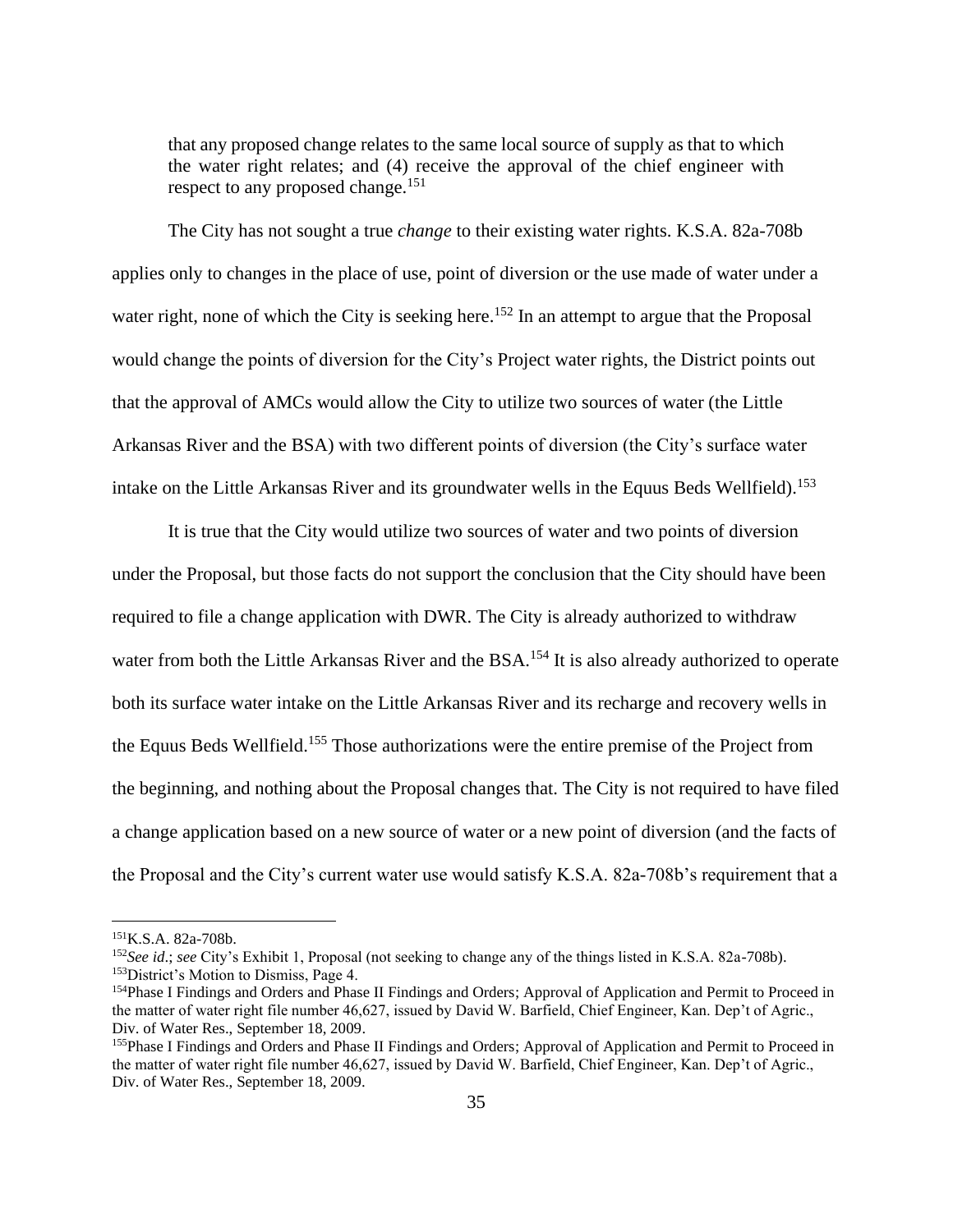change relate to the same local source of supply even if K.S.A. 82a-708b was properly applicable).

Additionally, even when K.S.A. 82a-708b does apply, it does not require a definitive showing that a proposed change will never cause an impairment to any water right at any point.<sup>156</sup> If such a showing was required, many existing water rights would never have been approved over the years, including many irrigation rights within the District. The City's modeling work here goes far beyond the level of detail that the vast majority of water users seeking a change ever present to DWR, and the Proposal and the City's modeling satisfies the K.S.A. 82a-708b requirements that the Proposal be reasonable and in the public interest and that it not cause impairment.

One key reason DWR is confident the Proposal will not cause impairment is that it would not entitle the City to any additional water: the City's recharge and recovery wells will continue to be governed by their existing quantity and rate limitations; the existing limit on the City's annual withdrawal of recharge credits will remain in place; the 120,000 acre-feet credit accumulation cap is irrelevant to the amount of water the City is actually authorized to use; and the City is already authorized to pump groundwater below the current minimum index levels outside of the context of the Project.<sup>157</sup> Moreover, the City's AMCs would not automatically renew once they are used.<sup>158</sup> Therefore, the City could not take its maximum allotted recharge credits out of the BSA in back-to-back years.

<sup>156</sup>*See* K.S.A. 82a-708b.

<sup>157</sup>*See* Phase II Findings and Orders; Approval of Application and Permit to Proceed in the matter of water right file number 46,627; City's Exhibit 1, Proposal; Transcript, Volume I, p. 158, lines 18-22 (testimony of Joseph Pajor that no cap on the City's accumulation of recharge credits currently exists).

<sup>158</sup>Transcript, Volume III, p. 627, lines 1-2 (testimony of Don Henry that AMCs "have to be accrued" before the City could use them).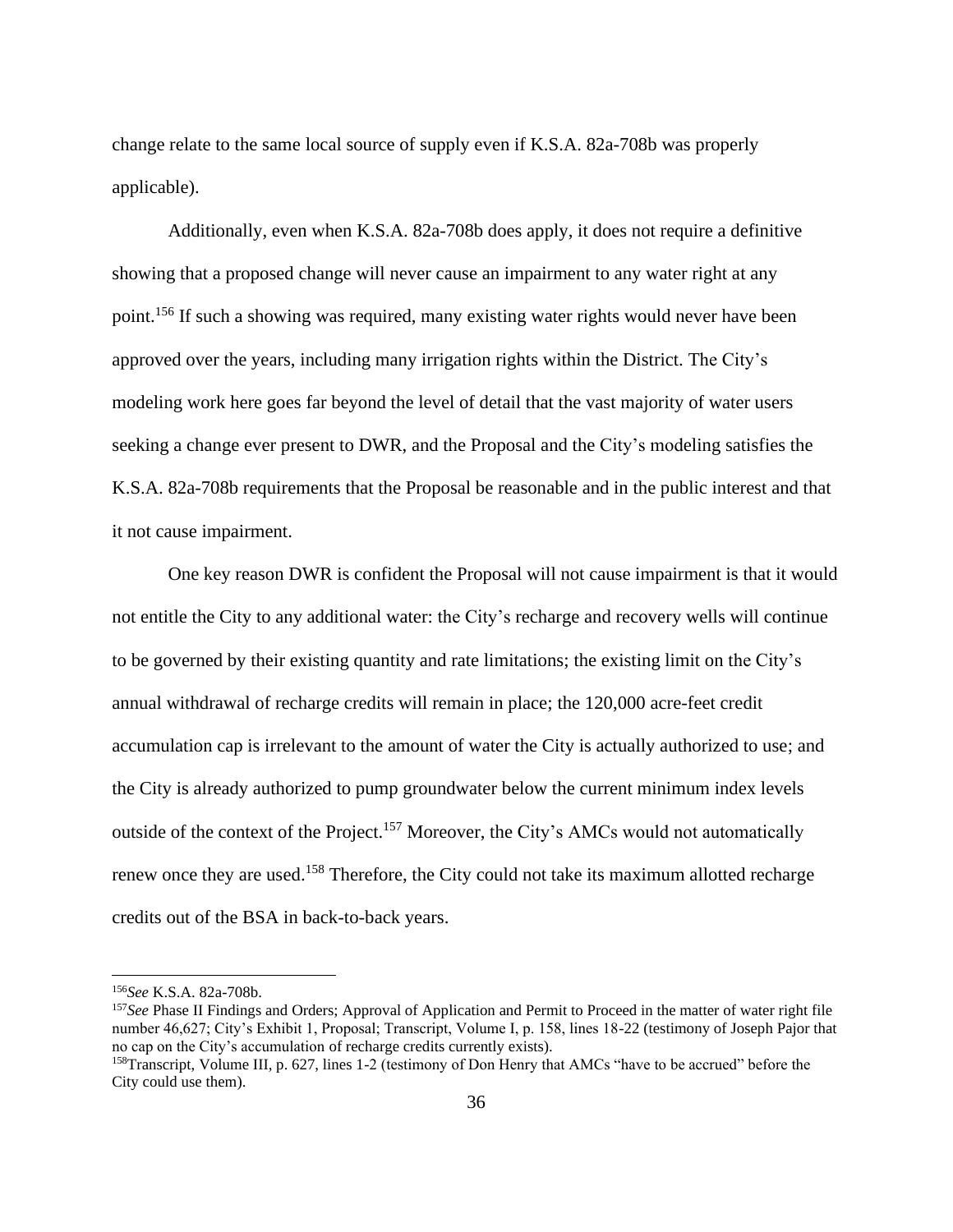The other key fact that indicates impairment will not occur under the Proposal is that, as discussed, the City's model shows that the Proposal would leave the Aquifer approximately 80 percent full even at the end of a one-percent drought.<sup>159</sup> The City would also be incentivized to rely on Cheney for as long as possible during a drought and, with the lower minimum index levels under the Proposal, will be free to leave its accumulated credits in the Aquifer for as long as possible without fear that those credits will become stranded.<sup>160</sup> The fact that the Proposal will not increase the amount of water the City is entitled to and the fact that the Aquifer will remain 80 percent full even in a worst case scenario constitute a more than adequate showing that the Proposal will not negatively impact existing area water rights at all, let alone impact any water rights to the extent they are legally impaired. The City has not sought a true change to its water rights and is already authorized to utilize multiple sources of water and multiple points of diversion.<sup>161</sup> Even if K.S.A. 82a-708b did apply, it does not require the City to have made a definitive showing that the Proposal will never cause impairment, and the Proposal and the City's model would satisfy the statute's relevant requirements.

# **X. HYPOTHETICAL FUTURE IMPAIRMENT IS NOT A REASON TO DENY THE PROPOSAL**

Notwithstanding that the Proposal will not harm existing area water rights, a more indepth discussion of impairment is warranted, as the District and the Intervenors raised the issue of impairment repeatedly throughout the formal phase hearing, and several of the their arguments

<sup>159</sup>City's Exhibit 1, Proposal, p. 2-16.

<sup>&</sup>lt;sup>160</sup>Transcript, Volume II, p. 303, lines 6-14 (testimony of Joseph Pajor that it would not be in the City's interest to draw down the Aquifer for any reason unconnected to the City's need to use the Aquifer to meet its municipal water supply demand).

<sup>161</sup>*See generally* City's Exhibit I, Proposal; Phase II Findings and Orders; Approval of Application and Permit to Proceed in the matter of water right file number 46,627, issued by David W. Barfield, Chief Engineer, Kan. Dep't of Agric., Div. of Water Res., September 18, 2009.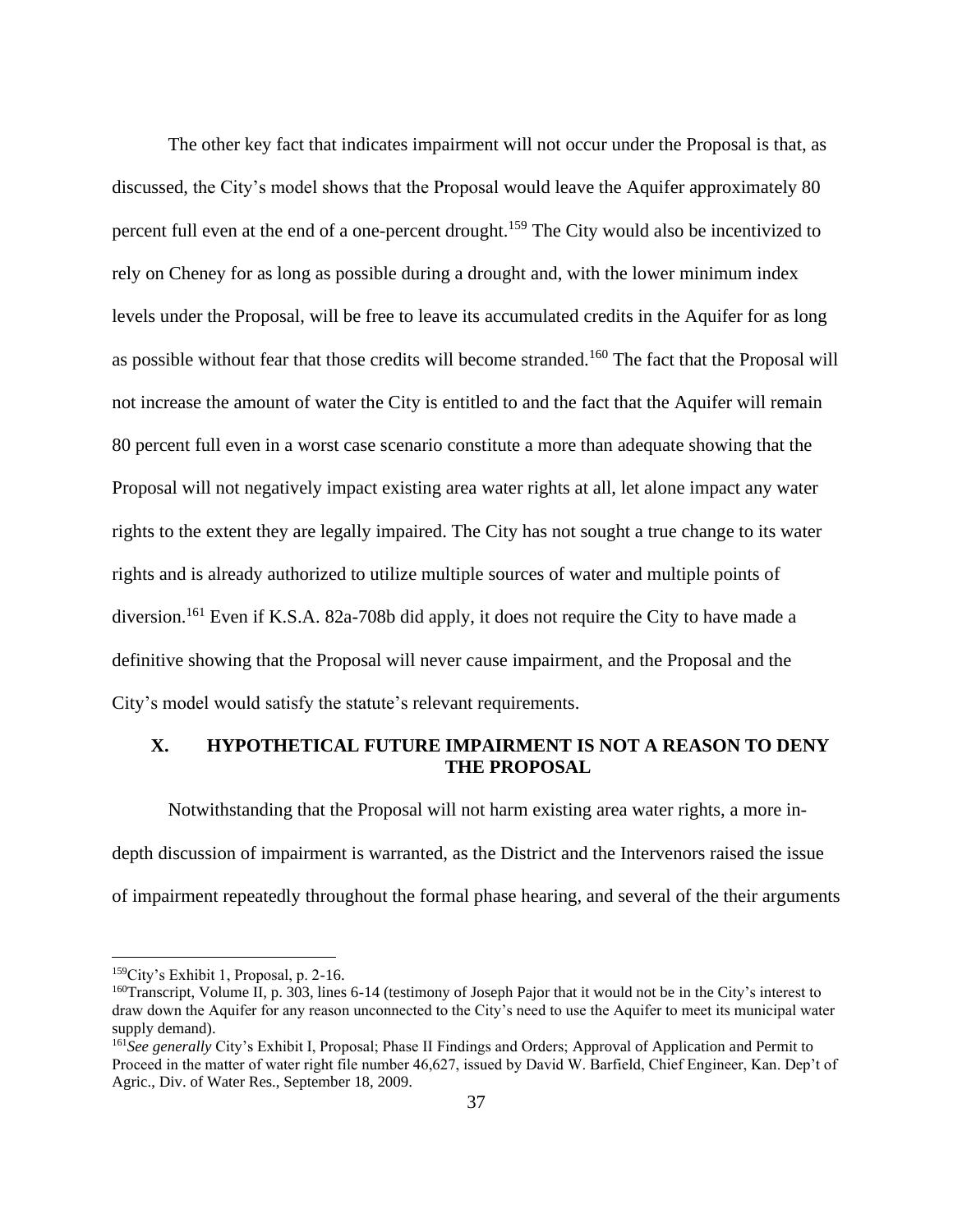fundamentally misunderstand key aspects of legal impairment. Existing water rights that are impacted by the City's water use under the Proposal would not per se be legally impaired, and it would not be appropriate to deny the Proposal because of a hypothetical (and unlikely) chance of future impairment.<sup>162</sup>

# a. The Fact That Some Well Columns May Have to Be Drilled Deeper as a Result of the Proposal Does Not Mean Those Water Rights Will Be Per Se Impaired.

Any impact to other water users that does occur because of the City's water use under the Proposal will not necessarily amount to legal impairment. In support of its impairment argument, the District contends that the City's water use under the Proposal would lower the Aquifer enough that some water users' well columns may have to be drilled deeper to continue pumping.<sup>163</sup> However, a water right is not necessarily impaired just because groundwater pumping by another water user renders it necessary for the water right's well to be drilled deeper in order to access water.<sup>164</sup> DWR's regulations allow the Chief Engineer to decline to even initiate an impairment investigation unless the water right owner alleging impairment provides evidence illustrating the extent to which the allegedly impaired well has "fully penetrated" the usable portion of an aquifer.<sup>165</sup>

K.A.R. 5-4-1, the DWR regulation governing "distribution of water between users when a prior right is being impaired," requires an owner of a non-domestic groundwater right who complains of impairment to submit a report to the Chief Engineer that "provide[s] data to show the extent to which the well [that is allegedly impaired] has fully penetrated the productive

<sup>162</sup>*See id.*

<sup>163</sup>*See e.g.*, Transcript, Volume X, p. 2546, lines 7-11.

<sup>164</sup>*See* K.A.R. 5-4-1.

 $165K.A.R. 5-4-1.$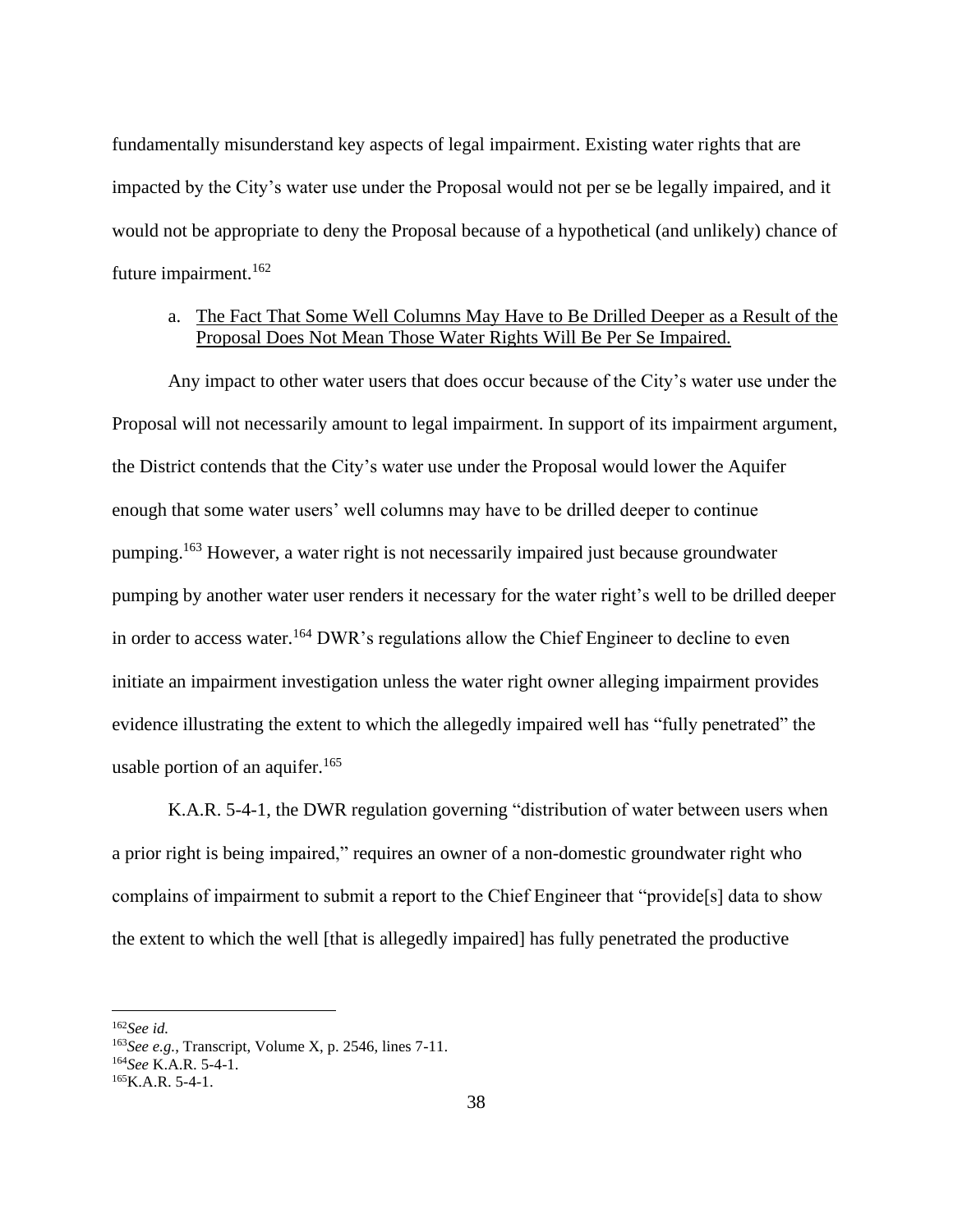portions of the aquifer with water of acceptable quality for the [well's] authorized use..."<sup>166</sup> The Chief Engineer is prohibited from taking any action until information regarding the depth of the well has been provided.<sup>167</sup> The Chief Engineer is also authorized to require the owner of an allegedly impaired domestic water right to submit such information before taking action. <sup>168</sup> The authority that K.A.R. 5-4-1 provides the Chief Engineer to ensure that a well has fully penetrated an aquifer before initiating an impairment investigation indicates that DWR never intended a senior water right to be considered per se impaired simply because pumping by a junior water right renders it necessary for the senior right owner to drill its well deeper in order to access water.

This conclusion is bolstered when one considers that defining impairment such that a senior water right is deemed impaired just because pumping by a junior right renders it necessary for the senior water right's well to be drilled deeper would discourage the application of water to beneficial use, which would contravene the public policy of the KWAA, which explicitly provides that, "All water within the state of Kansas is hereby dedicated to the use of the people of the state…" so that the "highest public benefit and maximum economic development may result from the use of such water."<sup>169</sup> The fact that some area wells may have to be drilled deeper as a result of the Proposal does not mean that the Proposal will necessarily cause impairment and is not a reason to preemptively deny it.

<sup>166</sup>*Id.*

<sup>167</sup>*Id.*

<sup>168</sup>*Id.*

<sup>169</sup>K.S.A. 82a-702.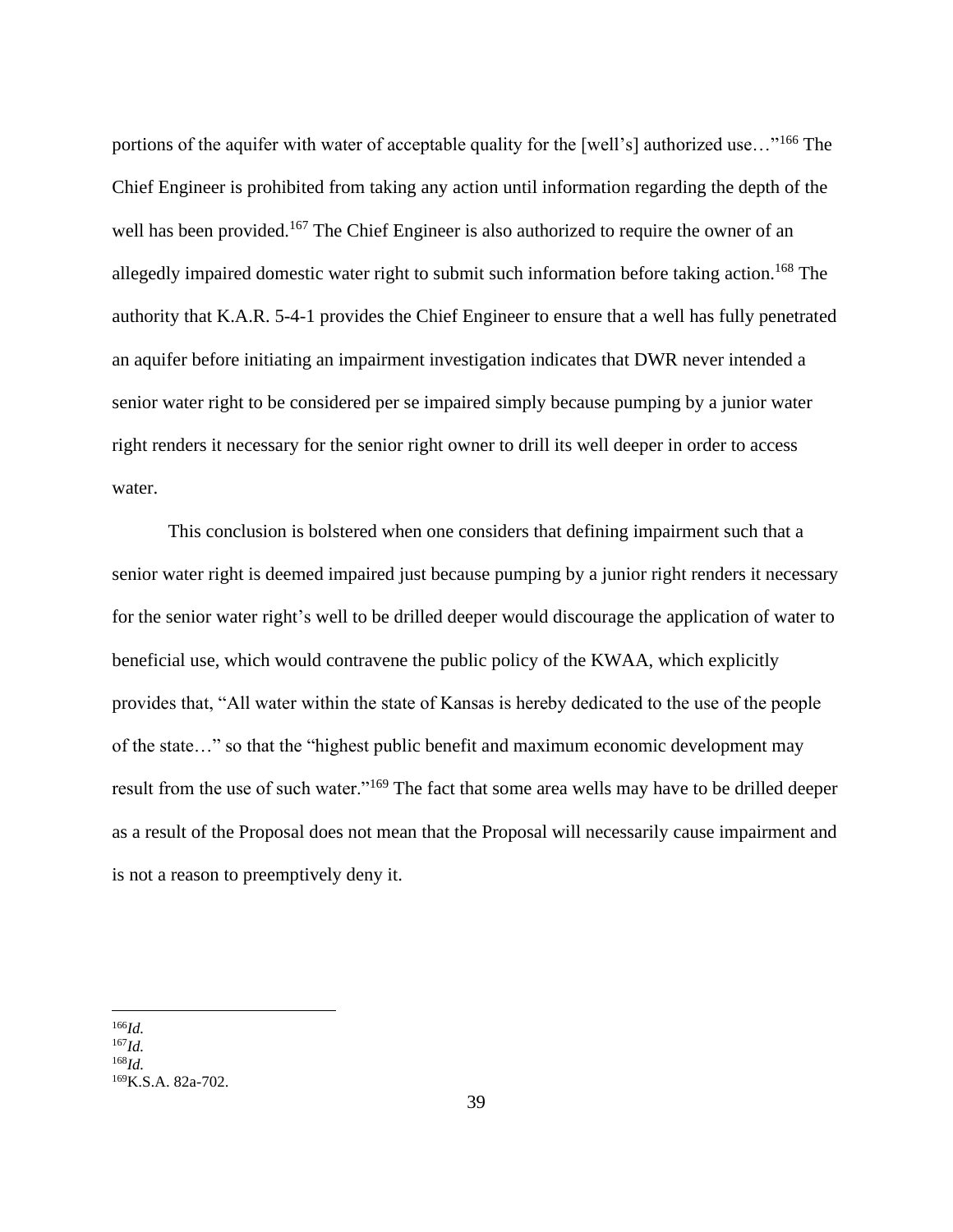# b. DWR's Impairment Statutes and Regulations Are Intended to Address Alleged or Confirmed Impairments After the Fact—Not to Preemptively Discourage Water Use.

Another common thread underlying all the District's and the Intervenors' impairment arguments is those parties' beliefs that the Proposal should be denied simply because there is some speculative chance that it might result in the impairment of some unidentified water right at some unspecified future date. Such a position fundamentally misunderstands the nature and purpose of DWR's impairment statutes and regulations and discourages the full development of water rights. The District's impairment-related arguments rely heavily on K.S.A. 82a-711, which sets out numerous criteria governing when the Chief Engineer can approve an application to appropriate water for beneficial use.<sup>170</sup> The District's reliance on K.S.A. 82a-711 here is misplaced. K.S.A. 82a-711 does not apply to the Proposal because the Proposal does not constitute an application to appropriate water. The City's applications for the permits associated with the Project were approved originally pursuant to K.S.A. 82a-711, as all such applications are, and the Chief Engineer obviously did not find at that time that the appropriations the City was seeking would contravene any of the requirements of K.S.A. 82a-711.

Additionally, DWR does not ever deny any kind of application or proposal because of a potential for impairment that is as speculative and unlikely as the one that the District and the Intervenors have raised here. DWR's impairment procedures simply do not function that way and were not intended to—they exist to allow DWR to administer water rights after an investigation has been conducted and impairment has been shown. <sup>171</sup> K.A.R. 5-4-1 requires a senior water right owner who believes his water right is being impaired to include in his

<sup>170</sup>*See* K.S.A. 82a-711.

<sup>171</sup>*See generally* K.S.A. 82a-711; K.A.R. 5-4-1; K.A.R. 5-12-1.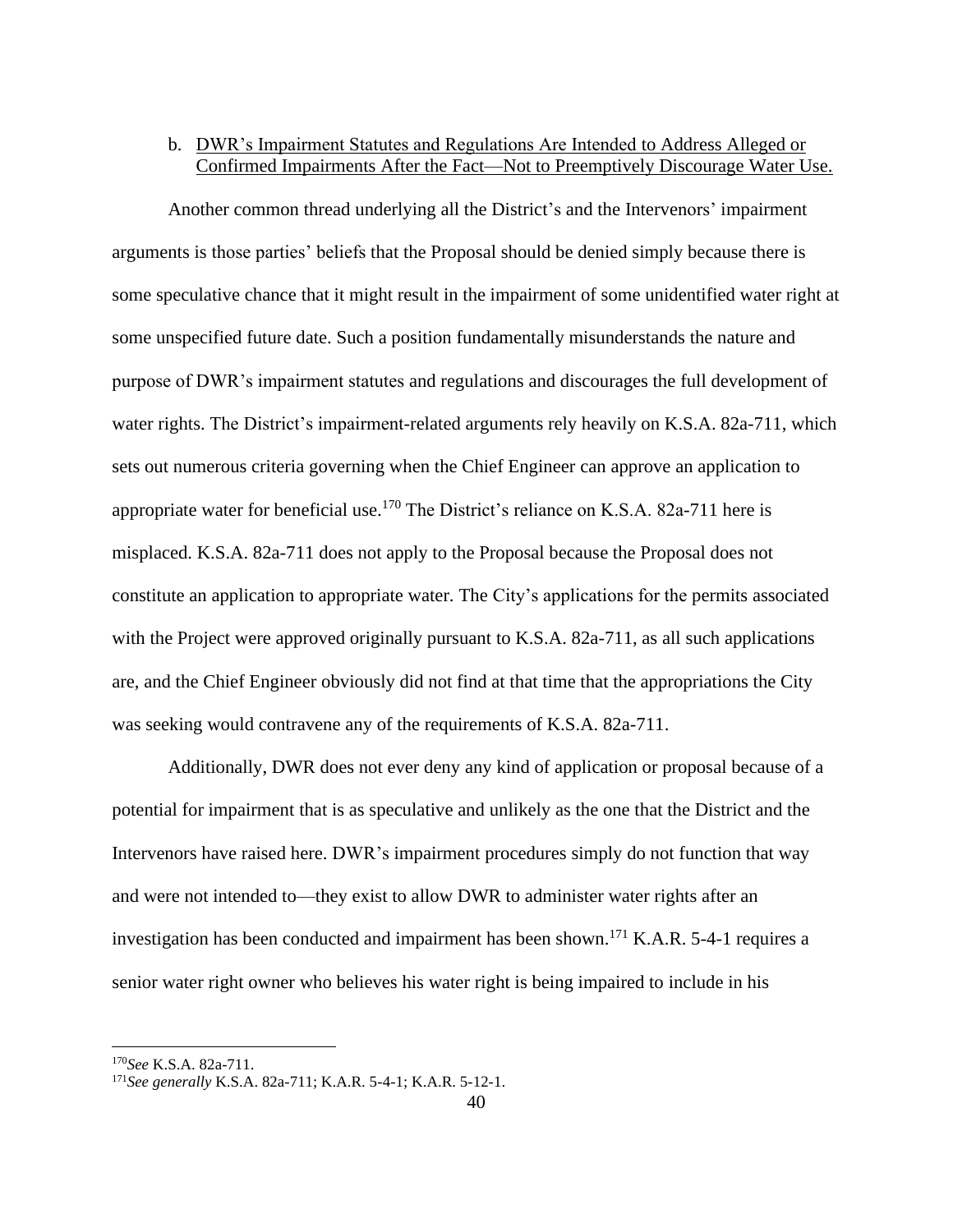complaint detailed information about the water right and the nature of the alleged impairment.<sup>172</sup> It also requires the Chief Engineer to investigate and make detailed and specific findings regarding the complaint before issuing any formal finding that an impairment is occurring.<sup>173</sup>

K.A.R. 5-4-1 requires particularized and non-hypothetical findings regarding impairment and authorizes DWR to respond to specific existing alleged or confirmed impairments—it does not empower DWR to preemptively deny water use merely because a future impairment might occur.<sup>174</sup> This interpretation of K.A.R. 5-4-1 makes sense when considered in conjunction with the aforementioned public policy set forth in the KWAA that water should be appropriated for beneficial use in a way that facilitates maximum economic gain for the people of the State.<sup>175</sup> To prohibit a water right owner from making use of the maximum amount of water he is entitled to would not be in line with such policy. All of the District's and the Intervenors' impairmentrelated arguments rest on a hypothetical and non-particularized possibility of future impairment. Such claims would not even be adequate for DWR to commence an impairment investigation.<sup>176</sup> They certainly do not constitute a basis for preemptively denying the entire Proposal.

Tied to the District's and the Intervenors' erroneous beliefs that any chance of future impairment is grounds to deny the Proposal are those parties' criticisms of the City's modeling work. For example, the Intervenors criticize the City's model on the grounds that it is "limited by

<sup>172</sup>*See* K.A.R. 5-4-1. The Chief Engineer can decline to initiate an impairment investigation until the water right owner alleging impairment submits a report that meets the following criteria: "…(A) Be prepared by a licensed well driller, a professional engineer, or a licensed geologist; (B) describe the construction and the components of the well; (C) provide data to show the extent to which the well has fully penetrated the productive portions of the aquifer with water of acceptable quality for the authorized use; and (D) provide testing and inspection data to show the extent to which the pump and power unit are in good working condition to make full use of the available aquifer. *Id.*

<sup>173</sup>*See id.*

<sup>174</sup>*See id.*

 $175K.S.A. 82a-702.$ 

<sup>176</sup>*See* K.A.R. 5-4-1.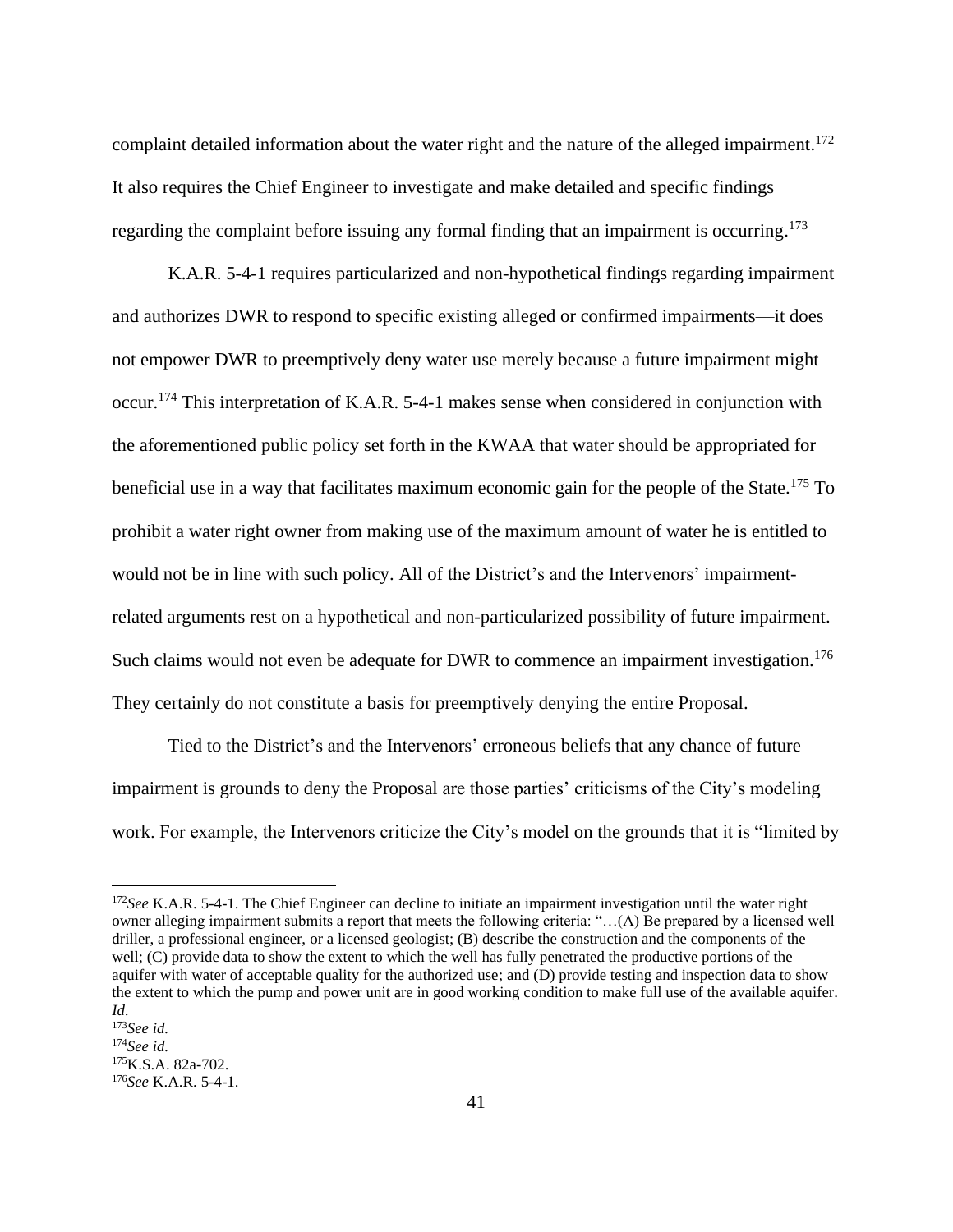scale and time distributions and unable to identify potential impairment" and "cannot be used for detailed analyses such as simulating water level drawdown near a single well."<sup>177</sup> This alleged "problem" with the City's modeling illustrates the unrealistic standards that the District and the Intervenors would have the City held to and further demonstrates exactly why DWR's impairment regulations set forth such a detailed process for addressing impairment after the fact. There is no model that is not limited by some degree of scale and time distributions—every model includes those parameters. Moreover, there is no need to "simulate" water level draw down near a single well to protect against impairment—the very purpose of the Chief Engineer's impairment investigation pursuant to K.A.R. 5-4-1 is, among other things, to determine the actual level of draw down that is occurring near the well alleging impairment.<sup>178</sup>

Likewise, there is no need for written assurances from the City that it will use Cheney to the fullest extent possible before it withdraws recharge credits or that it will keep the Aquifer full under the Proposal, as the District's counsel advocated for in closing arguments.<sup>179</sup> Such written assurances are never required from any water user in any context because they would be fundamentally unnecessary. For one thing, it is a water right owner's right to determine how to utilize their water rights, as long as that use is lawful. For another, to assert that a water user should be required to provide written assurances that it will not impair surrounding users totally disregards the protections already provided for in DWR's impairment statutes and regulations.

Moreover, even if one Project recharge and recovery well was causing impairment under the Proposal, it is very likely that the other recharge and recovery wells would not be causing

<sup>177</sup>Intervenors' Pre-Hearing Brief, p. 14.

<sup>178</sup>*See* K.A.R. 5-4-1 (requiring the Chief Engineer to provide a report detailing the findings of an impairment investigation).

 $179$ Transcript, Volume XV, p. 3653, lines 11-16.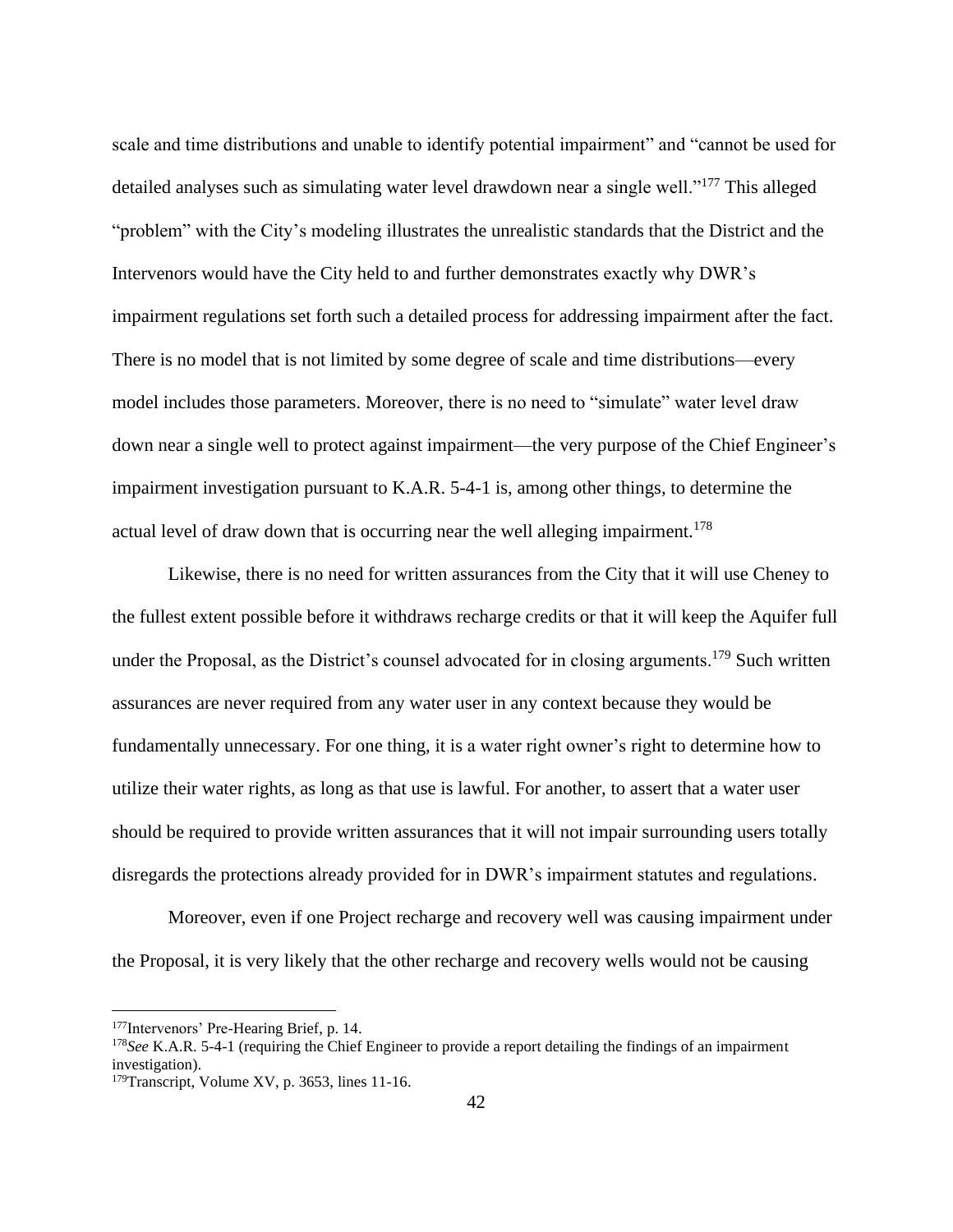impairment, especially not at that same time. DWR's impairment regulations are designed to allow DWR to target a single impairing well without reducing water use for a non-impairing well.<sup>180</sup> The approach that the District and the Intervenors advocate for—rejecting the entire Proposal in order to head off any future risk of impairment that would most likely be caused by a single well at any given time—would curtail water use to a much greater degree than would actually be necessary even in the event impairment did occur. Again, such an outcome would discourage the full development of water rights and the application of water to beneficial use, in violation of the public policy set forth in the KWAA.<sup>181</sup>

Finally, the City has expressed its willingness to agree to MOU terms that would require it to make whole the owner of any domestic well within 660-feet of a Project well that is impacted by the City's water use under the Proposal.<sup>182</sup> A domestic well located further than 660 feet from a Project well is extremely unlikely to be impaired as a result of the Proposal, and if an any impacted well that had fully penetrated the Aquifer was still being affected by the City's water use under the Proposal, that well's owner would be able to rely on DWR's existing impairment procedures to remedy the impairment.<sup>183</sup>

The City's water use under the Proposal would not negatively impact existing water rights because the Proposal would not allow the City to use any more water than it is already

<sup>180</sup>*See* K.A.R. 5-4-1.

<sup>181</sup>*See* K.S.A. 82a-702.

 $182$ Transcript, Volume III, p. 604, lines 9-16 (testimony of Don Henry that the City is "100 percent committed" to agreeing to conditions that would be designed to further ensure protections for domestic water rights owners, similar to those agreed to in the Phase II MOU). K.A.R. 5-22-2 would not apply to the Proposal, regardless of whether the City and the District agree to MOU terms requiring the City to make whole domestic users within 660 feet of a Project well who are impacted by the Proposal. K.A.R. 5-22-2 applies only to applications for permits to appropriate water, applications, for terms permits, and applications to change a point of diversion. K.A.R. 5-22-2. The Proposal does not constitute any of those things.

<sup>183</sup>*See* K.A.R. 5-22-2; K.S.A.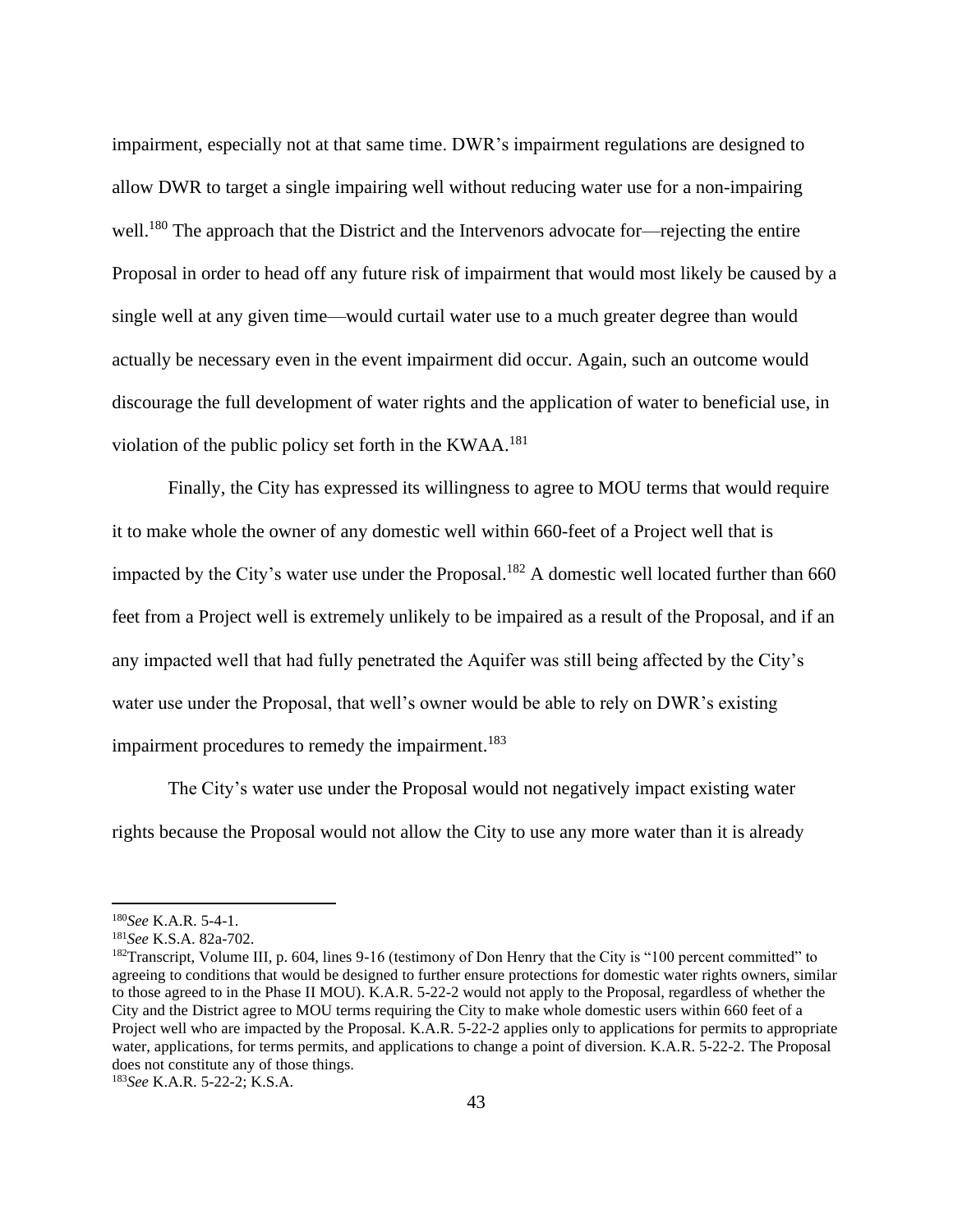entitled to, and, to the extent the City was required to make a showing that existing water rights will not be impaired under the Proposal, it has done so.<sup>184</sup> Additionally, K.S.A. 82a-711 does not apply to the Proposal.<sup>185</sup> Further, any impact to existing water rights that does occur would not necessarily amount to legal impairment, and it would not be appropriate to preemptively deny the Proposal based on a speculative and unlikely future possibility of impairment, as DWR's primary impairment regulation is intended to address an impairment that is already occurring.<sup>186</sup>

Written assurances from the City regarding impairment are not necessary for the same reason. The protections provided for in DWR's impairment regulations apply to the City's water use under the Project currently (and to every other permitted water right owner in the state in general). Those protections will remain in place to protect any water user who is in fact impaired in the future, by the City or otherwise, whether the Proposal is ultimately approved or not. The arguments by the District and the Intervenors to the contrary either ignore the facts of the Proposal and its supporting modeling, rest on flawed legal conclusions, or both.

# **XI. THE PROPOSAL SHOULD NOT BE DENIED DUE TO MDS CONSIDERATIONS**

The District and the Intervenors assert that the City's water use under the Proposal would cause streamflow on the Little Arkansas River to fall below MDS levels. In order to ensure adequate flow in the state's streams, the Chief Engineer has the authority to administer water rights whose pumping causes surface water flows on the state's streams to be excessively depleted.<sup>187</sup> As discussed above, K.S.A. 82a-703c establishes that MDS on the Little Arkansas

<sup>184</sup>*See* City's Exhibit 1, Proposal, p. 2-16 (illustrating that the Aquifer will remain more than 80 percent full at the end of a one-percent drought in which the City has taken all of the water that the Proposal would allow it to). <sup>185</sup>*See* K.S.A. 82a-711.

<sup>186</sup>*See* K.A.R. 5-4-1.

<sup>187</sup>K.S.A. 82a-703a.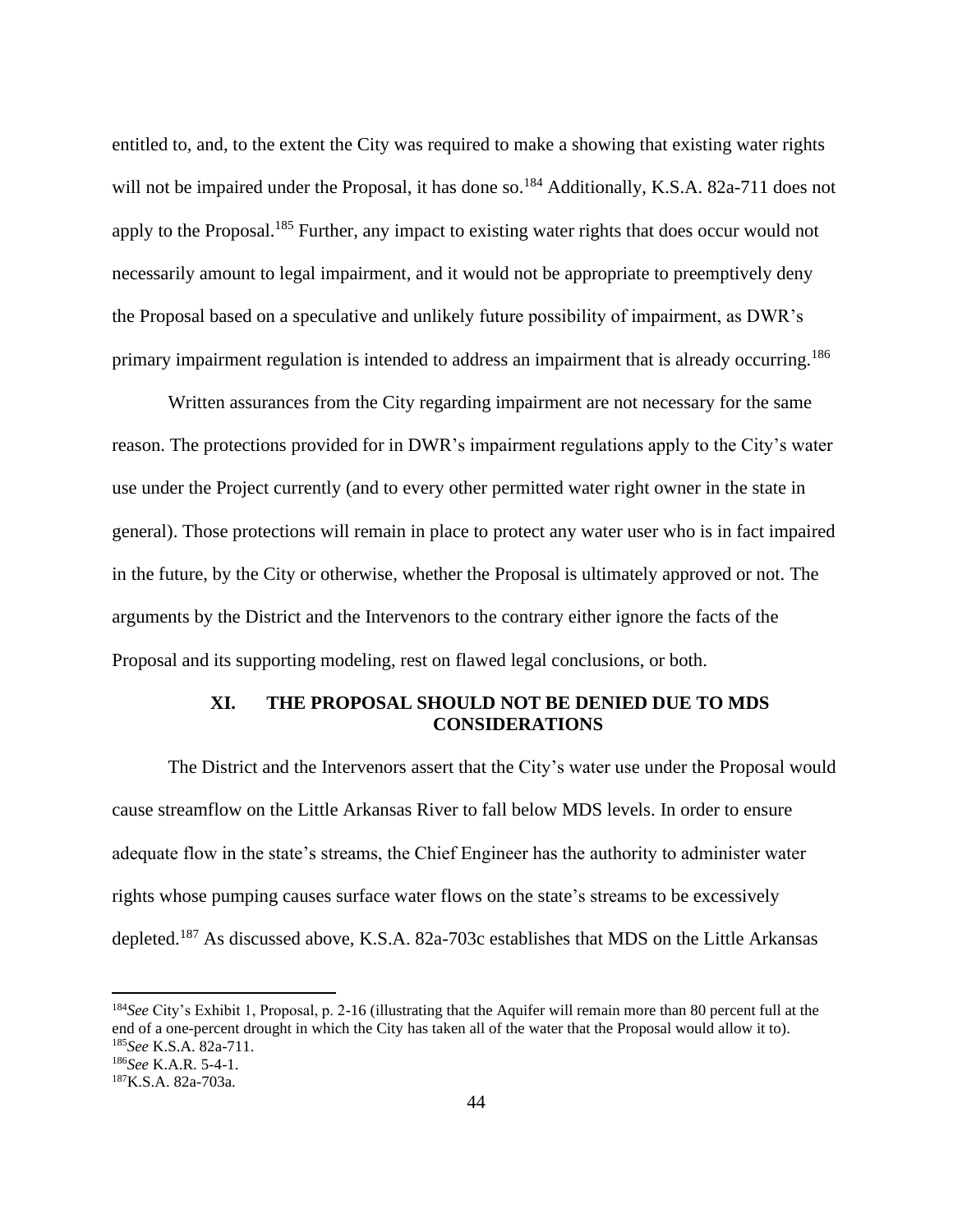River is 8 cfs at the Alta Mills gage and 20 cfs at the Valley Center gage.<sup>188</sup> Per K.S.A. 82a-

703a, if streamflow drops below the established volume at either of those gages, then "[T]he

chief engineer shall withhold from appropriation that amount of water deemed necessary to

establish and maintain for the identified watercourse the desired minimum streamflow."<sup>189</sup>

K.A.R. 5-15-1 through K.A.R. 5-15-4 more specifically govern the administration of water rights

to protect MDS.<sup>190</sup>

K.A.R. 5-15-1 pertains to "administration of minimum desirable streamflow" and

provides, in relevant part:

(a) Except as specified in subsection (d), if the streamflow at a minimum desirable streamflow (MDS) gaging station falls below the streamflow established in K.S.A. 82a-703c, and amendments thereto, **for a period of seven consecutive days**, a **determination of whether the following conditions have been met shall be made by the chief engineer**:

(1) The **actual daily average streamflow** at the gage has been less than the streamflow trigger value set by K.A.R. 5-15-4.

(2) If an alluvial aquifer has a significant effect on streamflow, the static groundwater level in the alluvial aquifer above the gage is insufficient to maintain MDS in the stream.

(b) Whenever the chief engineer determines that MDS administration should occur according to subsection (d) or because the conditions specified in paragraphs  $(a)(1)$ and (2) have both been met, **water rights and approvals of applications with a priority after April 12, 1984 shall be administered in order of priority as necessary to protect the appropriate minimum desirable streamflow specified in K.S.A. 82a-703c, and amendments thereto**…

(c) After administration to protect MDS has begun, no person that has received notice according to subsection (b) may divert water under the authority of a water right or approval of application with a priority after April 12, 1984, unless one of the following conditions is met:

(1) The owner of the water right or approval of application has entered into an annual MDS consent order with the chief engineer in accordance with the provisions of K.A.R. 5-15-2 and is diverting water in accordance with the terms

<sup>188</sup>K.S.A. 82a-703c.

<sup>189</sup>K.S.A. 82a-703a.

<sup>190</sup>*See* K.A.R. 5-15-1 through 5-14-4.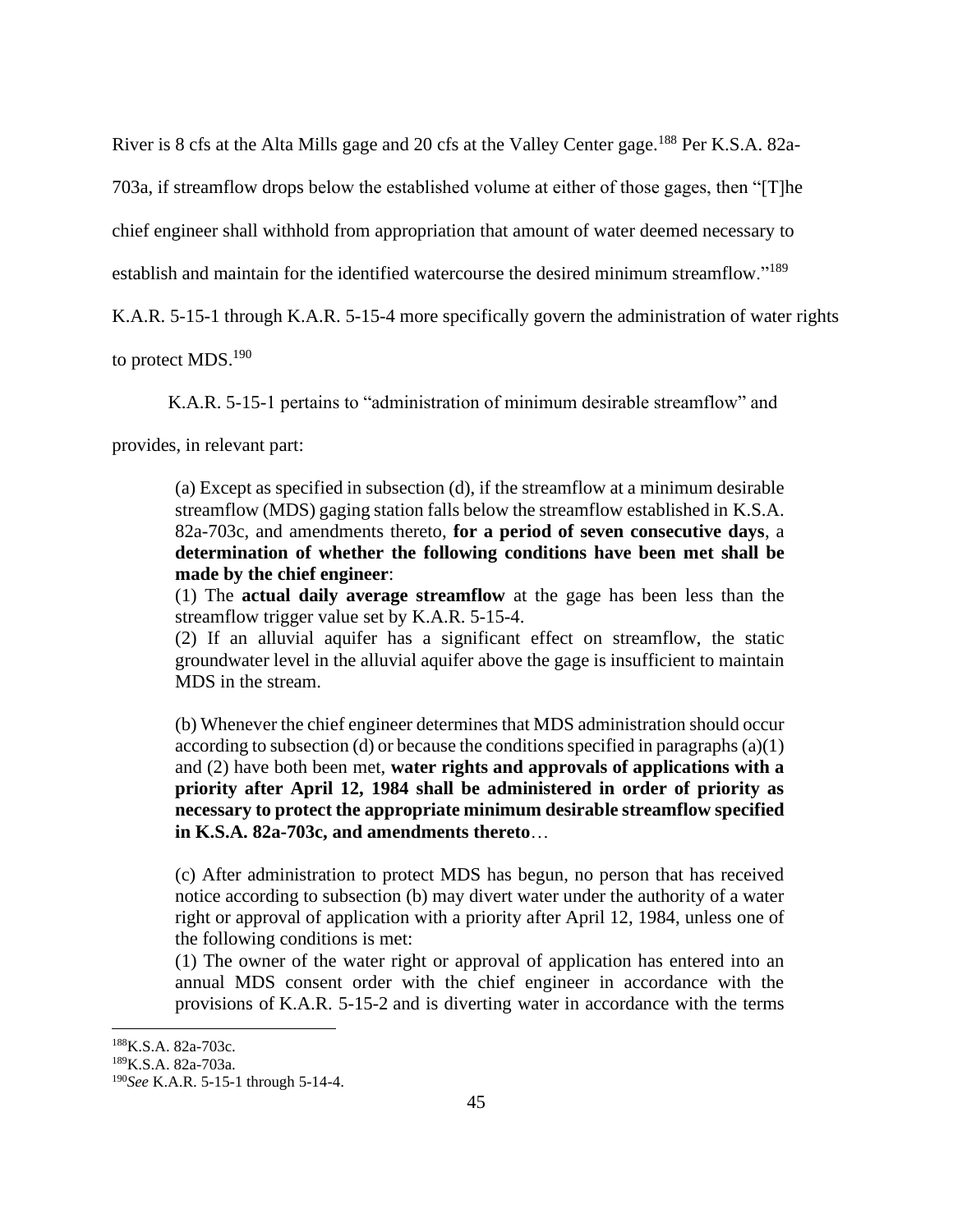of that MDS consent order.

(2) The chief engineer has determined, in accordance with the provisions of K.A.R. 5-15-3, that administration of water rights and approvals of applications with a priority after April 12, 1984 is no longer necessary to protect MDS and has notified the owners by certified mail, personal notice, or other verifiable means that diversions may continue in accordance with the terms, conditions, and limitations of the water right or approval of application.

(d) If the streamflow at an MDS gaging station falls below the level established in K.S.A. 82a-703c, and amendments thereto, **for a period of seven consecutive days** and no streamflow trigger value has been set for an MDS gaging station in K.A.R. 5-15-4, a determination of whether and when MDS administration will begin and how it should occur shall be made by the chief engineer, **based on the following factors**:

(1) The general hydrologic conditions affecting streamflow in the stream reach;

(2) the magnitude and duration of recent streamflows;

(3) the extent to which groundwater contributes to streamflow;

(4) the effects of drought on streamflow;

(5) the existence and effect of relevant water management agreements;

(6) the magnitude of the effect that the administration of water rights with priorities junior to the MDS values would have on the streamflow; and

(7) the effect of reservoir operations...<sup>191</sup>

K.A.R. 5-15-3, which governs "cessation of minimum desirable streamflow

administration, states:

(a) Except as specified in subsection (c), whenever the chief engineer determines that both of the conditions specified in subsection (b) have been met, the administration of water rights and approvals of applications with a priority after April 12, 1984 to protect minimum desirable streamflows pursuant to K.S.A. 82a-703c, and amendments thereto, shall be declared by the chief engineer to be no longer necessary. The owners of those water rights…may recommence diverting water in accordance with the terms, conditions, and limitations of their water rights or approvals of applications.

(b)(1) The streamflows at the minimum desirable streamflow (MDS) gage have exceeded the streamflows established by K.S.A. 82a-703c, and amendments thereto, for a period of 14 consecutive days.

(2) If a significant alluvial aquifer exists, the average static water level in the alluvial aquifer has recovered sufficiently to maintain MDS in the stream.

 $^{191}$ K.A.R. 5-15-1.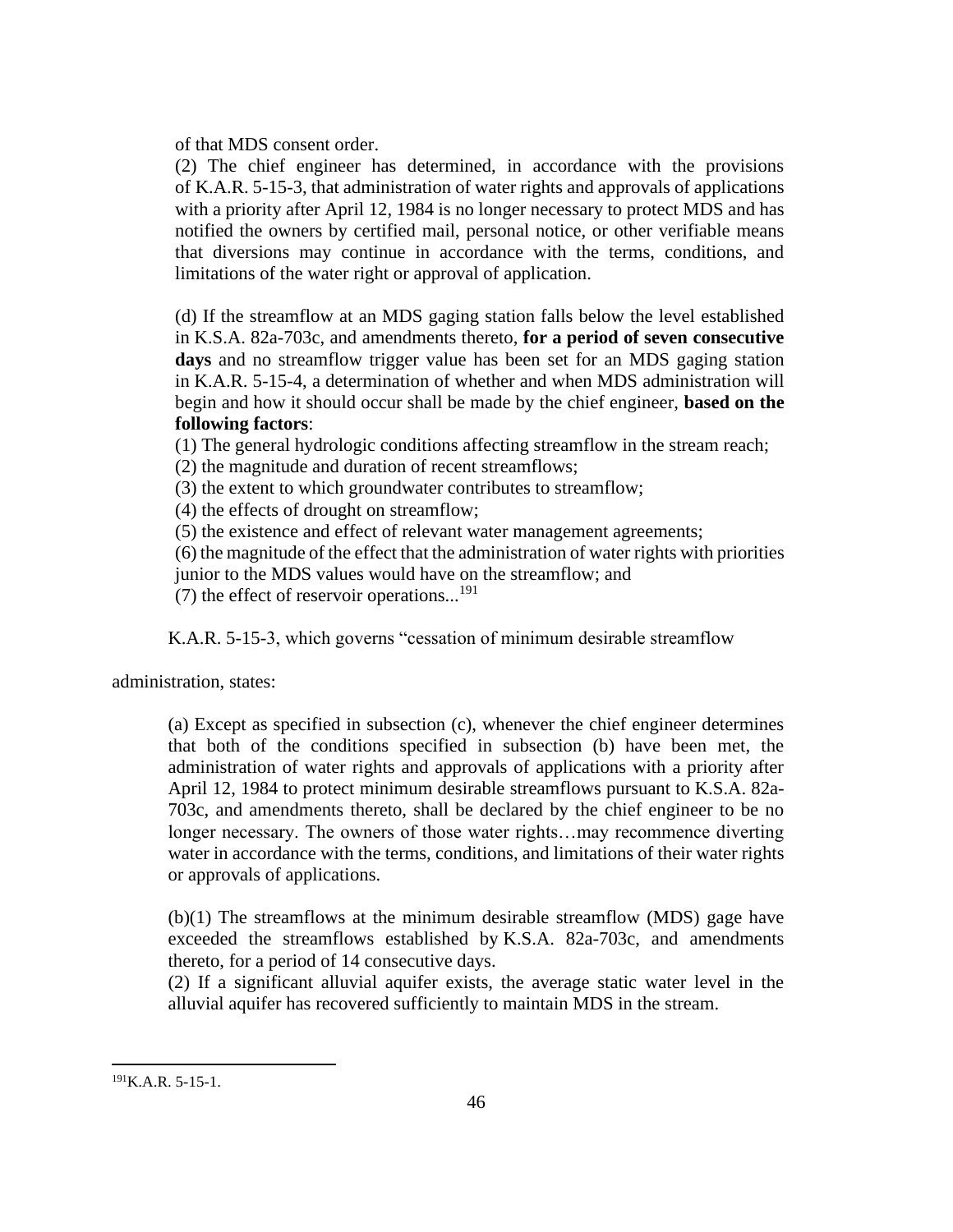(c) Whenever the chief engineer determines that hydrologic conditions indicate that MDS values have been met or exceeded and are likely to be maintained for the foreseeable future, MDS administration may be declared by the chief engineer to be no longer necessary even if both of the conditions of subsection (b) have not been met.<sup>192</sup>

The District's and the Intervenors' contentions regarding MDS are incorrect for several reasons. First, the City's modeling illustrates that the Proposal is not likely to adversely impact MDS on the Little Arkansas River. During the 99 percent of the time that the area is not experiencing a one percent drought, the Proposal will allow the BSA and the entire Aquifer to be managed at a fuller level. This will cause the Little Arkansas River to "gain" water from the Aquifer, thereby actually ensuring that MDS is met more often than it would be if the Proposal is denied. 193

Next, DWR's MDS regulations, like those applicable to impairment, contemplate the administration of water rights *after* MDS has been shown to be impacted.<sup>194</sup> K.A.R. 5-15-1 clearly contemplates an observable impact to MDS actually occurring before administration of water rights to protect MDS begins.<sup>195</sup> Streamflow must fall below the established MDS level for seven consecutive days, and the Chief Engineer must make fact-specific findings regarding streamflow and hydrologic conditions at the relevant time.<sup>196</sup> Additionally, K.A.R. 5-15-3 clearly contemplates administration of water rights taking place only once MDS is impacted and continuing only as long as is necessary to restore MDS.<sup>197</sup> This approach assures that Kansas water users are able to put as much water as possible to beneficial use.

 $^{192}$ K.A.R. 5-15-3.

<sup>193</sup>*Id.* <sup>194</sup>K.A.R. 5-15-1. <sup>195</sup>*Id.*

<sup>196</sup>*Id.*

 $197K.A.R. 5-15-3.$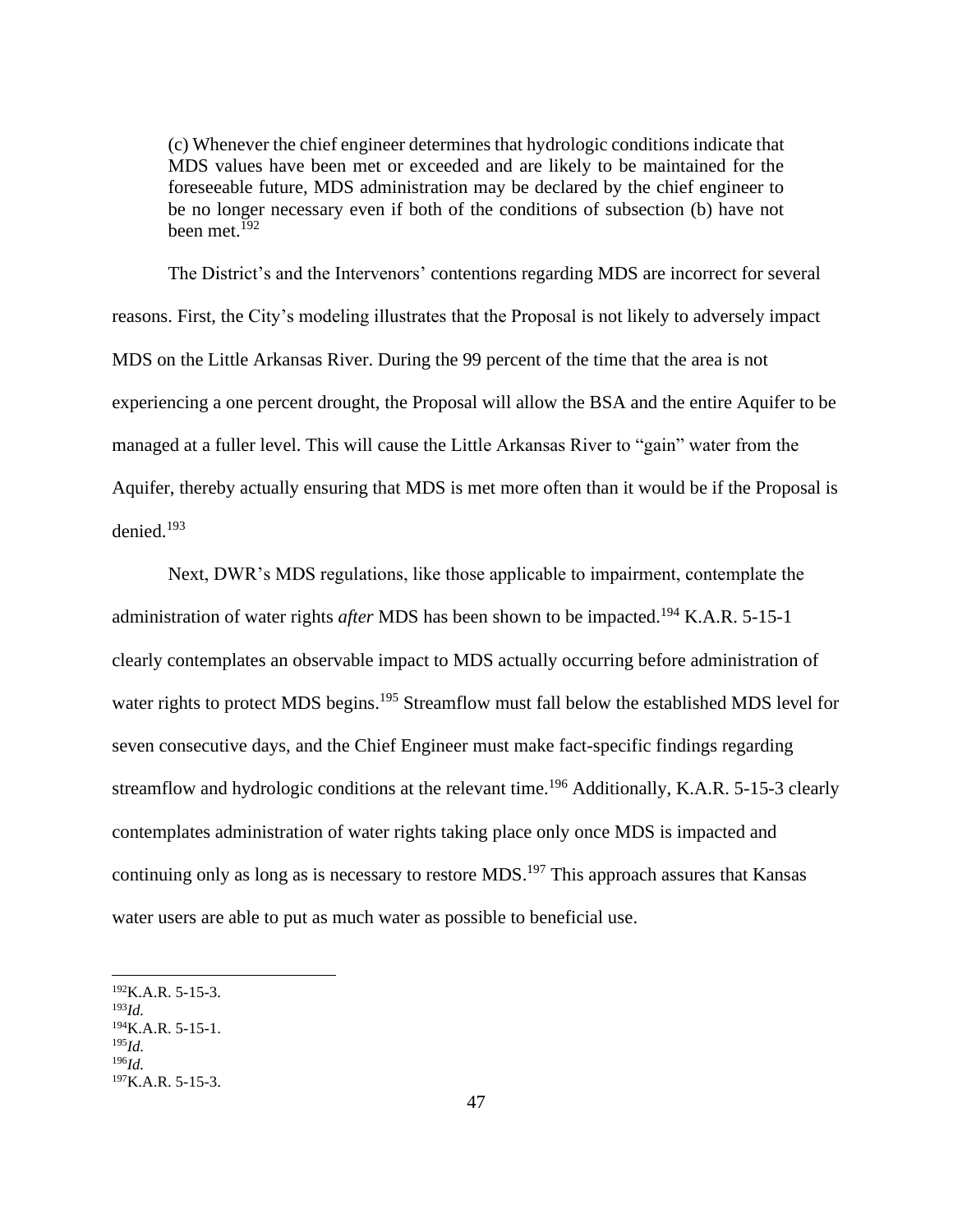Further, DWR does not ever curtail the pumping of groundwater rights in the Little Arkansas River basin as part of MDS administration because groundwater and surface water in the basin have not been shown to be interconnected to the extent that doing so would impact surface water flows.<sup>198</sup> DWR does administer groundwater rights to restore MDS in areas where more immediate interconnectivity between groundwater and surface water has been shown, such as the Republican River basin.<sup>199</sup> Moreover, if immediate interconnectivity between groundwater and surface water in the Little Arkansas River basin was shown, all water rights impacting MDS would be administered if MDS was not being met, not just the City's recharge and recovery wells.<sup>200</sup> K.A.R. 5-15-1 provides for the administration of *all* water rights with a priority date after April 12, 1984 in order of priority once it has been determined that MDS is being impacted.<sup>201</sup> This means it is possible that the City's recharge and recovery wells and additional irrigation wells senior to those water rights would have to be administered before MDS was restored. It is also possible that MDS would be restored once the most junior impacting water right was administered. The approach that the District and the Intervenors advocate for rejecting the entire Proposal because of a hypothetical future impact to MDS—is thus potentially both under-inclusive and over-inclusive. It is also simply not necessary in light of DWR's MDS regulations.

This same logic applies to the administration of surface water rights to restore MDS, which DWR does undertake in the Little Arkansas River basin—all surface water rights in the basin would be administered in order to restore MDS, not just the City's Phase II surface water

<sup>198</sup>Transcript, Volume VII, p. 1754, lines 8-25; Transcript, Volume VII, p. 1755, lines 1-8.

<sup>199</sup>Transcript, Volume VII, p. 1755, lines 1-8.

<sup>200</sup>*See* K.A.R. 5-15-1.

<sup>201</sup>*Id.*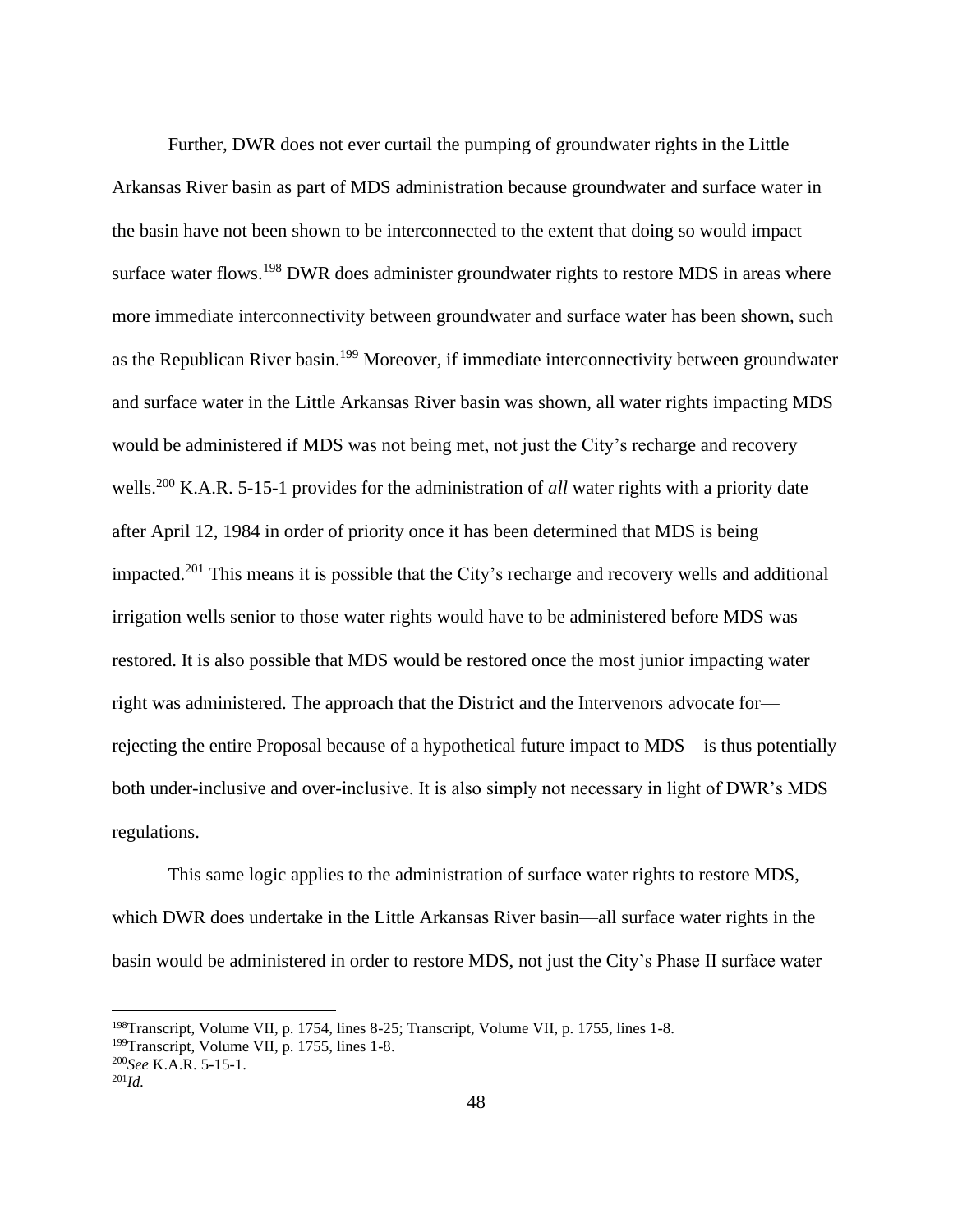intake right. <sup>202</sup> Finally, as discussed, the City's permit for the Phase II surface water intake right requires that water right to cease diversions when Little Arkansas River surface water flows hit 30 cfs at the Valley Center Gage. <sup>203</sup> Thus, in the event flows on the Little Arkansas River hit the 20 cfs MDS trigger at the Valley Center gage, the Phase II surface water intake right will have already ceased operating by the terms of its own permit and would not need to be administered. To the deny the entire Proposal based on speculative future impact to MDS makes no sense on this point alone.

The Proposal will not cause surface water flows on the Little Arkansas River to fall below MDS levels. DWR's MDS regulations are designed to be applied after MDS is impacted and specifically allow groundwater pumping to resume as soon as MDS is restored.<sup>204</sup> Further, DWR does not ever administer groundwater rights in the Little Arkansas River Basin in order to restore MDS, and the City's Phase II surface water intake right would cease diversions before MDS was impacted.<sup>205</sup> If groundwater rights were administered in order to restore MDS in the Little Arkansas River basin, every groundwater right with a priority date junior to MDS would need to be administered, not just the City's Project recharge and recovery wells.<sup>206</sup> Thus, to deny the Proposal merely because it might someday impact MDS on the Little Arkansas River would really serve no purpose and would further contravene the specific procedures mandated by DWR regulation.<sup>207</sup> It would also prevent water rights from being fully utilized, which would violate

<sup>202</sup>*Id.*

<sup>203</sup>*See* Approval of Application and Permit to Proceed for Water Right File number 46,627, issued by David W. Barfield, Chief Engineer, Kan. Dep't of Agric., Div. of Water Res., Sept. 18, 2009.

<sup>204</sup>K.A.R. 5-15-1; K.A.R. 5-15-3.

<sup>&</sup>lt;sup>205</sup>Transcript, Volume XII, p. 3114, lines 1-6; Approval of Application and Permit to Proceed for Water Right File number 46,627, issued by David W. Barfield, Chief Engineer, Kan. Dep't of Agric., Div. of Water Res., Sept. 18, 2009.

<sup>206</sup>K.A.R. 5-15-1.

<sup>&</sup>lt;sup>207</sup>Transcript, Volume VII, p. 1754, lines 8-25; Transcript, Volume VII, p. 1755, lines 1-8; K.A.R. 5-15-1; K.A.R. 5-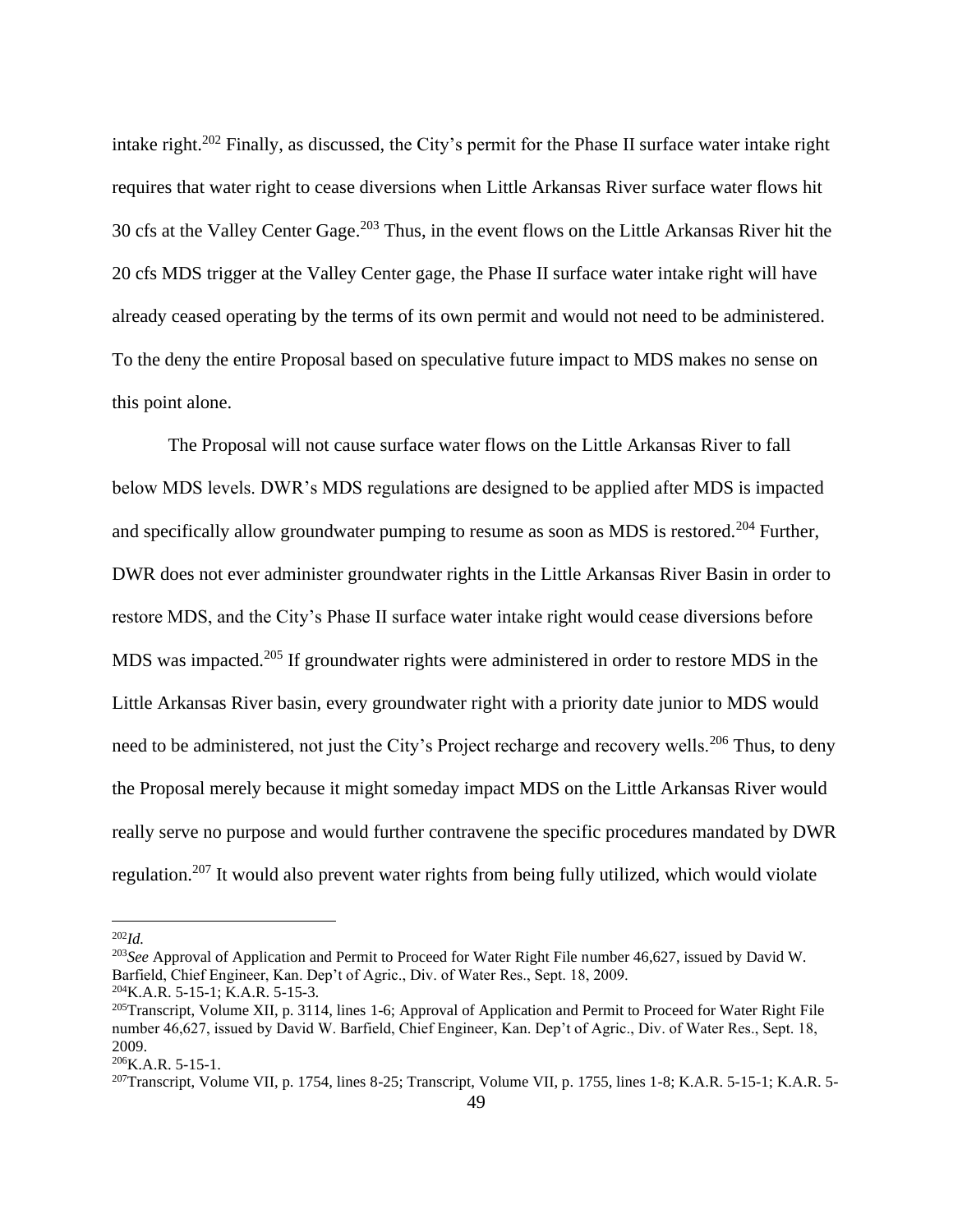the public policy explicitly set forth in the KWAA.<sup>208</sup>

# **XII. THE PROPOSAL SHOULD NOT BE DENIED DUE TO SAFE YIELD CONSIDERATIONS**

The District and Intervenors also argue that safe yield considerations bar the City's Proposal. Safe yield is an analysis that essentially ensures that each appropriation takes no more water than an aquifer can "safely yield." K.A.R. 5-3-10, DWR's general safe yield regulation, provides:

…the approval of any new application to appropriate groundwater or surface water for beneficial use, except for domestic use, temporary use and term permits for five years or less, shall not cause the safe yield of the source of water supply to be exceeded, neither shall it otherwise prejudicially and unreasonably affect the public interest.<sup>209</sup>

A more specific regulation, K.A.R. 5-22-7, also governs safe yield within the District.<sup>210</sup> The

District's and Intervenors' position ignores several key considerations regarding safe yield. The

Proposal is not subject to DWR's safe yield requirements and would not violate them even if it

was.

First, K.A.R. 5-3-10 applies to "…any new application to appropriate groundwater or surface water...."<sup>211</sup> As already established, the City's Proposal does not constitute a new appropriation, and there is no application for such before the Chief Engineer. The Proposal is therefore not even subject to DWR's general safe yield requirements. Further, K.A.R. 5-22-7 specifically exempts from safe yield requirements "an application for an aquifer storage and

<sup>15-3.</sup>

<sup>208</sup>*See* K.S.A. 82a-702.

 $^{209}$ K.A.R. 5-3-10.

<sup>210</sup>*See* K.A.R. 5-22-7.

 $^{211}$ K.A.R. 5-3-10.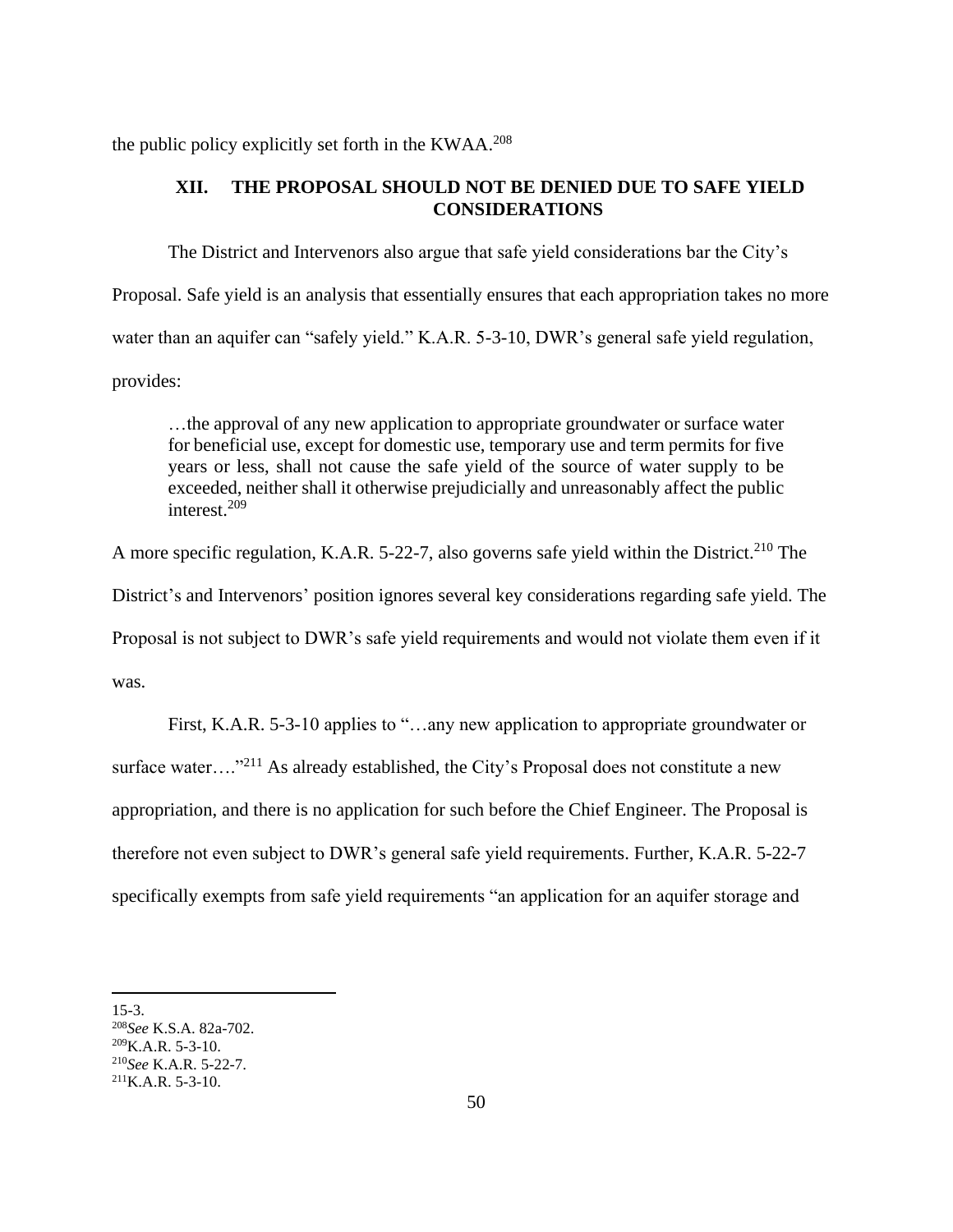recovery well."<sup>212</sup> Thus, even if the Proposal did constitute a new application, safe yield considerations would not apply, as the Proposal relates to an aquifer storage and recovery project within the District. Finally, as has been stated numerous times, the Proposal will leave the Aquifer approximately 80 percent full in a worst-case scenario, and all of the City's recovery wells will continue to be governed by their authorized rates and annual quantities.<sup>213</sup> The Proposal thus would not violate safe yield considerations even if safe yield criteria were applied to it. Safe yield considerations do not mandate dismissal of the Proposal.

# **XIII. THE PROPOSAL SHOULD NOT BE DENIED DUE TO SATURATED THICKNESS CONSIDERATIONS**

The District next asserts that the City's water use under the Proposal would adversely impact the saturated thickness of the Aquifer. This claim is related to the alleged inadequacy of the City's modeling—the District believes that the City's water use under the Proposal will draw the water table in the Aquifer down more than the City's model shows that it will, which the District argues will in turn reduce the Aquifer's saturated thickness to an unacceptable level.<sup>214</sup> This argument, however, ignores the realities of the Proposal, does not consider any context regarding saturated thickness and continued groundwater use statewide, and fails to account for the Aquifer's natural recharge capabilities. Also notable is that the District's argument in this regard raises issues that have apparently never concerned the District until now.

Any argument that this Proposal will impact the saturated thickness of the Aquifer to a significant degree is unfounded. Again, everything the City is proposing to do here would take place within a "box" at the top 20 percent of the Aquifer, as opposed to the Project's currently

 $^{212}$ K.A.R. 5-22-7.

<sup>213</sup>City's Exhibit 1, Proposal, p. 2-16.

<sup>214</sup>*See* Transcript, Volume VIII, p. 1973-1976.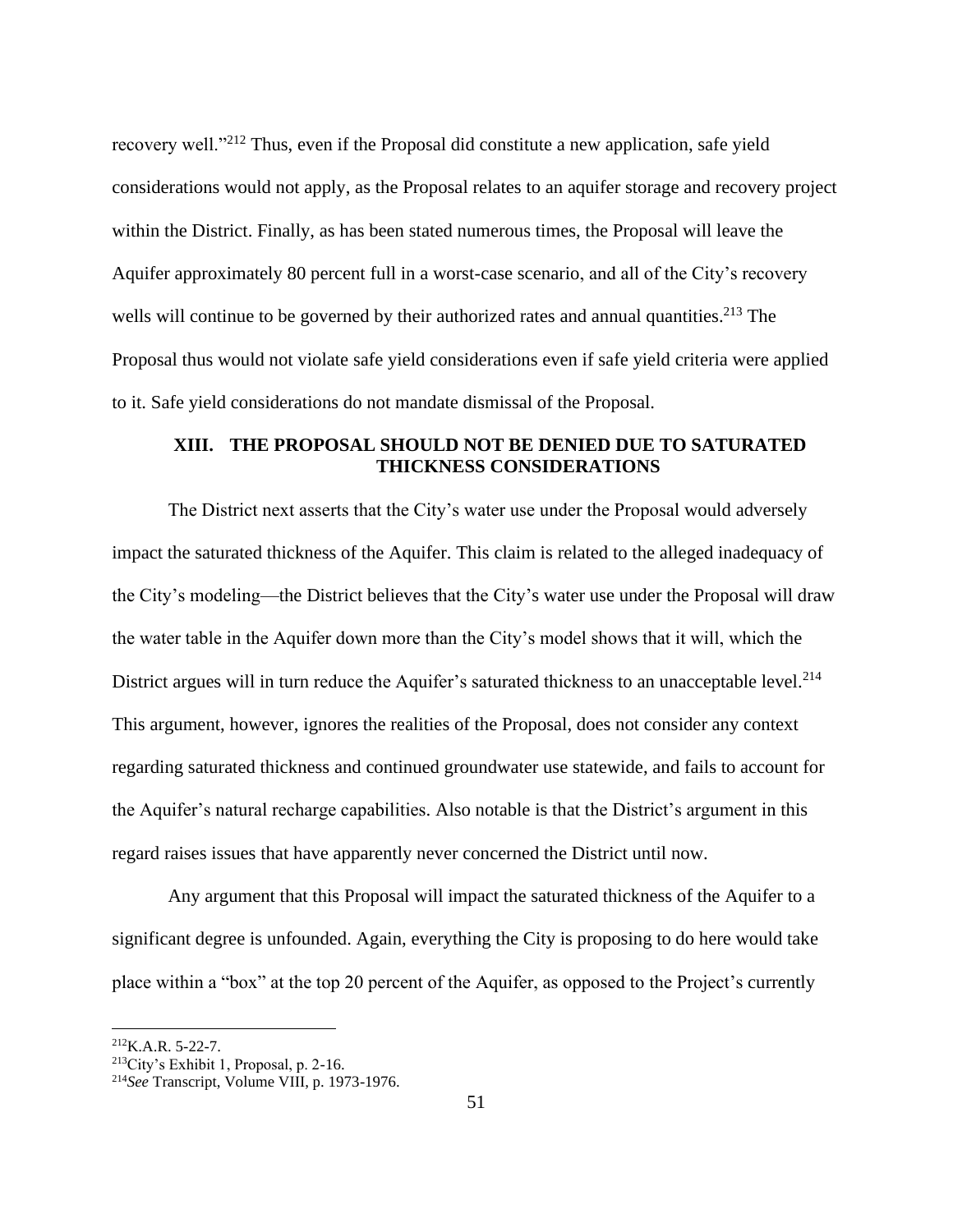allowed operations, which occupy the top 12 percent of the Aquifer.<sup>215</sup> Even if the District's and Intervenors' criticisms of the City's modeling are correct, the Aquifer will remain mostly full even in a worst-case scenario. A proposal that leaves the Aquifer 65 or 70 percent full following a one-percent drought is still very much a reasonable proposal. If the Aquifer is somewhat depleted coming out of what would statistically be a once in a lifetime drought, then it has done what the legislature intended and served the people of Kansas when they needed it.<sup>216</sup>

For context on the issue of saturated thickness, a consideration of groundwater pumping in the Ogallala Aquifer is informative: in parts of Western Kansas Groundwater Management District Number 1 ("GMD1"), irrigation pumping continues with only approximately 20 feet of saturated thickness left in the Ogallala Aquifer.<sup>217</sup> This present-day saturated thickness is compared to a pre-development saturated thickness between 90 and 120 feet across  $GMD1<sup>218</sup>$ Accordingly, groundwater pumping continues in GMD1 with 20 percent or less of the Ogallala's original saturated thickness remaining in some areas. By contrast, the District believes that 70-80 percent of pre-development saturated thickness remaining in the Aquifer at the end of a one percent drought, in an area that sees much better natural recharge than GMD1, renders the Proposal unacceptable. Such a position is clearly without merit.

Finally, regulations specifically applicable to the various groundwater management districts in Kansas indicate that the District has never before been concerned with the saturated thickness of the Aquifer outside of the context of the City's Proposal. Almost all of Kansas's five

<sup>215</sup>*Id.*

<sup>216</sup>*See* K.S.A. 82a-702.

 $217$ Transcript, Volume VI, p. 1534, lines 11-12.

<sup>218</sup>*See* Estimated Average Predevelopment Saturated Thickness of the High Plains Aquifer in Western Kansas GMD No. 1 (KGS Open-file Report 2016-19), kgs\_ofr2019-16.pdf (ks.gov).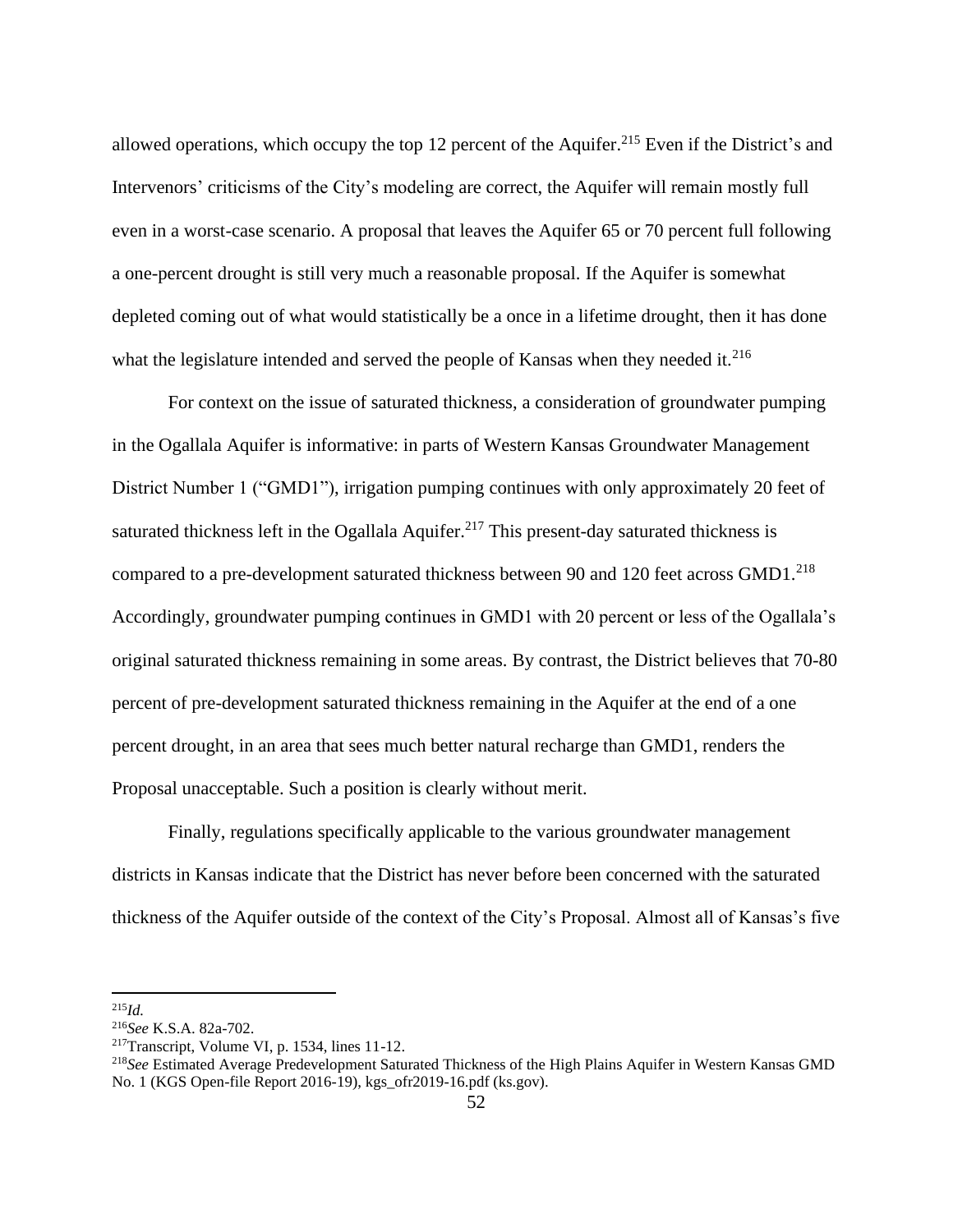groundwater management districts have addressed issues unique to their areas by recommending relevant regulations to the Chief Engineer. For example, some regulations unique to GMD1 address saturated thickness, batteries of wells, and tailwater control and waste.<sup>219</sup> Regulations relevant to Southwest Kansas Groundwater Management District Number 3 address the saturated thickness of the High Plains Aquifer and the Dakota Aquifer System.<sup>220</sup> Some regulations pertaining to Big Bend Groundwater Management District Number 5 address saturated thickness and numerous issues regarding the Rattlesnake Creek Basin.<sup>221</sup> The regulations specific to the District address bank storage wells and data reporting requirements for aquifer storage and recovery systems and bank storage wells, among other things.<sup>222</sup> Noticeably absent are any regulations regarding saturated thickness. The most obvious explanation for this is that the District has never before been concerned about saturated thickness in relation to the Project and has only raised the issue now in order to further mire these proceedings in irrelevant minutiae.

The Project would operate only within the top 20 percent of the Aquifer under the Proposal, leaving the Aquifer approximately 80 percent full even at the end of a one-percent drought.<sup>223</sup> Thus, the Proposal is reasonable even if there is a small degree of error in the City's modeling, particularly when continued irrigation pumping despite drastically reduced saturated thickness in other areas of the state is considered for context. Finally, if saturated thickness in the context of the Project was of genuine concern to the District, the District could have recommended the Chief Engineer adopt district-specific regulations addressing the issue. It has

<sup>219</sup>*See* K.A.R. 5-21-2; K.A.R. 5-21-15; K.A.R. 5-21-9.

<sup>220</sup>*See* K.A.R. 5-23-4; K.A.R. 5-23-14; K.A.R. 5-23-15.

<sup>221</sup>*See* K.A.R. 5-25-19; K.A.R. 5-25-16 through 5-25-16; K.A.R. 5-25-18; K.A.R. 5-25-22.

<sup>222</sup>*See* K.A.R. 5-22-7; K.A.R. 5-22-10; K.A.R. 5-22-13; K.A.R. 5-22-17.

<sup>223</sup>City's Exhibit 1, Proposal, p. 2-16.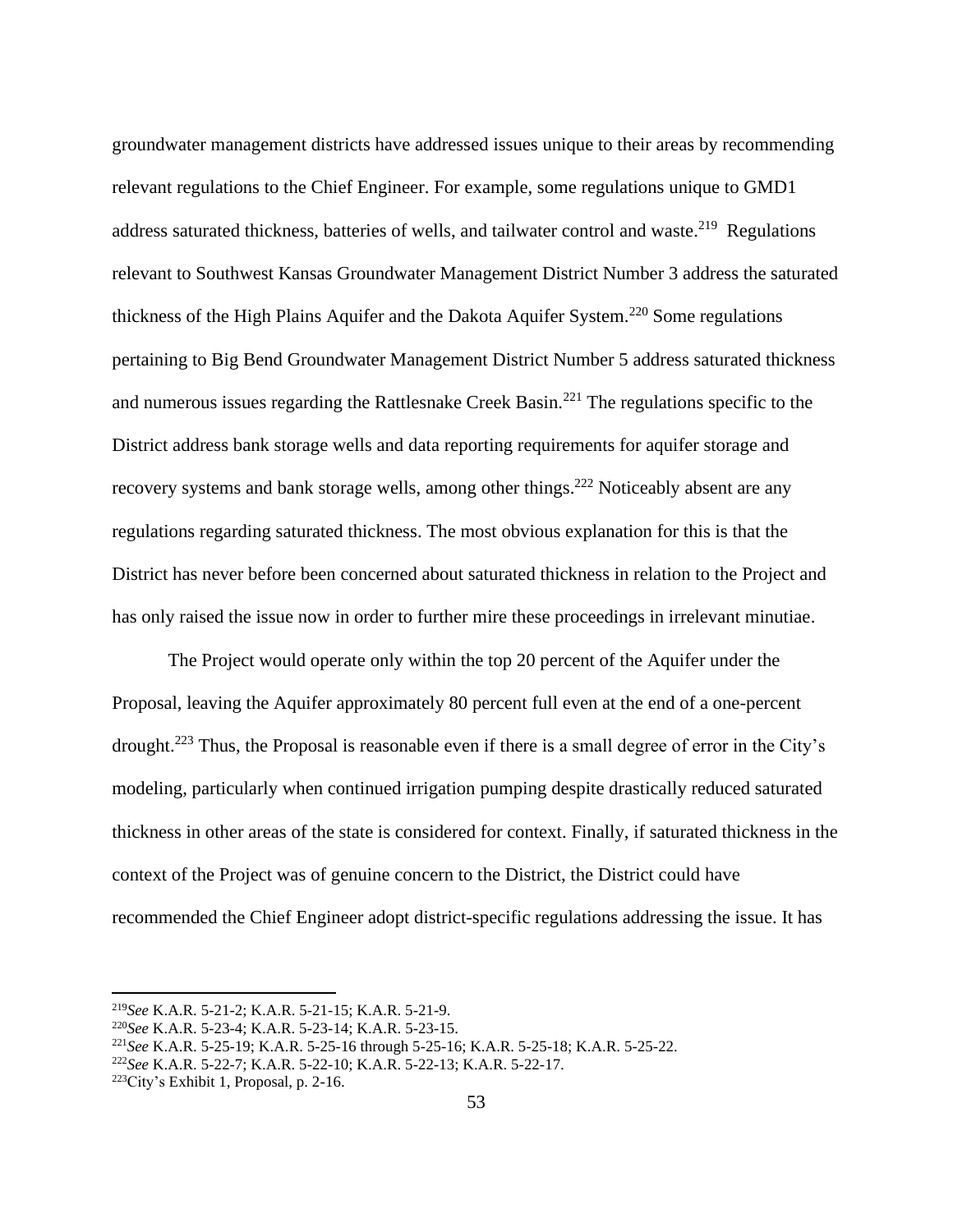never done so. The District's saturated thickness arguments are without merit. The Proposal will not adversely impact saturated thickness in the Aquifer even in the event of severe drought and will ensure greater saturated thickness is maintained during times of normal rainfall. Saturated thickness concerns are not grounds for dismissal of the Proposal.

#### **XIV. A MULTI-YEAR FLEX ACCOUNT IS NOT AN ADEQUATE ALTERNATIVE TO THE PROPOSAL**

The District asserts that the Chief Engineer should ensure the Proposal contains a mechanism to "allow for continued monitoring and the ability to enforce safeguards," and that "the only way to accomplish this..." is to approve the Proposal for only a short duration.<sup>224</sup> The District suggests this could be accomplished through a multi-year flex account ("MYFA") or other term permit and has repeatedly insisted that a MYFA in particular would be adequate to accomplish the City's water planning goals and is necessary to ensure the City "plays by the same rules" as other water users.<sup>225</sup> The District's position in this regard fails to consider the aspects of water resource management unique to municipalities and disregards the protections already in place to accomplish the monitoring and enforcement the District advocates for.

A MYFA is essentially a term permit that grants a water right owner a quantity of water over a five-year period.<sup>226</sup> The water right owner can use an equal amount of water each year for five years or can use more or less water in any given year as needed, as long as the total MYFA allocation is not exceeded over the five-year term.<sup>227</sup> The flexibility provided by a MYFA has made it a useful option for many agricultural water users. However, a MYFA is not a suitable

<sup>224</sup>District's Pre-Hearing Brief, Page 11.

 $225$ Transcript, Volume XV, p. 3618, lines 21-23.

<sup>226</sup>*See* K.A.R. 5-16-3; K.A.R. 5-15-6.

<sup>227</sup>*See* K.A.R. 5-16-3; K.A.R. 5-15-6.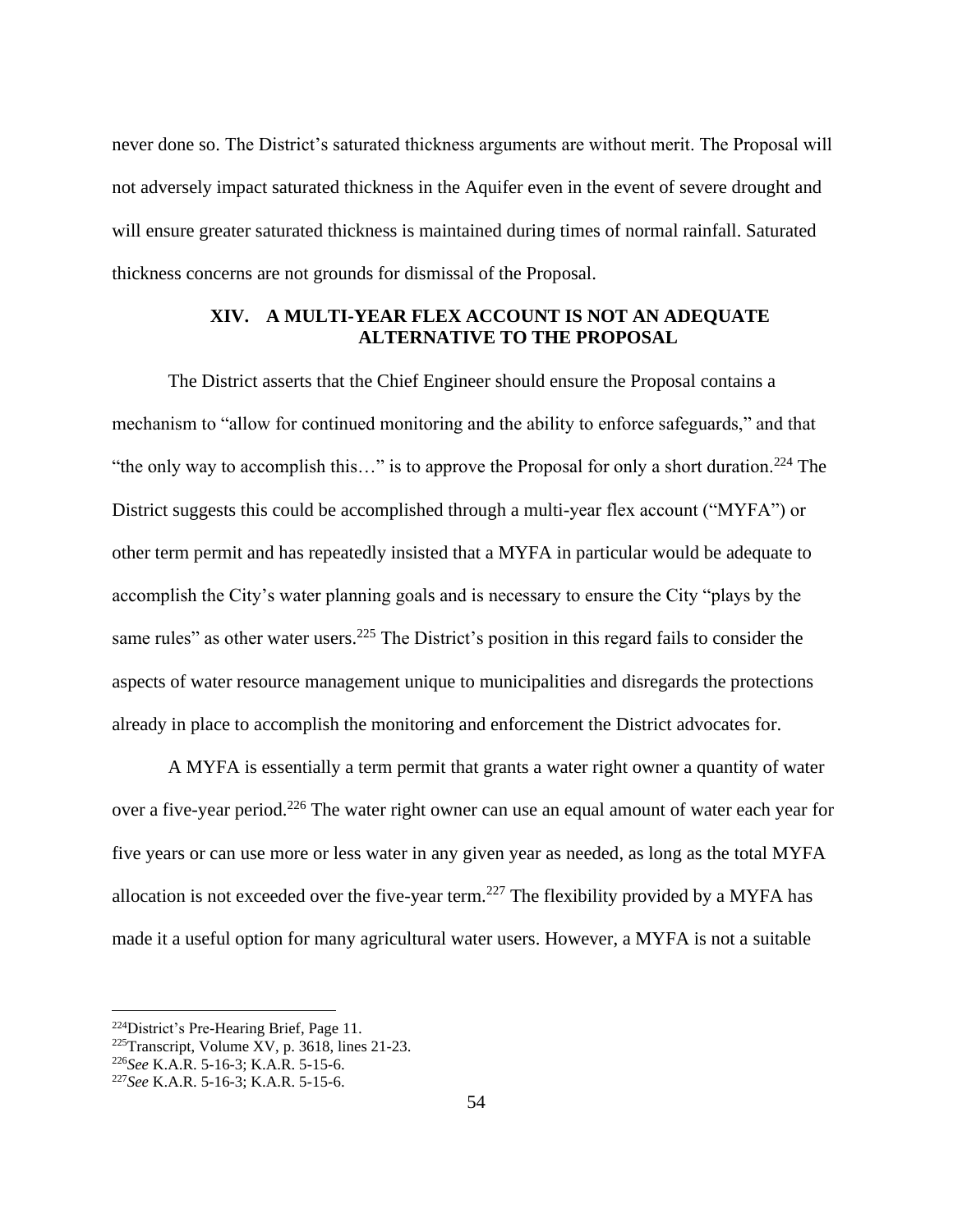water planning option for a municipality, particularly one of the City's size.<sup>228</sup> By the very nature of a MYFA, a water user could use too much water in the first years of a MYFA and not have enough left in the final years of the five-year term.<sup>229</sup> Of course, this is an issue even for agricultural water users who regularly rely on MYFAs. However, for a municipality, the pitfalls of a MYFA present real public health and safety concerns. DWR cannot condone a drought planning tool that even opens the door to the possibility that a large municipality responsible for schools, hospitals, and nursing homes could set itself up to run out of water. A MYFA is simply not a suitable tool for a large municipality that is attempting to plan for a very severe drought, and entering a MYFA would certainly not be an adequate alternative to the Proposal for the City.

Moreover, the District's insistence that the Proposal needs to include monitoring and enforcement mechanisms totally disregards DWR's impairment and MDS regulations, which already exist to monitor water use and enforce the KWAA. These regulations apply to the City's current water use and will continue to apply to protect the rights of other area water users, whether the Proposal is approved or not. DWR's impairment and MDS statutes and regulations have been discussed at length in separate sections of this Brief, and it is not necessary to analyze them in detail here. The analysis of those statutes and regulations set forth above is sufficient to conclude that the District's contention that the City's water use under the Proposal can only be adequately monitored via a MYFA or other term permit is baseless. The District's position in this regard ignores the existence of statutes and regulations that have been in place for years to do the very things it argues are necessary and advocates for a method of water resource planning that is

<sup>228</sup>Transcript, Volume VII, p. 1798, lines 10-16.

<sup>229</sup>*Id.*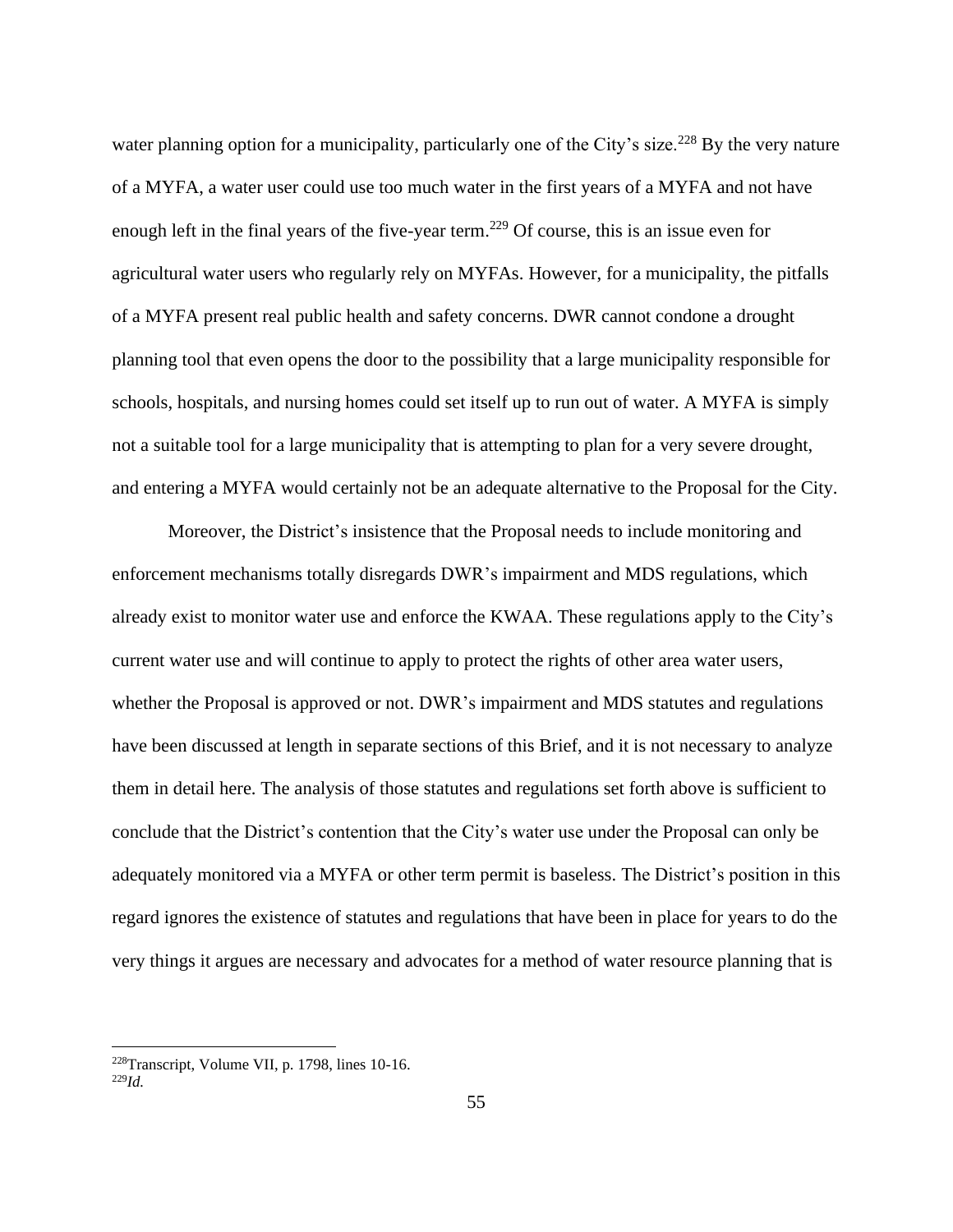ill-suited to the City's purposes. The City should not be forced to abandon the Proposal and enter a MYFA.

# **XV.** *CLAWSON* **IS NOT CONTROLLING IN THIS MATTER**

The District contends that the Chief Engineer is prohibited from approving the Proposal because he does not have the authority to modify the City's Project permits, relying on the Kansas Court of Appeals' holding in *Clawson v. State*, *Dep't of Agric., Div. of Water Res.* 49 Kan. App. 2d 789, 792, 315 P.3d 896 (2013).<sup>230</sup> In *Clawson*, the Chief Engineer attempted to retain jurisdiction over already-approved permits to later "make reasonable reductions in the approved rate of diversion and quantity authorized to be perfected, and such changes in other terms, conditions, and limitations…as may be deemed to be in the public interest."<sup>231</sup> The Court of Appeals found this impermissible and did note, as the District points out, that "the KWAA does not give the Chief Engineer carte blanche authority to alter water appropriations."<sup>232</sup>

However, *Clawson* is not on point here and certainly does not bar the Proposal. To apply *Clawson* in the manner the District advocates for would require a far broader reading of the case than the Court of Appeals intended. In *Clawson*, the court specifically stated that the question before it was whether the Chief Engineer had the authority to "reduce the approved rate of diversion or the quantity of the water rights authorized to be perfected..."<sup>233</sup> Here, neither the City nor the Chief Engineer have attempted to mandatorily reduce the rate or quantity that the City or any other water user is entitled to.<sup>234</sup> The Proposal would not alter the quantity or rate of

<sup>230</sup>*See* District's Motion to Dismiss, p. 5.

<sup>231</sup>*Clawson v. State, Dep't of Agric., Div. of Water Res.*, 49 Kan. App. 2d 789, 794, 315 P.3d 896, 902 (2013). <sup>232</sup>*Id.* at 807.

<sup>233</sup>*Id.* at 799.

<sup>234</sup>*See generally* City's Exhibit 1, Proposal.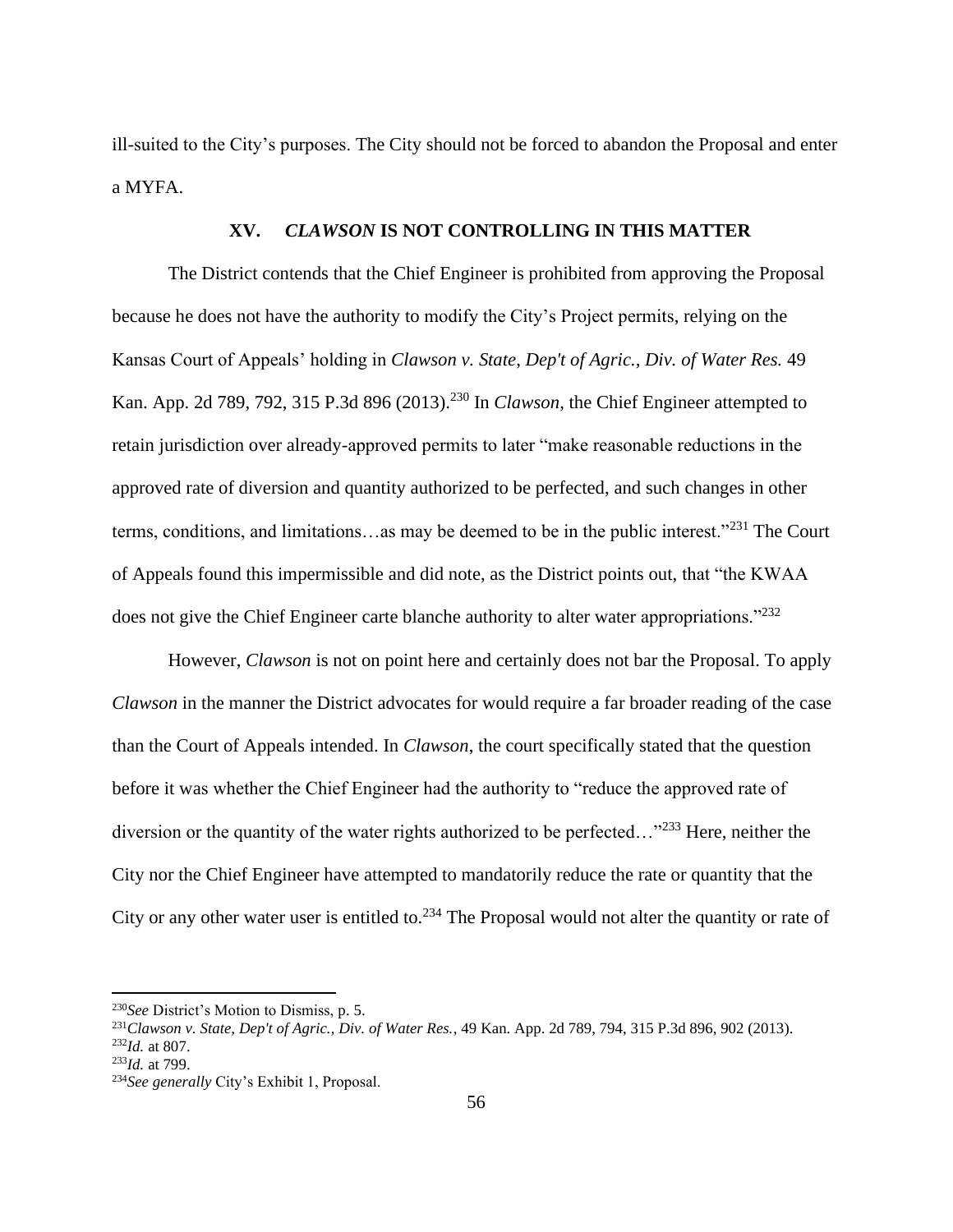any Project water rights—they will continue to be governed by their existing rate and quantity limitations. *Clawson* is not controlling here and does not require dismissal of the Proposal.

# **XVI. THE CITY WOULD NOT ACCUMULATE AQUIFER MAINTENANCE CREDITS THROUGH PASSIVE RECHARGE**

The District and the Intervenors argue that the Proposal should be dismissed because AMCs would constitute passive recharge, which Chief Engineer Pope prohibited when he originally approved the City's Phase I permits.<sup>235</sup> It remains DWR's opinion that passive recharge is not and should not be permitted. It is simply DWR's opinion that the City accumulating AMCs as proposed would not constitute passive recharge. The parties' opposing views on the topic of passive recharge stem from disagreement over whether DWR has formally defined "passive recharge"—the District and the Intervenors believe that the term has been defined in a way that would prohibit the City's current AMC proposal, while it is DWR's opinion that the term has not been truly defined at all. The District has also attempted to support its position by drawing parallels between the Proposal and other situations that would clearly constitute passive recharge. However, those comparisons are not apt, as there are key differences between the District's examples and what would occur under the Proposal.

As to the dispute over whether "passive recharge" is a term with a binding legal definition, the District and the Intervenors argue that Chief Engineer Pope defined "passive recharge" when he ordered that the Phase I proceedings would address whether the City "[would] be considered to be recharging water into the Equus Beds by the concept of 'passive

<sup>&</sup>lt;sup>235</sup>Phase I Findings and Orders, p. 11, para. 3 (Chief Engineer Pope concluded in the ASR Phase I Findings and Orders that the City should not be allowed to generate "passive recharge credits," since such credits do not constitute "artificial recharge" as that term is defined in K.A.R. 5-1-1 because "no source water is being artificially recharged to create those credits).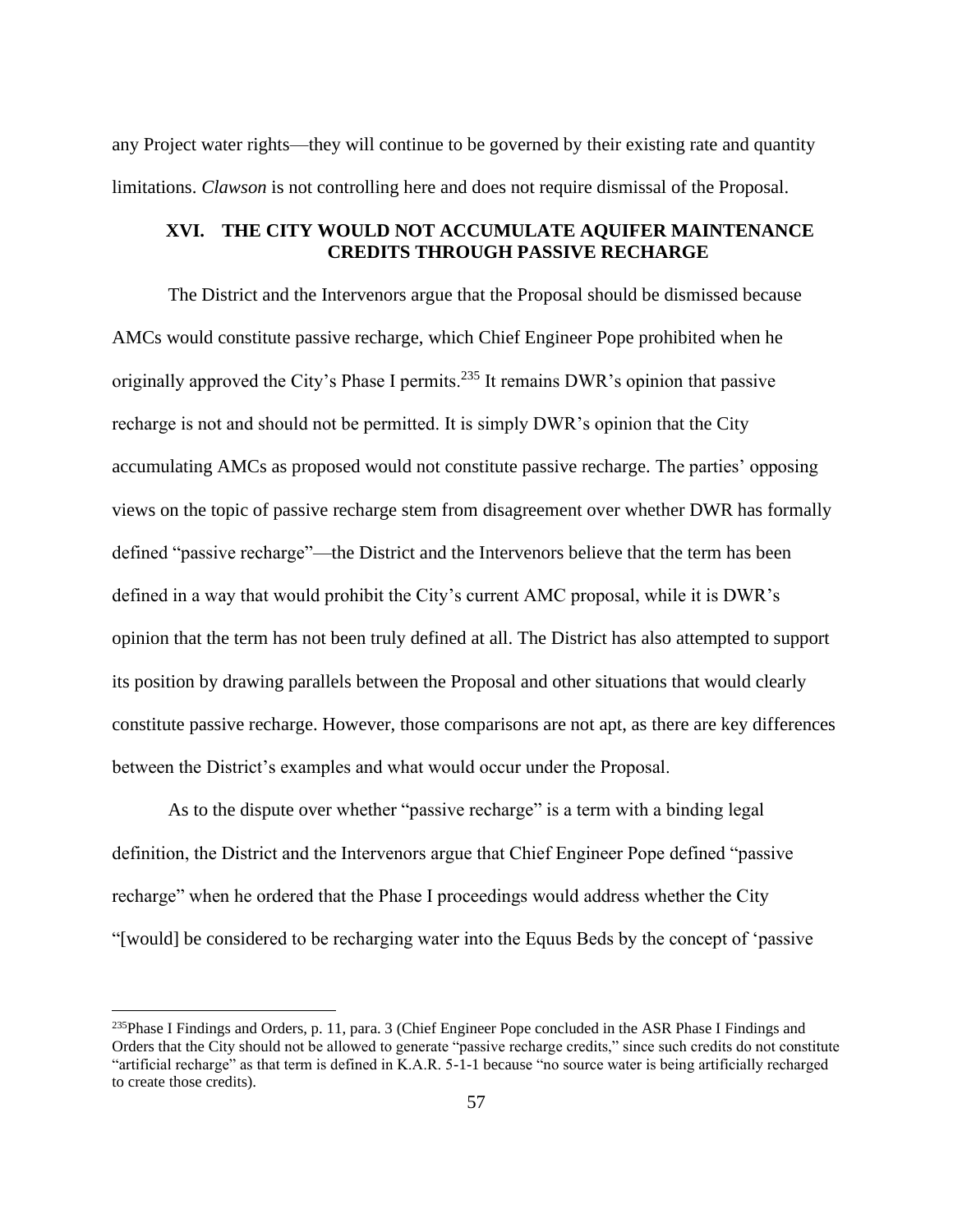recharge?' – i.e., water which the City could have legally pumped, but did not pump. $1236$  The District and the Intervenors contend that the definition of passive recharge can be no narrower than the characterization of the term Chief Engineer Pope set forth in the Phase I Findings and Orders and that passive recharge would thus be occurring any time the City does not pump water that it legally could have pumped. Accordingly, it is those parties' position that AMCs as proposed would constitute prohibited passive recharge because, under the Proposal, the City will be credited for leaving water in the BSA that it could have legally pumped and used instead.

Conversely, it is DWR's position that no legally binding definition of "passive recharge" exists. The term is not defined in statute or regulation, even though it easily could have been if the Kansas Legislature or DWR had intended to create a binding definition for it. DWR's aquifer storage and recovery regulations are replete with definitions for Project-related terms similar to the concept of passive recharge, such as "recharge credit," "artificial recharge," and "source water."<sup>237</sup> DWR clearly contemplated project-related terms that warranted binding and uniformly applicable definitions and chose not to create a definition for "passive recharge." Chief Engineer Pope's use of an "i.e." clause to provide an illustrative example of his view of passive recharge in the context of the proposal that was before him more than a decade ago cannot override DWR's clear lack of intent to create a definition for the term that would apply outside of that context.

Moreover, the Project as it exists today has evolved immensely since Phase II was initially approved in 2009.<sup>238</sup> Chief Engineer Pope had no way of knowing at the time he

<sup>&</sup>lt;sup>236</sup>Phase I Findings and Orders, p. 2, para. 10; Transcript, Volume XV, p. 3612, lines 5-7. <sup>237</sup>*See* K.A.R. 5-1-1.

<sup>238</sup>*See* Transcript, Volume II, p. 207, lines 15-23.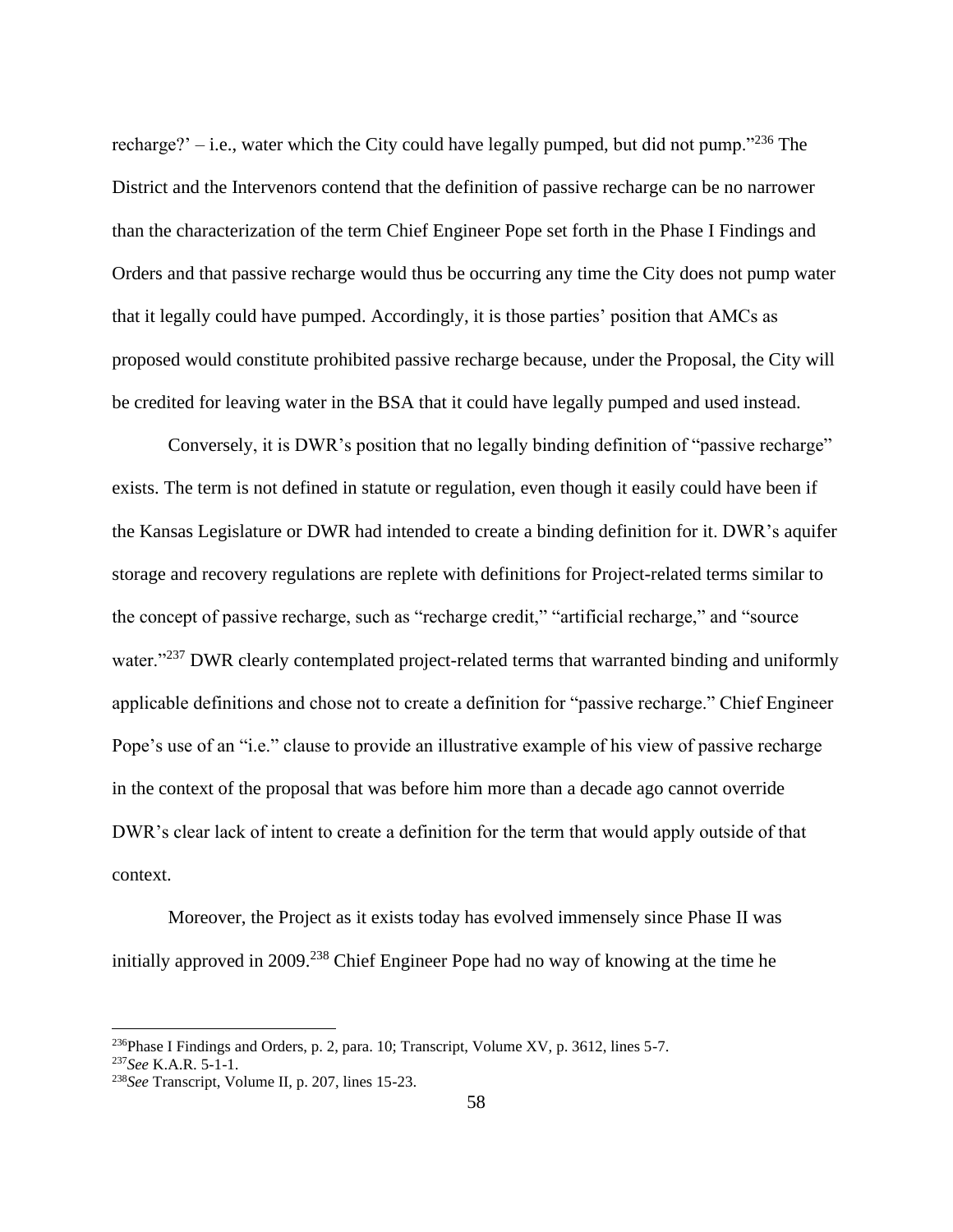approved the Phase II permits that the Aquifer would rebound to the extent that there would be no room in the BSA for the City to inject water for the accumulation of physical recharge credits. He likewise could not have foreseen that the present-day Project infrastructure would allow the City to take treated Little Arkansas River surface water directly into town for municipal use. In the Phase I Findings and Orders, Chief Engineer Pope was simply providing a clarifying example of passive recharge in the narrow context of the specific Proposal that was before him at the time. He did not create a binding definition of the term and certainly cannot be said to have created a definition that is required to be applied to this very different Proposal.

The nature of the present-day Project infrastructure is the chief reason the District's attempts to draw parallels between the Proposal and other situations that would clearly constitute passive recharge are so off-base. Throughout these proceedings, several witnesses testified that the City should not earn credit for future pumping in the Equus Beds Wellfield as a result of leaving water in the BSA and instead using water from Cheney, El Dorado Reservoir, or the Arkansas River because to allow the accumulation of credits in those hypothetical scenarios would amount to crediting the City for passive recharge.<sup>239</sup> The District argues that it necessarily follows from such testimony that the accumulation of AMCs under the Proposal would also amount to passive recharge. $240$ 

DWR agrees that passive recharge would be occurring in the examples cited by the District. However, DWR does not agree with the District's conclusion that those examples mean that the accumulation of AMCs under the Proposal would also amount to passive recharge. First,

<sup>239</sup>*See* Transcript, Volume XV, p. 3658, lines 3-14. 240*Id.*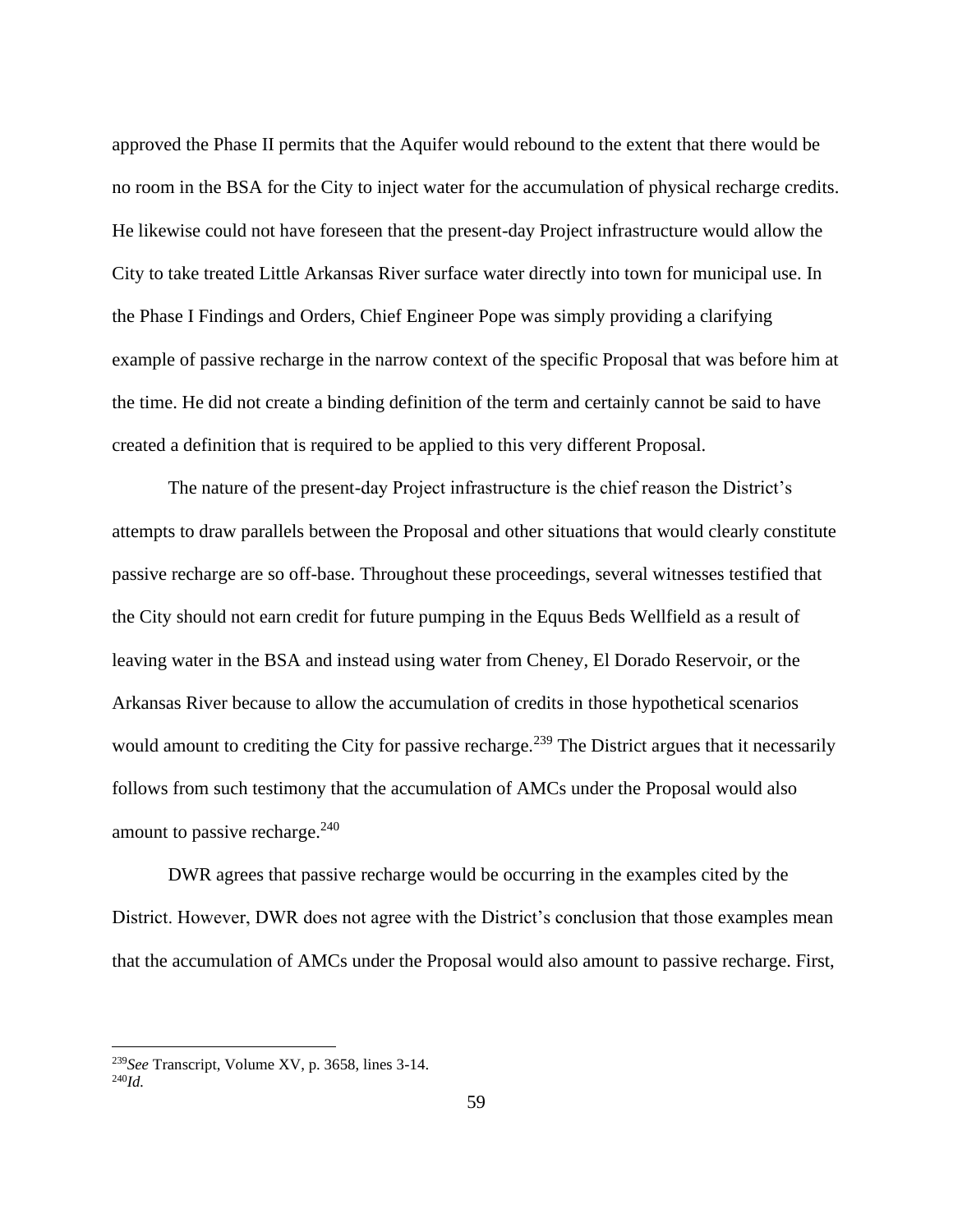the City is not proposing to be credited for using Cheney, El Dorado Reservoir, or the Arkansas River.<sup>241</sup> Any future proposal that did contemplate the City earning credits for use of those water sources would undoubtedly contain a new set of facts and nuances that are not present here and, as such, would have to be evaluated within its own specific context. Second, in all of the examples the District provided to support this aspect of its passive recharge argument, the water source in question is completely unconnected to any Project infrastructure.

Neither Cheney, El Dorado Reservoir, or the Arkansas River are connected to the City's Project treatment plant by any physical infrastructure. The City does not even have water rights allowing it to use El Dorado Reservoir at all. By contrast, the City has existing water rights on the Little Arkansas River, and physical Project infrastructure already exists that essentially artificially connects the Little Arkansas River and the BSA. Moreover, the City has proposed a permit condition that would prohibit its rate of accumulation of recharge credits from exceeding the rate of the physical diversion capacity of the Phase II surface water intake right.<sup>242</sup> Such a permit condition would be appropriate and reasonable and would further ensure that passive recharge does not occur by tying the accumulation of recharge credits to the Project's capacity for active surface water diversion.

Passive recharge is not defined in statute or regulation, and the term is not limited to Chief Engineer Pope's example in the Phase I Findings and Orders of "water which the City could have legally pumped, but did not pump." The Project has evolved significantly since Chief Engineer Pope approved Phase I, and the present-day state of the Aquifer and the Project's

<sup>241</sup>*See generally* City's Exhibit 1, Proposal.

<sup>242</sup>*See* City's Exhibit 1, Proposal, p. 3-6.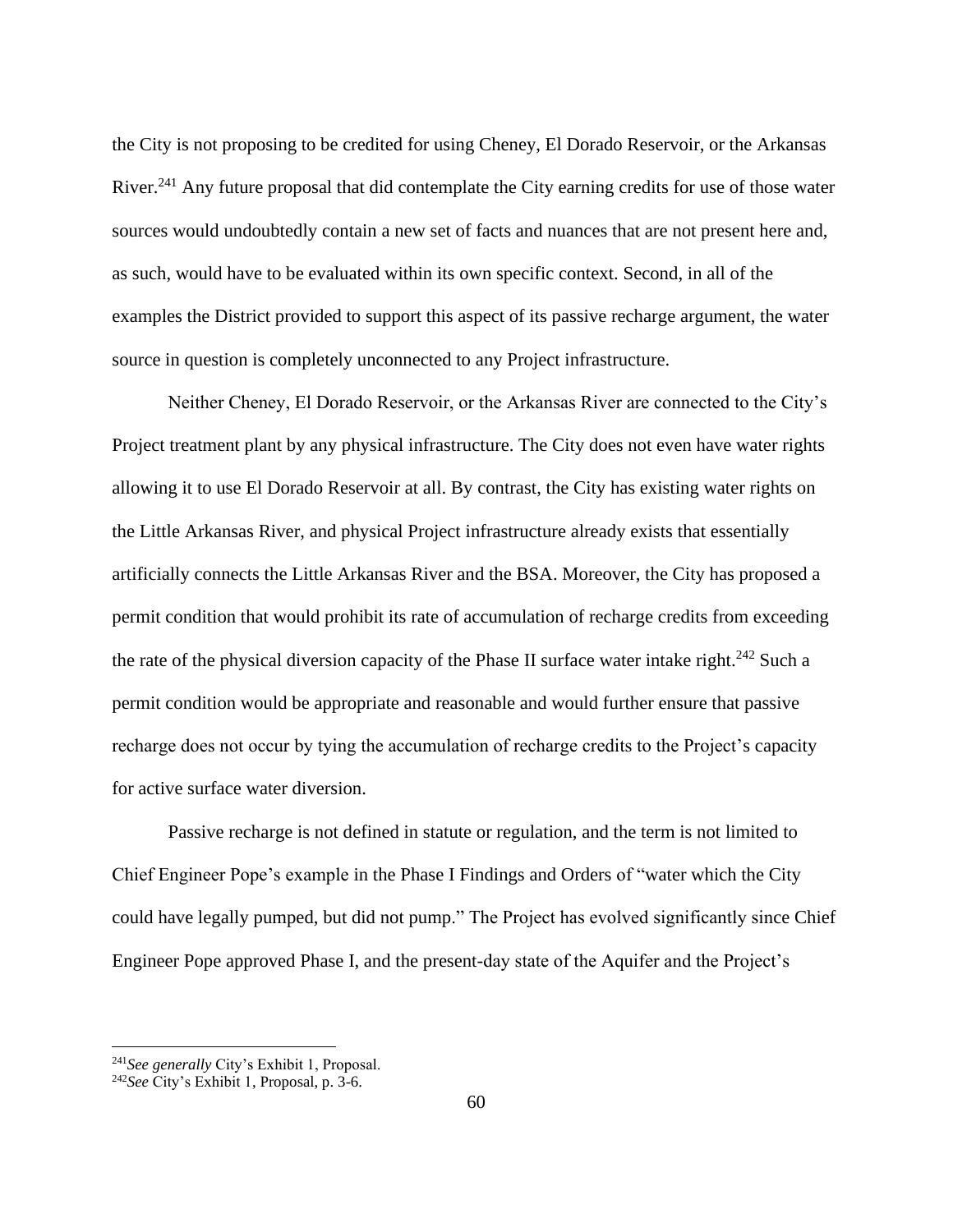infrastructure means that the recharge that would occur when the City generates AMCs under the Proposal would not be passive. Additionally, examples of passive recharge that the District has attempted to use to bolster its arguments in this area are poor comparisons because they simply do not reflect the present-day realities of the Project infrastructure or the specifics of the Proposal at issue. Furthermore, permit conditions explicitly tying the City's generation of AMCs to the active surface water diversion aspects of the existing Project infrastructure could easily be crafted. AMCs as proposed would not amount to passive recharge.

# **XVII. THE CITY'S WATER USE IF THE PROPOSAL IS APPROVED WILL NOT CONSTITUTE AN UNAUTHORIZED TAKING**

The District and the Intervenors further contend that both lowering the minimum index levels and allowing the City to withdraw water from the Aquifer based on AMCs it has accumulated would constitute an unauthorized Taking in violation of the United States and Kansas Constitutions.<sup>243</sup> Specifically, the District and the Intervenors cite the Takings Clause of the Fifth Amendment of the United States Constitution, which provides that private property shall not be "taken for public use, without just compensation."<sup>244</sup> The District further relies on a Kansas Supreme Court holding that expanded on this principle, noting that "a state…may not transform private property into public property without just compensation."<sup>245</sup>

The District and the Intervenors both argue that the City's water use under the Proposal would constitute a physical Taking of water.<sup>246</sup> The District also argues that the Takings Clause would be triggered because the Proposal would violate MOU provisions previously agreed to by

<sup>&</sup>lt;sup>243</sup>District's Motion to Dismiss, p. 6.

<sup>244</sup>U.S. Const. amend. V, Takings Clause.

<sup>245</sup>District's Motion to Dismiss, Page 6, *citing Creegan v. State,* 305 Kan. 1156, 1170, 391 P.3d 36, 46 (2017).

<sup>246</sup>*See* District's Motion to Dismiss; Intervenors' Pre-hearing Brief.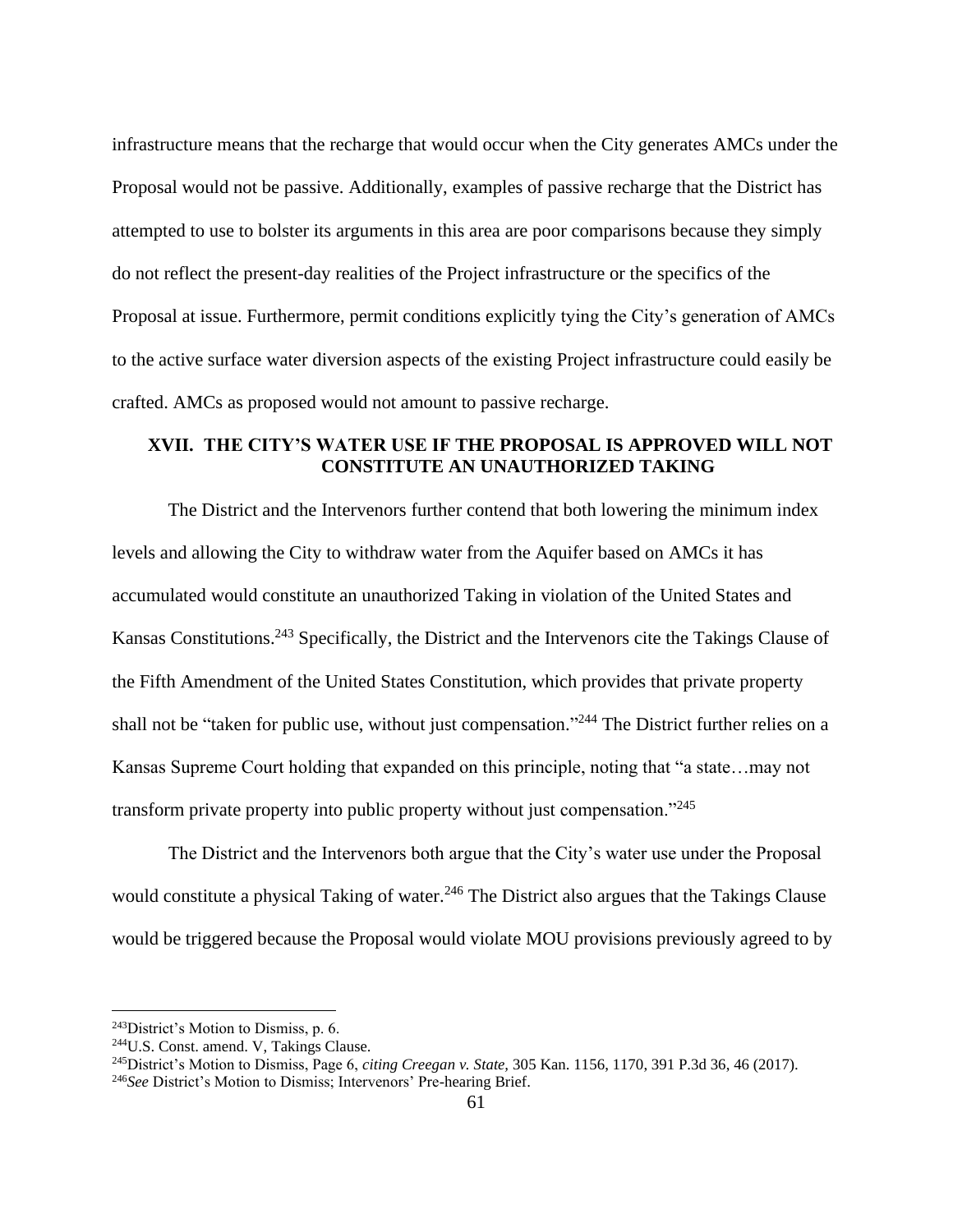the City and the District, while the Intervenors put forward the additional argument that a Taking would result from the water quality degradation that they argue would occur under the Proposal.<sup>247</sup> The Takings Clause arguments put forth by the District and the Intervenors are inaccurate for a number of reasons: no physical Taking of water can occur unless a water right is impaired, the contractual obligation that the District argues would be violated never actually existed in the first place, and water quality degradation will not occur under the Proposal.<sup>248</sup> Finally, a Takings Clause action is not the appropriate remedy for someone who is damaged by a permitted water right owner's water use.<sup>249</sup>

#### a. No Physical Taking of Water Would Occur Under the Proposal.

In support of its Takings argument, the District first contends the Proposal would allow the City to physically divert water it is not entitled to, as the water the City would withdraw from the BSA based on its accumulation of AMCs "will be native groundwater already inherently in the Aquifer."<sup>250</sup> This contention is not accurate and disregards the accounting adjustment that forms the basis of the AMC aspect of the Proposal. Currently, the water the City withdraws from the BSA originated as surface water on the Little Arkansas River. If the Proposal is approved, the water that the City withdraws from the BSA based on its accumulation of AMCs will be water that could have originated as Little Arkansas River surface water and is treated as such through the proposed accounting adjustment.<sup>251</sup> The proposed AMC accounting method would ensure the City only withdraws the amount of water that it could have physically injected into the BSA (and

 $247$ District's Motion to Dismiss, p. 7-8; Intervenors' Pre-Hearing Brief, p. 21.

<sup>248</sup>*See* Phase II MOU, para. 6; City's Exhibit 1, Proposal, p. 2-16 (adverse impact to water quality is unlikely to occur with the Aquifer more than 80 percent full).

<sup>249</sup>*See* K.S.A. 82a-716.

<sup>&</sup>lt;sup>250</sup>District's Motion to Dismiss, p. 7.

<sup>251</sup>*See* City's Exhibit 1, Proposal, p. 4-3.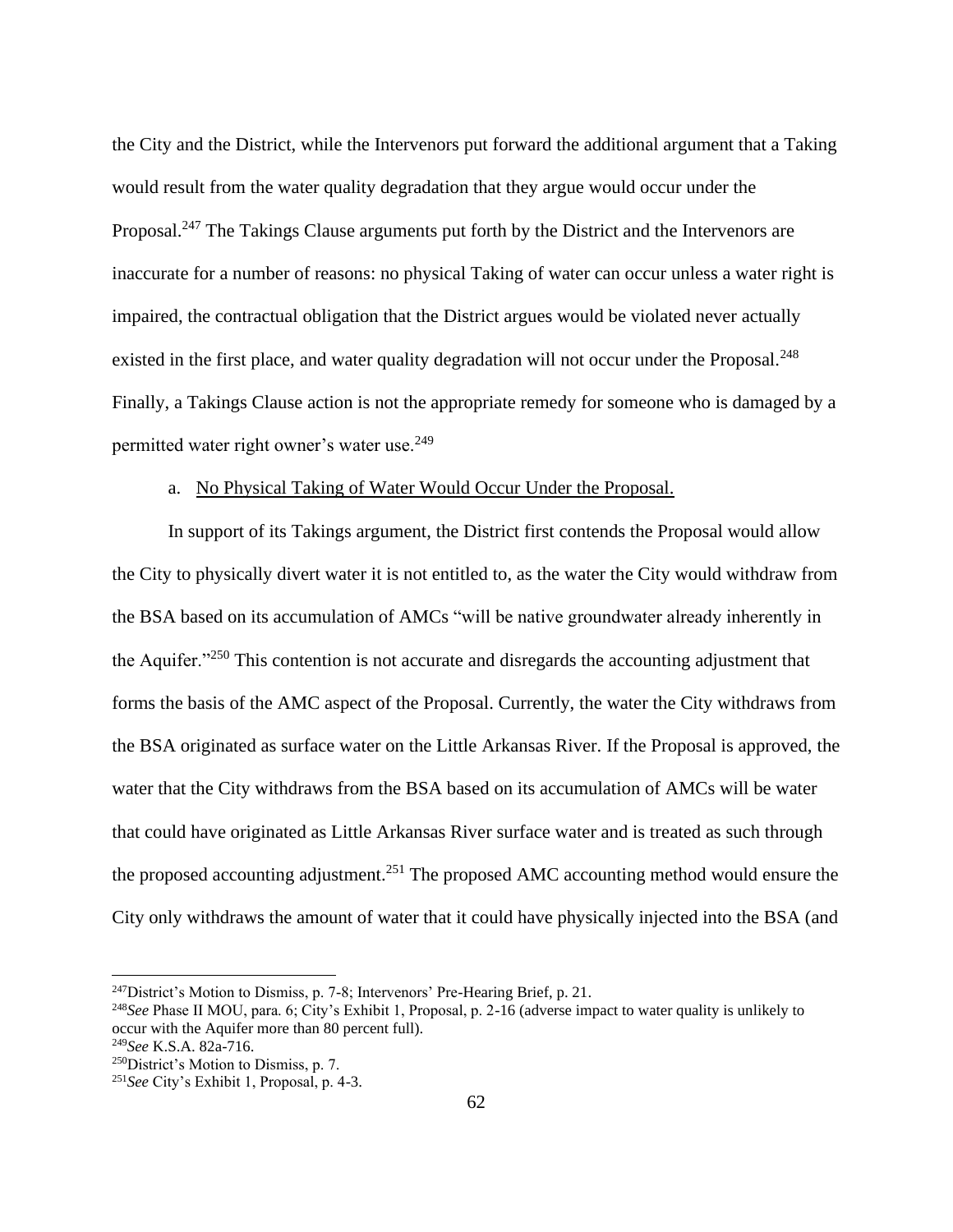will account for the natural loss of water that has occurred since the corresponding surface water diversion).<sup>252</sup> Thus, the City will never be entitled to more water than it could have physically injected into the BSA. It will certainly not be entitled to water that is allocated to another user.

In addition to ignoring the realities of the Proposal, the District's and the Intervenors' repeated contentions that the Proposal would allow the City to use water that is already earmarked for another user, essentially water that already "belongs" to someone else, fundamentally misconstrues applicable law.<sup>253</sup> The Proposal would not allow the City to take private property from anyone because water in state in an aquifer or a navigable stream is not private property at all. It is one of the most fundamental principles of Kansas water law that the right to pump groundwater is a usufruct right. That is, a groundwater right constitutes a right to use water, but not to own it or control it before it is put to beneficial use.<sup>254</sup> That principle was established in *Williams v. City of Wichita*, one of the most important Kansas water law cases. In *Williams*, the Kansas Supreme Court held:

…the ownership of land does not carry with it any ownership of vested rights to underlying ground water not actually diverted and applied to beneficial use. Nor do we regard such a landowner as having a vested right, as the plaintiff contends, to ground water underlying his land which he has not appropriated and applied to beneficial use. 255

Accordingly, water in state in the Aquifer does not "belong" to anyone and is rightfully used by the water right owner who lawfully removes it from the ground. The mere fact that another water right overlies the same aquifer and could have also lawfully used that same water

<sup>252</sup>*Id.*

<sup>253</sup>*See* Transcript, Volume II, p. 335, lines 14-18.

 $^{254}$ K.S.A. 82a-707. An appropriation water right "shall not constitute ownership" of the water the right owner is entitled to use. *Id.*

<sup>255</sup>*Williams v. City of Wichita*, 190 Kan. 317, 339, 374 P.2d 578, 595 (1962).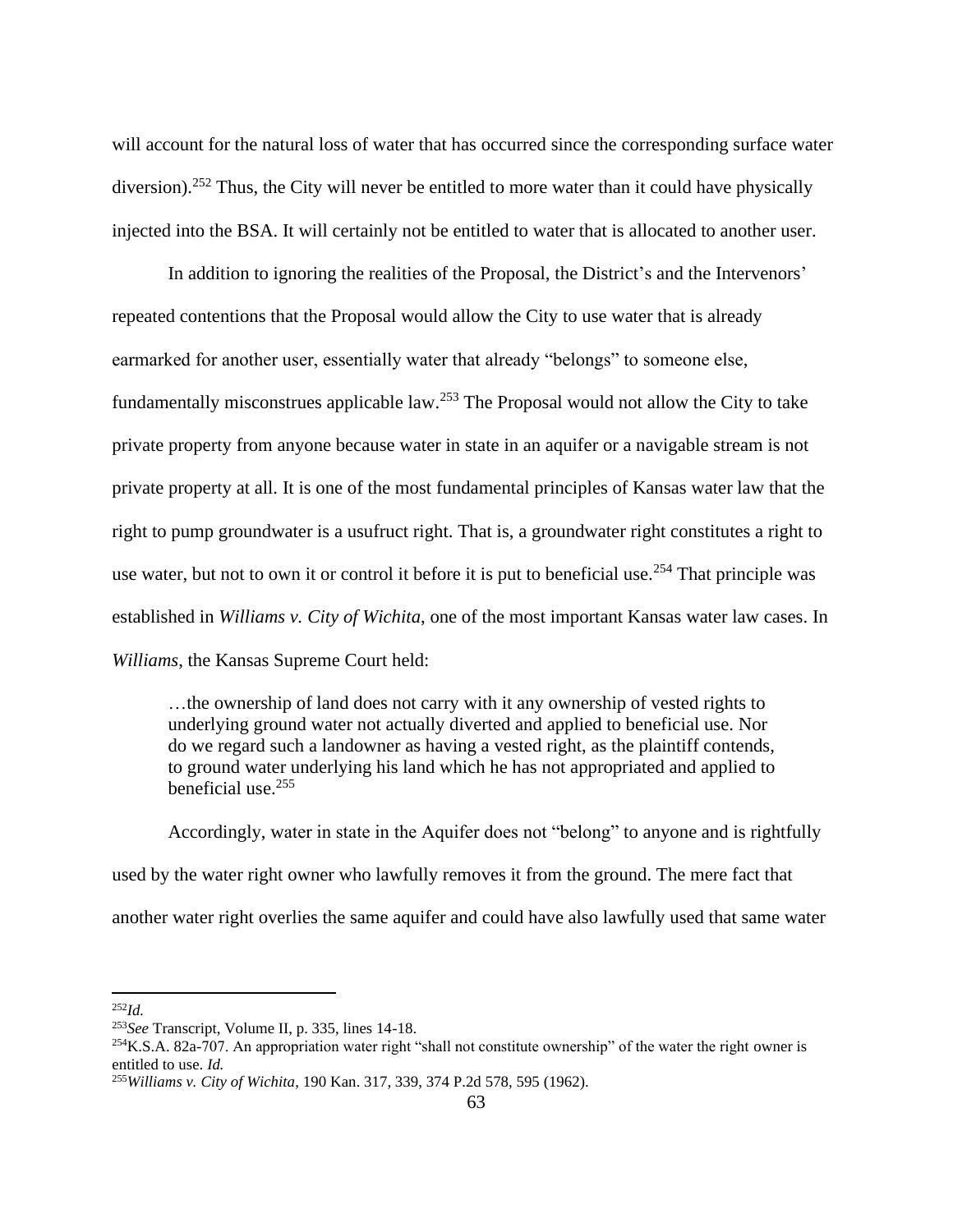had they withdrawn it first does not mean the first user has taken water that "belonged" to the second. The District says it acknowledges this point but argues in response that a water right is a real property right and that "if those are infringed upon, it can constitute a Taking."<sup>256</sup> Even if that statement is accurate, it fails to account for the fact that a water right has been infringed upon only when that water right is impaired. As has been discussed at length herein, the City's modeling indicates it is very unlikely that impairment will occur as a result of the Proposal.<sup>257</sup>

The Proposal would not violate the Takings Clause based on physical diversion of water for several reasons. The City would not pump native Equus Beds water in the form of AMCs under the Proposal—it would pump only from the BSA and only water that could have originated as Little Arkansas River surface water.<sup>258</sup> Further, groundwater that has not been applied to beneficial use does not belong to any one person, and a water right owner's real property rights are not infringed on unless the owner's water right is impaired.<sup>259</sup> DWR's impairment regulations will provide a remedy if impairment does occur.<sup>260</sup>

# b. The City Has Not Entered into Any Contractual Agreement That Could Conceivably Trigger the Takings Clause.

The District further contends that approval of the Proposal would alter the previously agreed-upon Phase II MOU, which the District argues would constitute a violation of a contractual obligation that would trigger the Takings Clause.<sup>261</sup> In making this argument, the District has blatantly misconstrued the Phase II MOU. The District states in its Motion to

<sup>256</sup>Transcript, Volume XV, p. 3604, lines 3-5.

<sup>257</sup>*See* City's Exhibit 1, Proposal, p. 2-16.

<sup>258</sup>*See* City's Exhibit 1, Proposal, p. 4-3.

<sup>259</sup>*See generally Williams*.

<sup>260</sup>*See* K.A.R. 5-4-1.

<sup>261</sup>District's Motion to Dismiss.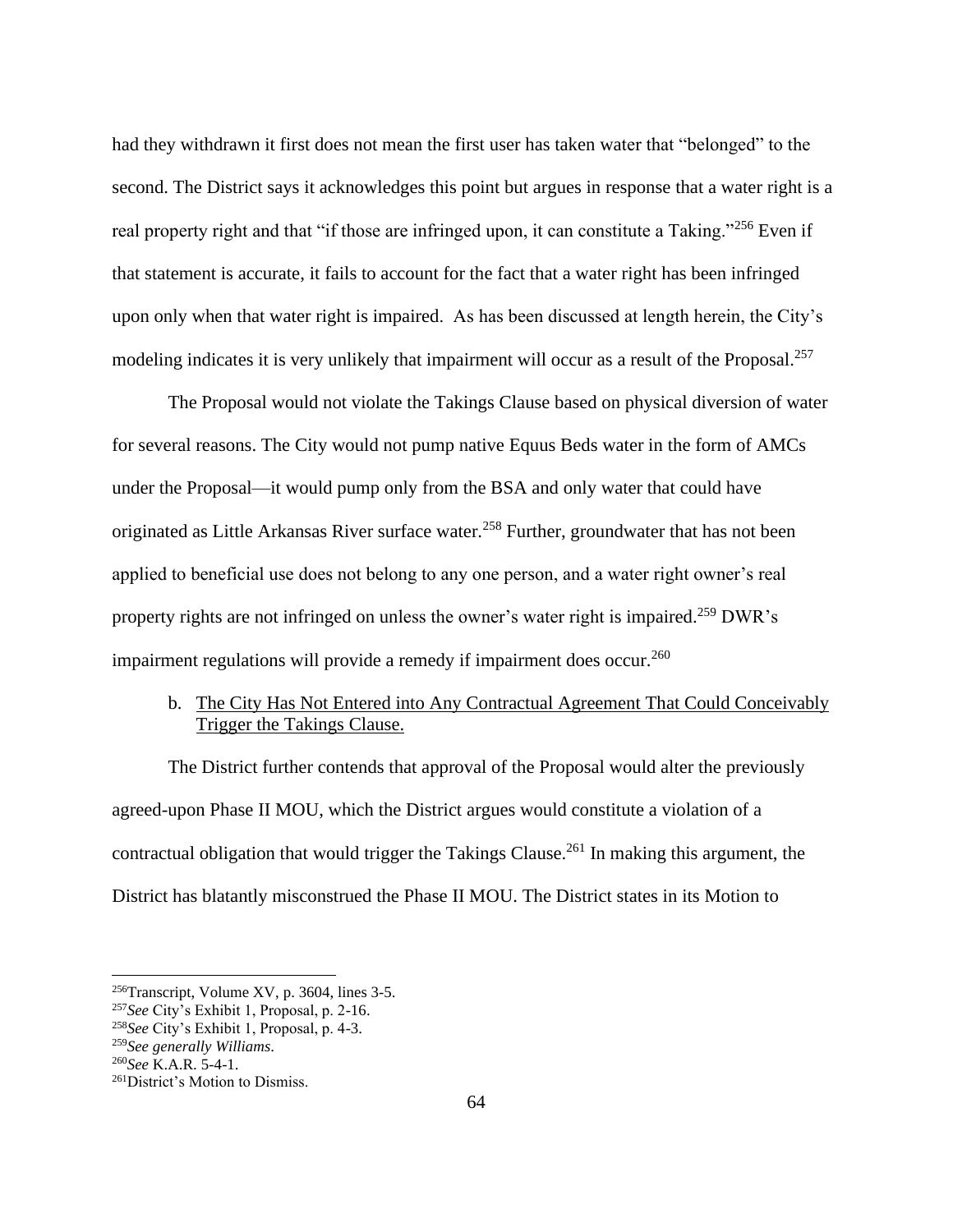Dismiss, "The City, in Phase II MOU Issue No. 6, specifically states that the City can only pump recharge credits when the groundwater levels are above the historic low level (i.e. the currently established minimum index levels)…the City agrees that the recharge credits won't be pumped below the established minimum index water levels..."<sup>262</sup>

Paragraph 6 of the Phase II MOU, however, actually does not state that at all, and in fact does not even directly pertain to the establishment of minimum index levels. The "Commitment" clause of Paragraph 6 of the Phase II MOU reads as follows:

Because the Project recharge and recovery wells can only be pumped if water levels in the aquifer are higher than the historic low level, no impairment is expected. Nonetheless, if a domestic water well, existing before the approval of this MOU and within 660 feet of an existing or new Project well, is adversely impacted by drawdown from such well, the City will re-drill or take other appropriate, affirmative action to restore productivity of such domestic well to the same rate and quality as existed before.<sup>263</sup>

Obviously, what the City was actually agreeing to in Paragraph 6 of the Phase II MOU was to make whole any existing domestic well within 660 feet of a Project well that was adversely impacted by the City's operation of the Project.

The phrase at the beginning of Paragraph 6 that states, "Because the Project recharge and recovery wells can only be pumped if water levels in the aquifer are higher than the historic low level…" is simply a reference to the Phase II Findings and Orders, which states, "…recharge credits may be withdrawn from a cell only when…the static water level at its index well is above the lowest index level."<sup>264</sup> The City has never "agreed" not to pump recharge credits if water levels in an index cell dropped below the established minimum index level—it was ordered not

<sup>262</sup>*Id.* at 7-8.

<sup>263</sup>Phase II MOU, p. 3, para. 6.

<sup>264</sup>Phase II Findings and Orders, p. 3, para. G.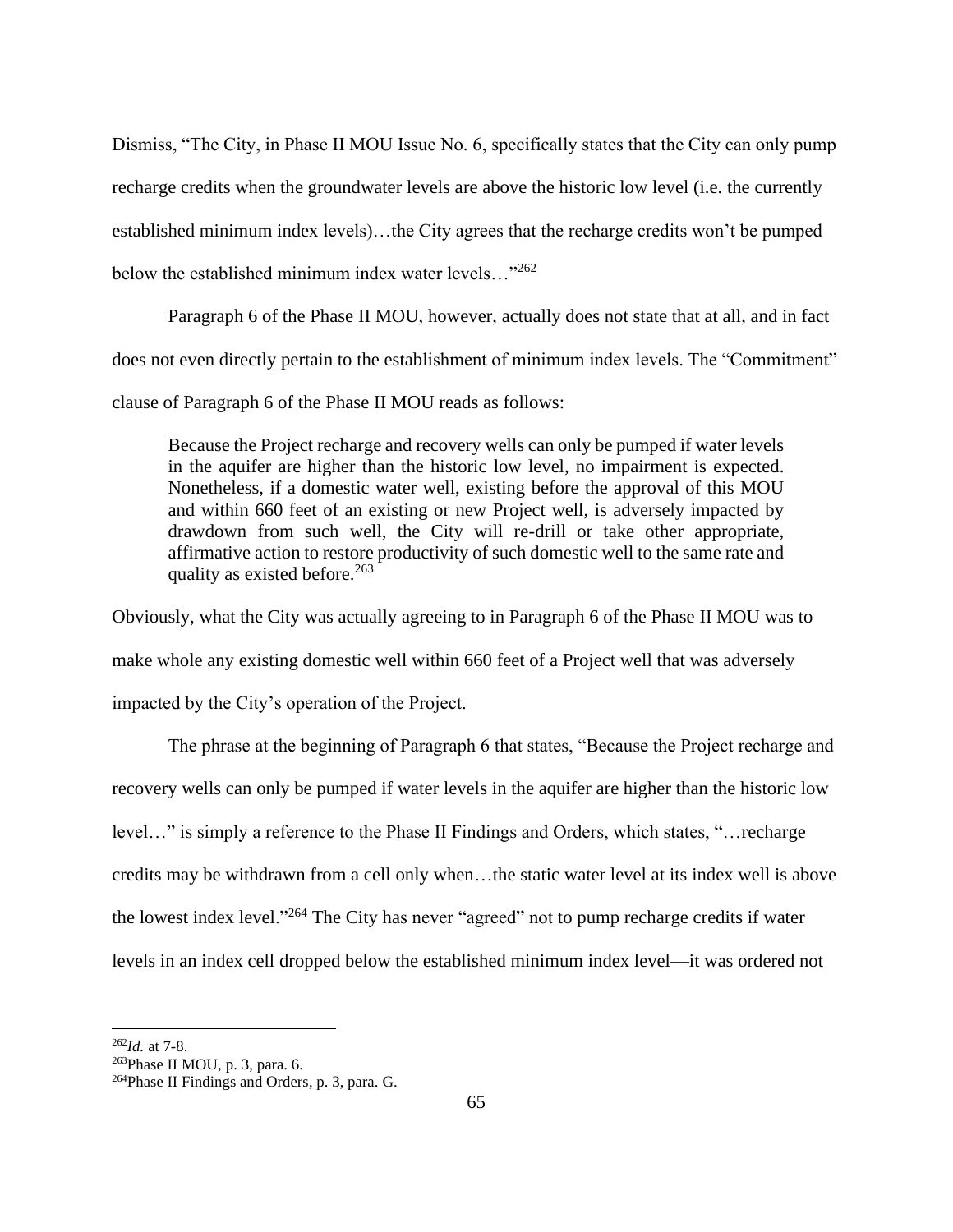to do so pursuant to the very Phase II permit conditions it is now seeking to have modified. The Takings Clause is not triggered based on a violation of a contractual obligation pertaining to minimum index levels because such a contractual obligation never existed in the first place.

#### c. The Environmental Impact of the Proposal Would Not Constitute a Taking.

The District and the Intervenors also argue that the City did not adequately assess the environmental impact of the Proposal, and the Intervenors have tied this argument to their Takings Clause argument, asserting that the Proposal would result in a degradation of water quality that would constitute a Taking.<sup>265</sup> The District and the Intervenors have focused their environmental impact arguments mostly on potential chloride contamination but have also raised issues regarding contamination by arsenic and heavy metals. <sup>266</sup> First, all of the District's and the Intervenors' environmental impact arguments are predicated upon a dewatering of the Aquifer under the Proposal and are therefore unfounded in the first place, due to the fact that the Proposal would only allow the Project to operate in the top 20 percent of the Aquifer.<sup>267</sup>

Further, there has never been a finding that the lowering of the water table in the Aquifer to any degree will per se harm the public interest. The District and the Intervenors will undoubtedly counter that point with Chief Engineer Pope's Phase I finding that the public interest would be protected if recharge credits were not withdrawn when water levels were below the established Phase I minimum index levels.<sup>268</sup> However, Chief Engineer Pope was writing in the context of the Aquifer conditions that existed at the time Phase I was approved. Those conditions have changed dramatically since then—the Aquifer is much fuller and the City's

<sup>265</sup>Intervenors' Pre-Hearing Brief, p. 21.

<sup>266</sup>Transcript, Volume XII, p. 3150, lines 11-24, 14-20.

<sup>267</sup>*See* City's Exhibit 1, Proposal, p. 2-16.

<sup>268</sup>Phase I Findings and Orders, p. 12, para. 13.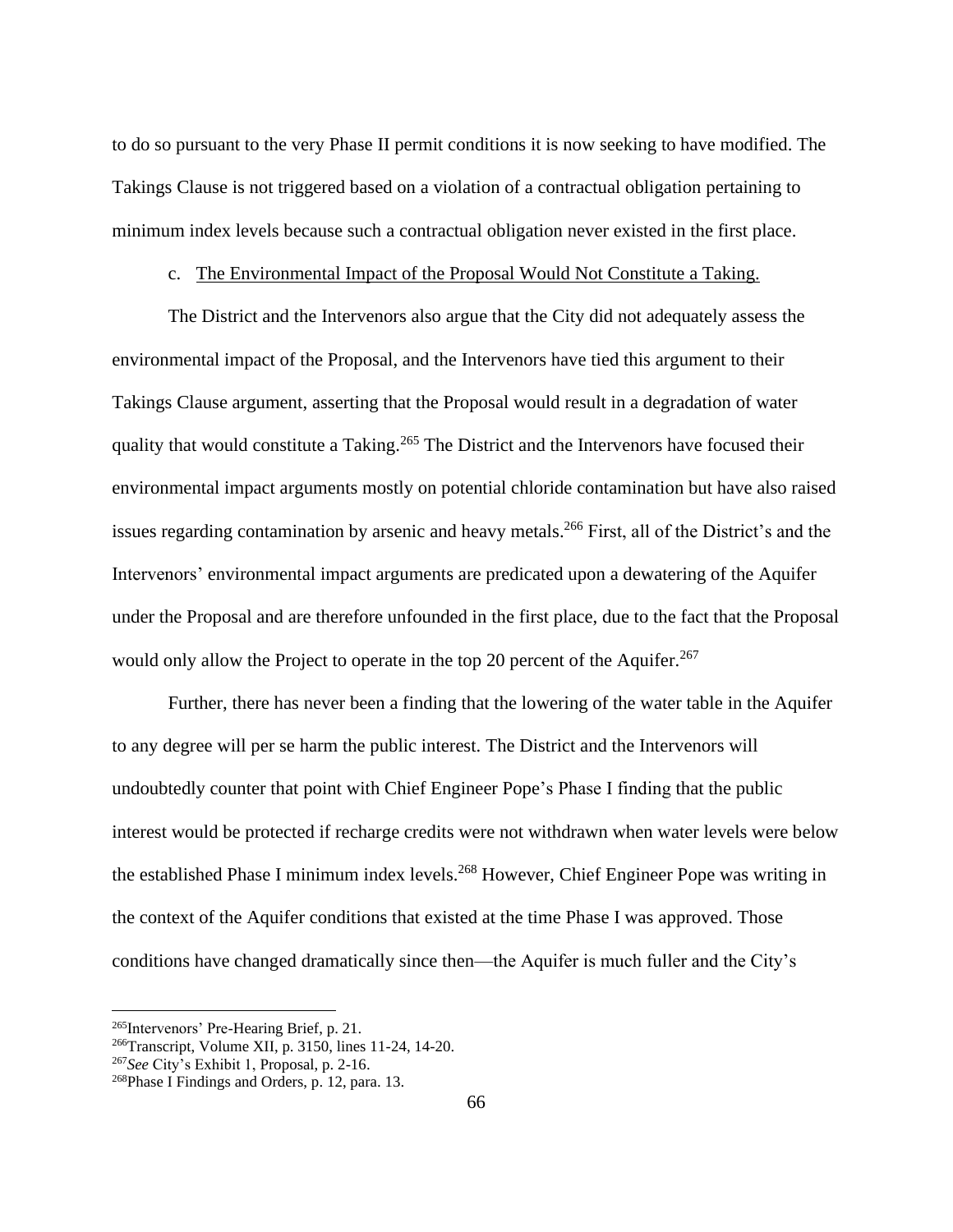ability to generate physical recharge credits is basically non-existent.<sup>269</sup> Additionally, Chief Engineer's Pope's Phase I finding was simply that the proposed Phase I minimum index levels *would not* harm the public interest; he did not make any findings regarding a minimum index level that *would* do so.<sup>270</sup>

Further, as has already been discussed, the City is currently permitted to withdraw water below the current minimum index levels through the exercise of its base water rights in the Equus Beds Wellfield—the minimum index levels only apply in the context of the Project. If withdrawing water below the currently-established minimum index levels would per se impact migration of the Burrton salt plume to the extent that chloride contamination would become a real danger, DWR would not have approved the City's base water rights in the Equus Beds Wellfield (or any water rights subsequently approved there junior to those rights) in the first place. Moreover, again, the 19,000 acre-feet per year limit on the withdrawal of recharge credits would remain in place, and the City's operation of the Project would occur in only approximately the top 20 percent of the Aquifer, even if the Proposal is approved.<sup>271</sup>

As to the issue of chloride contamination specifically, the District and Intervenors argue that lowering the minimum index levels and the withdrawal of AMCs will lower the water table in the Aquifer, in turn increasing the hydraulic gradient and speeding up chloride migration.<sup>272</sup> However, as has already been discussed, the entire point of the Proposal is to keep the Aquifer fuller, thereby slowing chloride migration, during all of the times that a one-percent drought is

<sup>&</sup>lt;sup>269</sup>Transcript, Volume I, p. 151, lines 19-25, p. 152, lines 1-8; Transcript Volume I, p. 158, lines 23-25 and p. 159, lines 1-7.

<sup>270</sup>*See* Phase I Findings and Orders, p. 12, para. 13.

<sup>271</sup>*See* City's Exhibit 1, Proposal, p. 2-16.

<sup>272</sup>Transcript, Volume XII, p. 3150, lines 11-24.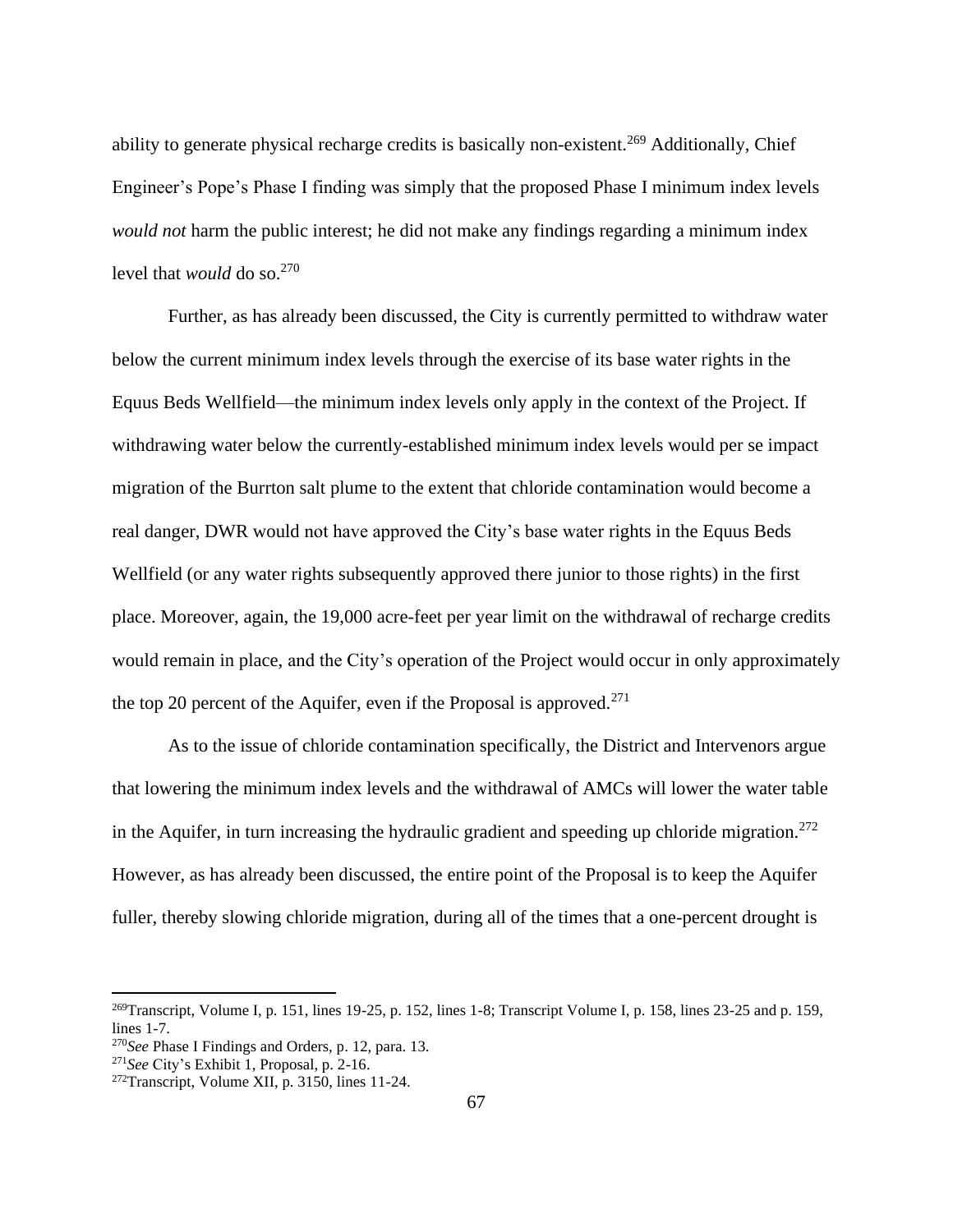not occurring. Even during severe drought, the Project's operations would still be confined to the top 20 percent of the Aquifer.<sup>273</sup> Additionally, the City has expressed its willingness to make whole any user within a 660-foot radius of a Project well who does have to drill their well deeper due to a lowered water table and/or contamination, and such a permit condition could easily be crafted.<sup>274</sup> Chloride contamination is not likely to result from the Proposal and certainly will not occur to a degree that would constitute an uncompensated Taking.

The District's position regarding arsenic contamination is that the City's water use under the Proposal would lower the water table in the Aquifer, thereby exposing previously submerged clay layers, which do contain some amounts of arsenic.<sup>275</sup> The District's theory is that arsenic could leach out of this newly exposed clay and contaminate the water supply.<sup>276</sup> DWR would first note that it is baffled by this newfound concern with arsenic contamination, as that issue has never been raised in the context of lowering the water table in the Aquifer in all the years DWR has worked with the City and the District. In fact, none of the District's expert reports contain the word "arsenic" even once.<sup>277</sup> Further, the first mention of arsenic during the formal phase public hearing only occurred within the last three days of weeks of testimony.<sup>278</sup> One would think something as dangerous as arsenic poisoning would have been raised at the outset of the proceedings if it was a genuine issue of concern.

<sup>273</sup>*Id.*

<sup>&</sup>lt;sup>274</sup>Transcript, Volume III, p. 627, lines  $1-2$ 

<sup>275</sup>*See* Transcript, Volume XII, p. 3208, lines 4-7.

<sup>276</sup>*See* Transcript, Volume XII, p. 3206, line 22 – p. 3207, line 2.

<sup>277</sup>*See* District's Expert Reports, https://agriculture.ks.gov/docs/default-source/dwr-water-appropriationdocuments/2019-02-18-expert-reports\_ebgwmd2.pdf?sfvrsn=669285c1\_4.

<sup>278</sup>*See* Transcript, Volume XII, p. 3185, line 22.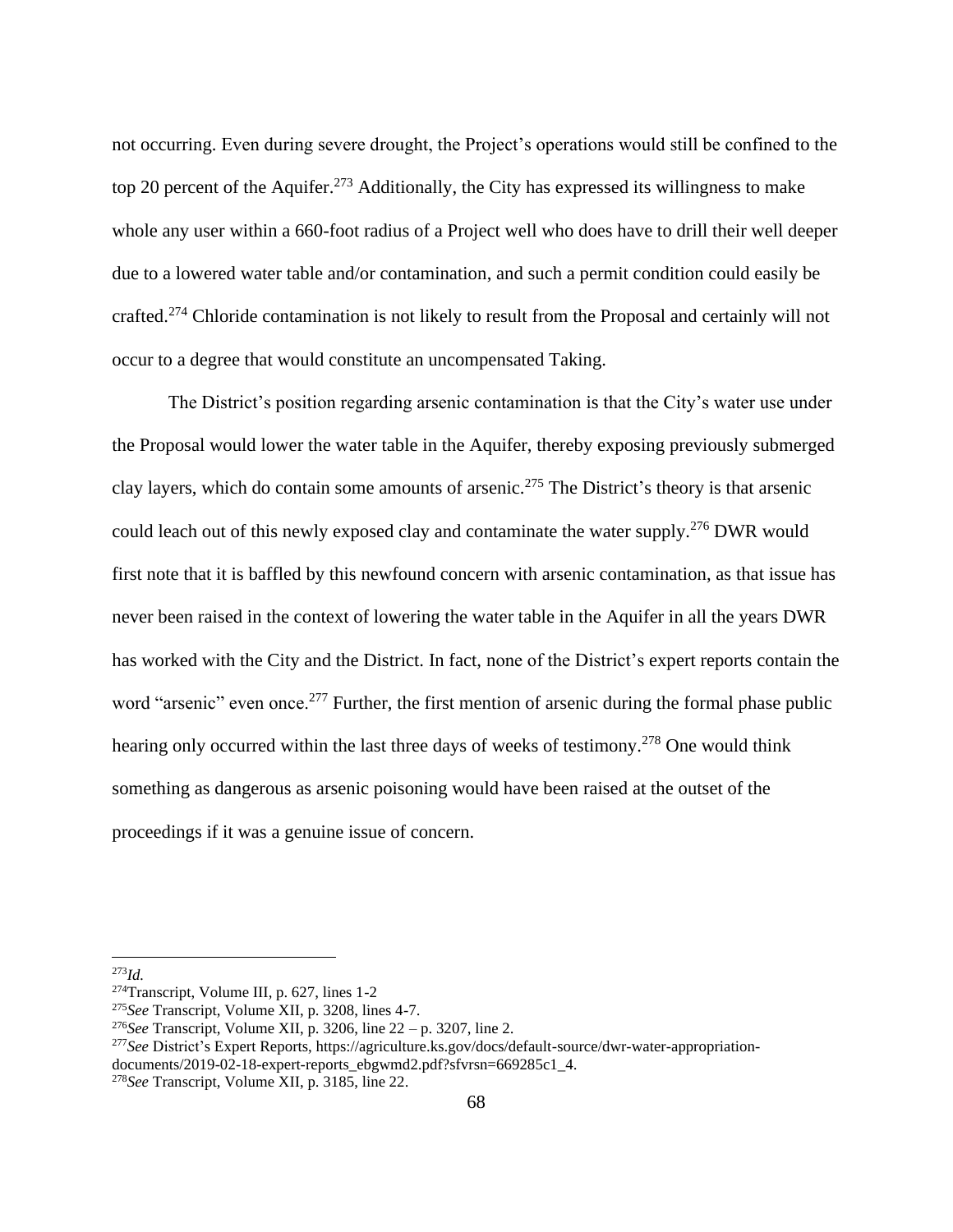Moreover, when Mr. Austin first mentioned arsenic in his testimony, he was not speaking in the context of the Proposal or even the Aquifer itself—he was speaking very generally and merely listing contaminants that "were of interest to the environmental community under the Environmental Protection Act...."<sup>279</sup> Mr. Austin even testified later (after the District's counsel used subsequent questions to latch on to Mr. Austin's out-of-context mention of arsenic) that any arsenic present in the clay layers of the Aquifer would be unlikely to leach into the water supply even if the Aquifer was dewatered because the arsenic would be chemically bonded to the clay, which renders it "fairly stable."<sup>280</sup> The entire arsenic contamination argument amounts to nothing more than baseless and irresponsible fear-mongering by the District (whose counsel did not hesitate to point out that arsenic in a water supply could be a "life or death" situation, despite the aforementioned total lack of evidence of arsenic contamination even being a real issue here).<sup>281</sup> There is no real basis to believe that arsenic contamination will result from the Proposal—and it would be totally imprudent to use this unsupported argument as grounds to invoke the Takings Clause.

# d. The District and the Intervenors are Not Entitled to Rely on the Takings Clause Even if They are Damaged by the City's Water Use Under the Proposal.

Finally, even if the District or the Intervenors are damaged by the City's water use under the Proposal, their reliance on the Takings Clause as a remedy is misplaced, as they have disregarded both the provision of the KWAA that exists to compensate those that are damaged because of a water right owner's water use and the *Williams* holding, which specifically said that a Takings Clause action was not appropriate in a case like this. The KWAA, in K.S.A. 82a-716,

<sup>279</sup>Transcript, Volume XII, p. 3185, lines 21-25.

<sup>280</sup>*See* Transcript, Volume XII, p. 3207, lines 10-12.

<sup>281</sup>*Id.* at lines 22-23.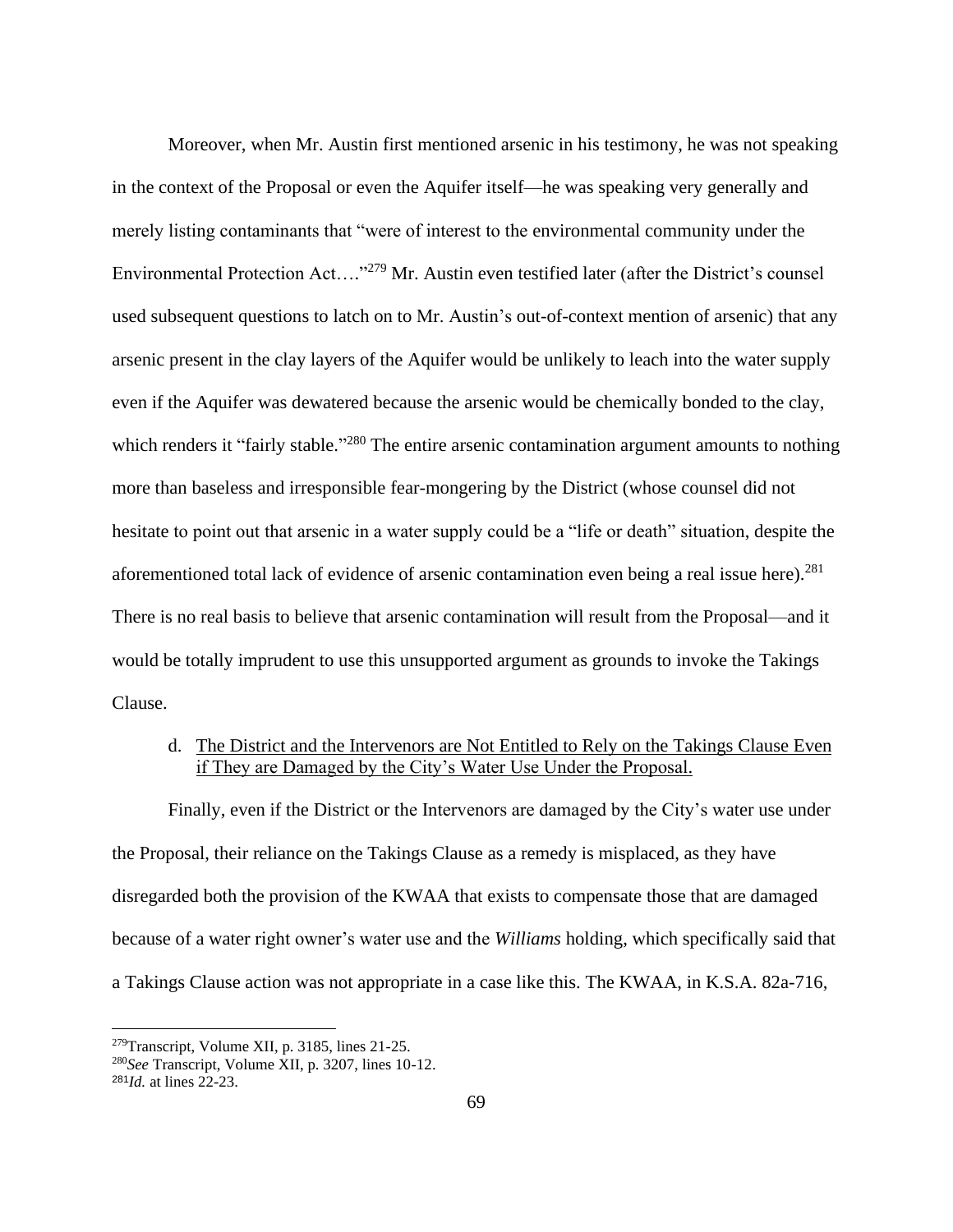provides a private right of action for any person injured by "any appropriation, or the construction and operation of authorized diversion works…."<sup>282</sup> The *Williams* court specifically invoked K.S.A. 82a-716 in rejecting the plaintiff's argument that just compensation was required in exchange for "the taking of unused water underlying his land…", writing:

If [plaintiff] thinks he has been damaged by the pumping of the ten water supply wells in question, the Act gives him a right to commence a suit for such damage (82a–716, 82a–721a). The suggestion that he has such rights in ground water underlying his land as must be acquired by eminent domain is untenable.<sup>283</sup>

K.S.A. 82a-716's private right of action would provide an adequate remedy to any water user who is damaged by the City's water use under the Proposal and would ensure protection even for water right owners whose wells are not within 660 feet of a Project well. This is just one more reason that it would be inappropriate to preemptively deny the entire Proposal.

All the Takings Clause arguments advanced by the District and the Intervenors are predicated upon either mistaken or purposely misconstrued applications of facts, law, or both. No physical Taking of water will occur under the Proposal unless an existing water right is impaired, and, as already discussed, possible (and unlikely) future impairment is not a reason to deny the entire Proposal. The contractual obligation that the District claims would be violated under the Proposal never even existed and therefore cannot serve as the basis for a Takings claim. Water quality degradation will not occur under the Proposal. Finally, K.S.A. 82a-716, not the Takings Clause, provides the appropriate remedy for anyone who is damaged by the City's water use under the Proposal. The Takings Clause is not grounds for the Proposal to be dismissed.

 $^{282}$ K.S.A. 82a-716

<sup>283</sup>*Williams v. City of Wichita*, 190 Kan. 317, 341, 374 P.2d 578, 595 (1962).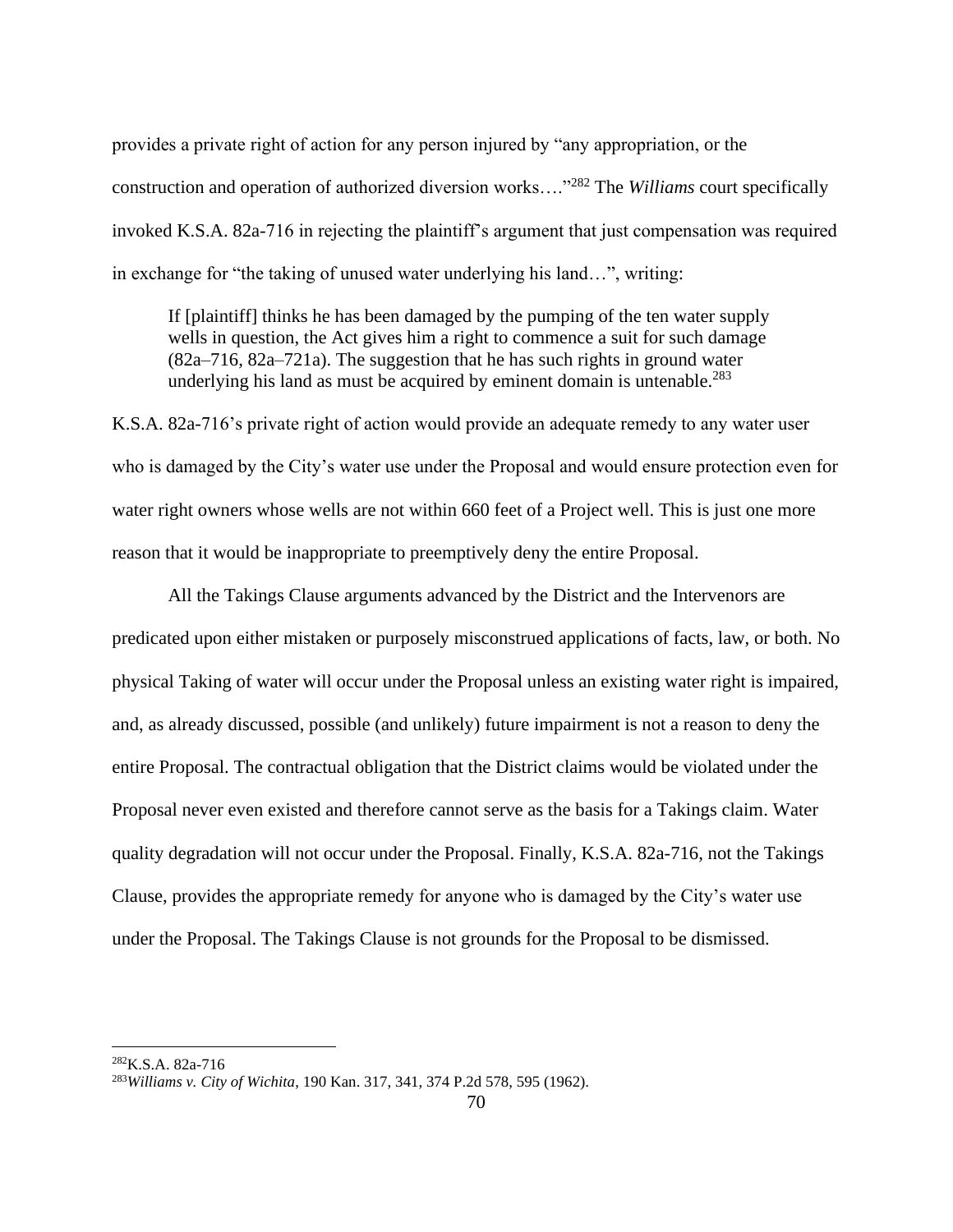# **XVIII. THE PROPOSAL DOES NOT VIOLATE THE KANSAS WATER APPROPRIATION ACT**

The District contends that because the City's AMC water rights under the Proposal would be "junior" to other water rights in the Equus Beds Wellfield, the Proposal "flies in the face" of the KWAA and Kansas public policy, going so far as to call the Proposal and "illusionary trick" that "relies on voodoo science."<sup>284</sup> The District's argument in this regard mischaracterizes the required application of the doctrine of prior appropriation, one of the most fundamental concept of Kansas water law. It is true that the City would, at least at times, be exercising junior water rights under the Proposal. However, as the District itself points out, K.S.A. 82a-707 mandates the application of the prior appropriation doctrine to curtail use by junior water right owners only when "supply is not sufficient to satisfy all water rights."<sup>285</sup> In other words, Kansas law and public policy mandates the application of the prior appropriation doctrine when an impairment is occurring.

Nothing in the KWAA mandates the application of the prior appropriation doctrine to administer water rights when all water rights in an area have sufficient supply. Indeed, it would make no sense at all for the law to require such a thing, as there is no need to administer any water right, in accordance with prior appropriation or otherwise, when no impairment is occurring and there is not even a well-founded reason to believe that impairment will occur. In fact, to preemptively deny water use by a junior water right owner when all users have sufficient supply would discourage the full development of the waters of Kansas for beneficial use, which

<sup>&</sup>lt;sup>284</sup>Transcript, Volume XV, p. 3613, lines 11-17; District's Motion to Dismiss, Page 8; Transcript, Volume XV, p. 3621, line 5; Transcript, Volume XV, p. 3619, line 9. 285K.S.A. 82a-707.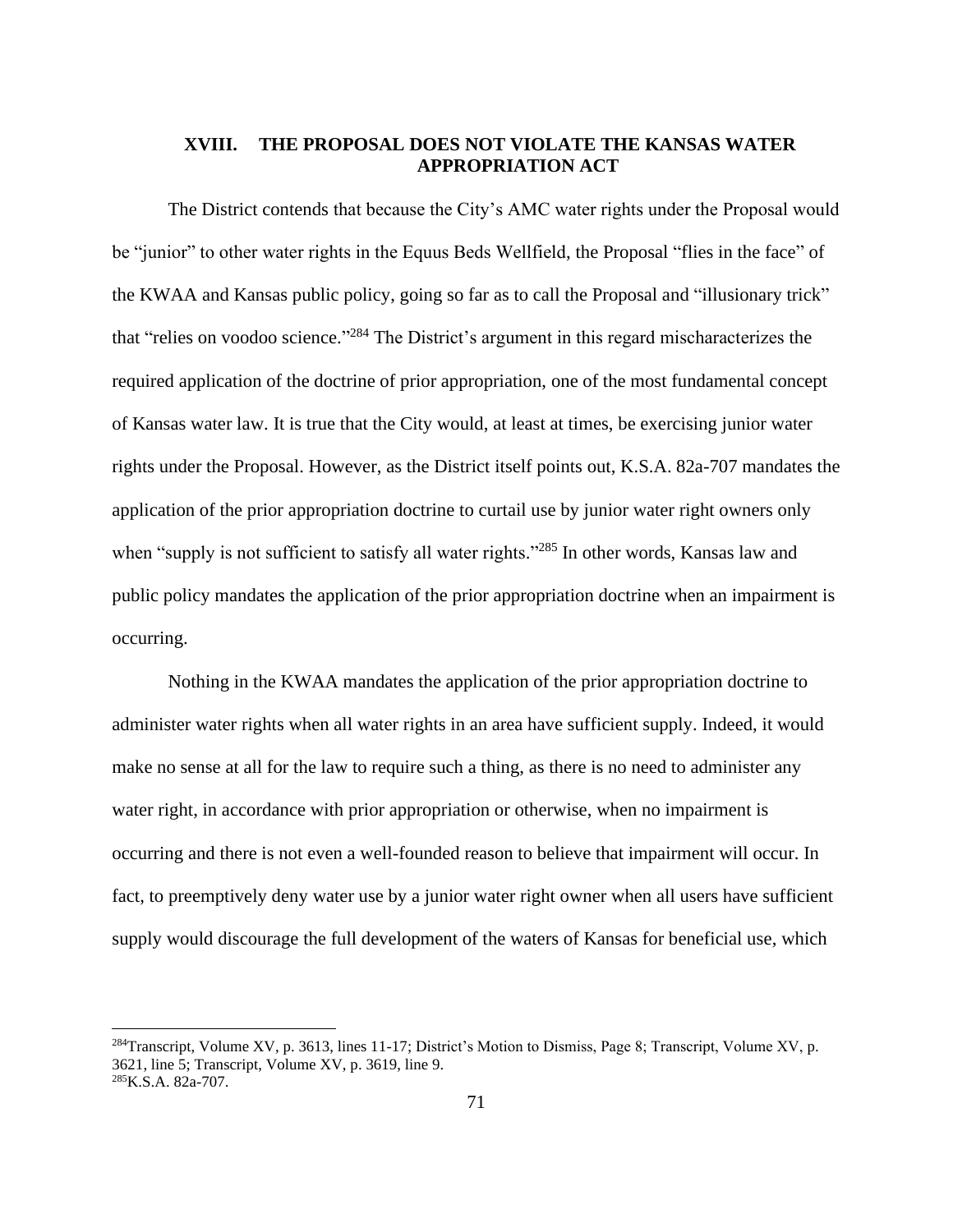is actually the outcome that would violate the public policy set forth in the KWAA."<sup>286</sup> The fact that the City would be exercising junior water rights under the Proposal is certainly not a reason to deny it.

While the concept of responsible, proactive, and forward-thinking groundwater management is apparently so foreign to the District that it can attribute the idea to nothing other than occult forces, the reality is that one does not need supernatural powers (or a magician's box) to comprehend the City's Proposal or to understand that it is permissible and will yield beneficial results for all water users who rely on the Aquifer. Though considerably less exciting, principled assessments of the Proposal, the science that supports it, and the laws that apply to it will suffice. For all of the reasons set out herein, the District's argument that the Proposal "fundamentally violates" Kansas water law is baseless. There is nothing in the Proposal that contravenes the KWAA at all.

# **XIX. NEITHER THE CITY'S PROPOSAL NOR THESE PROCEEDINGS HAVE VIOLATED THE DISTRICT'S PROCEDURAL DUE PROCESS RIGHTS**

The District argues in its Motion to Dismiss that these proceedings have violated its Procedural Due Process rights.<sup>287</sup> That argument was absurd when it was originally made, and, to the extent the District is still asserting it, it is even more so now. This hearing process, conducted at "lightning speed" according to the District, would not have been concluded until more than two years after the City submitted its Proposal to Chief Engineer Barfield even if the proceedings had not been delayed due to the COVID-19 pandemic.<sup>288</sup> Further, given the length of these proceedings, the breadth of subject matter that was explored, and the accommodations made in

<sup>286</sup>K.S.A. 82a-702; K.S.A. 82a-711.

<sup>287</sup>District's Motion to Dismiss, p. 8.

<sup>288</sup>*Id.*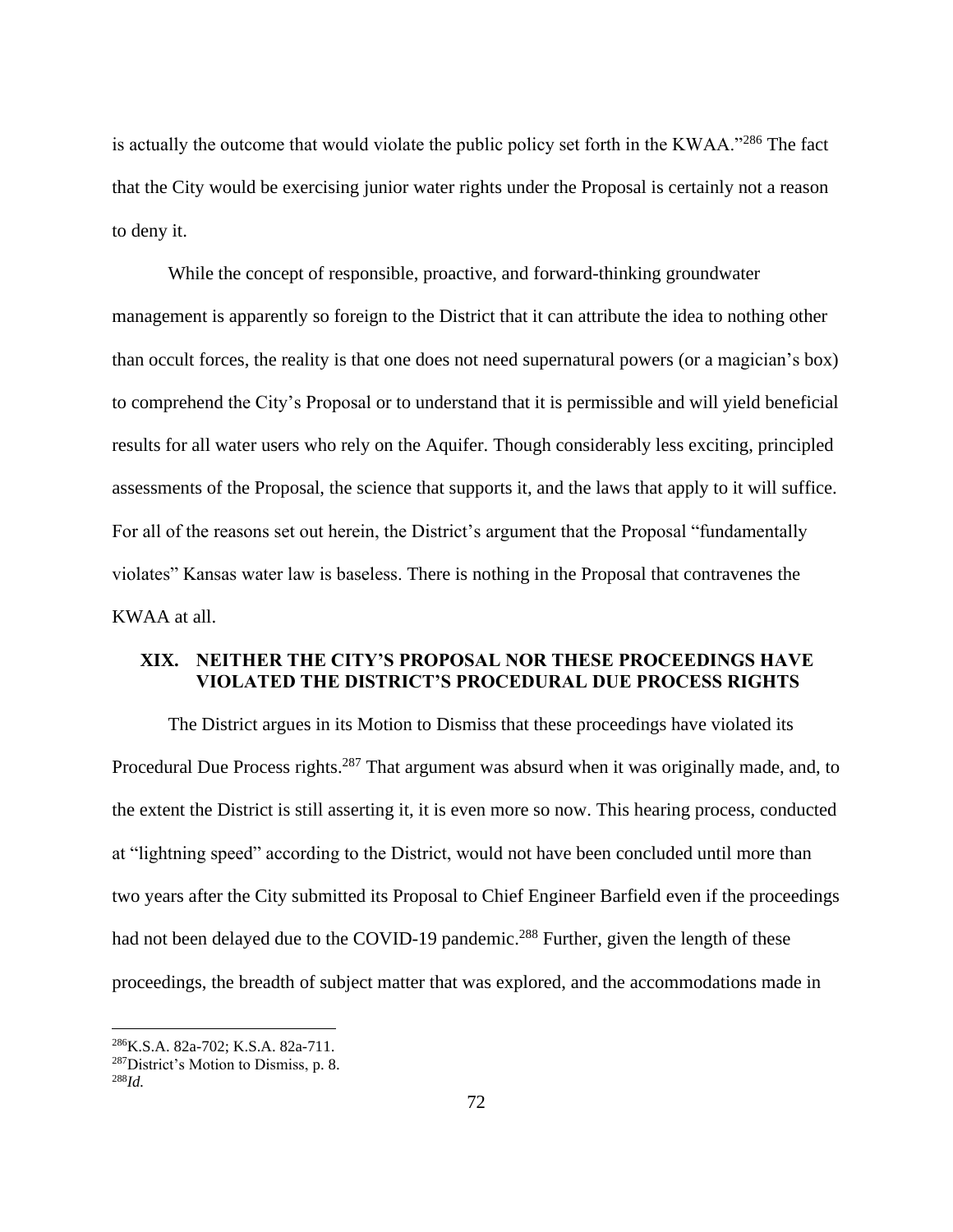light of the pandemic, no party can argue in good conscious that the Presiding Officer did not go to great lengths to ensure all parties were fully heard. Moreover, the District has and has always had the right to request review of the ultimate decision in this matter pursuant to the Kansas Judicial Review Act if it disagrees with the outcome.<sup>289</sup>

It is also worth pointing out that the District contradicts itself in making its Procedural Due Process argument, contending that its rights in this regard were violated despite its experts being permitted to submit reports "even after the initial deadline."<sup>290</sup> The District also argues that the proceeding's deadlines "made it difficult for the District to fully execute its strategy."<sup>291</sup> It is difficult to fathom what the District's full strategy in this matter must have been if the District's enormously burdensome discovery requests, bevy of pre-hearing motions, and days-long cross examinations could not accomplish it. The District's Procedural Due Process arguments are wholly unfounded and have been since they were first asserted.

### **XX. THE CITY HAS STANDING TO ADVANCE ITS PROPOSAL**

Finally, the District argues that the City lacks standing to advance the Proposal.<sup>292</sup> In support of this position, the District again raises its arguments that the City was required to file an application for a new appropriation or an application for a change to its water right and that *Clawson* applies to this matter.<sup>293</sup> The District further asserts that the City lacks standing because it is "simply seeking what is tantamount to an advisory opinion from the Chief Engineer" and because "many details of the City's proposal are theoretical and speculative."<sup>294</sup>

<sup>289</sup>*See* K.S.A. 77-601, *et seq*.

<sup>290</sup>District's Motion to Dismiss, p. 8.

<sup>291</sup>*Id.* at 9.

 $292$ District's Motion to Dismiss, p. 9; Transcript, Volume XV, p. 3620, lines 1-3.

<sup>&</sup>lt;sup>293</sup>District's Motion to Dismiss, Page 9.

<sup>294</sup>*Id.* at 9-10.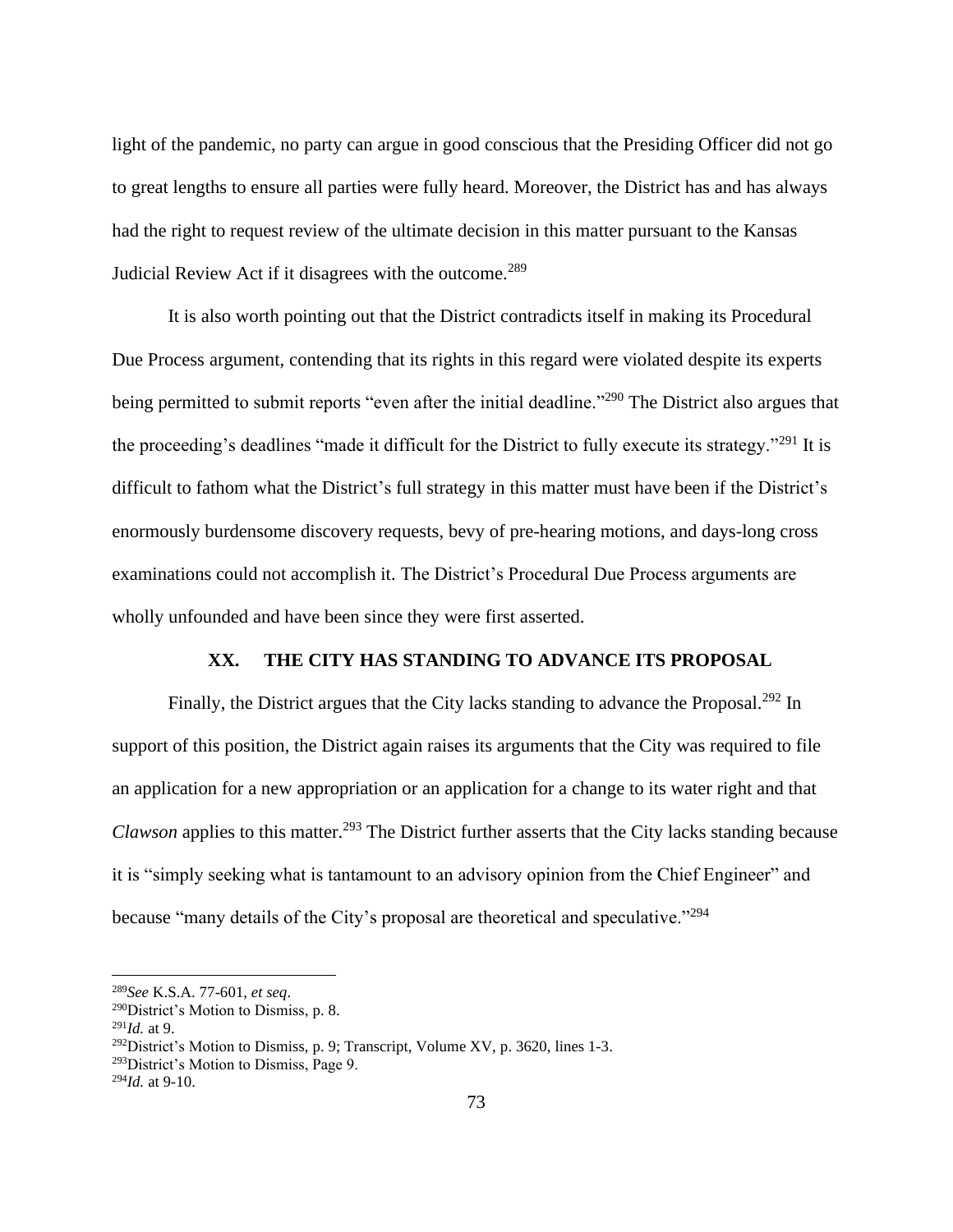The District's arguments regarding standing are completely unfounded. First, as has been discussed at length herein, the District's contentions regarding new appropriation or change applications and the applicability of *Clawson* are incorrect. Second, the City is not seeking an advisory opinion from the Chief Engineer—it is asking him to modify, in a very concrete way, permit conditions that govern the City's use of its water rights.<sup>295</sup> Third, the details of the City's Proposal are not theoretical or speculative—they are based on detailed work undertaken by credentialed engineers, geologists, and water resource planning experts.<sup>296</sup> The City obviously has standing to pursue the Proposal.

### **XXI. AQUIFER STORAGE AND RECOVERY REGULATIONS**

K.A.R. 5-12-1 through K.A.R. 5-12-4 are the DWR regulations that govern aquifer storage and recovery projects. However, most of those regulations are not directly applicable to the Proposal. K.A.R. 5-12-1 speaks to applications to appropriate water as part of an aquifer storage and recovery system.<sup>297</sup> As set forth above, the Proposal does not constitute an application to appropriate water.<sup>298</sup> K.A.R. 5-12-3 pertains to the location of hearings related to aquifer storage and recovery projects.<sup>299</sup> That regulation has been complied with in this matter and is not directly relevant to analyzing the Proposal.<sup>300</sup> K.A.R. 5-12-4 pertains to a groundwater management district's authority to recommend rules and regulations related to aquifer storage and recovery monitoring and accounting requirements.<sup>301</sup> That regulation is also not directly

<sup>295</sup>*See generally* City's Exhibit 1, Proposal.

<sup>296</sup>*Id.*

<sup>297</sup>*See* K.A.R. 5-12-1.

<sup>298</sup>*See generally* Phase II Findings and Orders; City's Exhibit 1, Proposal.

<sup>299</sup>*See* K.A.R. 5-12-3.

<sup>300</sup>*See, e.g.*, Agreed Waiver of K.A.R. 5-12-3.

<sup>301</sup>*See* K.A.R. 5-12-4.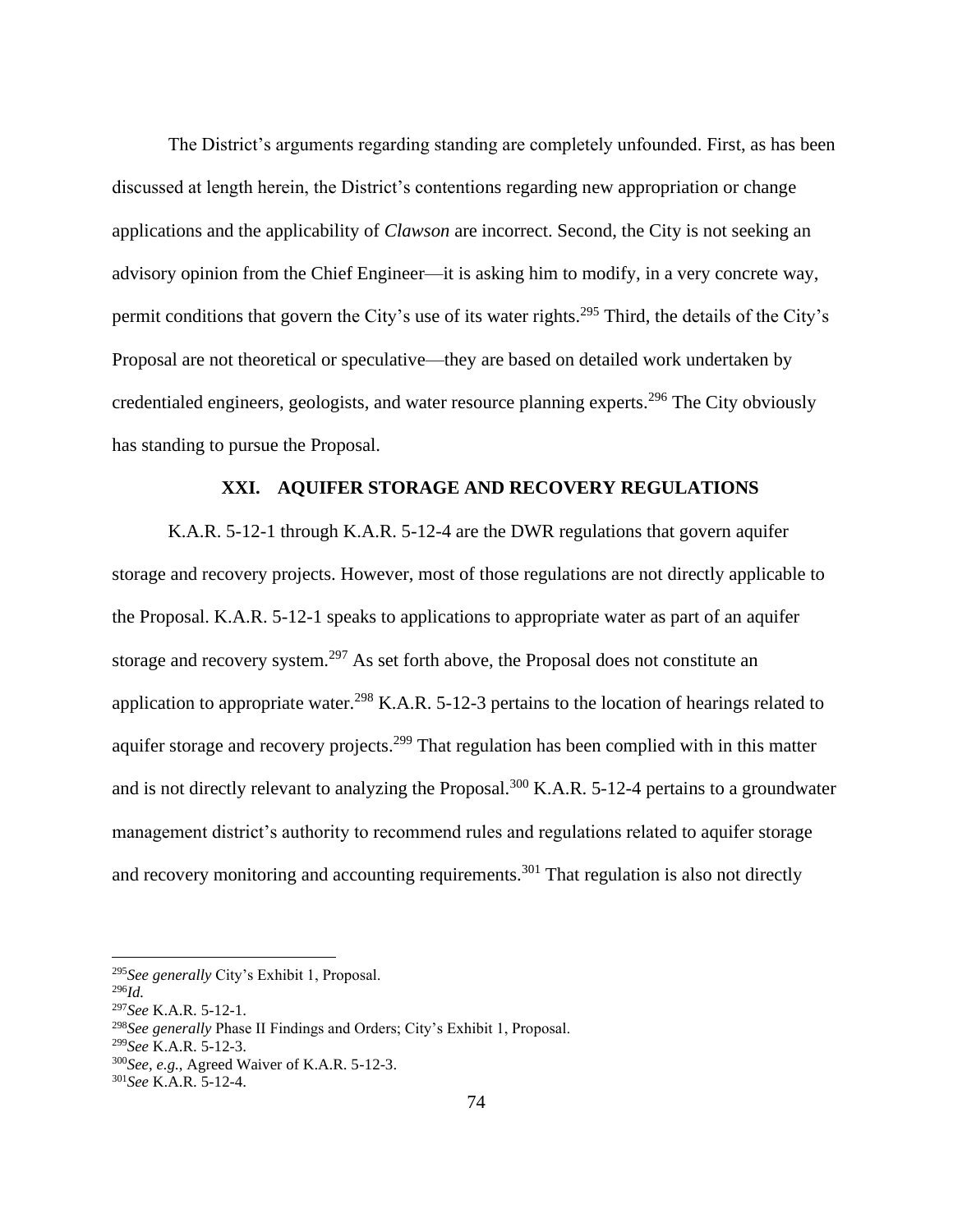applicable to the Proposal, as no rules and regulations are at issue here.

### **XXII. APPLICABLE STANDARDS**

As set forth herein, the District and the Intervenors have asserted numerous standards that do not actually apply to the Proposal. The properly applicable standards are actually only two aquifer storage and recovery-related definitions and one requirement relating to the proposed accounting method that was established by the Phase I Findings and Orders. First, K.A.R. 5-1-1, which sets forth definitions relevant to aquifer storage and recovery systems, provides that "minimum index level" means 20 feet above the bedrock elevation or an alternatively proposed minimum elevation for storage within a basin storage area…" The City has proposed definitive minimum index levels for each index cell within the Basin Storage Area ("BSA") and all such proposed levels are more than 20 feet above the Aquifer's bedrock elevation.<sup>302</sup>

K.A.R. 5-1-1 also provides that "recharge credit" means "the quantity of water that is stored in the basin storage area and that is available for subsequent appropriation for beneficial use by the operator of the aquifer storage and recovery system."<sup>303</sup> As already discussed, the water the City would withdraw from the BSA based on its accumulation of AMCs under the Proposal would be stored in the BSA. AMCs would be available for subsequent appropriation because the volume of water the City would be permitted to withdraw based on its accumulation of AMCs would continue to be limited by the annual authorized quantity of each Project recharge and recovery well. Finally, the City is the operator of the Project.<sup>304</sup>

 $302$ City's Exhibit 1, Proposal, p. 2-25, table 2-11.

 $303$ K.A.R. 5-1-1.

<sup>304</sup>*See* Phase I Findings and Orders; Phase II Findings and Orders.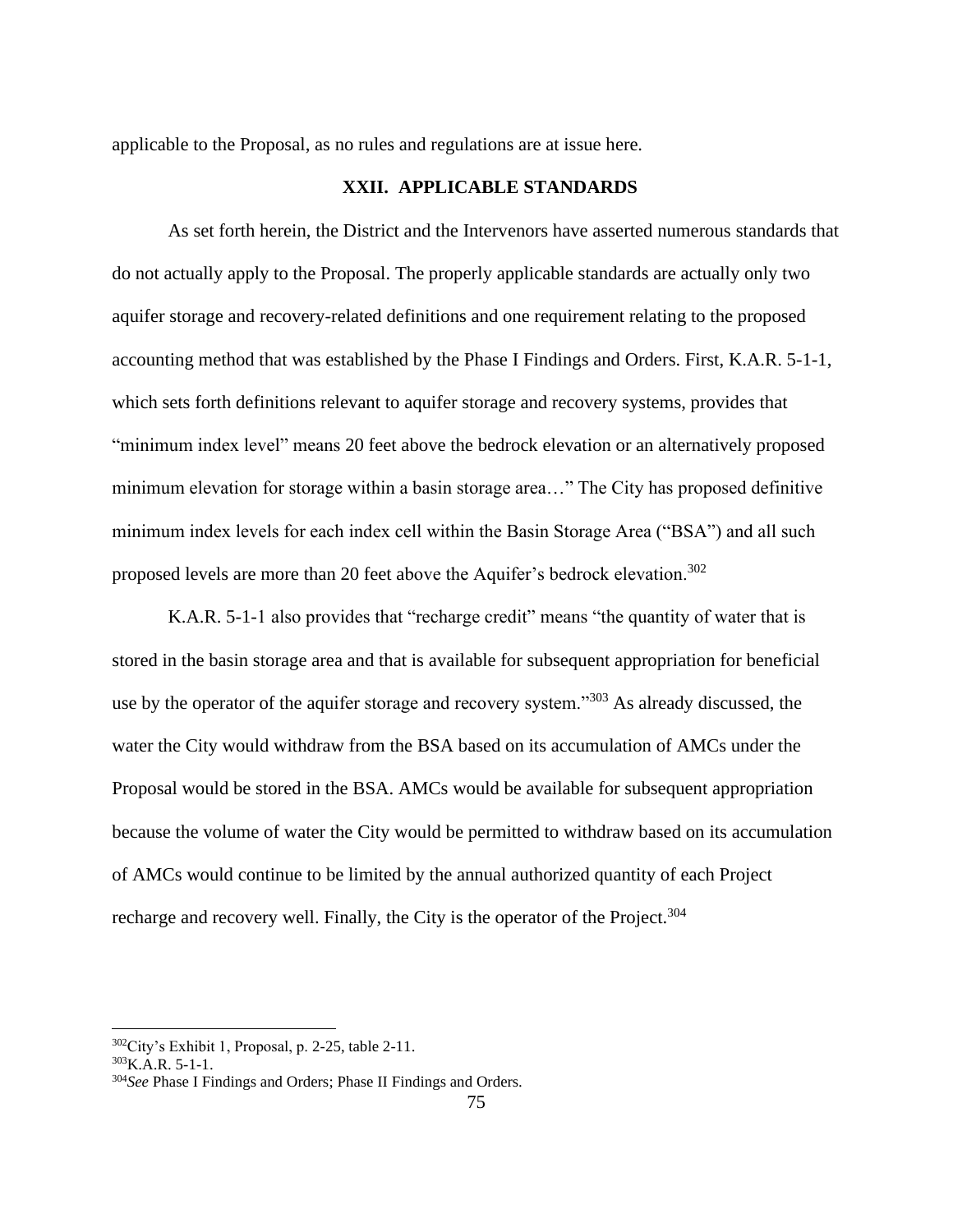Finally, as discussed above, the Phase I Findings and Orders required that any proposed change in the Project's recharge credit accounting method improve the existing accounting method and be adequate to allow the City to comply with K.A.R. 5-12-2(a) and (b), which governs aquifer storage and recovery accounting reports.<sup>305</sup> K.A.R. 5-12-2(a) provides that an aquifer storage and recovery system permit-holder is required to file an annual accounting report that accounts for all water entering and leaving the basin storage area and specifically computes the amount of recharge credits held in the basin storage area.<sup>306</sup> K.A.R. 5-12-2(b) provides that the annual accounting report shall "address the items in the water balance for the basin storage area" and lists eight items that the report "may" include.<sup>307</sup> K.A.R. 5-1-1( $0000$ ) provides that "water balance" means "the method of determining the amount of water in storage in a basin storage area by accounting for inflow to, outflow from, and changes in storage in that basin storage area."308

The accounting method that the City has proposed to track its accumulation of AMCs would improve the existing accounting method used to track physical recharge credits because it greatly simplifies the current method, which requires multiple model runs and detailed analyses and is fundamentally ill-suited to tracking AMCs.<sup>309</sup> The Proposal sets forth in detail how the City proposes to account for inflow, outflow, and changes within the BSA and ultimately arrive at the amount of recharge credits available to the City.<sup>310</sup> The City's accounting reports are not required to include the things that "may" be included in an accounting report pursuant to K.A.R.

<sup>305</sup>Phase I Findings and Orders, p. 12, para. 16.

<sup>306</sup>K.A.R. 5-12-2.

<sup>307</sup>*Id.*

 $308$ K.A.R. 5-1-1.

<sup>309</sup>*See* City's Exhibit 1, Proposal, p. 4-1.

<sup>310</sup>*Id.* at 4-1 through 4-3.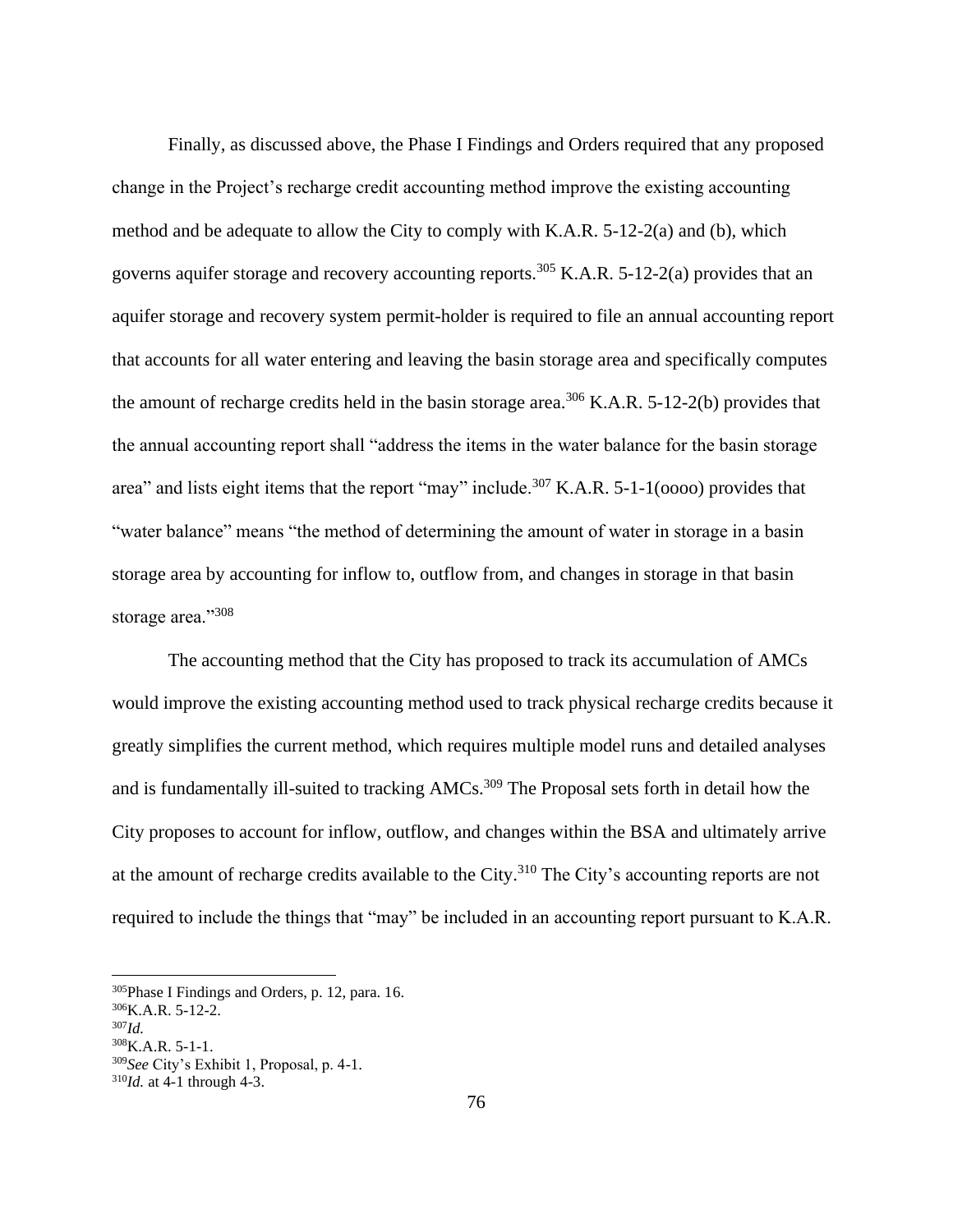5-12-2(b), and a detailed analysis of whether the Proposal will allow the City to include those items in its accounting reports is thus not necessary. The Proposal comports with all of the applicable requirements contained in DWR's aquifer storage and recovery regulations and the Project's governing Findings and Orders.

#### **XXIII.CONCLUSION**

The numerous incorrect arguments raised by the District and the Intervenors have bogged these proceedings down in irrelevant issues, often taking them off-course entirely and making meaningful or constructive dialogue on this topic all but impossible. The District and the Intervenors have asserted numerous standards and requirements that do not apply to the Proposal, and their positions are rife with incorrect statements of fact and erroneous applications of law. K.S.A. 82a-709 does not apply to the Proposal because the City is not seeking a new appropriation water right and the Proposal would not entitle the City to any more water than it is already authorized to use. The City's water use under the Proposal would be municipal use, which is the only consumptive use that the City currently makes of its water under the Project. One "cycle" of the Project under the Proposal would yield the City two municipal uses of water, the same as it is entitled to now.

K.S.A. 82a-708b does not apply to the Proposal because the City is not seeking a true "change" to any of its water rights as that term is used in the change application statute. The City's points of diversion, places of use, and use made of water would remain the same under the Proposal as they are now. Even if K.S.A. 82a-708b did apply to the Proposal, the Proposal itself and the City's modeling constitutes a more than adequate showing that the Proposal will not result in impairment to existing water rights and is reasonable and in the public interest and that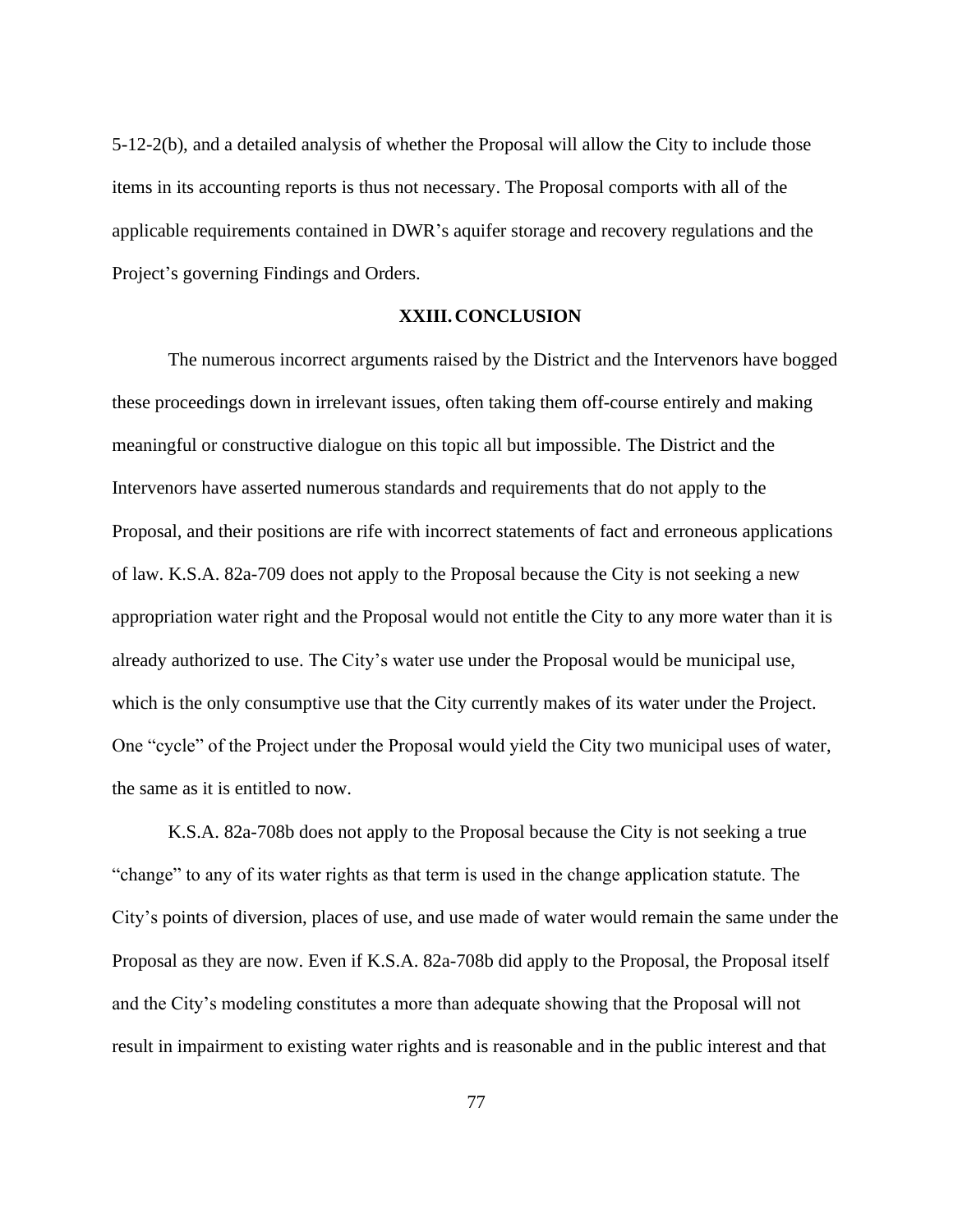the City's water use under the Proposal would relate to the same local source of supply as it currently does. Further, DWR's impairment procedures are designed to remedy an impairment that is already occurring, not to preemptively deny water use because of a hypothetical possibility of future impairment. To apply those procedures in the way the District and the Intervenors advocate for would contravene the public policy of the KWAA by discouraging the application of water to beneficial use (but would also not change DWR's position here, as the City's modeling work constitutes a more than adequate showing that the Proposal will not cause impairment).

The Proposal will not cause streamflow on the Little Arkansas River to fall below MDS levels, and DWR's MDS administration procedures, like its impairment procedures, are intended to be applied retroactively after it has been shown that MDS is not being met. Moreover, the City's Phase II surface water intake right will not be pumping if MDS is even close to being impacted, and DWR never undertakes administration of groundwater rights in the Little Arkansas River basin in order to remedy MDS. The Proposal is exempt from a safe yield assessment. The Proposal should not be denied due to saturated thickness concerns, as it will leave the Aquifer 80 percent full at the end of a one-percent drought in which the City has used all of the water the Proposal would entitle it to.

A MYFA is not an adequate alternative to the Proposal and there is no legal or policy reason to force the City to abandon the Proposal in favor of one. The *Clawson* holding is not applicable to the Proposal. The City's proposed method of generating AMCs would not amount to passive recharge. The Proposal would not result in a Taking, and a Takings Clause action is not the proper remedy for a water user who is harmed by the City's water use under the Proposal.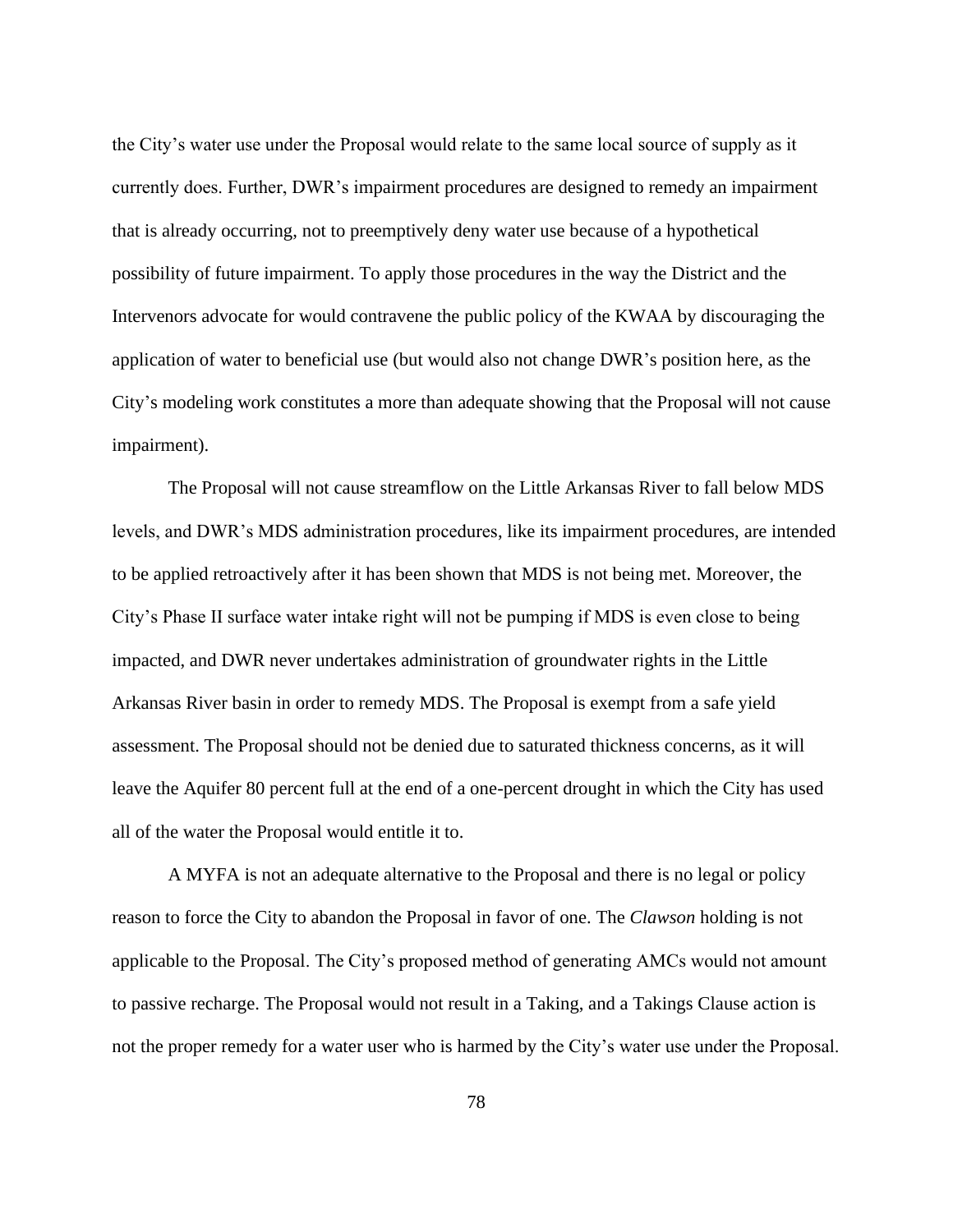The Proposal would not violate the KWAA or Kansas public policy—the positions advanced by the District and the Intervenors would. These proceedings have not violated the District's Procedural Due Process rights, and the City clearly has standing to advance the Proposal.

Most of DWR's aquifer storage and recovery regulations do not directly pertain to the Proposal. The properly applicable standards are as follows: the proposed minimum index levels are required to comport with the K.A.R. 5-1-1 definition for "minimum index level," AMCs must meet the K.A.R. 5-1-1 definition for "recharge credit," and the proposed AMC accounting method must comply with the requirement set out in the Phase II Findings and Orders that any proposed new accounting method improve the existing accounting method and allow the City to comply with K.A.R.  $5-12-2(a)$  and (b).

The minimum index levels contained in the Proposal comport with the regulatory definition for minimum index levels, and AMCs meet the definition for recharge credit. The City's proposed AMC accounting method would improve the existing physical recharge credit accounting method and would allow the City to comply with K.A.R. 5-12-2(a) and (b). The Proposal would facilitate the maintenance of the Aquifer at a full level during all of the times a one-percent drought is not occurring and will allow the Aquifer to come out of a one-percent drought only marginally depleted. The District's accusations that the Proposal constitutes some kind of mystifying trickery and the Intervenors' dramatic comparisons to historical disasters $^{311}$ indicate either a total lack of understanding of the Proposal and its governing requirements or willful disregard for the same. The Proposal is lawful and is based on sound hydrology and

<sup>311</sup>*See* Intervenors' Pre-Hearing Brief, p. 32 (comparing the Proposal to the sinking of the Titanic and the Challenger disaster).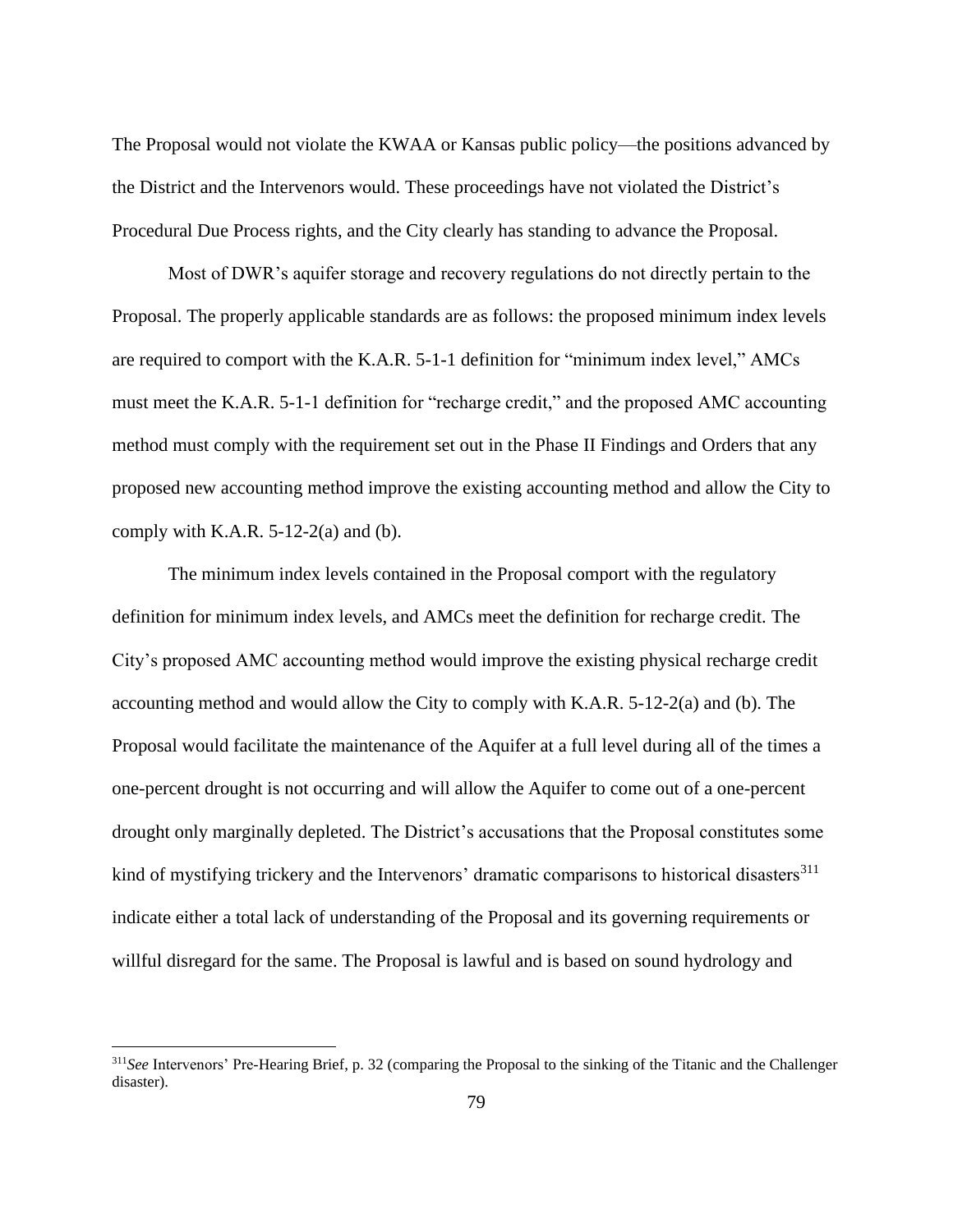engineering, and the City has done more than its due diligence in ensuring the Proposal will not harm other water users and is in the public interest. Simply put, the Proposal advances sound groundwater management. It should be approved subject to the conditions discussed herein and set out in DWR's accompanying Proposed Findings of Fact and Conclusions of Law.

Respectfully submitted,

*/s/Stephanie A. Murray*  Stephanie A. Murray, S. Ct. #27635 1320 Research Park Drive Manhattan, Kansas 66502 TEL: (785) 564-6715 FAX: (785) 564-6777 stephanie.murray@ks.gov *Attorney for KDA-DWR*